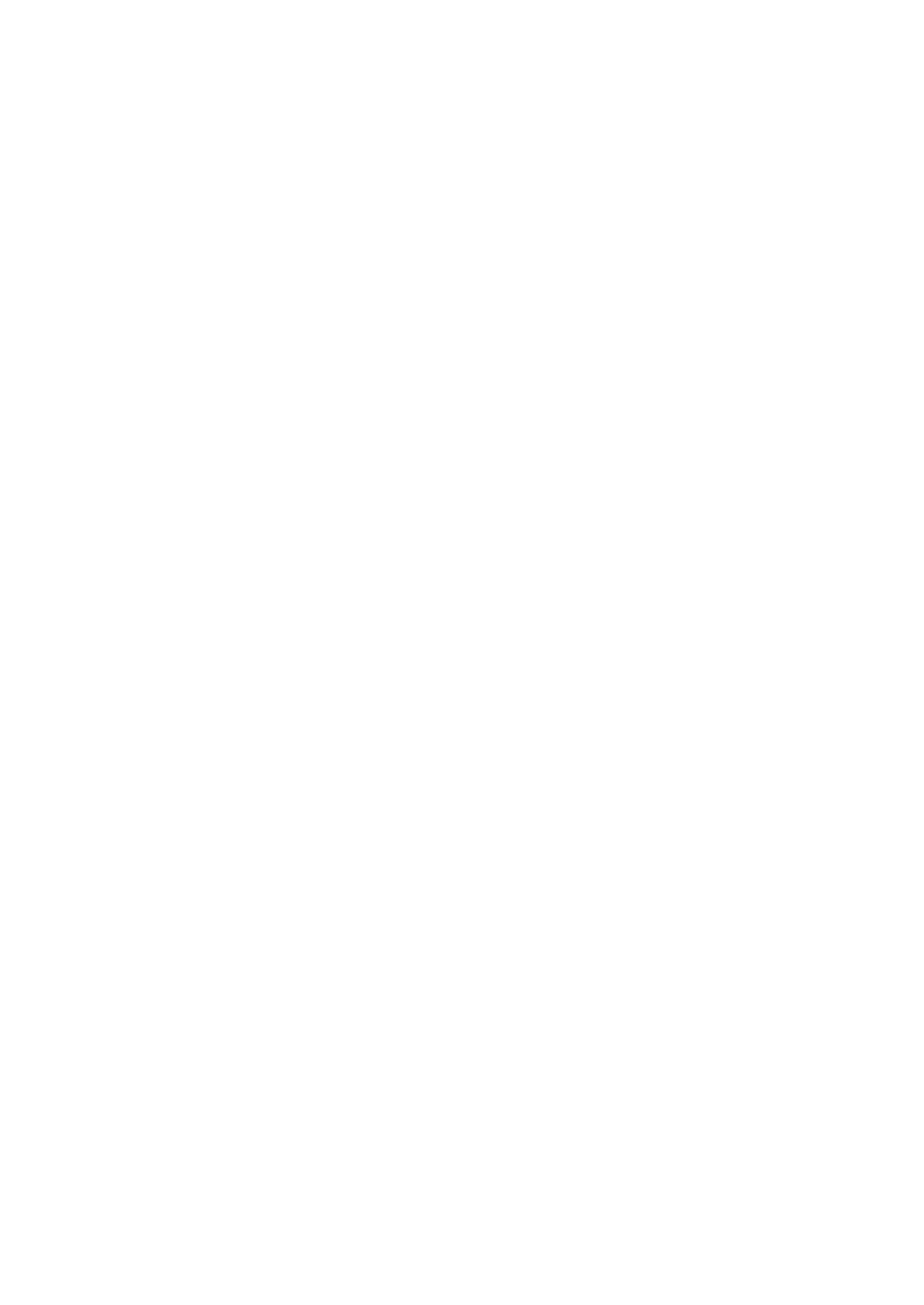# **NORTH WILTSHIRE LOCAL PLAN 2011 Written Statement June 2006 Index to 1:10,000 Scale Proposals Maps Sheet Numbers 1 to 11**



Note: Each sheet, except No. 11, is comprised of two maps, (e.g. 1A with 1B on the reverse)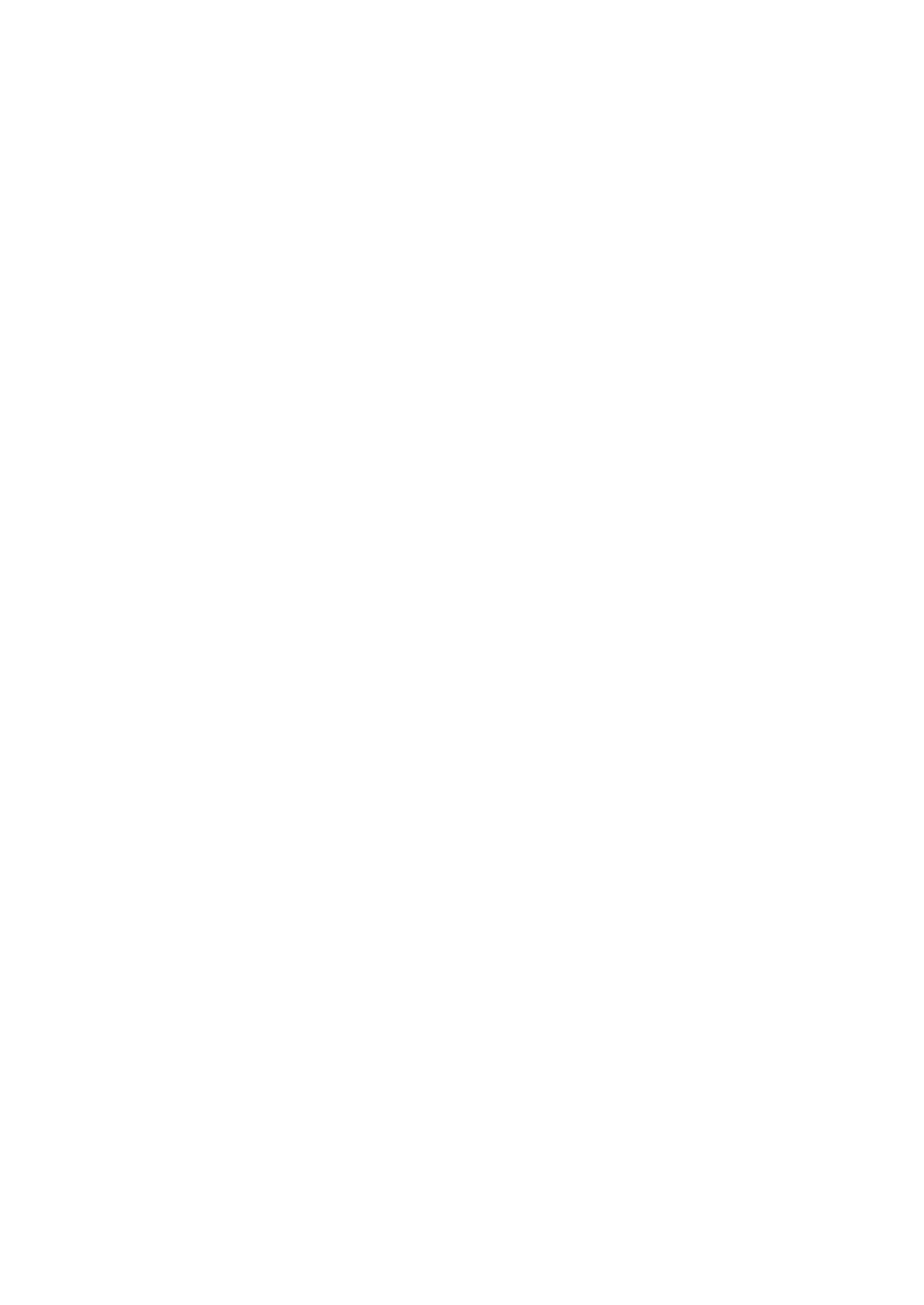## **PREFACE**

North Wiltshire District Council is delighted to be able to offer our residents, partner organisations, businesses and potential investors in our District; the North Wiltshire Local Plan 2011. We hope that it will offer a Vision for the District that balances the protection of its valuable natural assets with the needs of our communities towards achieving sustainable growth.<br>The Plan follows on from the publication of the re-deposited Plan published in 2004

and the substantial number of representations, over 3500, that we received from about 680 individuals and organisations. We appreciate the time and effort that many have made towards making suggestions for improving the Plan. We took many of the suggestions on board and balanced the, often conflicting, views to create what we believe to be a fair and balanced Plan.<br>The Local Plan Inspector submitted in May 2006 a Binding Report in response to the

Plan following a Public Inquiry during the Summer of 2005. It is a testament to the robustness of the Plan that he made few substantive alterations to its content. This Written Statement incorporates the amendments required by the Binding Report.<br>The North Wiltshire Local Plan 2011 is a material consideration when dealing with

planning applications. The previous North Wiltshire Local Plan 2001 is now revoked. We hope that the new North Wiltshire Local Plan 2011 will be helpful to everyone as you assist us in the Council's principal aim: "Improving North Wiltshire". you assist us in the Council<sup>'s</sup> principal aim: "Improving North Wiltshire".<br>Best Regards<br>Councillor Helen Dixon

Spatial Planning Portfolio Holder of North Wiltshire District Council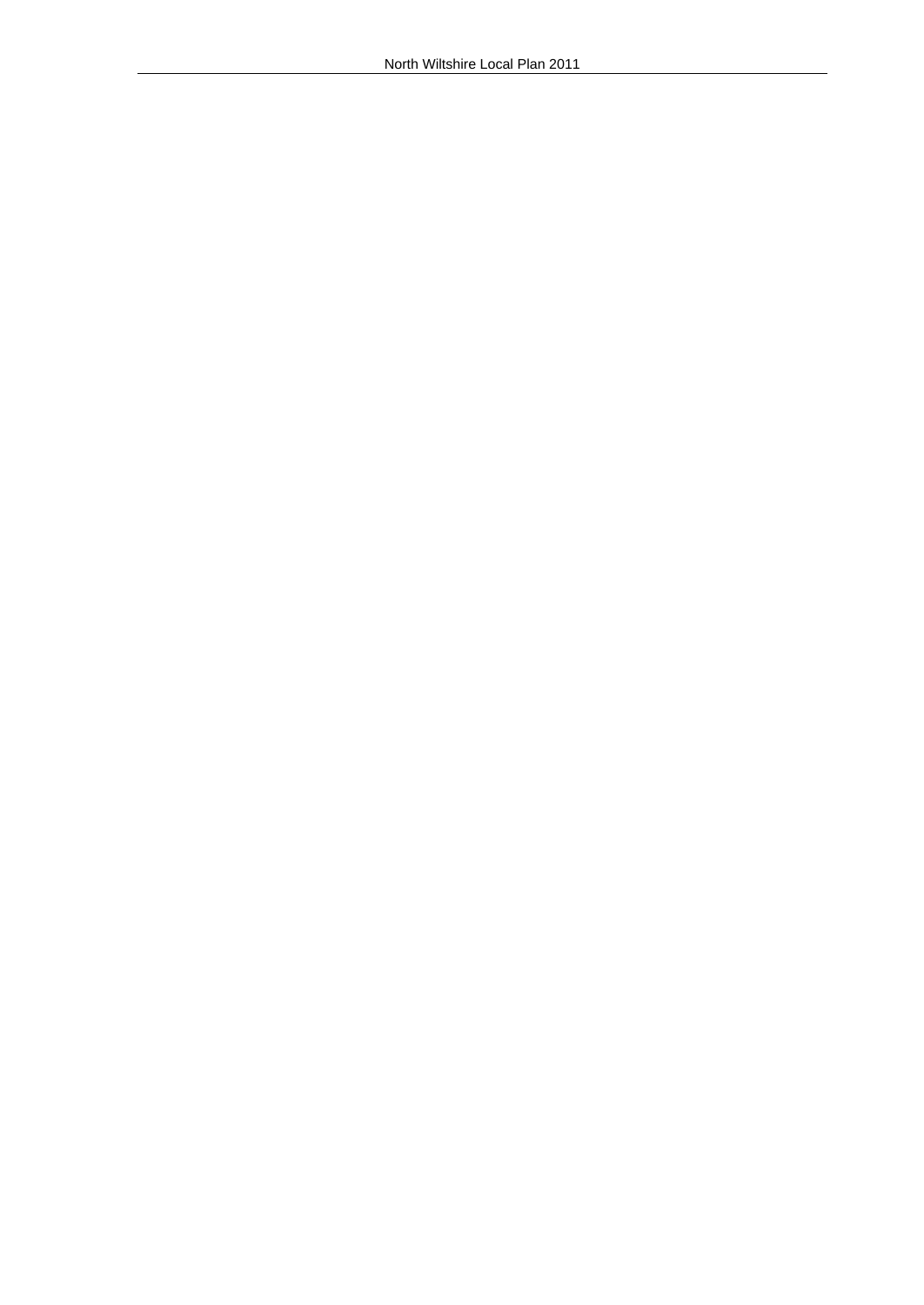## **Wiltshire Structure Plan 2016**

The Wiltshire Structure Plan 2016 was adopted on the  $1<sup>st</sup>$  April 2006. Upon its adoption Wiltshire County Council issued a statement of the Conformity of the North Wiltshire Local Plan 2011. The letter includes a summary which states:<br>"To summarise, in terms of conformity, the North Wiltshire Local Plan Revised Deposit

Draft (November 2004) is considered to be in general conformity with the Wiltshire Structure Plan 2016 with the exception of part of Policy H3 that allows "limited infill" housing development in settlements that would not comply with Structure Plan Policy **DP3.** " Wiltshire Structure Plan 2016<br>
The Wiltshire Structure Plan 2016<br>
Wiltshire County Council issued a statement of the Conformity of the North Wiltshire Local<br>
Plan 2011. The letter includes a summary which states:<br>
"To sum

policy H3 and replaced it with; "small scale or limited development". However, it is not considered that this alteration materially affects the County Council's determination of nonconformity. The substance of the County Council's comment is that policy H3 is more permissive of development in the villages that have framework boundaries (but few facilities) than policy DP3 of the Structure Plan apparently allows.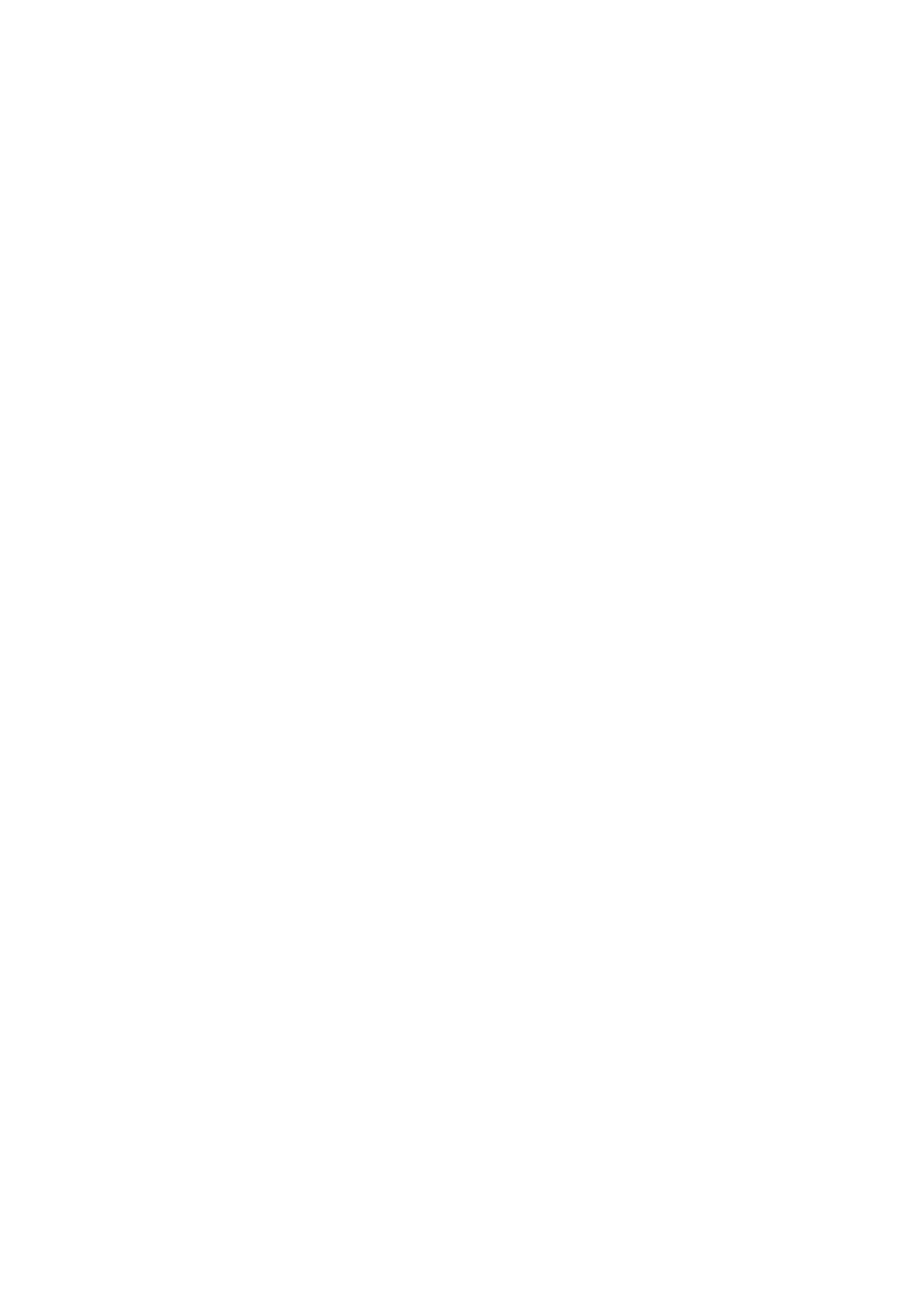# North Wiltshire Local Plan 2011

| <b>CONTENTS</b>                                                                                                                             | Page |
|---------------------------------------------------------------------------------------------------------------------------------------------|------|
| Introduction                                                                                                                                |      |
| 1. Vision Statement and Spatial Strategy                                                                                                    |      |
| 2. Statement of Community Involvement                                                                                                       |      |
| 3. Statement of Sustainability Appraisal                                                                                                    |      |
| 4. Statement of Plan Monitoring                                                                                                             |      |
|                                                                                                                                             |      |
| <b>5. Core Policies</b>                                                                                                                     |      |
| C1 Sustainability                                                                                                                           |      |
| C2 Community Infrastructure                                                                                                                 |      |
| C3 Development Control Policy                                                                                                               |      |
| C4 Business Development                                                                                                                     |      |
| <b>Topic Area Policies</b>                                                                                                                  |      |
| <b>6. Natural Environment</b>                                                                                                               |      |
|                                                                                                                                             |      |
| NE1 Western Wiltshire Green Belt                                                                                                            |      |
| NE2 The Swindon Rural Buffer                                                                                                                |      |
| <b>NE3 Local Rural Buffers</b>                                                                                                              |      |
| NE4 Areas of Outstanding Natural Beauty                                                                                                     |      |
| NE5 Nature Conservation Sites of International Importance                                                                                   |      |
| NE6 Nature Conservation Sites of National Importance                                                                                        |      |
| NE7 Nature Conservation Sites of Local Importance                                                                                           |      |
| NE8 Nature Conservation Areas in the Cotswold Water Park                                                                                    |      |
| <b>NE9 Protection of Species</b>                                                                                                            |      |
| NE10 Managing Nature Conservation Features                                                                                                  |      |
| <b>NE11 Conserving Biodiversity</b>                                                                                                         |      |
| NE12 Woodland                                                                                                                               |      |
| NE13 The Great Western Community Forest<br>NE14 Trees and the Control of New Development<br>NE15 The Landscape Character of the Countryside |      |
|                                                                                                                                             |      |
|                                                                                                                                             | 26   |
| NE16 Renewable Energy                                                                                                                       | 27   |
| NE17 Contaminated Land                                                                                                                      | 28   |
| NE18 Noise and Pollution                                                                                                                    | 28   |
| NE19 Ministry of Defence Land                                                                                                               | 29   |
| NE20 Re-Use of Military Establishments in the Countryside                                                                                   | 29   |
| NE21 Development in Flood Risk Areas                                                                                                        | 30   |
| NE22 Surface Water Run Off                                                                                                                  | 31   |
| NE23 Water Courses                                                                                                                          | 31   |
| 7. Historic Environment                                                                                                                     | 32   |
| HE1 Development in Conservation Areas                                                                                                       | 32   |
| HE2 Demolition in Conservation Areas                                                                                                        | 33   |
| <b>HE3 Historic Parks and Gardens</b>                                                                                                       | 33   |
| HE4 Development, Demolition or Alterations involving Listed Buildings                                                                       | 34   |
|                                                                                                                                             |      |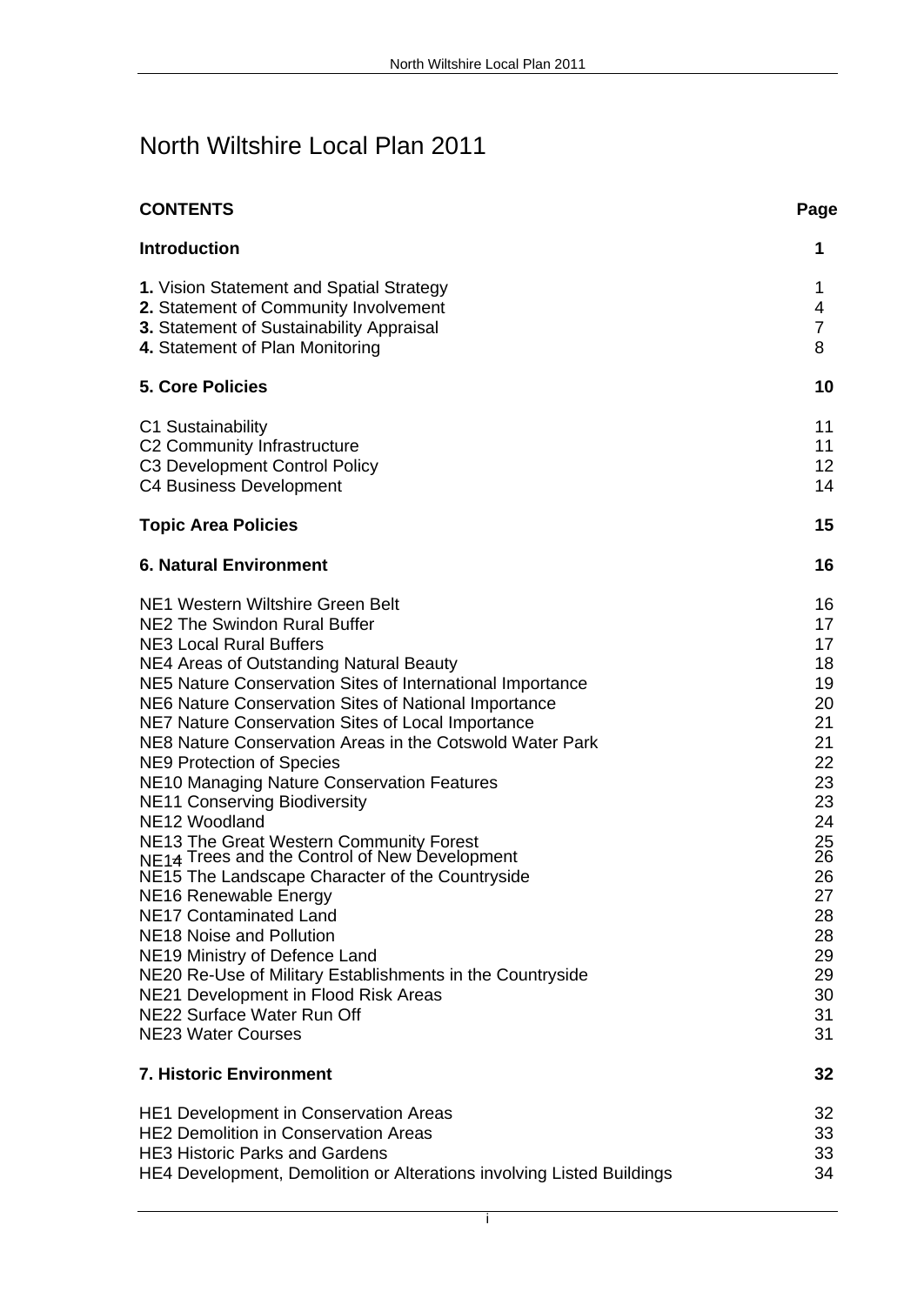| HE5 Scheduled Ancient Monuments and Nationally Important Features        | 35  |  |  |
|--------------------------------------------------------------------------|-----|--|--|
| HE6 Locally Important Archaeological Sites                               | 35  |  |  |
| HE7 Enabling Development - Historic Environment                          | 36  |  |  |
| HE8 Archaeological Evaluation                                            | 37  |  |  |
|                                                                          |     |  |  |
| 8. Transport                                                             | 38  |  |  |
| T1 Minimising the Need to Travel                                         | 38  |  |  |
| T2 Transport Assessment and Travel Plans                                 | 38  |  |  |
| T3 Parking                                                               | 39  |  |  |
| T4 Cycling, Walking and Public Transport                                 |     |  |  |
| T5 Safeguarding                                                          |     |  |  |
| <b>T6 Freight</b>                                                        |     |  |  |
|                                                                          |     |  |  |
| 9. Housing                                                               |     |  |  |
| H1 Required Level of Residential Development                             |     |  |  |
| <b>H2 Allocated Residential Sites</b>                                    | 43. |  |  |
| H3 Residential Development Within Framework Boundaries                   |     |  |  |
| H4 Residential Development in the Open Countryside                       |     |  |  |
| H5 Affordable Housing in Urban Areas                                     |     |  |  |
| H6 Affordable Housing in Rural Areas                                     |     |  |  |
| H7 Affordable Housing on Rural Exceptions Sites                          |     |  |  |
| <b>H8 Residential Extensions</b>                                         | 50  |  |  |
| H9 Gypsy Sites                                                           | 50  |  |  |
| 10. Business Development                                                 | 52  |  |  |
|                                                                          |     |  |  |
| <b>BD1 Employment Land</b>                                               | 52  |  |  |
| <b>BD2 Safeguarding Existing Business Uses</b>                           | 54  |  |  |
| BD3 Business Development on Unallocated Sites                            | 55  |  |  |
| BD4 Business Development within, or on the Edge of Villages              | 55  |  |  |
| <b>BD5 Rural Business Development</b>                                    | 55  |  |  |
| <b>BD6 Re-Use of Rural Buildings</b>                                     | 56  |  |  |
| <b>BD7 Farm Diversification</b>                                          | 57  |  |  |
| <b>BD8 Telecommunications</b>                                            | 58  |  |  |
| <b>BD9 Signs and Advertisements</b>                                      | 59  |  |  |
|                                                                          |     |  |  |
| 11. Retail                                                               | 60  |  |  |
| R1 Town Centre Primary Frontage Areas                                    | 60  |  |  |
| R2 Town Centre Secondary Frontage Areas                                  |     |  |  |
| R3 Retail Designations                                                   | 62  |  |  |
| R4 Proposals Outside Town Centre Primary and Town Centre Secondary Areas | 62  |  |  |
| R5 Local Shops and Services                                              | 63  |  |  |
| R6 Existing Local Shops and Services                                     | 63  |  |  |
| R7 Upper Floors in Town Centres                                          | 64  |  |  |
| <b>12. Community Facilities</b>                                          | 65  |  |  |
|                                                                          |     |  |  |
| CF1 Local Community and Education Facilities                             | 65  |  |  |
| CF2 Leisure Facilities and Open Space                                    | 65  |  |  |
| CF3 Provision of Open Space                                              | 66  |  |  |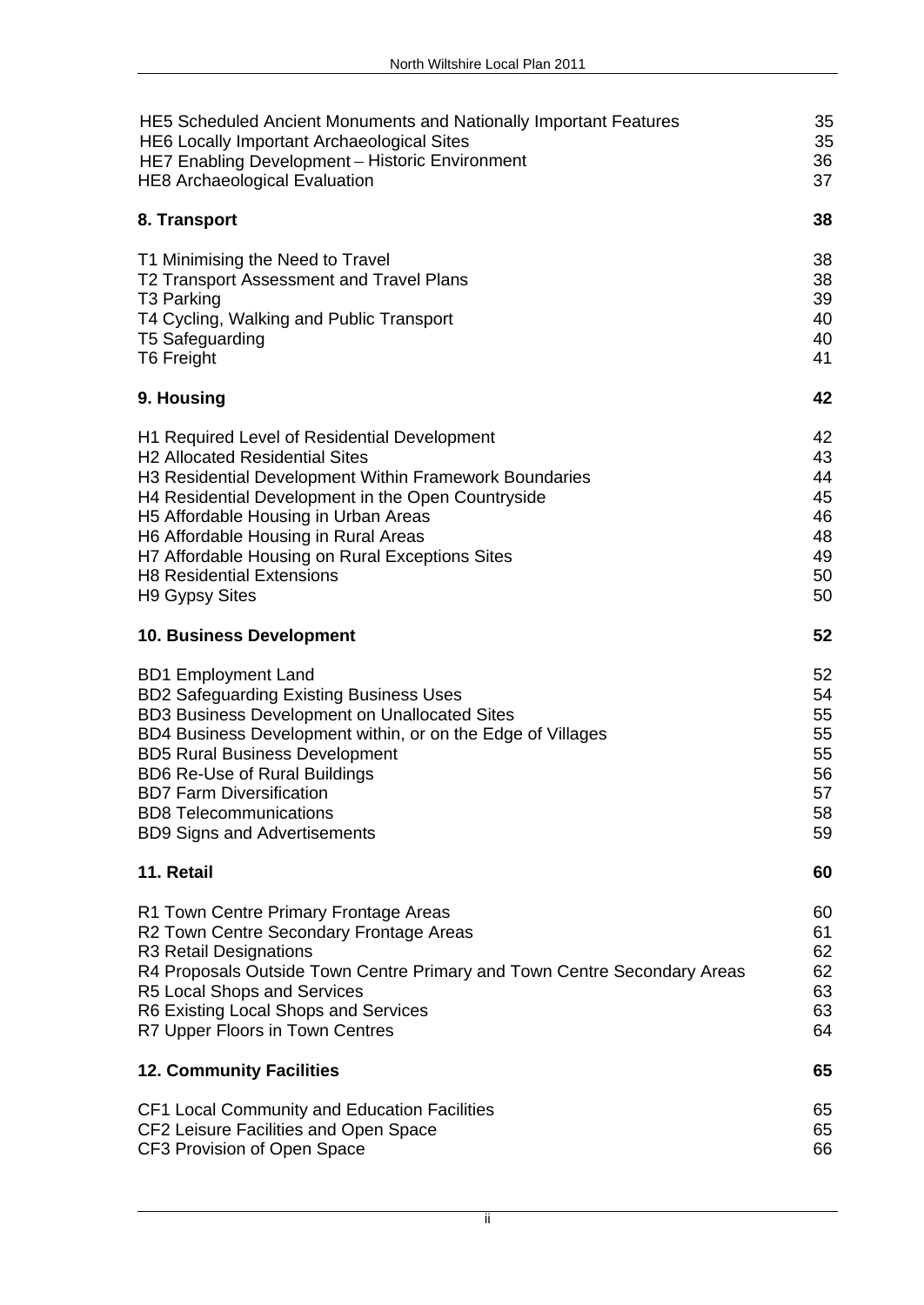| 13. Tourism                                                                                 | 67 |
|---------------------------------------------------------------------------------------------|----|
| TM1 General Policy For Tourism                                                              |    |
| TM2 Wilts and Berks/ Thames and Severn Canals                                               |    |
| TM3 Swindon and Cricklade Railway Line                                                      |    |
| TM4 The Thames Path National Trail                                                          |    |
|                                                                                             |    |
| <b>APPENDICES</b>                                                                           | 70 |
|                                                                                             |    |
| 1: Nature Conservation Sites of International and National Importance in North Wiltshire 72 |    |
|                                                                                             |    |
| 2: The Ten Areas of Special Archaeological Significance in North Wiltshire                  | 73 |
|                                                                                             |    |
| 3: County Wide Parking Standards                                                            | 75 |
| 4: Transport Assessment and Travel Plans Thresholds                                         | 78 |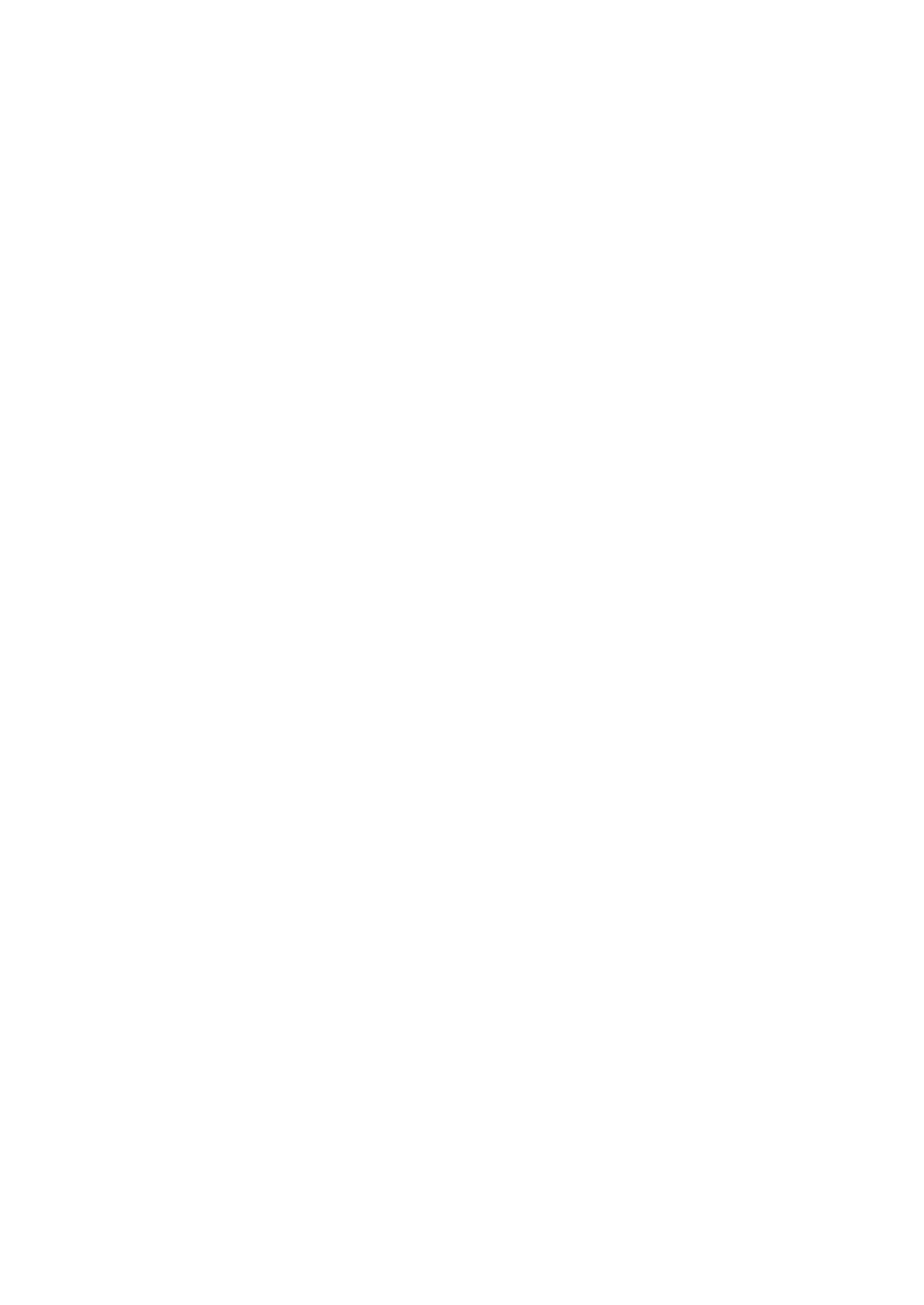# **INTRODUCTION 1. NORTH WILTSHIRE DISTRICT COUNCIL VISION STATEMENT AND SPATIAL**

**STRATEGY**<br>The Vision: Planning to improve North Wiltshire through sustainable development.<br>1.1 Within this Vision are five underlying Aims expressing, at a local level, the objectives for sustainable development set out at National, Regional and County level.<br>• To facilitate a sustainable pattern of land uses to reduce the consumption of natural

- 
- resources whilst making best use of existing assets.<br>To protect, enhance and provide the housing and facilities the community needs.<br>To facilitate good quality design and protect existing amenities where possible.<br>Enhance
- 
- conservation of the built and natural environment. To facilitate sustainable business development for a prosperous and robust economy.
- 

**Spatial Strategy for North Wiltshire**<br>**1.2** The Spatial Strategy will set out a framework for the implementation of the Plan's Vision and Aims to achieve a sustainable pattern of development across the District balancing the relevant economic, social and environmental matters and to contribute to improving the quality of life in the District.

**1.2a.** At the time of publication, the planning guidance and policy that informs the North Wiltshire Local Plan 2011 are contained within the following documents:<br>• Various Planning Policy Statements (PPSs), Planning Policy Guidance (PPG's) and

- Circulars as published by Central Government.
- Regional Planning Guidance for the South West (RPG 10) published by the Government Office of the South West - September 2001.
- Wiltshire Structure Plan 2011 Adopted Explanatory Memorandum and Written Statement January 2001. The NWLP 2011 has been prepared to be in compliance with the above documents insofar as

they form a strategic basis for developing local planning policies.

**1.2b** In addition, the Wiltshire and Swindon Structure Plan Alteration 2016 has undergone an Examination in Public and the Panel's Report was published in October 2004. The Joint Strategic Authorities of Wiltshire County Council and Swindon Borough Council have not formally approved the Structure Plan Alteration. The NWLP 2011 and its supporting information has taken into account the emerging planning position, but recognising the limitation that the relevant time-scale of this Plan (to year 2011) differs from the time-scale of the Structure Plan Alteration (to year 2016).

**1.2(c)** Swindon is a substantial settlement that lies to the north and east of North Wiltshire and much of the western edge of the built up area is contiguous with North Wiltshire's administrative boundary. Swindon has been identified within the Regional Planning Guidance as a Principal Urban Area where growth will be concentrated. It is known that the emerging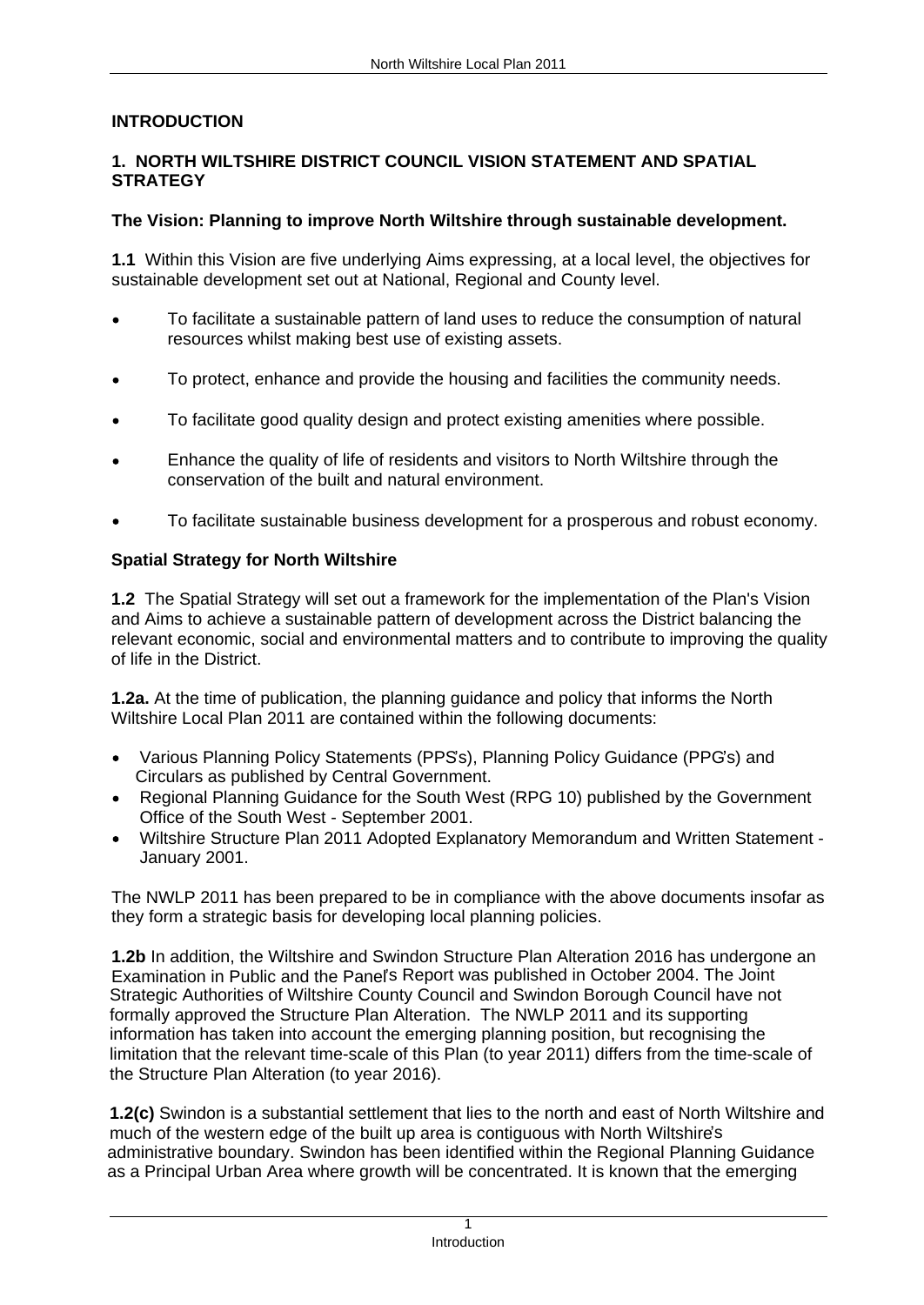Regional Spatial Strategy will propose to replace this guidance with an intention to at least maintain or perhaps strengthen this role for the town. This approach underlies the NWLP 2011 where the towns of North Wiltshire are not intended to accommodate substantial strategic growth at the regional level.

**1.3** North Wiltshire is officially classified as 81% rural. The pattern of settlements in North Wiltshire is unusual, having four medium sized and two small sized market towns, surrounded by numerous villages and rural settlements. The District is located between the Bath/Bristol and Swindon urban areas. These larger urban areas have a substantial impact on the District, most notably through the high levels of commuting from all the settlements in the District to these larger urban areas. It is important that future patterns of development across the District reverse the unsustainable influences from these large urban areas whilst still providing the housing and community infrastructure our market towns and rural communities require.

**1.4** The larger settlements within the District are all affected by very similar issues summarised as: *Summarised as: Summarised as: Summarised as: Summarised as:* 

- A lack of opportunity for people to live and work within the District contributing to high levels of out-commuting
- Insufficient provision of affordable housing and other types of community infrastructure
- Need to re-cycle previously developed land in urban areas to ensure the efficient use of land in sustainable locations.
- Pressure on existing retail centres from larger neighbouring urban areas and existing out of town retail uses.<br>This Plan does not propose to create a hierarchy of settlements across the District to address

these contributors to unsustainability due to the similarity of issues affecting all the larger settlements. Future development at each settlement needs to be proportionate to its size and needs. The District Council recognises that the emerging Structure Plan does propose a hierarchy of settlements with Chippenham being identified as the principal centre for growth within the District. Once the Structure Plan is adopted the Council will ensure it plans in accordance with strategic planning policy focusing larger scale development at Chippenham whilst mitigating the potentially unsustainable impacts of the neighbouring larger urban areas of Bristol/Bath and Swindon**. 1.5** Within North Wiltshire there are spatial issues that need to be included in this Plan but

they also have wider sub-regional implications. These issues may or may not be site specific, such as the potential re-development of surplus MOD sites and the provision of public transport infrastructure/services across the District. The Local Planning Authority has published a Local Development Scheme, which will be reviewed on an annual basis, and any requirement for further Local Development Documents to deal with these issues will be considered.

**1.6** The District's rural areas are also affected by issues contributing to unsustainable patterns of land uses that can be summarised as:

- Decline in the level of rural services eroding the vitality and viability of local  $\bullet$ communities
- A period of rapid change in the agricultural economy.
- Pressure for unsustainable forms of development within the countryside. This Plan will contribute to ensuring the District's rural communities do not stagnate by

providing for levels of future development that will maintain and where appropriate enhance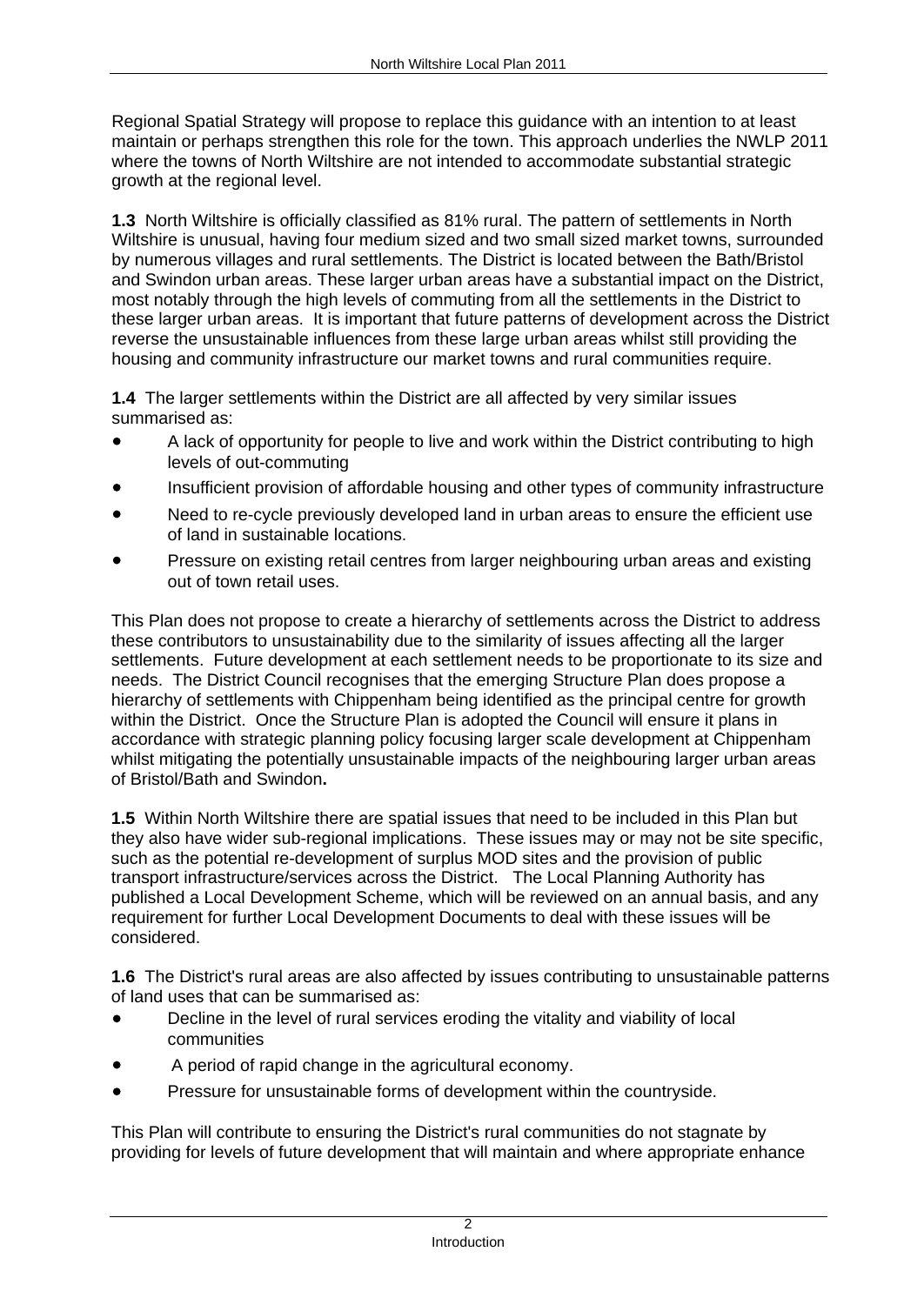local services and encourage the diversification and promotion of the rural economy, whilst preserving and enhancing the built and natural environment.

**1.6a** Development in the countryside, will only be permitted if it supports farming, the rural economy, rural communities, and countryside based activities including recreation and diversification.

**1.7** The existing balance between housing and employment opportunities across the District are encouraging high levels of out-commuting as there are insufficient opportunities within North Wiltshire for people to live and work. This Plan will mitigate this unsustainable situation by providing employment opportunities and housing land within the constraints of the Wiltshire Structure Plan over the Plan period up to 2011. It is anticipated this pattern of development will need to be continued after 2011 to continue to tackle this problem. In addition to increasing the employment opportunities within our six main towns (Chippenham, Calne, Wootton Bassett, Corsham, Malmesbury and Cricklade), the Plan also encourages diversification of the rural economy. The provision of employment opportunities proportionate to their location and associated with the dispersed rural communities will reduce the need for car borne journeys to the towns within the District and the neighbouring larger urban areas.

**1.8** The Plan will provide sufficient housing opportunities across the District to ensure everyone has the opportunity of a decent home. The Plan will provide sufficient housing land to achieve the housing land supply requirements of the Wiltshire Structure Plan. Residential development will be focused on previously developed land within the District's larger settlements that will contribute to securing balanced patterns of development in locations that will reduce reliance on the car and promote cycling, walking and public transport. Residential allocations in the Plan will be proportionate to the size of the settlement to ensure sustainable growth that addresses the affordable housing requirements of the settlement and surrounding area.

**1.9** The need for affordable housing provision in the District is high. In the year 2000, 64% of first time buyers who were looking to access the housing market had an income too low to get on the housing ladder. This Plan will aim to provide this group and others in housing need with the opportunity of a decent home in sustainable locations.

**1.10** In addition to the provision of affordable housing, the Plan seeks to ensure new development proposals provide the community infrastructure that is required as a consequence of development. The emerging Community Strategy will be a significant material consideration in determining the type and level of community infrastructure provision required. It is vital that the Council works in partnership with the public, private and voluntary sectors to deliver the required community infrastructure.

**1.11** Development that is appropriate in rural areas will be primarily focused at existing settlements. This Plan will facilitate sustainable development that makes the most of new leisure and economic opportunities in the countryside, whilst minimising any potential detrimental effects on established rural activities, communities, countryside quality and the natural environment.

**1.12** The District's town centres are coming under increasing pressure from a combination of the competition from the regional shopping centres at Bath/Bristol and Swindon and historically approved out of town retail developments on the edge of settlements within the District. This Plan will implement policies based on retail needs to sustain and enhance the vitality and viability of the District's town centres by focusing retail, leisure and other key town centre uses in these centres. Based upon the size of the settlements and the range of retail services provided, the main retail centres are considered to be in the towns of Chippenham, Calne, Wootton Bassett, Corsham, Malmesbury and Cricklade.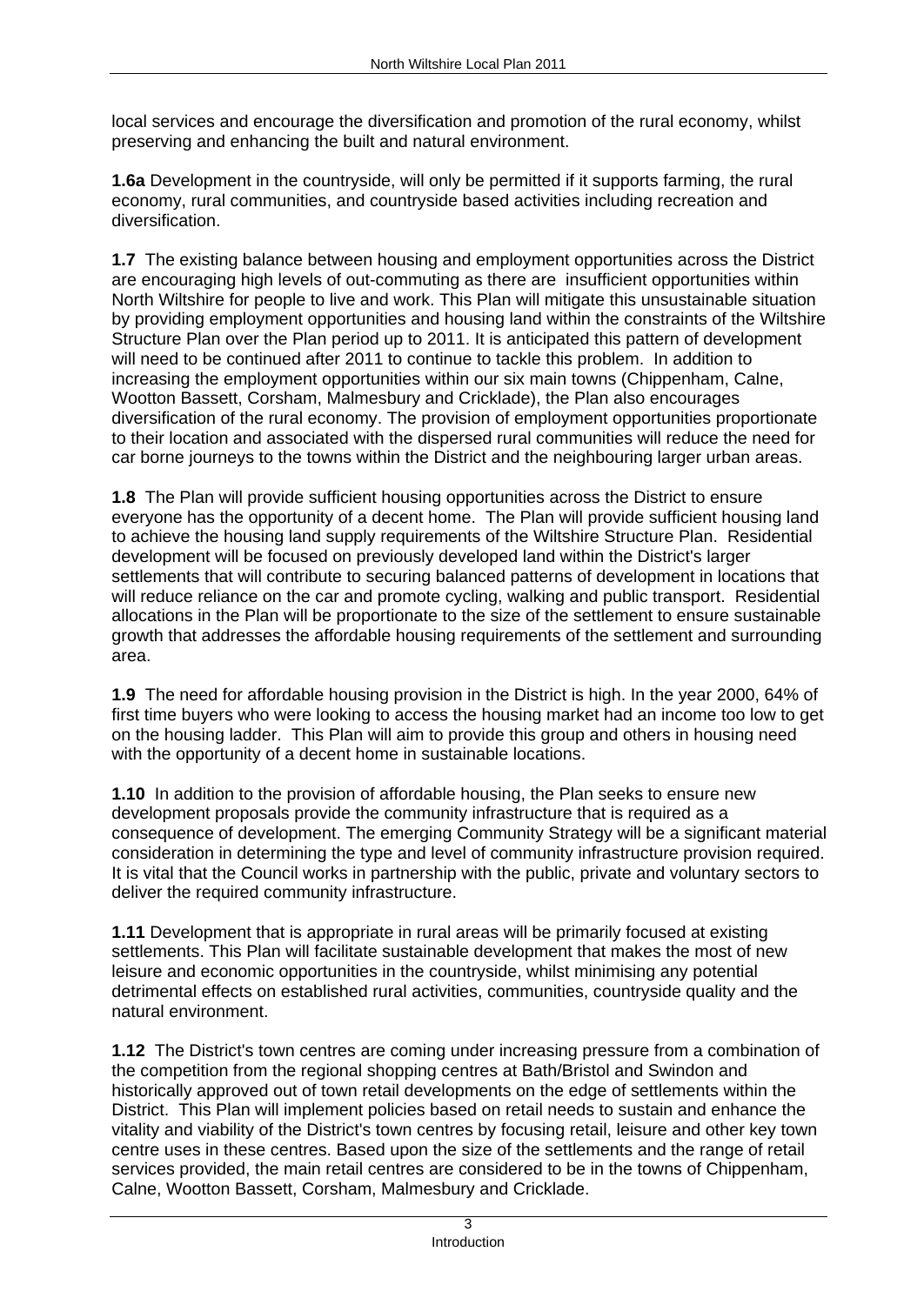**1.13** The District's diversity is a strength and can be used in conjunction with the policies contained within this plan to provide a sustainable framework, resulting in the improvement of the quality of life for residents and visitors to North Wiltshire. This plan will provide the basis for sustainable development in order to ensure a better quality of life for everyone, now and for future generations.

# **2. STATEMENT OF COMMUNITY INVOLVEMENT**

# **Consultation to Date**

**2.1** The District Council has carried out a wide ranging consultation on the Local Plan to maximise understanding of, and increase involvement in the planning process. Town and Parish Councils and local amenity groups have had the opportunity for involvement from an early stage in the development of the Plan.

**2.2** The first stage of the consultation was the production of and consultation on the North Wiltshire Local Plan 2011 Issues Paper in October 1999, this included public meetings at the six towns within the District and consideration through Peoples Voice. This document explained the broad planning issues facing the District inviting comments from all interested parties. Over 320 comments were received commenting on the spectrum of planning issues set out in the Paper.

**2.3** Across the District a number of Local Plans Working Groups were established around some of the existing towns. These Groups comprised representatives from both the District Council, local councils, amenity groups and at times, developers. These Groups considered issues specific to individual settlements and their views were taken into consideration in the formulation of the First Deposit Draft Local Plan.

**2.4** A further stage of informal consultation was undertaken in 2002 following the production of the District's Urban Capacity Study where all Town and Parish Councils were actively encouraged to consider the Study and submit their views on the issue of future residential land allocation within the Plan. This pro-active, inclusive approach to plan making was re-inforced by the use of the District Council's five Area Committees as a forum for consultation and discussion of the issues allowing all interested parties to express their views for consideration by the Council. **2.5** The First Deposit Draft Local Plan was published in April 2003, followed by a six week

consultation period. Some 2780 comments were made (from about 500 individual representations) to the proposed Plan and its policies. These comments were given due consideration, with each element of the Plan being reviewed. The proposed amendments have been discussed at the public meetings of the Public Spaces & Local Plans Panel of the Council. This consideration has lead to the development of this Plan.

**2.6** The housing policies of the plan have been informed by an updated Urban Capacity Study. The review was undertaken following the consultation period of the First Deposit Draft Local Plan 2011 and the results were published in October 2003. A further programme of consultation on the housing issues raised was undertaken with the Area Committees of the Council, beginning in November 2003 and ending in March 2004.

**2.7** Following the publication of the Revised Plan, there was a six week consultation period until December 2004. There was a period for the collation of the representations for the Public Local Inquiry that took place in June to September 2005.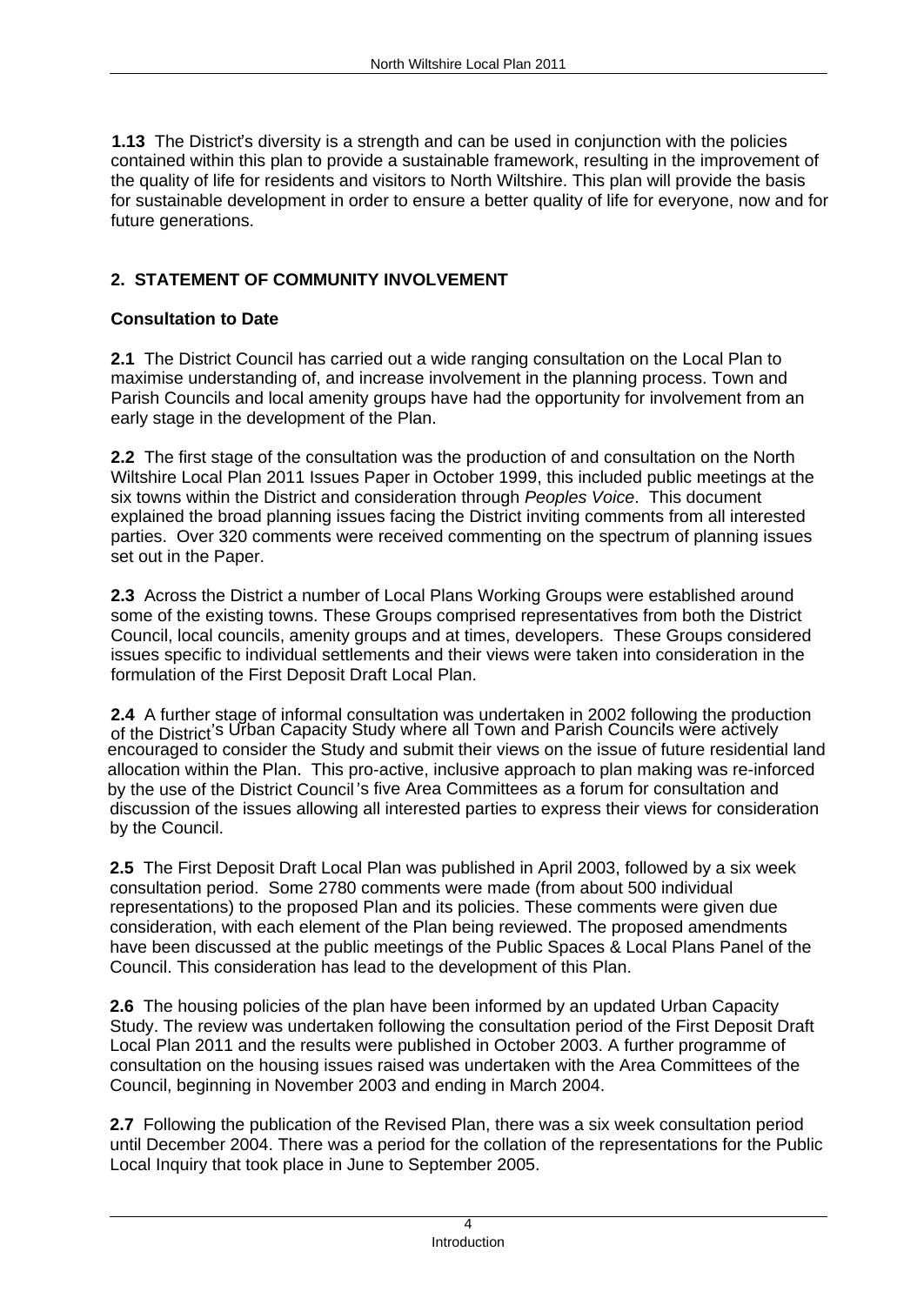# **Major Development**

**2.8** The Government has established challenging time periods for the determination of major applications The District Council is committed to achieving these Government performance indicators. In addition to the commitment of the Council, the business community must also play its part by consulting communities $^{\rm 1}$  and relevant statutory consultees $^{\rm 2}$  on planning on planning applications before they are made, to clarify and resolve issues before the formal processes start. Failure of potential applicants to undertake appropriate pre-application consultation may not prevent the registration of a planning application or its determination. However, the Council's commitment to determining applications within the period prescribed by Government may result in the application's refusal when appropriate pre-submission consultation could clarify and resolve the relevant issues enabling the application to be determined positively by the District Council.

# **Links to the Community Strategy**

**2.9** The Local Strategic Partnership has met since June 2004. A Community Strategy was prepared in 2005. This Plan will be monitored alongside the Community Strategy. Using the Community Strategy process in this way the Plan will be able to deliver the land uses that the Community wants, within the constraints of National and Regional Planning constraints.

# **Service Levels Customers Can Expect of Planning Services**

**2.10** [deleted]

**2.11** Planning Services has a One-Stop-Shop approach to planning services for its customers. The range of planning services can be summarised as:

**Planning applications** for the carrying out of works to buildings (including Listed Buildings), their change of use, protected trees or displaying advertisements or signs.

**Building Regulation applications** for new buildings and extensions, internal alterations, change of use of a building and installation or alteration of a controlled service or fitting, i.e. drainage, central heating components, doors and windows.

**Future Planning for the District.** The system that helps to plan our towns and rural areas has changed in a fundamental way. Up to now, local planning authorities such as North Wiltshire District Council have had a duty to prepare planning policies that assist in directing new development to the most appropriate places and to protect important land and buildings from inappropriate development. This has occurred up to now by the adoption of planning policy documents such as the Regional Planning Guidance (in our case, for the South-West of England), the Structure Plan (prepared by Wiltshire County Council) or the Local Plan (as prepared by ourselves).<br>As a result of the new planning legislation that commenced in September 2004, this system

has been replaced by a Regional Spatial Strategy (that will have development plan status) and by a variety of documents that together will form what will now be called, the Local Development Framework. It is expected that as the LDF is created, it will form strong links to the Community Strategy and therefore ensure that all appropriate aspirations of the community that have a spatial planning dimension are taken into account.

<sup>1</sup> Town and Parish Councils are considered to be the most appropriate bodies to facilitate local pre-

application consultation by developers.<br><sup>2</sup> Advice on the contact details of statutory consultees can be obtained from Planning Services, North Wiltshire District Council.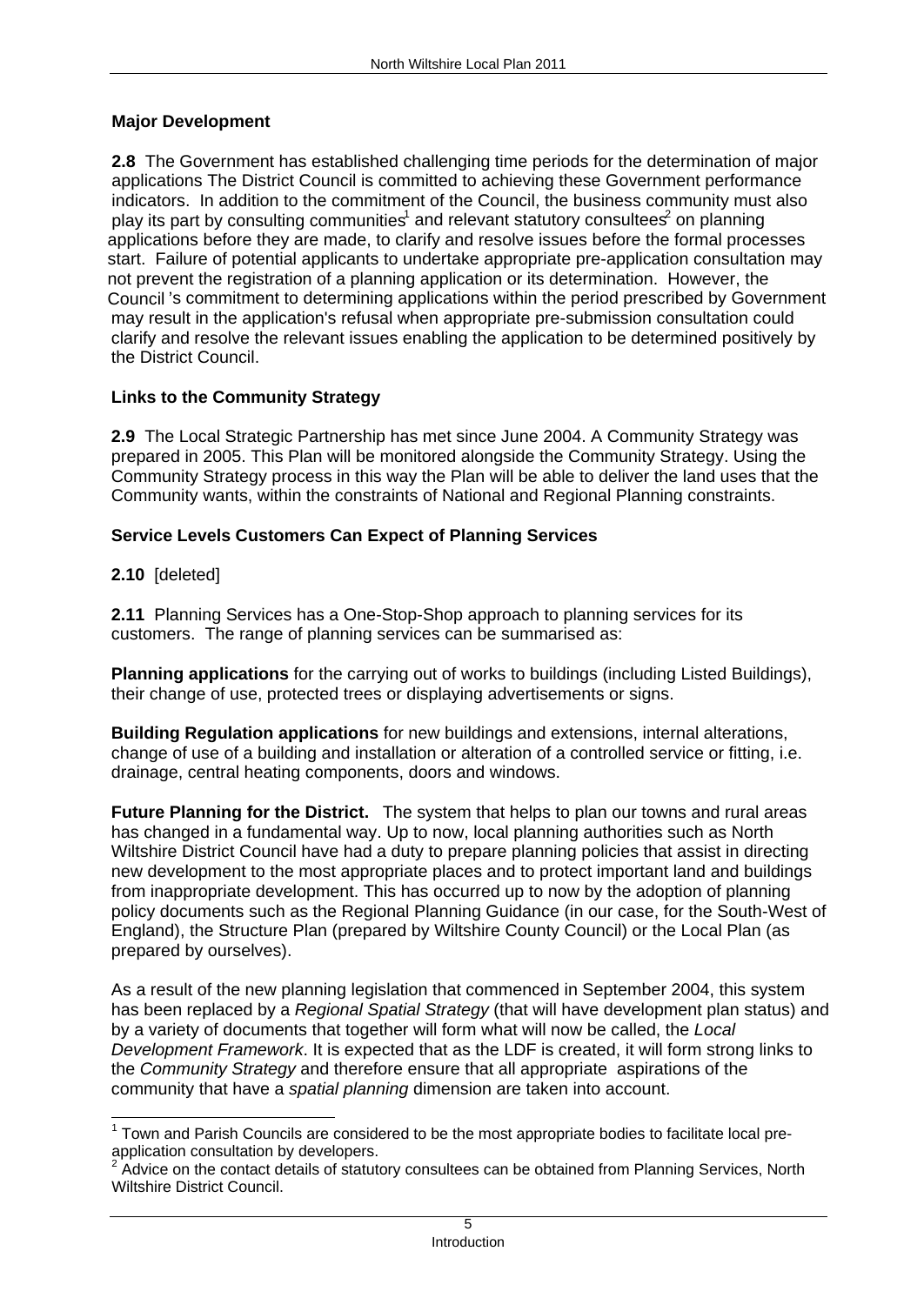The existing Structure and Local Plans affecting North Wiltshire will remain in force over the next few years to ensure that the District continues to have full planning policy coverage. This will ensure that the public, landowners and the developers of land will continue to have the

benefit of up-to–date planning policies that support their interests**.**<br>The Council will produce, and monitor on an annual basis, a Local Development Scheme setting out the programme for approving Development Plan Documents and other relevant Local Development Documents. This will include the programme for preparing a Statement of Community Involvement which when approved, must be thereafter followed for each DPD or LDD undertaken. North Williams Lead Pain 2011<br>
The existing Structure and Local Plane affecting North Willshire will remain in force over the<br>
mext few years to ensure that the District continues to have full planning policy coverage. Thi

**Enforcement.** We investigate and where appropriate take action against unauthorised development in North Wiltshire. If you have a concern that unauthorised development may have taken place please contact us on 01249 706444 or email planning@northwilts.gov.uk

**Other advice on planning related matters.** This is available at our main reception or over the telephone from 9am until 5pm Monday to Thursday and from 9am until 4:30pm on Friday. Contact the Customer Focus team on 01249 706444 or email planning@northwilts.gov.uk.

# **How Can I Get Involved?**

If you have any queries or would like more information on the Plan, please contact: Planning Services

Spatial Planning North Wiltshire District Council Monkton Park Chippenham Wiltshire

SN15 1ER<br>Telephone 01249 706444<br>email p<u>lanning@northwilts.gov.uk</u>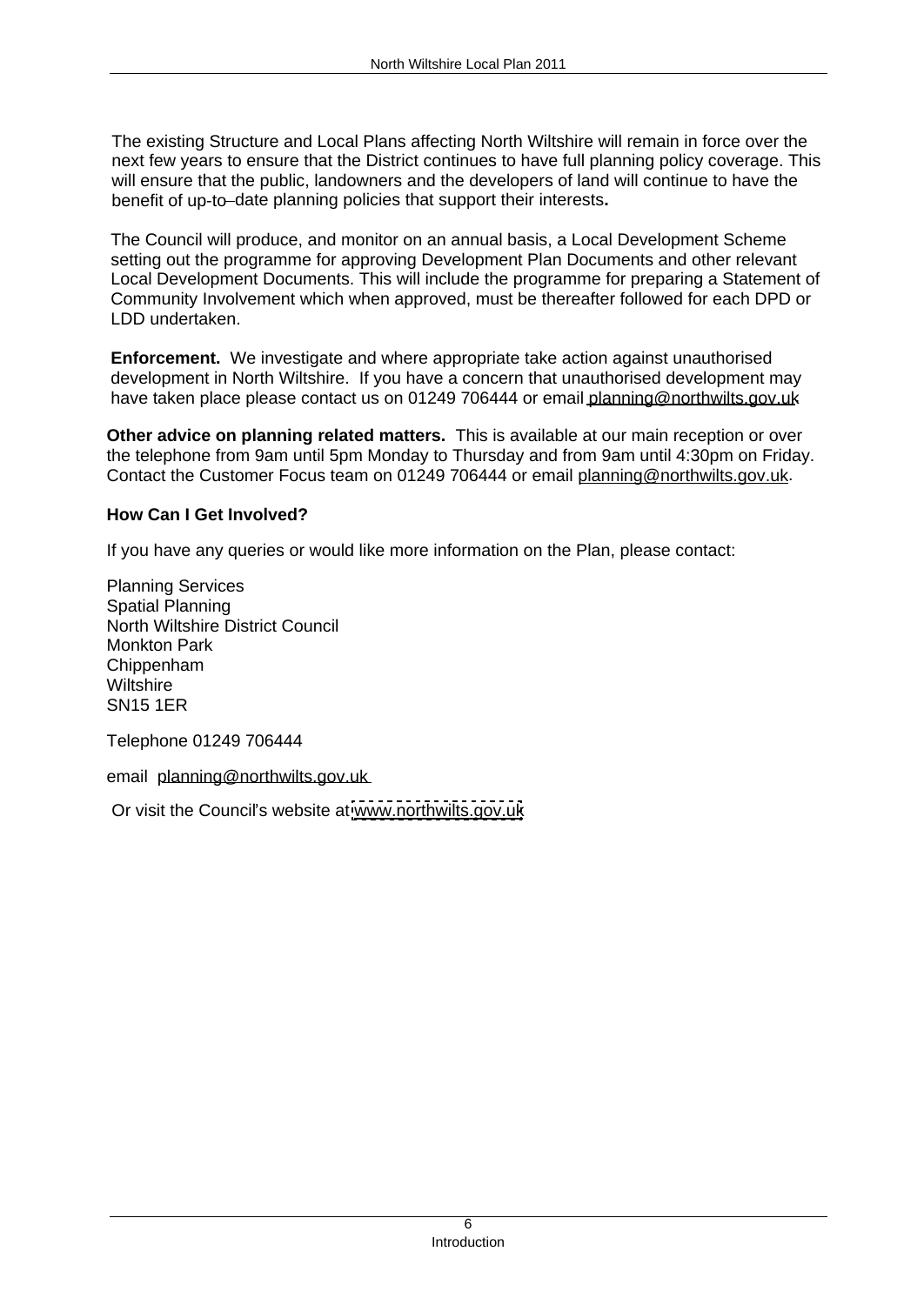# **3. STATEMENT OF SUSTAINABILITY APPRAISAL**

**3.1** The Local Plan First Deposit Draft has been subject to a Sustainability Appraisal, the results of which are available as a separate document. Appraisals took place at each stage of the plans preparation in order to ensure that its policies and proposals take us nearer to achieving sustainable development. This has been supplemented by a supplementary sustainability appraisal where substantial alterations or new policies have been included in the Revised Deposit Draft.

**3.2** Government requires local authorities to carry out an environmental appraisal of their development plans. However, it is recognised that sustainable development is not limited to environmental concerns and that appraisals of plans need to encompass economic and social issues.

**3.3** North Wiltshire District Council commissioned independent specialist consultants, Nicholas Pearson Associates Ltd, to assist in the design of an appropriate Sustainability Appraisal methodology to apply to the preparation of the Local Plan 2011. The following diagram illustrates the iterative process and the underlying basis of the Sustainability Appraisal which will ensure integration of sustainable development into each stage of preparation of the North Wiltshire Local Plan.

Figure 3.1: Sustainability Appraisal Flow-Chart

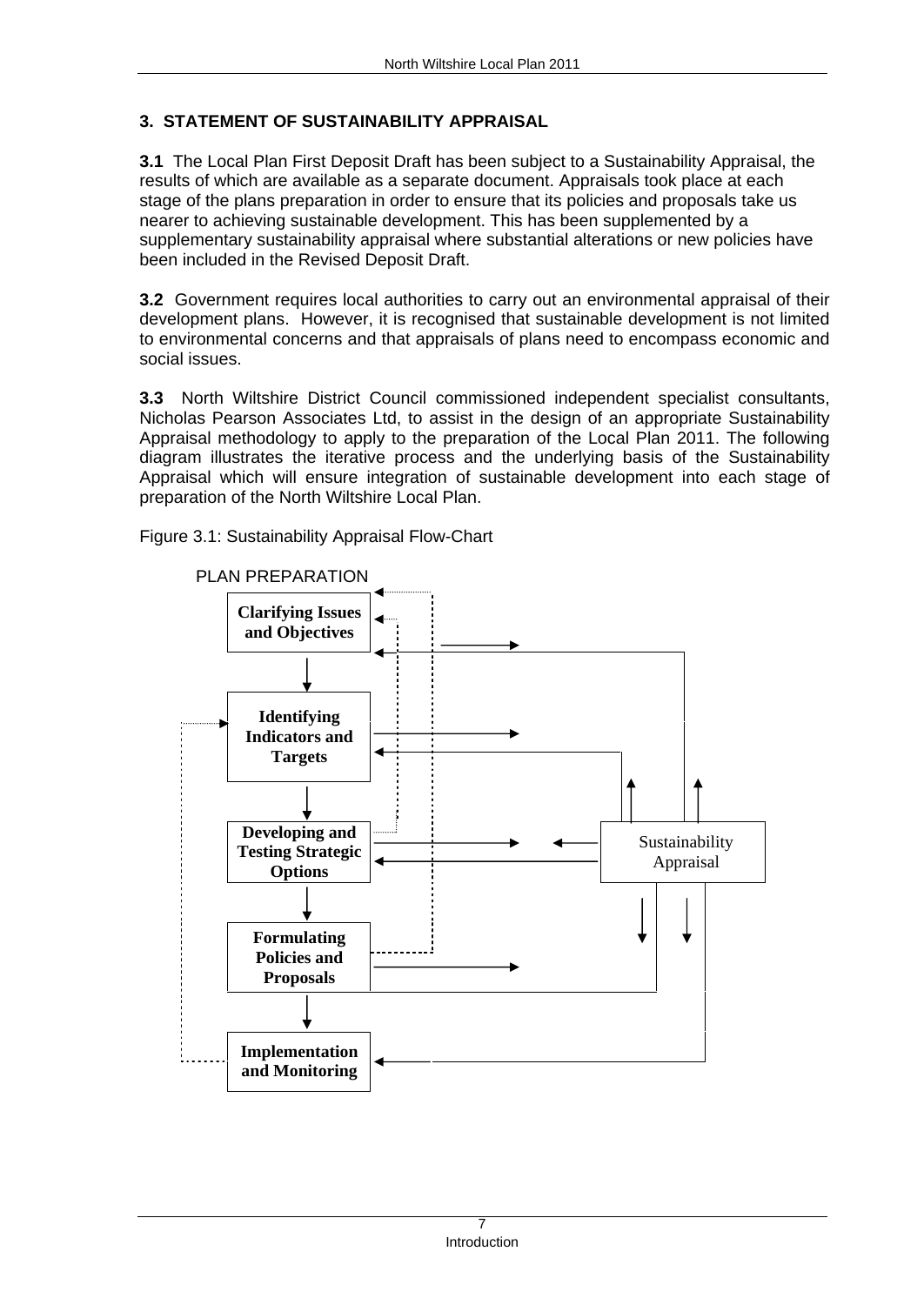# **4. STATEMENT OF PLAN MONITORING**

**4.1** Regular monitoring will be essential to establish how both the Plan and the pending Community Strategy are working in practice, to assess whether the policies set out in them are being sufficiently implemented on the ground and having the desired effect. Monitoring will take place on an ongoing basis and will be displayed in an annual report; the results of this monitoring will be used to update policies and to formulate new policies as necessary.

**4.2** Monitoring information should be used both to determine whether the policies in this guidance are being implemented and whether they may need to be reviewed. Monitoring may indicate that a particular part of the Plan requires some more detailed guidance to be prepared and this will be addressed through the development of supplementary planning guidance.

**4.3** The review of other Council strategies and studies will also help to evaluate how the Plan is performing and whether any review is necessary. It is intended to review the North Wiltshire's planning policy following the production of the North Wiltshire Local Plan 2011 Revised Deposit Draft. The monitoring information will then be used to inform the production and review of the North Wiltshire Local Development Framework. When the Plan is adopted regular reviews of the policies will be undertaken, and monitoring will be a vital part of this process.

**4.4** When the Community Strategy for North Wiltshire is produced, the Local Plan will play an important role in delivering the land-use aspects of this Strategy. Accordingly there will be an opportunity to monitor both documents together and any identified changes in circumstances can be reflected in the policies and proposals of both documents.

**4.5** The following table identifies key targets and indicators for a future monitoring system, they relate to the principles set out in Sustainability Appraisal. The regular monitoring of these may suggest new indicators that should also be considered. Table 4.1: Plan Monitoring Targets and Indicators

|                                                                                                      | Key Indicators                         |
|------------------------------------------------------------------------------------------------------|----------------------------------------|
| Target Target For Section 1 Rey Indicators<br>  A: SOCIAL PROGRESS WHICH MEETS THE NEEDS OF EVERYONE |                                        |
| A1: Provision and access to safe, healthy                                                            | Level and perception of crime          |
| and attractive living and working                                                                    | Road traffic accident data by category |
| environments for all                                                                                 | Unemployment levels                    |
|                                                                                                      | No. of affordable homes built          |
|                                                                                                      | No. of dwellings built                 |
|                                                                                                      | No. of houses required to meet the     |
|                                                                                                      | Structure Plan housing requirement     |
| A2: Provision and access to community                                                                | Availability of services in towns and  |
| facilities                                                                                           | villages                               |
|                                                                                                      | No. of people registered per GP        |
|                                                                                                      | Availability of public open space      |
|                                                                                                      | Retail vacancy rates                   |
| A3: Reduced need for travel and reliance                                                             | Car ownership and use                  |
| on the private car                                                                                   | Bus service availability               |
|                                                                                                      | Length of cycle routes                 |
| A4: Reduced poverty and social exclusion                                                             | Waiting lists of social housing and    |
|                                                                                                      | registered homeless                    |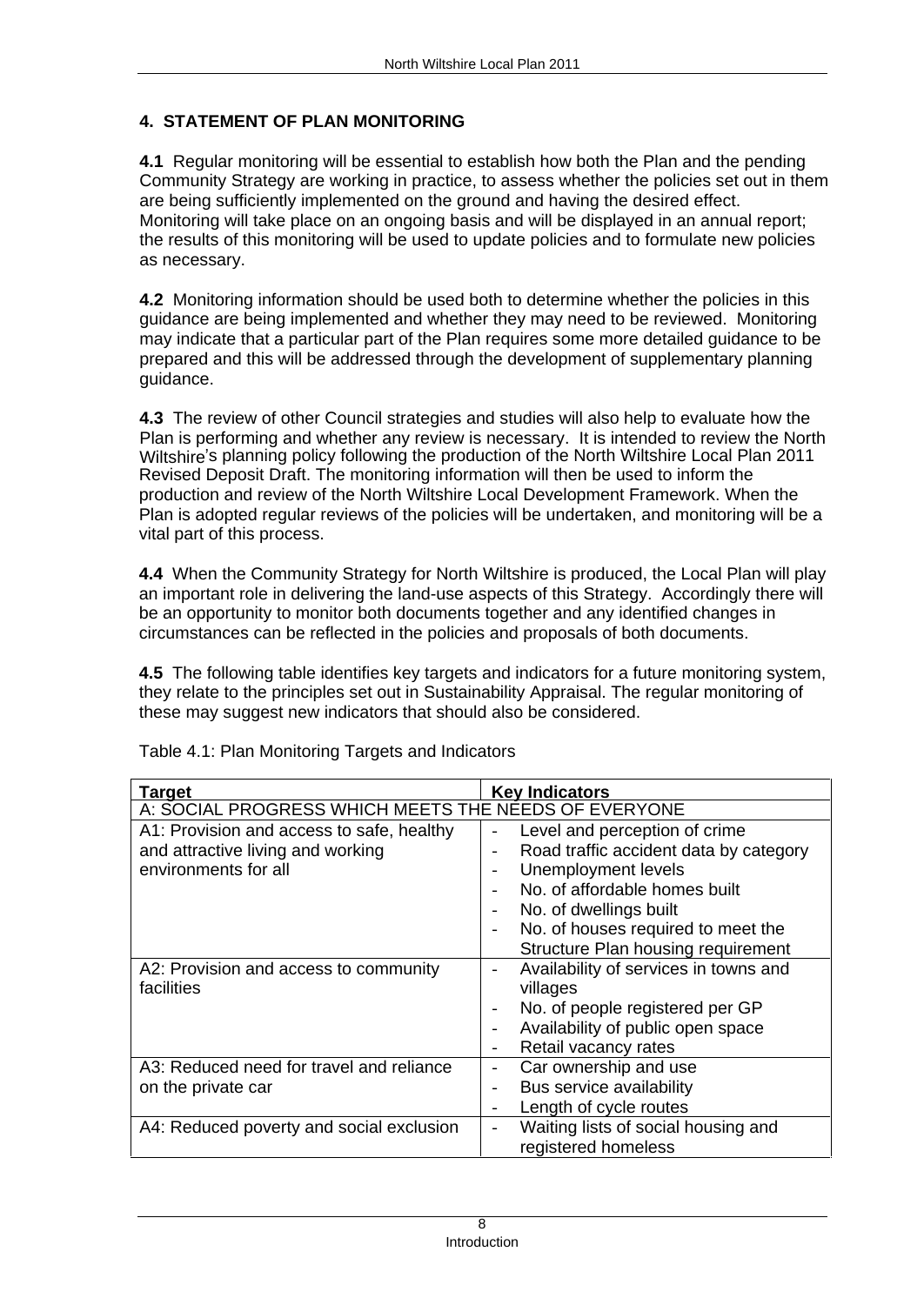| <b>B: EFFECTIVE PROTECTION OF THE ENVIRONMENT</b>               |                                           |
|-----------------------------------------------------------------|-------------------------------------------|
| B1: Quality an character of towns, villages                     | % of land cover protected /designated     |
| and countryside                                                 | for landscape and townscape value         |
| B2: Natural habitats and species diversity                      | % of land cover with nature and           |
|                                                                 |                                           |
|                                                                 | biodiversity designation                  |
|                                                                 | No. of Tree Preservation Orders (TPOs)    |
|                                                                 | Area of designated Wildlife sites         |
|                                                                 | damaged or destroyed as a result of       |
|                                                                 | planning permissions where overriding     |
|                                                                 | need not demonstrated.                    |
|                                                                 | %Planning permissions on sites that       |
|                                                                 | support protected species, with           |
|                                                                 | conditions and/or obligations aimed at    |
|                                                                 | retaining species.                        |
|                                                                 | Area of Local Nature Reserves within      |
|                                                                 | the District per 1000 population.         |
|                                                                 | % New Housing with habitat creation       |
|                                                                 | and/or management built into the design   |
|                                                                 | of the development.                       |
| B3: Built and archaeological heritage                           | % of listed buildings in appropriate use, |
|                                                                 | or at risk of decay                       |
|                                                                 | Numbers and condition of built and        |
|                                                                 | archaeological designations               |
| <b>B4: Water Management</b>                                     | Quality of rivers                         |
| <b>B5: Land and Soil Quality</b>                                | Area of farmland                          |
|                                                                 | No. of working farms                      |
|                                                                 | Net loss of greenfield land to            |
|                                                                 | development                               |
| B6: Quality of environment health: air,                         | No. environmental health complaints to    |
| noise, light, odour                                             | North Wiltshire District Council (NWDC)   |
| C: PRUDENT USE OF NATURAL RESOURCES                             |                                           |
| C1: Reduced use of non-renewable energy                         | Renewable Energy capacity installed by    |
| sources                                                         | type                                      |
| C2: Land and buildings                                          | Proportion of new homes built on          |
|                                                                 |                                           |
|                                                                 | previously developed land                 |
|                                                                 | No sites and area of derelict or          |
|                                                                 | contaminated land                         |
|                                                                 | Amount of Reclaimed Land                  |
| C3: Waste management and minerals                               | % domestic waste recycled                 |
|                                                                 | Rate of waste disposal to landfill        |
|                                                                 | % recycled/secondary aggregate            |
|                                                                 | construction material used in new build   |
|                                                                 | developments.                             |
|                                                                 | No. Community composting schemes.         |
| D: MAINTENANCE OF HIGH AND STABLE LEVELS OF ECONOMIC GROWTH AND |                                           |
| <b>EMPLOYMENT</b>                                               |                                           |
| D1: Maintenance and improvement of                              | Available and vacant employment           |
| attractive working environments                                 | floorspace and land on identified         |
|                                                                 | industrial estates in urban and rural     |
|                                                                 | areas                                     |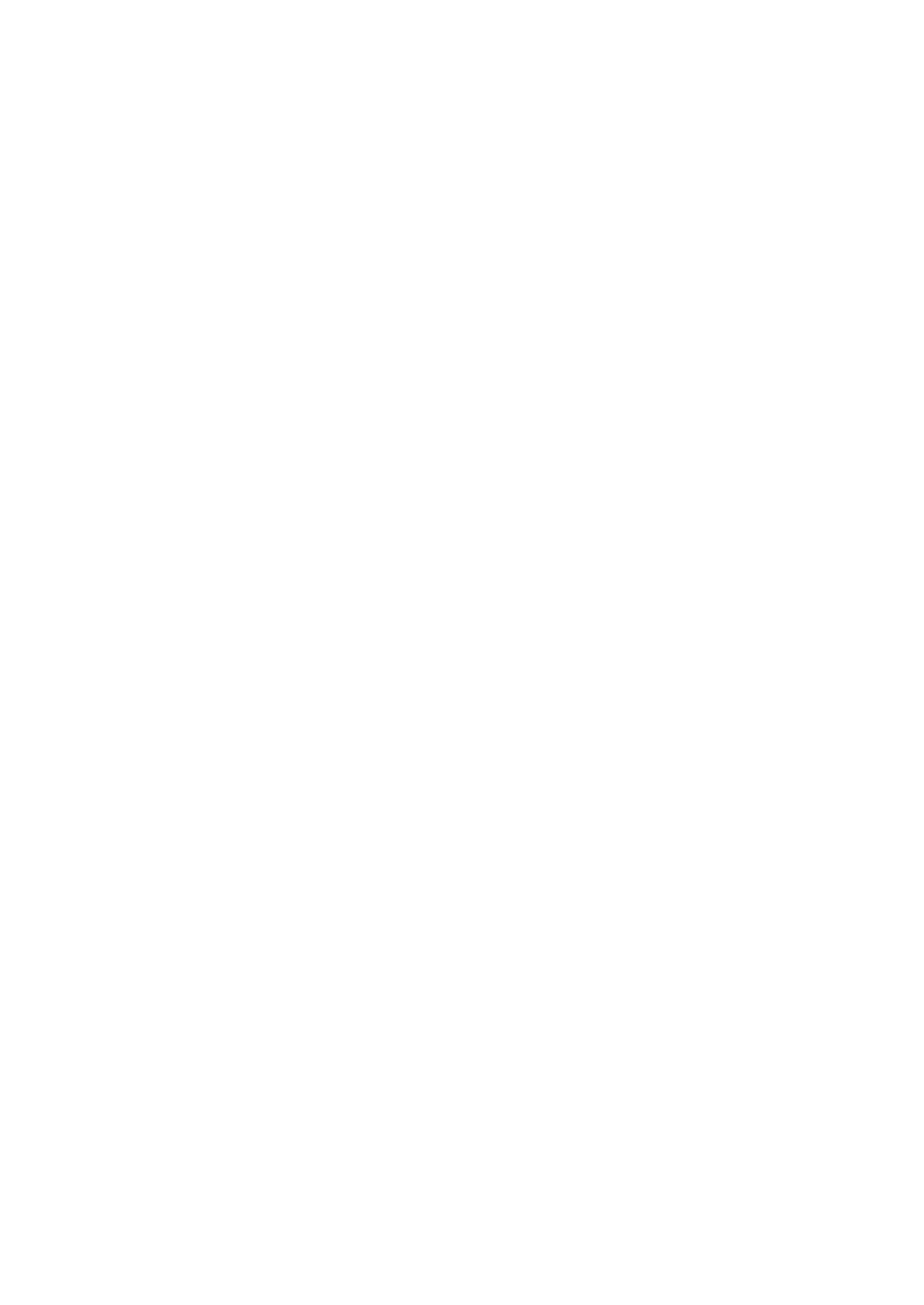# North Wiltshire Local Plan 2011<br> **CORE POLICIES**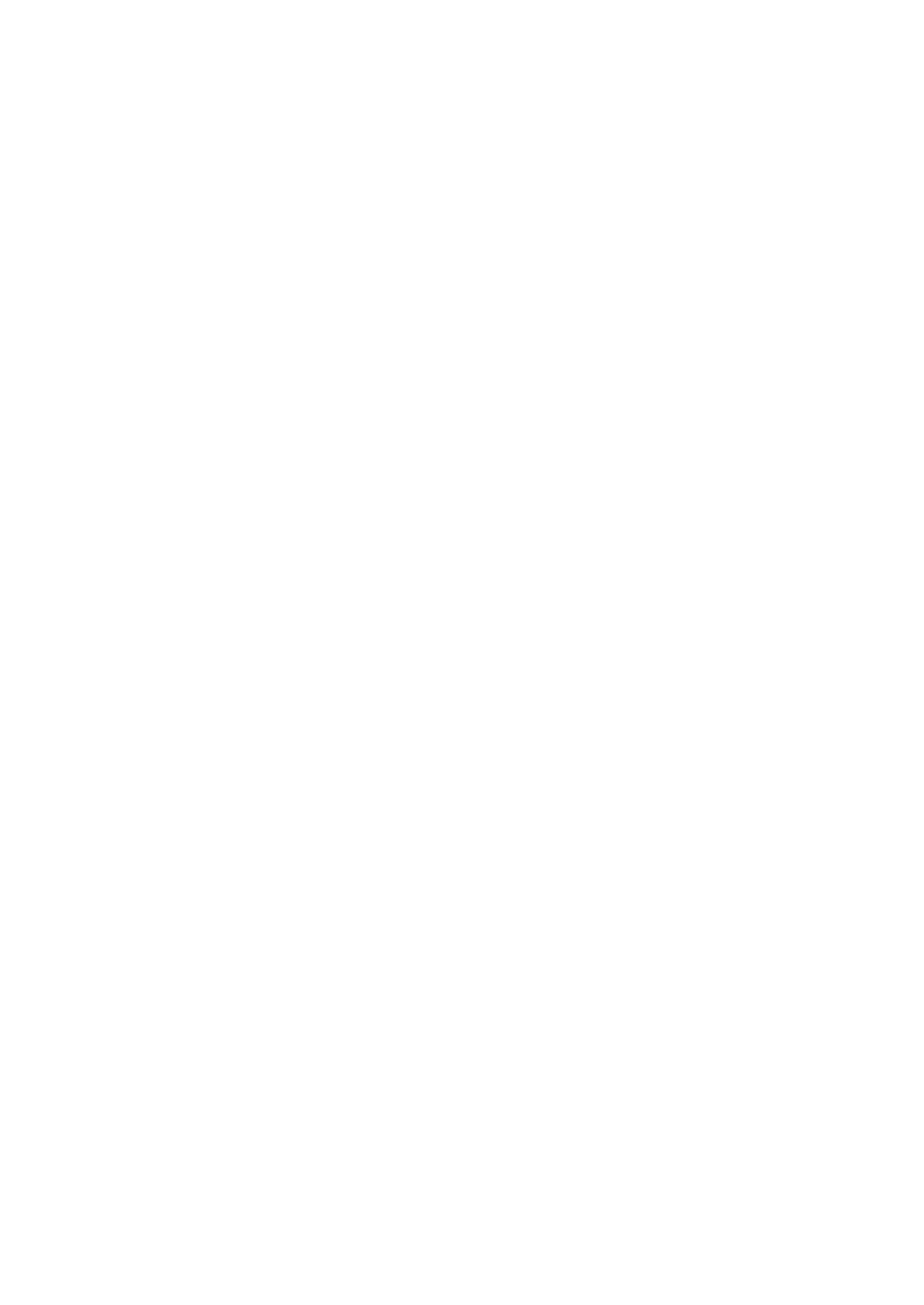5. CORE POLICIES<br>C1 SUSTAINABILITY CORE POLICY<br>Development proposals will be examined for their performance against the **sustainable development principles set out below. Where performance on any sustainable development principle is considered to be** 

**low, development proposals will need to demonstrate that the benefits of the development substantially outweigh the disadvantages of not meeting all the criteria.** 

- **i) Promotes or maintains the long term economic health of the local economy**
- **ii) Promotes or maintains socially inclusive communities and their access to community infrastructure**
- **iii) Promotes or maintains the quality of the natural and the historic environment**
- **iv) Demonstrates the prudent use of natural resources and incorporates, where relevant, recycling, renewable energy and energy conservation measures.**

**5.1** Sustainability is about making real change on the ground: i.e. change that promotes development that minimises the damage to the environment whilst maximising energy efficiency, recycling and the use of renewable resources. It does not mean no development but it does mean development that is appropriate and sensitive to its surroundings. Development should seek to incorporate all the sustainable principles set out in the policy.

**5.2** A judgement on the "high" or "low" performance of proposed developments will differ from proposal to proposal. Detailed help will be available to potential applicants in the form of a Supplementary Planning Document. This will be prepared in the light of emerging policy guidance. There are many Government publications available to assist in this judgement including Planning Policy Statement 1: Creating Sustainable Communities; including its bibliography. However, the following working definitions of "high" and "low" performance are recommended.

**5.3** A "high" performance standard is where there is a clear and demonstrable net benefit to the sustainable development principle arising from the development directly. For example, a mixed use development on otherwise economically inactive, previously developed land, bringing benefits to nearby communities will score highly. Its opposite in the shape of a single use, greenfield development, remote from public services will be considered to have a "low" performance standard: i.e. where the development would actively threaten the existence or reduce the potential for improvement of the sustainable development principles.

**C2 COMMUNITY INFRASTRUCTURE CORE POLICY Provision for the directly related community infrastructure costs of all major development proposals, appropriate to the scale of that development, will be sought. The local planning authority will examine each major development proposal for its need to contribute to the following community infrastructure**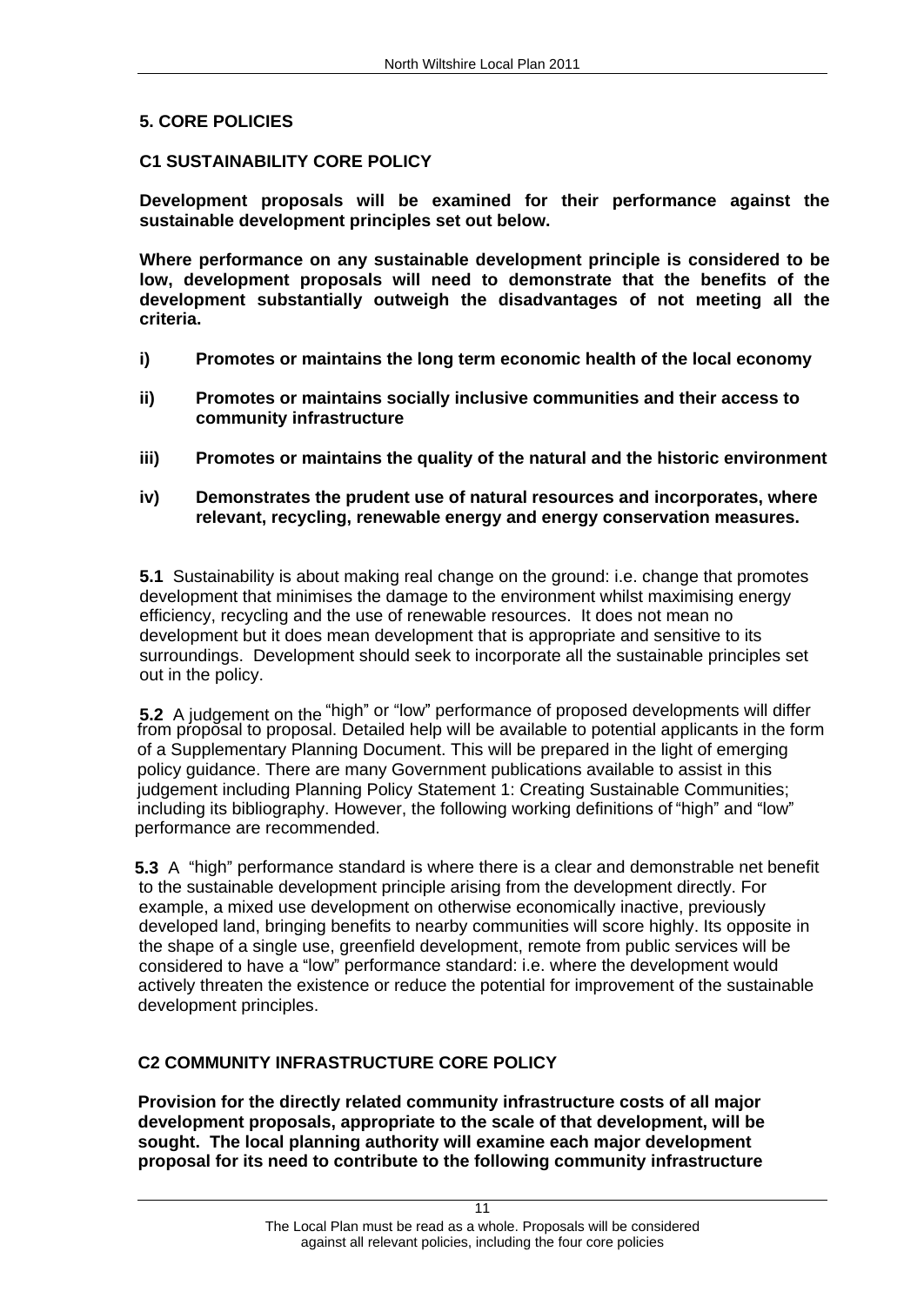**requirements and negotiate to secure planning obligations or by means of other appropriate methods to secure the requirements identified. The community infrastructure requirements are: Affordable housing**

- 
- **Education, skill training provision, and libraries**
- **Travel and transport infrastructure**
- **Community buildings and facilities**
- **Health care provision and social services**
- **New or improved public open spaces**
- **Leisure, sport and recreation provision**
- **Waste management and recycling**
- **Environmental protection and enhancement**
- **Information Communication Technology infrastructure**
- 

**Art in the community**<br>**5.4** The community infrastructure list has been prepared with regard to the physical, social, cultural, economic and environmental consequences of major development. The purpose of the policy is to ensure that the full consequences are taken into account and, where appropriate, addressed either through integration into the development proposal or by means of a financial contribution.

**5.5** The process of negotiating such provision will be guided by national government circulars; particularly circulars 5/2005, "Planning Obligations" and 11/95, "The Use of Conditions in Planning Permissions". The policy will also in the future be relevant in compliance with the regulations and guidance arising from the Planning and Compulsory Purchase Act 2004.

**5.6** For the purposes of the policy, "major development" is generally defined as that involving 10 or more dwellings, other development 1000 m<sup>2</sup> in gross floor area or greater, involving land of 0.5 hectares or greater in area or where cumulative developments exceed those limits. Nothing in this policy shall prevent negotiations on smaller developments where the site specific circumstances or other policies within the plan require a contribution to community infrastructure.

**5.7** In cases where the viability of a proposed development is claimed to be harmed by the identified requirements for community infrastructure, applicants will be expected to provide detailed financial viability information on that specific proposal as evidence of that harm. The local planning authority will in such cases prioritise the requirements in the order that they appear in the policy after taking into account the relevance of each requirement to the proposal.

# **C3 DEVELOPMENT CONTROL CORE POLICY**

# **New development will be permitted subject to the following criteria:**

- **i) Respect for the local character and distinctiveness of the area with regard to the design, size, scale, density, massing, materials, siting and layout of the proposal;**
- **ii) Respect for the quality of the natural and built environment, including the historic environment, archaeology and ecology of the locality and where**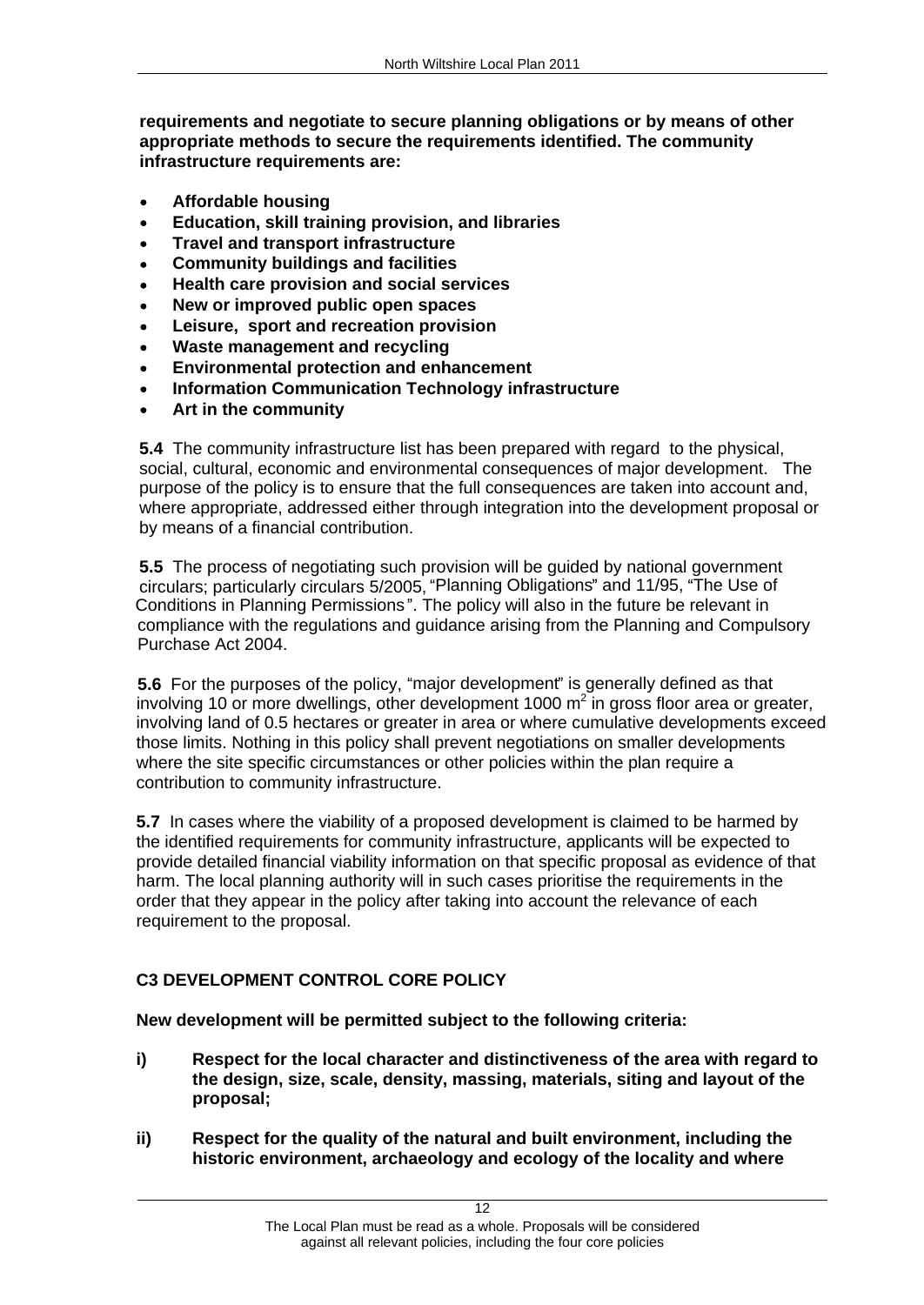**necessary include measures for the preservation or enhancement of such features;** 

- **iii) Avoid creating developments with unacceptable low levels of privacy and amenities and avoid the unacceptable loss of privacy and amenities to adjacent dwellings or other uses to the detriment of exisitng occupiers development;**
- **iv) Ensure access into and within the development is safe, minimises the risk from crime, and is convenient and attractive to pedestrians, cyclists, and people with disabilities; v) Incorporate energy conservation features and design principles to promote**
- **the use of renewable energy sources and prioritise the use of local, natural and recycled materials, provide satisfactory arrangements for efficient water supply, use and disposal and proposals for the storage, collection and recycling of refuse; vi) Promote sustainable patterns of development that will reduce the overall**
- **need to travel and support increased use of public transport, cycling and**
- **walking; vii) Have a satisfactory means of access, turning, car parking and secure cycle storage and not result in a detrimental impact upon highway or pedestrian safety; viii) Avoid overloading of existing or proposed services and facilities, the local**
- **road network or other infrastructure;**
- **ix) Avoid locations that would generate, or be subject to, a detrimental effect upon public health or pollution to the environment by the emission or production of excessive noise, light intrusion, smoke, fumes, effluent, vibration, waste or litter.**

**5.8** A high standard of design will be expected in new development, whatever its scale. It is the policy of the Local Planning Authority to encourage excellence, innovation and creativity in all development to ensure that schemes are compatible with the scale, character and distinctiveness of the local vernacular and landscape.

**5.9** Good design and development is not easy to define, because it is subjective and depends on the value systems being applied. What is of particular importance is that good design is not just a matter of attention to the elevational treatments of individual buildings. Local character, quality and distinctiveness derive from the complex relationships between many elements that make up the built environment.

**5.10** All applications for planning permission, listed building and advertisement consent will be expected to be accompanied by a statement setting out the design principles that have been employed. The amount of detail included within the design statement should reflect the nature and scale of the proposal, but, as a minimum should comprise a short written statement and supporting illustrative plans.<br>**5.10a** In considering the design principles in criteria (v), there may be opportunities to

source building materials locally, from natural sources or through recycling in the interests of minimising unnecessary energy costs of manufacture or transportation.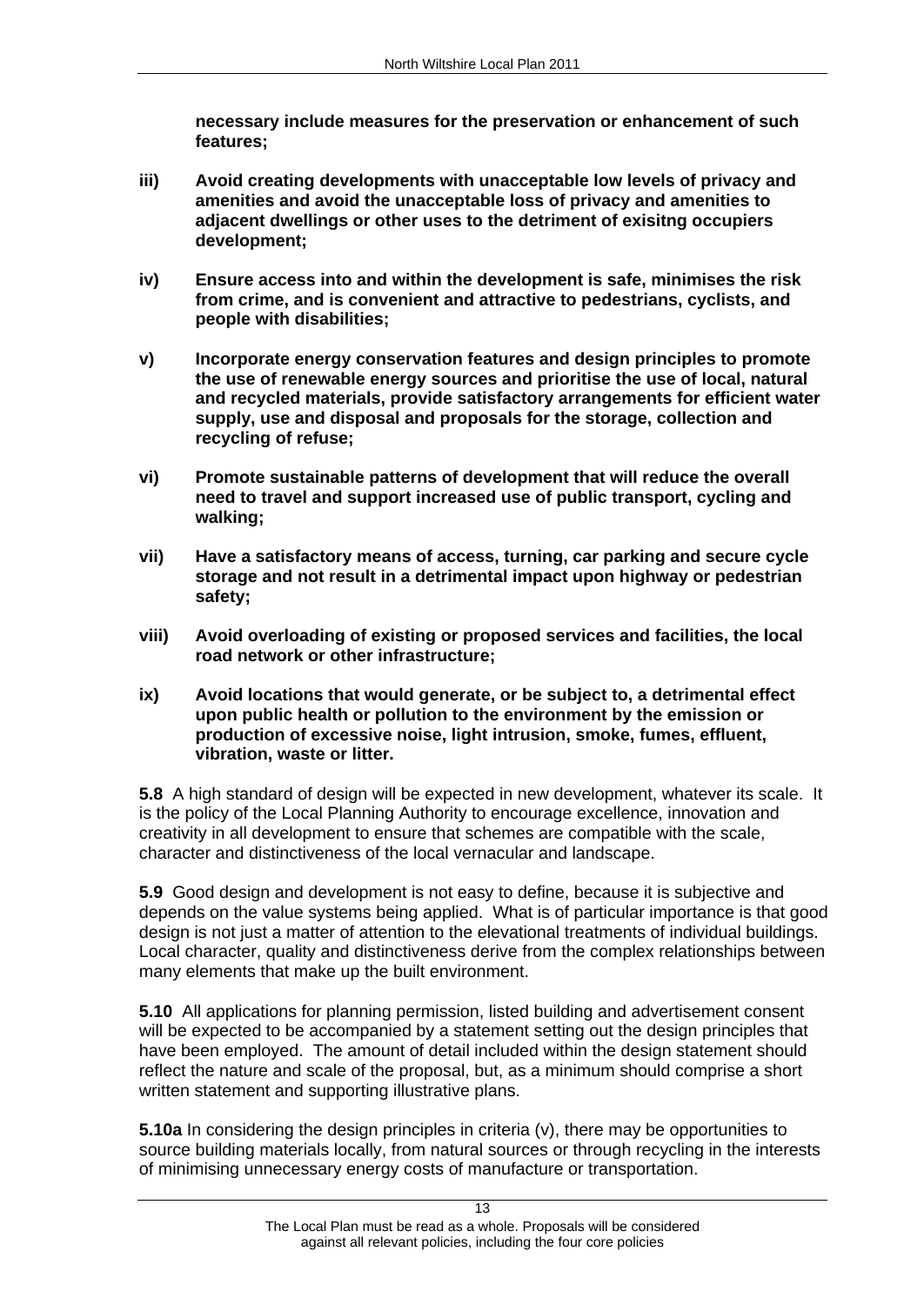**C4 BUSINESS DEVELOPMENT CORE POLICY New business development, which promotes a diverse and robust economy, whilst having regard to the environmental impact, will be granted planning permission subject to the following criteria:** 

- **i) Development is concentrated at the Districts larger settlements of Calne, Chippenham, Corsham, Malmesbury, Wootton Bassett and Cricklade so as to reduce out-commuting.**
- **ii) Development in all other areas is of a scale which will maintain and improve local services.**
- **iii) Proposals in the open countryside, including the re-use of rural buildings, will only be allowed if they are in keeping with the surroundings and exhibit potential to sustain the local rural economy.**

**5.11** The business development strategy for the District aims to safeguard and promote employment opportunities within North Wiltshire. New development will be directed towards the larger settlements in the interests of sustainability, to maintain and enhance the range of employment, housing and other facilities and to reduce the need to travel. This includes business development as part of mixed-use developments. **5.12** The strategy further seeks to encourage appropriate job opportunities within the

smaller settlements to aid the creation of balanced and sustainable communities and to maintain employment prosperity within the District.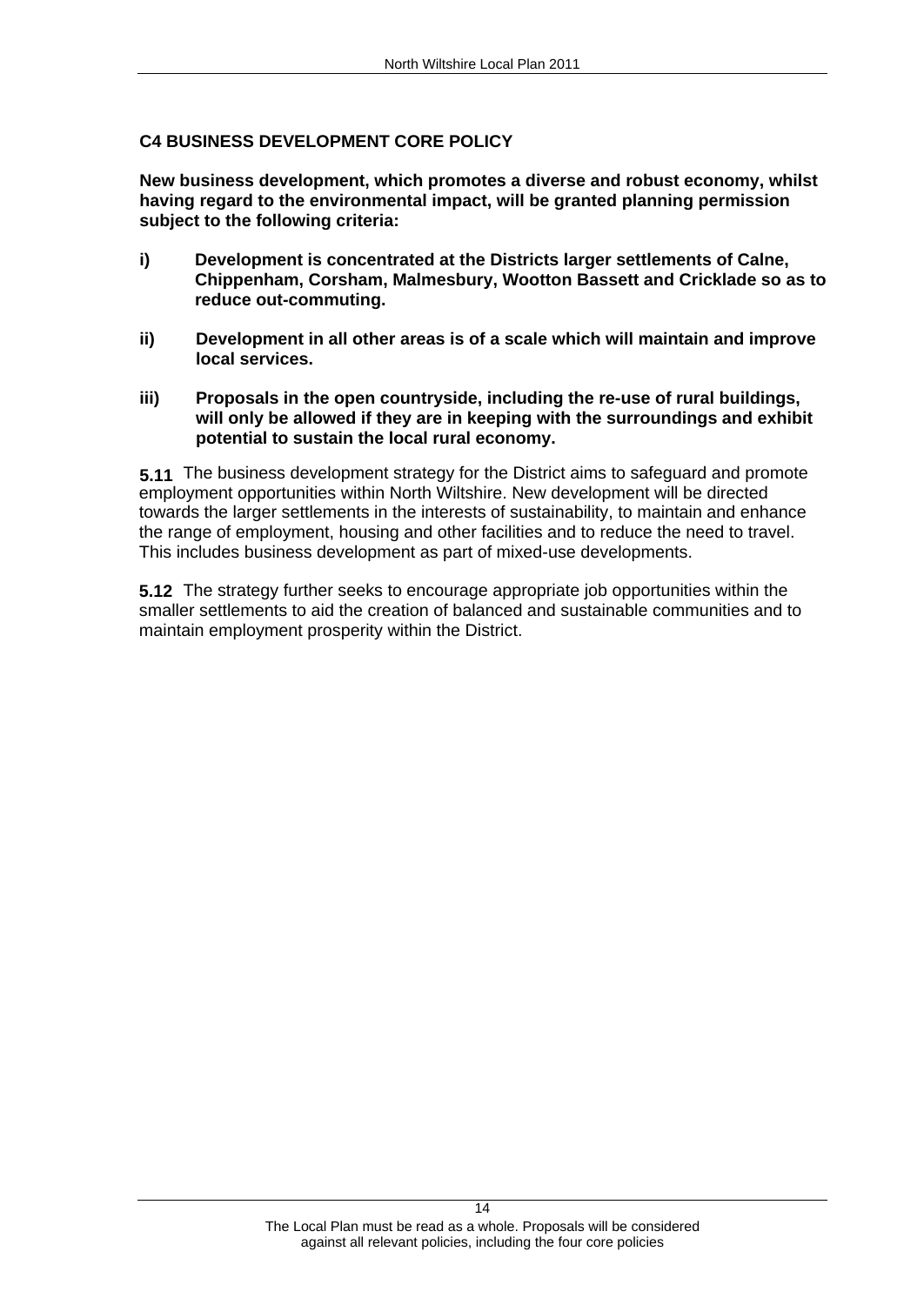# North Wiltshire Local Plan 2011<br> **TOPIC AREA POLICIES**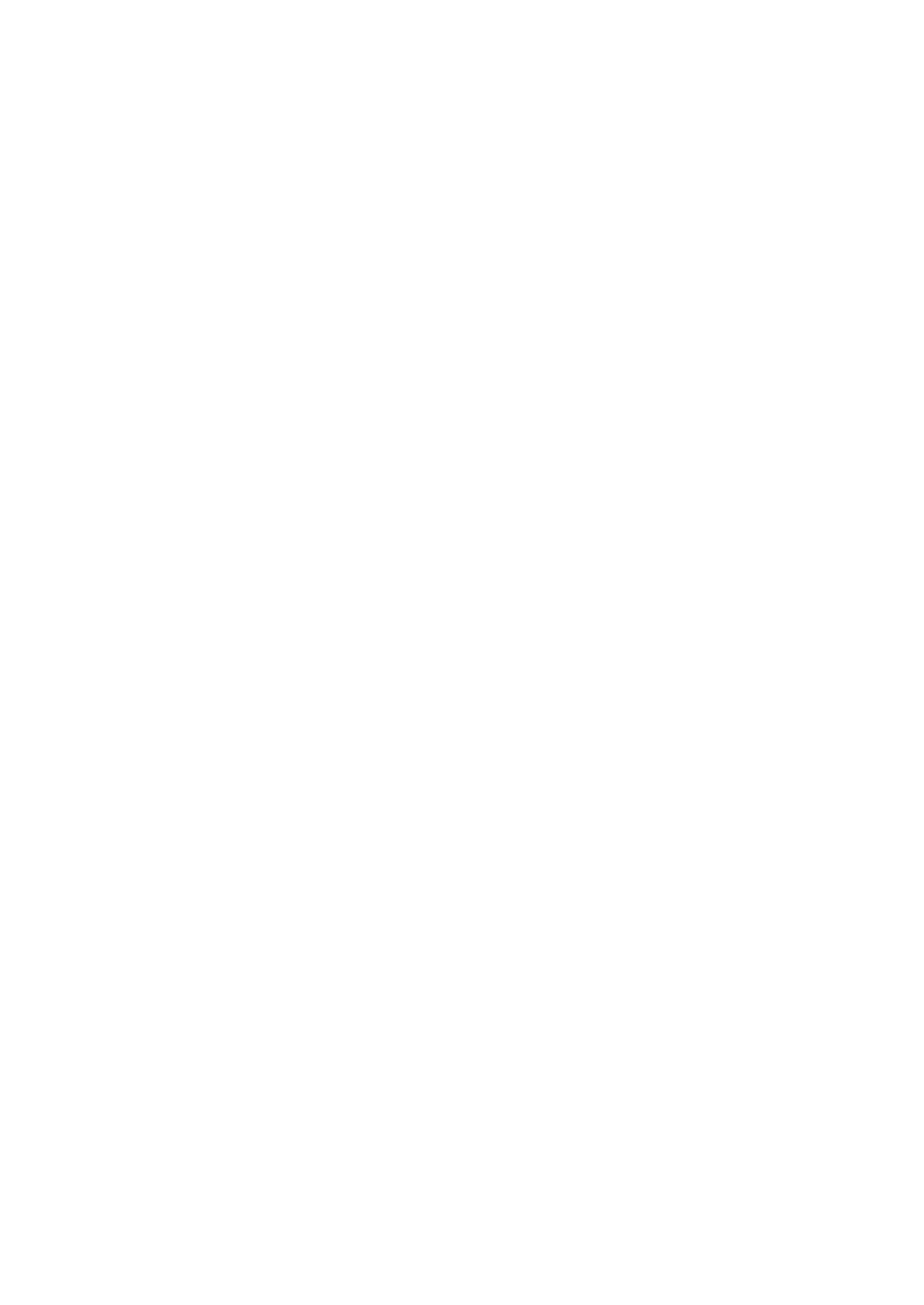# **TOPIC AREA POLICIES<br>6. NATURAL ENVIRONMENT TOPIC AREA<br>NE1 WESTERN WILTSHIRE GREEN BELT**

**In the Green Belt, outside the village of Box, approval will not be given, for the construction of new buildings, other than:** 

- **i) For agriculture and forestry;**
- **ii) Essential facilities for outdoor sport and recreation, for cemeteries and for other uses of land which preserve the openness of the Green Belt and do not conflict with the purpose of including land within that designation;**
- **iii) The limited extension, alteration or replacement of existing dwellings or**

- **existing employment buildings. The re-use of buildings will be approved providing: (a) it will not have a materially greater impact than the present use upon the openness of the Green Belt and the purposes of including land within that designation; (b) strict control is exercised over the extension of re-used buildings, and over**
- **any associated uses of land surrounding the building which might conflict with the openness of the Green Belt and the purpose of including land within that designation; and (c) the buildings are of permanent and substantial construction, and are capable**
- **of conversion without major or complete reconstruction. Approval will not be given for development, which would not preserve the openness**

# **of the Green Belt, nor would conflict with the purpose of including land within that designation.**

**6.1** The Western Wiltshire Green Belt was originally approved in 1966 and is part of the larger Green Belt around Bath and Bristol, which was introduced to check the sprawl of development on the edge of the built-up areas and to safeguard the surrounding countryside from development pressures. This policy will have regard to, and be read in the context of, national Planning Policy guidance.

**6.2** The particular objectives of the Western Wiltshire Green Belt, relevant to North

- Wiltshire, are:<br>• To maintain the open character of undeveloped land adjacent to Bath, Trowbridge and Bradford on Avon<br>To limit the spread of development along the A4 between Batheaston and Corsham<br>
- 

**6.3** Existing Villages in the Green Belt: It is proposed to allow no new building beyond the categories normally appropriate in the Green Belt. This includes the scattered settlements of Ashley, Box Hill, Ditteridge, Kingsdown, and Middlehill. In the case of the village of Box,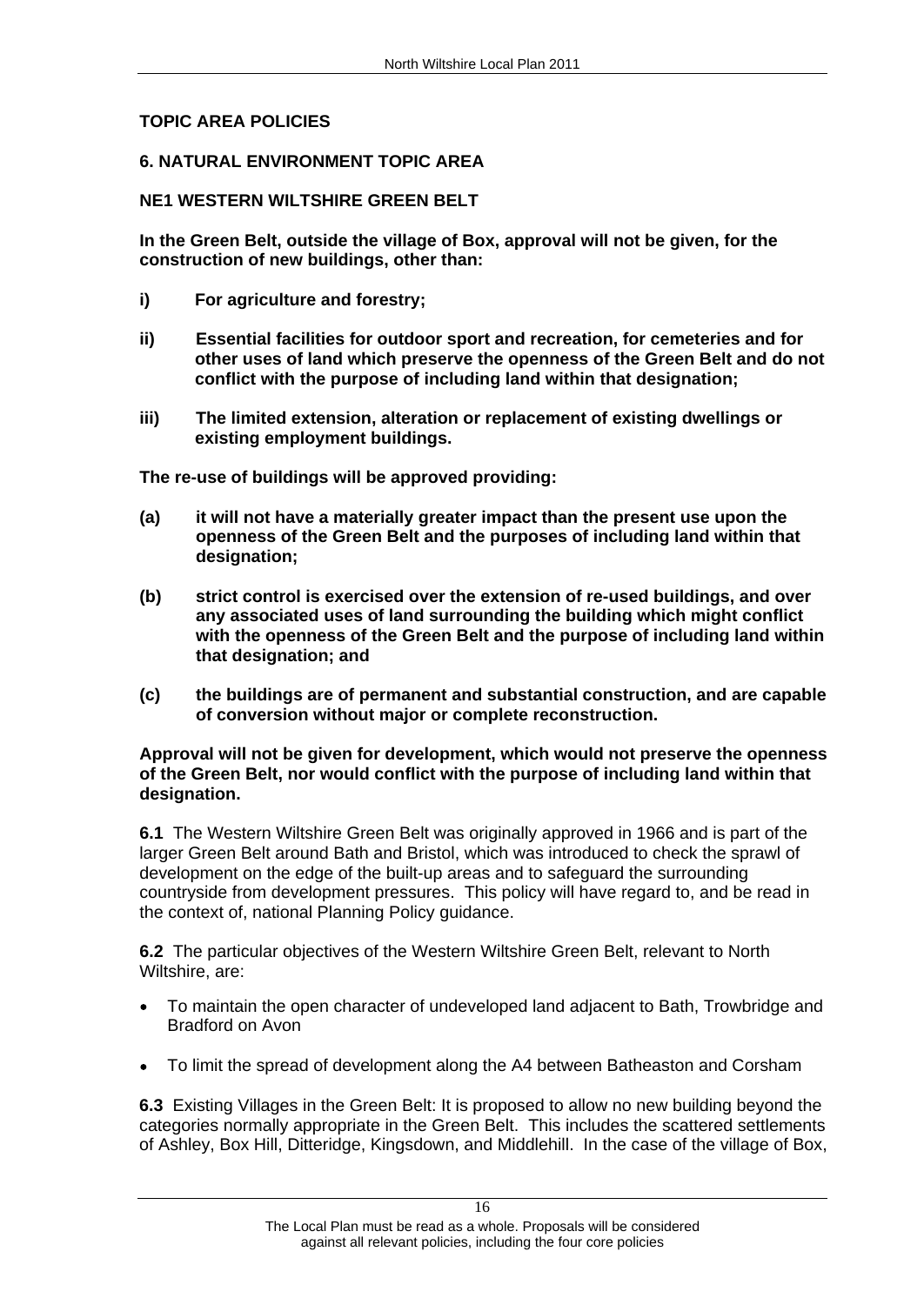infilling only is proposed within the tightly drawn framework boundary as shown on the Proposals Map defining the infill boundary.

# **NE2 THE SWINDON RURAL BUFFER**

**In the Rural Buffers, as defined on the proposals map, new development will be strictly controlled. Approval will not be given for the construction of new buildings which, individually or cumulatively, would lead to the coalescence of settlements. Subject to the proviso, new buildings for the purposes of agriculture, forestry, or other uses appropriate to a rural area will be permitted.**<br>**6.4** The Wiltshire Structure Plan 2011 introduced a policy (DP13) for a series of Rural

Buffers to be maintained to protect the separate identities of towns and villages and prevent their coalescence with Swindon. These settlements included Wootton Bassett, Lydiard Millicent, Purton and Cricklade. It states that Local Plans need to define an area for each settlement that is essential to maintaining its physical separate identity and distinctive character. The extent of the area is limited to only identifying land that is essential to protect the named settlements from the continued growth of Swindon The policy is intended to protect the buffer from new buildings, to prevent any coalescence from building development pending a decision on the long-term future of the town. The policy is intended not only to prevent coalescence of settlements, but also new building development which might cumulatively lead to such coalescence. Other policies of the Local Plan apply to the Rural Buffer, including policies relating to the conversion of suitable buildings in accordance with the specified criteria. Tree planting and the conservation of the ancient woodlands and unimproved meadows in the area will be encouraged with the help and assistance of the Braydon Forest Countryside Management Project.

**6.5** The general countryside and landscape policies apply to the Rural Buffer. Essential facilities for outdoor sport may include small changing rooms, or unobtrusive spectator accommodation. The extension, alteration, or replacement of dwellings will normally be acceptable in the Rural Buffer, provided proposals do not result in disproportionate additions over and above the size of the original building. Similar considerations would also apply to existing employment buildings.

**6.6** Other Uses Appropriate To A Rural Area: These are uses that comply with the general countryside policies of the Plan and can include outdoor sport, recreation and tourism facilities.

# **NE3 LOCAL RURAL BUFFERS**

**In the Local Rural Buffers, as defined on the proposals map, new development will be strictly controlled. Approval will not be given for the construction of new buildings which, individually or cumulatively, would lead to the coalescence of settlements. Subject to this proviso, new buildings for the purposes of agriculture, forestry, or other uses appropriate to a rural area will be permitted.**

**6.7** The purpose of identifying Local Rural Buffer areas is to prevent coalescence between settlements, cumulative or otherwise, and protect settlements separate identity and distinctive character. This is the same criteria as for the Rural Buffer but applied to main settlements other than those adjacent to Swindon. The Local Rural Buffers have been defined to protect areas of land considered as particularly at risk and in danger of development where this is undesirable.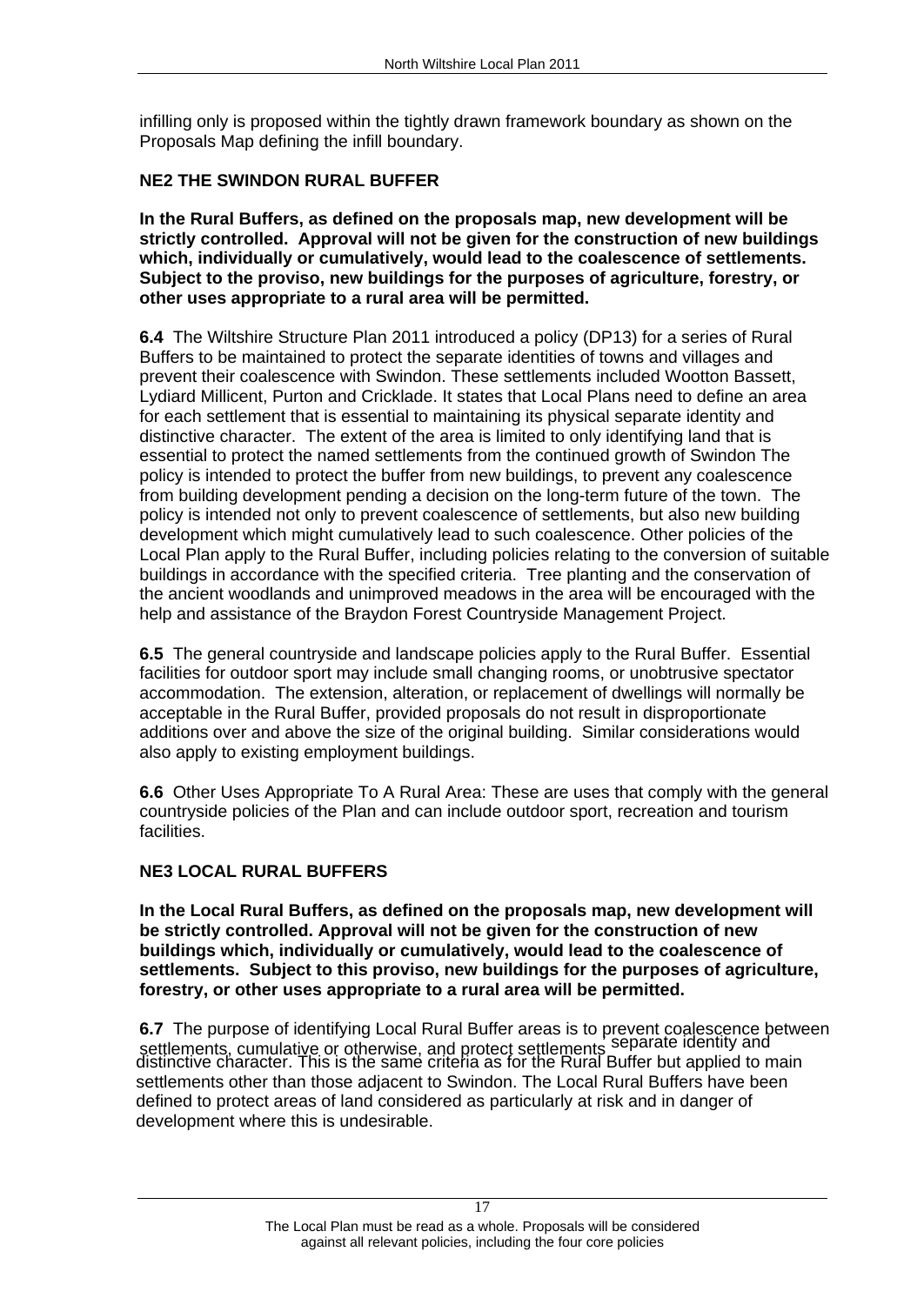**6.8** Within such sensitive gaps between settlements, it will be important to restrict the erection of certain buildings that may generally be appropriate in the countryside, but which could lead to the visual coalescence of these settlements. The land can continue to be used for open uses, such as agriculture, woodland, and public and private open space. Buildings will be limited to those essential for the needs of agriculture or forestry, or justified in association with existing or open uses. Such buildings should generally be ancillary to or directly associated with the open use of the land, should be carefully sited, and should be of a scale and design to harmonise with the character and appearance of the area. Development will also be subject to the other policies of the Local Plan as appropriate.

# **NE4 AREAS OF OUTSTANDING NATURAL BEAUTY**

**In Areas of Outstanding Natural Beauty (AONB), priority will be given to the conservation and enhancement of the natural beauty of the landscape. The environmental effects of all development will be a major consideration. Development will be restricted to:** 

- **i) The change of use of existing buildings; and/or**
- **ii) That which is appropriate to the economic and social well-being of the area;**
- 

- iii) That which is desirable for the understanding and enjoyment of its amenities;<br>And provided the proposal:<br>a) Conserves or enhances, the natural beauty of the landscape, including its **open rural character, and any riverside or water features, wildlife sites, trees or woodland; b) Is sited and designed so as to minimise its impact on the natural beauty of**
- **the area and, where possible, is located close to and in association with**
- 

**existing buildings; and c) Uses appropriate building materials and landscaping. Other proposals and major developments including of an industrial or commercial nature will not be permitted except in exceptional circumstances. These proposals shall be subject to the most rigorous examination and will be demonstrated to be in the public interest. Consideration of such applications will include an assessment of:** 

- **i) the need for the development, in terms of national considerations, and the impact of permitting it or refusing it upon the local economy;**
- **ii) the cost of and scope for developing elsewhere outside the area or meeting the need for it in some other way;**
- **iii) any detrimental effect on the environment and the landscape, and the extent to which that should be moderated.**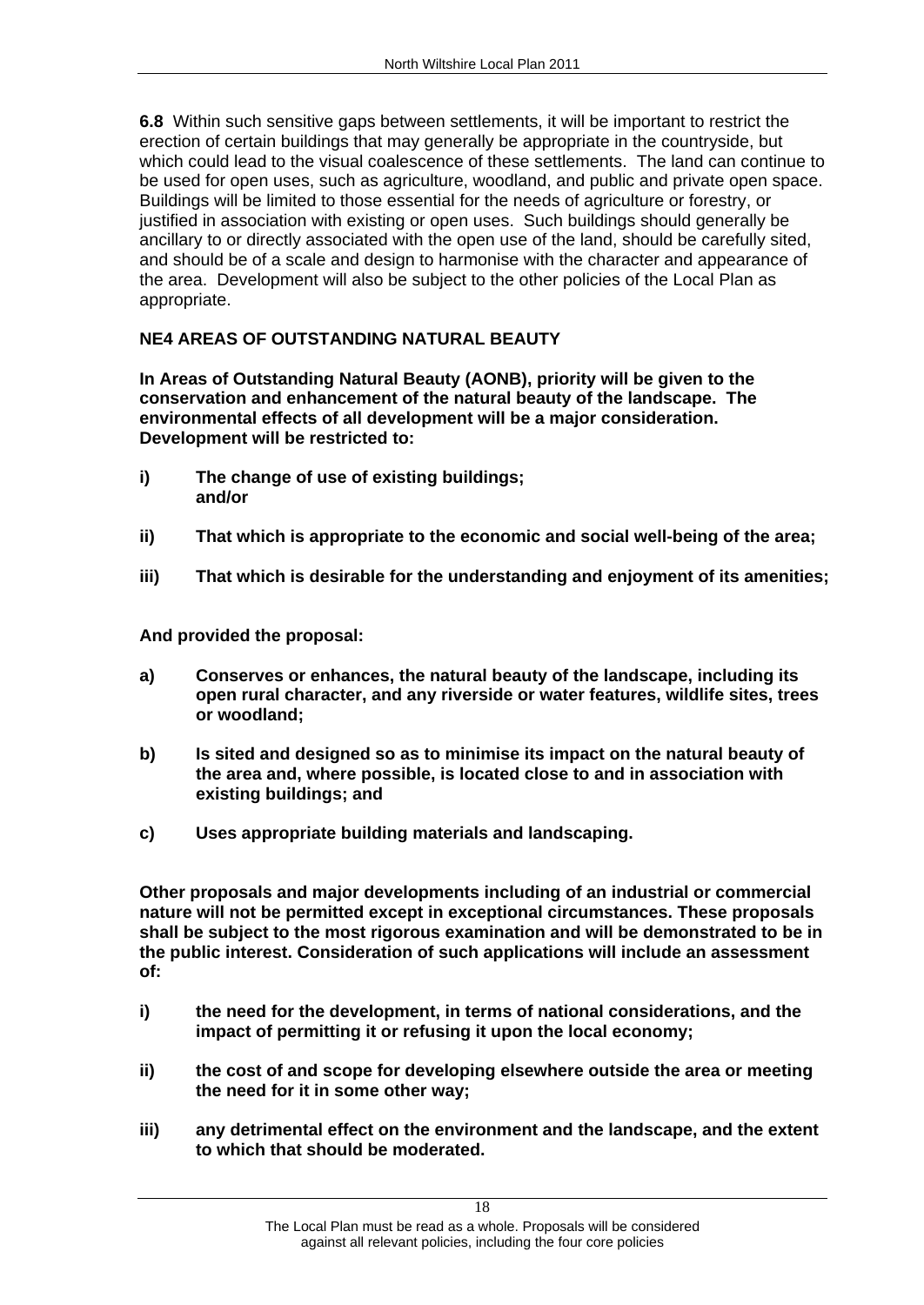# **Major developments that are permitted will be carried out to high environmental standards through the application of appropriate conditions.**

**6.9** The two Areas of Outstanding Natural Beauty in the District are the North Wessex Downs and the Cotswolds. The policy has regard to current national Planning Policy Guidance. Areas of Outstanding Natural Beauty are designated under the National Parks and Access to the Countryside Act 1949 and additional legal powers are contained in the Countryside and Rights of Way Act 2000.

- 
- **6.10** The purpose of designation is as follows:<br>(a) The primary purpose of designation is to conserve and enhance natural beauty.<br>(b) In pursuing the primary purpose of designation, account should be taken of the needs of agriculture, forestry, other rural industries and of the economic and social needs of local communities. Particular regard should be paid to promoting sustainable forms of social and economic development which in themselves, conserve and enhance the environment.<br>(c) Recreation is not an objective of designation, but the demand for recreation should
- be met so far as this is consistent with the conservation of natural beauty and the needs of agriculture, forestry and other uses.

**6.11** The Cotswold AONB has a Conservation Board and the North Wessex Downs AONB has a Council of Partners. Both have Landscape Character Assessments and Management Plans which should be taken fully into consideration in addition to the landscape assessment for the district.

# **NE5 NATURE CONSERVATION SITES OF INTERNATIONAL IMPORTANCE Development which may affect a European Site or a proposed European Site will be**

**subject to the most rigorous examination. Development that is not directly connected with or necessary to the management of the site for nature conservation, which is likely to have significant effects on the site (either individually or in combination with other plans and projects) where it cannot be ascertained that the proposal would not adversely affect the integrity of the site, will not be permitted unless:** 

- **i) there is no alternative solution,**
- **ii) there are imperative reasons of overriding public interest for the development, and**
- **iii) in exceptional cases compensation measures are available to protect the**

**overall coherence of the network of European sites. Appropriate conditions or planning obligations may be used where mitigation measures will successfully avoid adverse impacts to the integrity of the site. 6.12** European sites comprise Special Areas of Conservation designated under the

Habitats Directive (92/43/EEC). In England, these European sites received stringent statutory protection under the Conservation (Natural Habitats, &c.) Regulations (1994).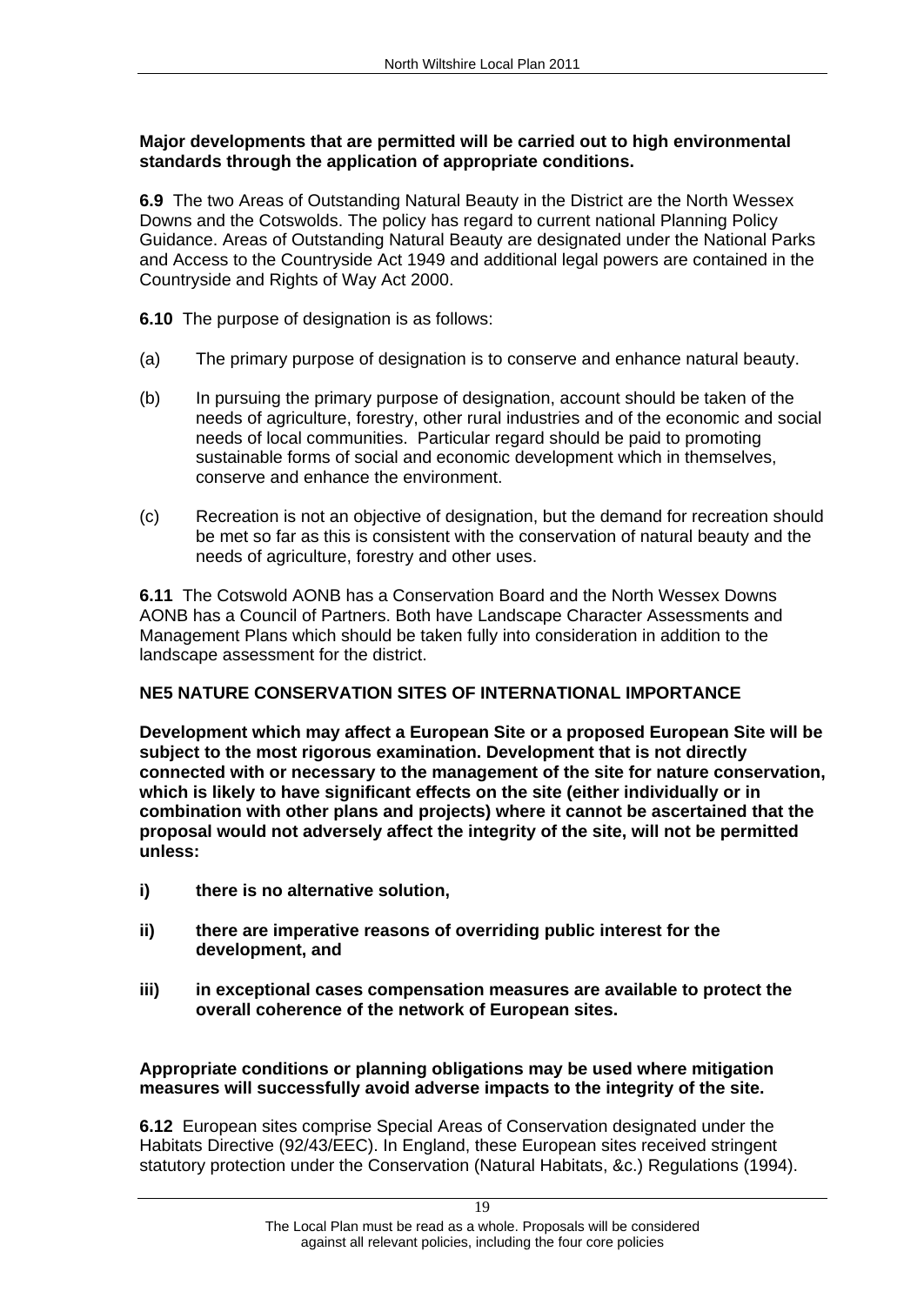**6.13** Within North Wiltshire there are two areas of international nature conservation

- importance, these are:<br>1. Bath and Bradford-on-Avon Bats cSAC (candidate Special Area of Conservation), comprising the Box Mine SSSI (Site of Special Scientific Interest). European interest in the site, including the underground mine workings, is due to the presence of the Greater Horseshoe Bat, the Lesser Horseshoe Bat and Bechstein's Bat. These bats are dependent on caves, mines and other cavelike places for undisturbed hibernation over the winter, as well as old mature forests, rough pasture, or linking hedgerows and large old buildings for feeding and
- roosting in summer.<br>2. North Meadow and Clattinger Farm cSAC (candidate Special Area of Conservation), comprising North Meadow, Cricklade SSSI (Site of Special Scientific Interest) and Clattinger Farm SSSI (Site of Special Scientific Interest). European interest in the site is focused on the lowland hay meadows rich in herbs and grasses, of which these are two of the best examples in the UK.

**6.14** For all proposed developments in the vicinity of, or in a site of international nature conservation importance, the local authority will consider the impact of the development to the sites and whether the development alone or in combination with other plans or projects will result in a 'likely' significant effect. The authority will require the developer to provide such information as may be reasonably required for the purposes of an assessment. English Nature will be consulted on appropriate assessments. If permission is granted, appropriate conditions or planning obligations will be used to mitigate the adverse effects on the site. English Nature's Habitats Regulations Guidance Notes will be used for reference.

**NE6 NATURE CONSERVATION SITES OF NATIONAL IMPORTANCE Development in or likely to affect Sites of Special Scientific Interest (SSSI's) will be subject to special scrutiny. Where such development may have an adverse effect directly or indirectly on the special interest of the site, it will not be permitted unless the reasons for the development clearly outweigh the nature conservation and/or** 

Where development is permitted the authority will impose conditions or seek to **negotiate planning obligations to ensure the protection and enhancement of the site s nature conservation and/or geological interest.** 

**6.15** These SSSI's are part of a network of sites which represent the country's very best wildlife and geology, often standing out as the last remaining areas of natural habitat in our modern countryside. SSSIs are designated for their special nature conservation interest by the Nature Conservancy Council for England (known as English Nature), which serves to protect the interest of the site. SSSIs may include rare plants, animals, geology or landforms of special interest. There are a total of 31 SSSIs, covering about 705 hectares in North Wiltshire.

**6.16** The essential characteristic of National Nature Reserves is that they are primarily used for nature conservation. Set up under the provisions of the National Parks and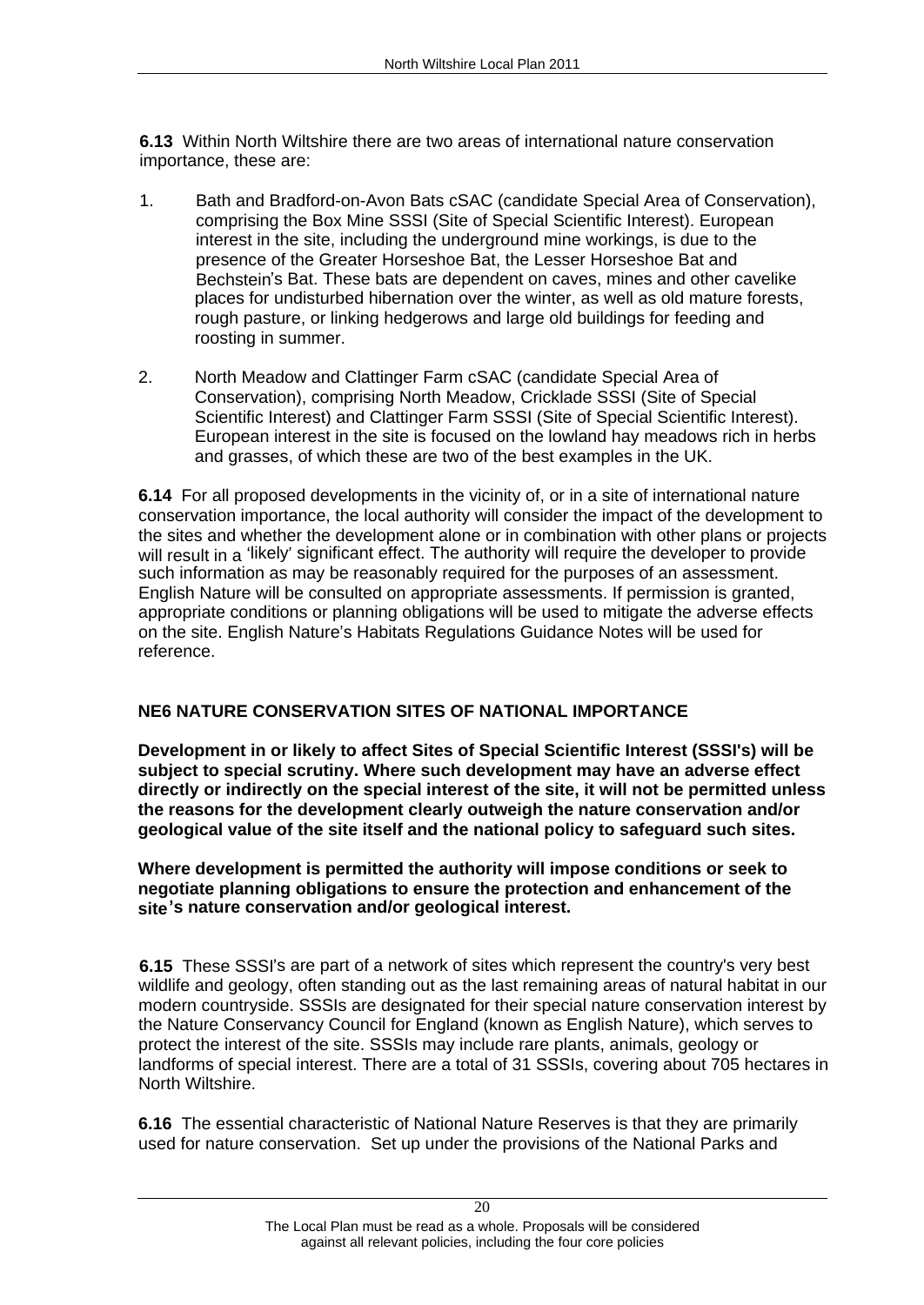Access to the Countryside Act 1949, to protect important national sites, the sites are owned or leased by English Nature, or bodies approved by them, or are managed in accordance with Nature Reserve Agreements with landowners and occupiers. North Wiltshire has one National Nature Reserve at North Meadow, near Cricklade, which is also a SSSI. Development that involves any potentially damaging works in these areas will only be granted under exceptional circumstances, as determined by statutory bodies such as English Nature.

**6.17** A full list of SSSI's in the District can be found in Appendix 1.

**6.18** Environmental Impact assessments will be required to be submitted with planning applications for developments that may adversely affect SSSIs.

**NE7 NATURE CONSERVATION SITES OF LOCAL IMPORTANCE Development likely to have an adverse effect on a Wildlife Site (including Regionally Important Geological/Geomorphological Sites) or a Local Nature Reserve will not be permitted unless it can be clearly demonstrated that there are reasons for the proposal which outweigh the need to safeguard the substantive nature conservation and/or geological value of the site. Where development is permitted, the authority will impose conditions and/or seek to** 

**negotiate planning obligations to provide appropriate mitigation and compensatory measures.**

**6.19** Wildlife Sites have been identified by the Wildlife Sites Project Steering Group. As they are not statutory designations, the location, extent and number of sites are likely to change over time. Up to date information should be sought from the Wiltshire and Swindon Biological Records Centre.

# **NE8 NATURE CONSERVATION AREAS IN THE COTSWOLD WATER PARK**

**Development on and around those lakes identified on the proposals map as being of international or national importance for nature conservation in the Cotswolds**  Water Park will be subject to policies NE5 and NE6.<br>Development on other areas within the Water Park will only be permitted where:

**i) The value of the site for nature conservation, and its local contribution to biodiversity, would not be seriously harmed, or could be mitigated by planning conditions, obligations or the creation of new, equivalent wildlife features; or where** 

# **ii) Other material planning considerations are sufficient to override the importance of protecting the local nature conservation value of the site.**

**6.20** The Cotswold Water Park forms the largest concentration of man-made lakes in Britain and has been created through mineral workings. It forms the most extensive marl lake system in the Country. All the lakes of the Water Park within North Wiltshire are Wildlife sites. Lake 52 is part of the Cotswold Park SSSI (Site of Special Scientific Interest) and the area contains several other grassland SSSIs and one cSAC (candidate Special Area of Conservation). Lake 40 has a very important reedbed habitat.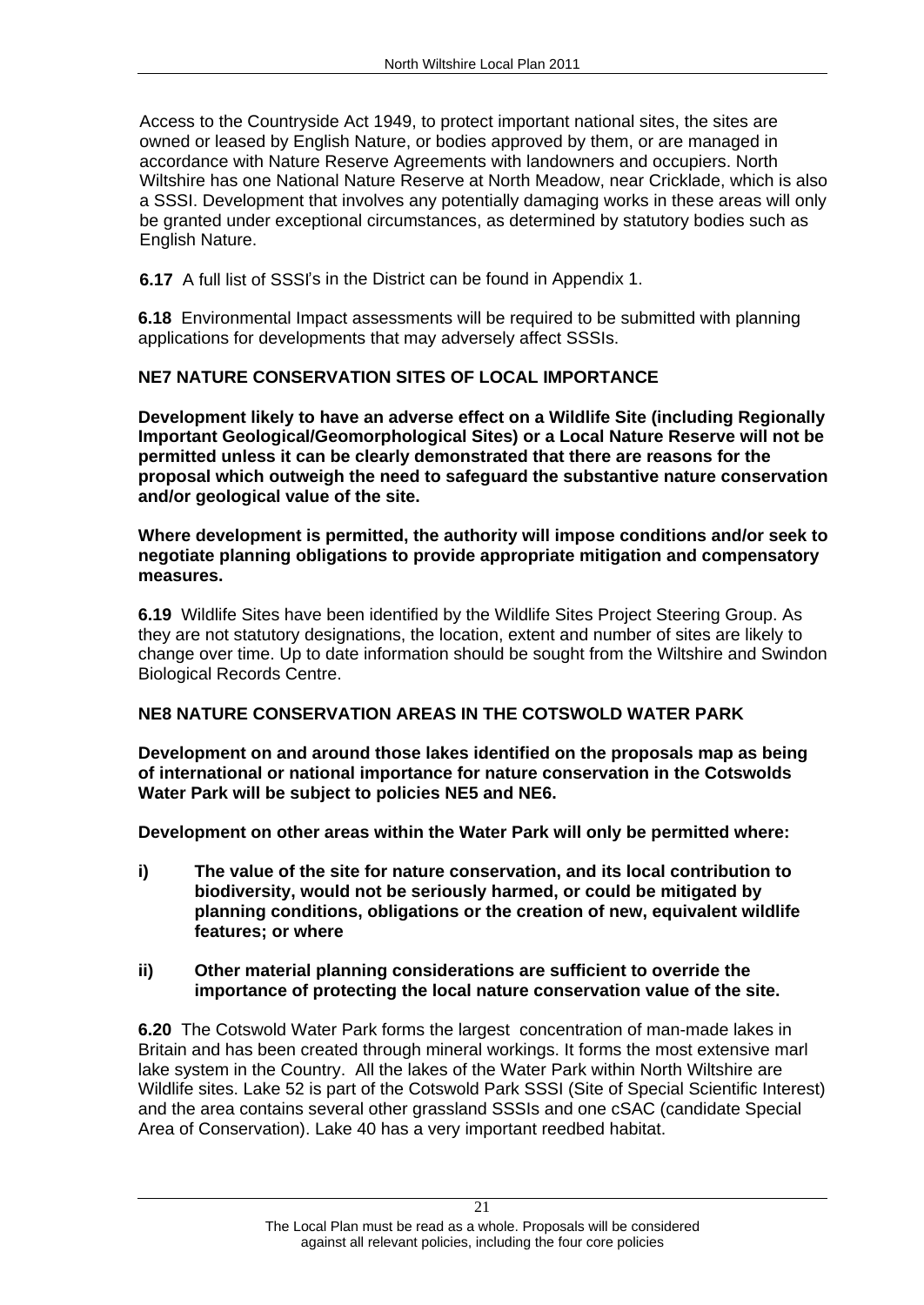**6.21** The Cotswold Water Park Biodiversity Action Plan (BAP) sets out the nature conservation framework for the area and relevant targets which should be taken into consideration in any proposed development.The aim of the policy is to maintain the overall scale and importance of the area of the Water Park as a nationally and regionally important nature conservation area.

**6.22** Development will normally only be permitted where it is compatible with sustaining the biodiversity resource of the site in particular, and the area in general, and where the proposed development is able to demonstrate that it can avoid irreversible change or damage to important nature conservation sites. The policy should be taken in the context of the Cotswold Water Park Strategy so that a balanced approach is taken between mineral working, recreation/tourism, development and nature conservation.

**6.23** The Cotswold Water Park supports a substantial interest including nationally significant numbers of wintering birds and regionally significant numbers of breeding birds. An opportunity exists for permitting appropriate development and land uses in and around the lakes of the Water Park, where such development is able to either:<br>(a) Demonstrate that the proposal will not reduce the wintering and breeding bird

- numbers, or adversely affect any other important wildlife or natural feature; or<br>(b) Compensate for any potential reduction in the number of important wintering or
- breeding birds, or other adverse affects on any important wildlife or natural feature, by ensuring that adequate and suitable new or enhanced areas of replacement habitat are provided on a permanent or long-term basis as part of the proposals, such that the applicant can demonstrate that the nature conservation value of the area as a whole will not be diminished by the proposed development.

**6.24** This policy should be considered in association with the Wiltshire and Swindon Minerals Local Plan strategy for mineral working, restoration and after use for the area. The Airfield Safeguarding Areas around RAF Fairford and South Cerney and RAF Lyneham shall also be taken into consideration in terms of the potential encroachment of birds which could interfere with air traffic.

# **NE9 PROTECTION OF SPECIES**

**Planning permission will not be granted for development which would have an adverse effect on badgers or species protected by Schedules 1,5 or 8 of the Wildlife and Countryside Act 1981 as amended by section 74 of the Countryside and Rights of Way Act 2000 or Schedule 2 of The Conservation (Natural Habitats) Regulations** 

**Exceptionally, where the reasons for development clearly outweigh the nature conservation value of the species, national policy, and there are no suitable alternatives, the planning authority will impose conditions on the planning permission or enter into planning obligations to:** 

- **i) facilitate the survival of the individual members of the species,**
- **ii) reduce disturbance to a minimum, and**
- **iii) provide adequate alternative habitats to ensure the population is maintained at favourable conservation status within its natural range.**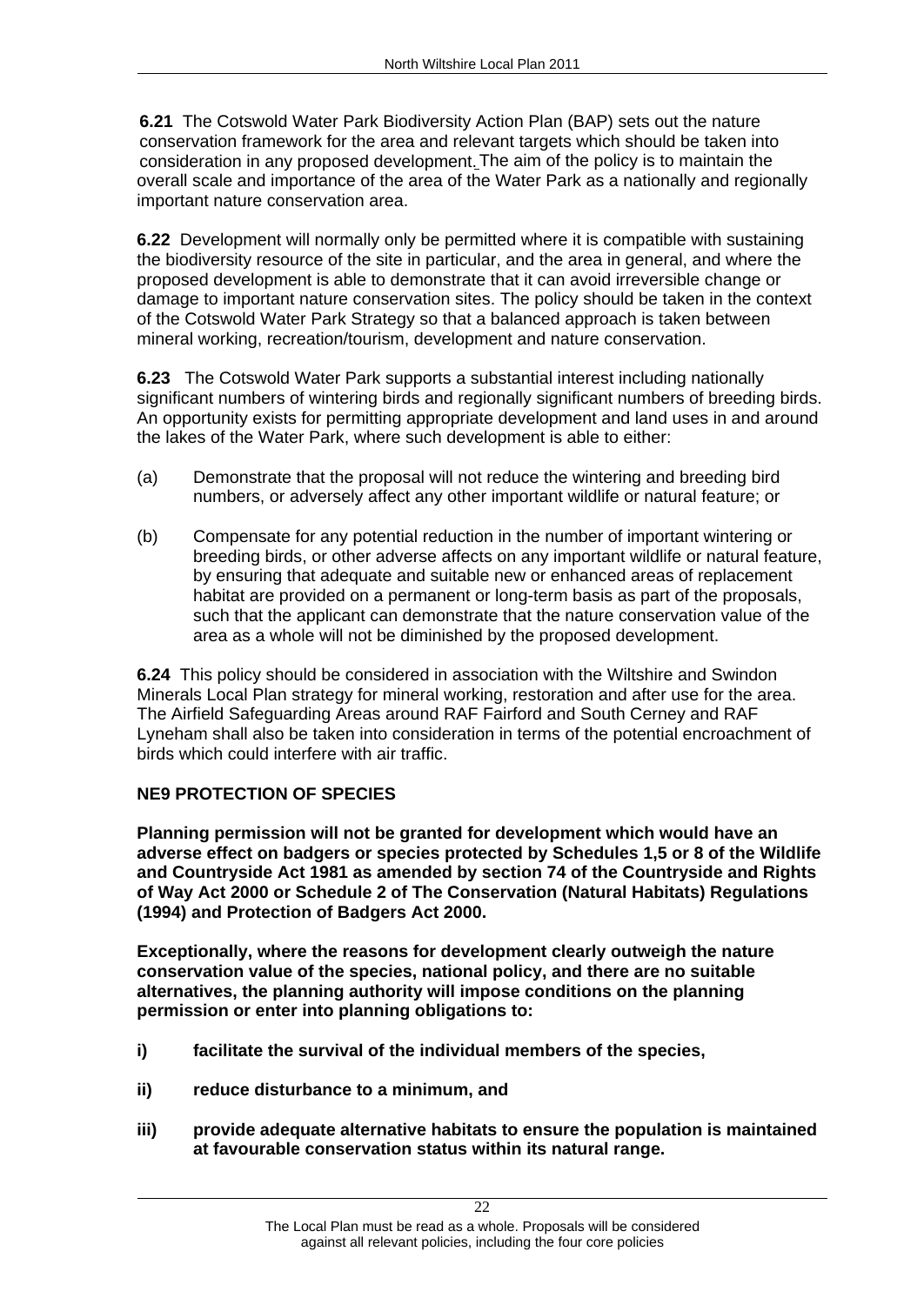**6.25** The presence of a protected species is a material consideration when a local planning authority is considering a development proposal which, if carried out, would be likely to result in harm to the species or its habitat. If the proposals are likely to have an effect on protected species or protected species habitat, protected species surveys must be undertaken and contact made with the other relevant bodies such as English Nature prior to the determination of the application. Detailed and adequate mitigation proposals must be submitted with the planning application where impacts on protected species are predicted.

**6.26** European protected species under Annex IV to the European Union Habitats Directive receive extra protection under the Habitat Regulations (1994). English Nature should be referred to for further information. The local Biodiversity Action Plans (BAPs) will

also give information on species likely to be found in the area such as water voles.<br>**NE10 MANAGING NATURE CONSERVATION FEATURES**<br>Development which may adversely affect, directly or indirectly, landscape features **which are of major importance for wild fauna and flora will only be permitted if it can be shown that the reasons for the development outweigh the need to retain the features and that mitigating measures can be provided for, which would reinstate the nature conservation value of the features. Appropriate management of these features will be encouraged through the use of** 

**conditions or planning obligations and by entering into management agreements with landowners and developers where appropriate. 6.27** There is a legal requirement through Article 10 of the EC Habitats Directive, as

transposed into Regulation 37 of the Habitats Regulations 1994, to encourage the management of features which are of major importance for wild fauna and flora.

**6.28** This applies to designated and undesignated areas. Features of major importance are listed in supporting text for Policy NE11 Conserving Biodiversity. However this policy applies to any feature used as a wildlife corridor or as a refuge for wild species as they move through the landscape.

# **NE11 CONSERVING BIODIVERSITY**

**Development proposals should ensure that species and habitats set out in the UK and local biodiversity action plans will be protected, and where possible, enhanced to help deliver BAP targets. Development which would adversely affect, directly or indirectly, the biodiversity of** 

**the district will only be permitted when mitigating measures can be provided to retain and reinstate the level of biodiversity value. In order to achieve this, conditions and/or planning obligations will be used. Appropriate management will also be encouraged through use of conditions,** 

**planning obligations and/or by entering into management agreements with landowners and developers, where appropriate.**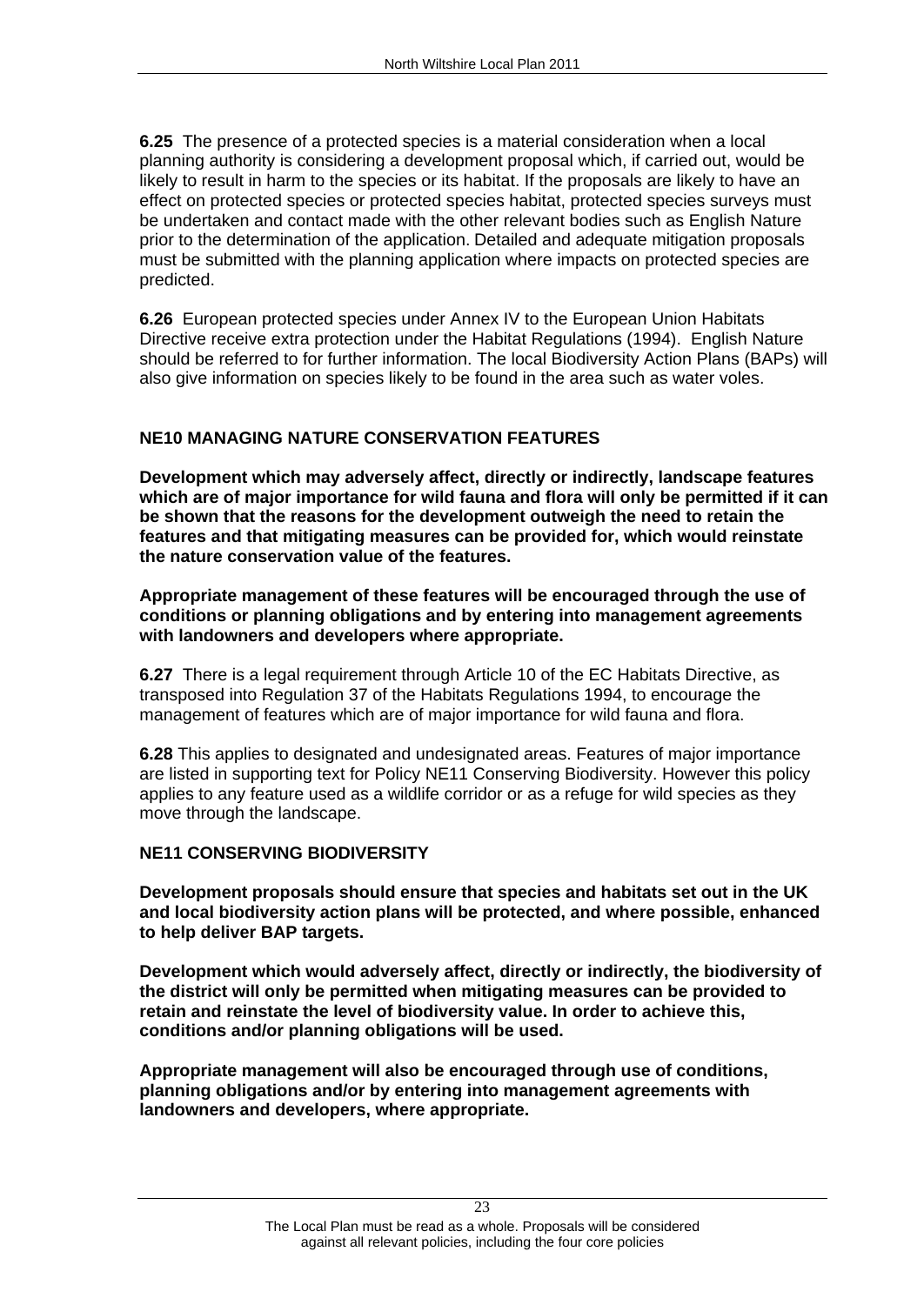**6.29** The Wiltshire Biodiversity Action Plan (BAP) (2002) was produced by the Wiltshire BAP Forum. It identifies key habitats which should be taken into consideration in any

- 
- 
- development. Briefly these include:<br>1. Deciduous Woodland such as at Bowood and Braydon Forest.<br>2. Wood/pasture and parkland features in some areas including Bowood.<br>3. Grassland habitats such as the s meadows at North Meadow Cricklade, the calcareous limestone grassland of the
- 
- Cotswold and the Chalk downland of the North Wessex Downs. 4. Old hedgerows which form valuable reservoirs and corridors for wildlife. 5. Key wetland habitats including river systems, canals, and the extensive standing
- 
- water of the Cotswold Water Park.<br>6. The Box Mine which accommodates rare bats and is a cSAC.<br>7. Arable land which supports species such as brown hare and stone curlew and is important for rare arable weeds.<br>The value of urban areas for wildlife should also be taken into consideration.

**6.30** The UK BAP priority habitats that are found in North Wiltshire include: 1. Ancient and/or species rich hedgerows

- 
- 2. Caves and natural rock exposures
- 3. Cereal field margins
- 4. Eutrophic standing waters
- 5. Lowland calcareous grassland
- 6. Lowland meadows
- 7. Lowland wood-pasture and parkland
- 8. Reedbeds
- 9. Wet woodland

**6.31** Developers will be expected to submit an assessment of the ecological effects of their development proposal. If required, there should be a programme of avoidance, mitigation and management, that results in at least no net loss for biodiversity and a net gain where possible. Developers should seek opportunities for biodiversity gain; for example by the provision of land for creation of suitable habitats such as wetlands.

## **NE12 WOODLAND**

**The creation, conservation, enhancement and positive management of woodlands across the district will be supported. In particular, areas of ancient and semi-natural woodland should be protected. The retention of the visual amenity and nature conservation value will be sought in particular at the following:**

- **i) Bird's Marsh Wood, Chippenham**
- **ii) Vincient's Wood, Chippenham**
- **iii) Pockeredge Drive Wood, Corsham**
- **iv) Woodland within Braydon Forest.**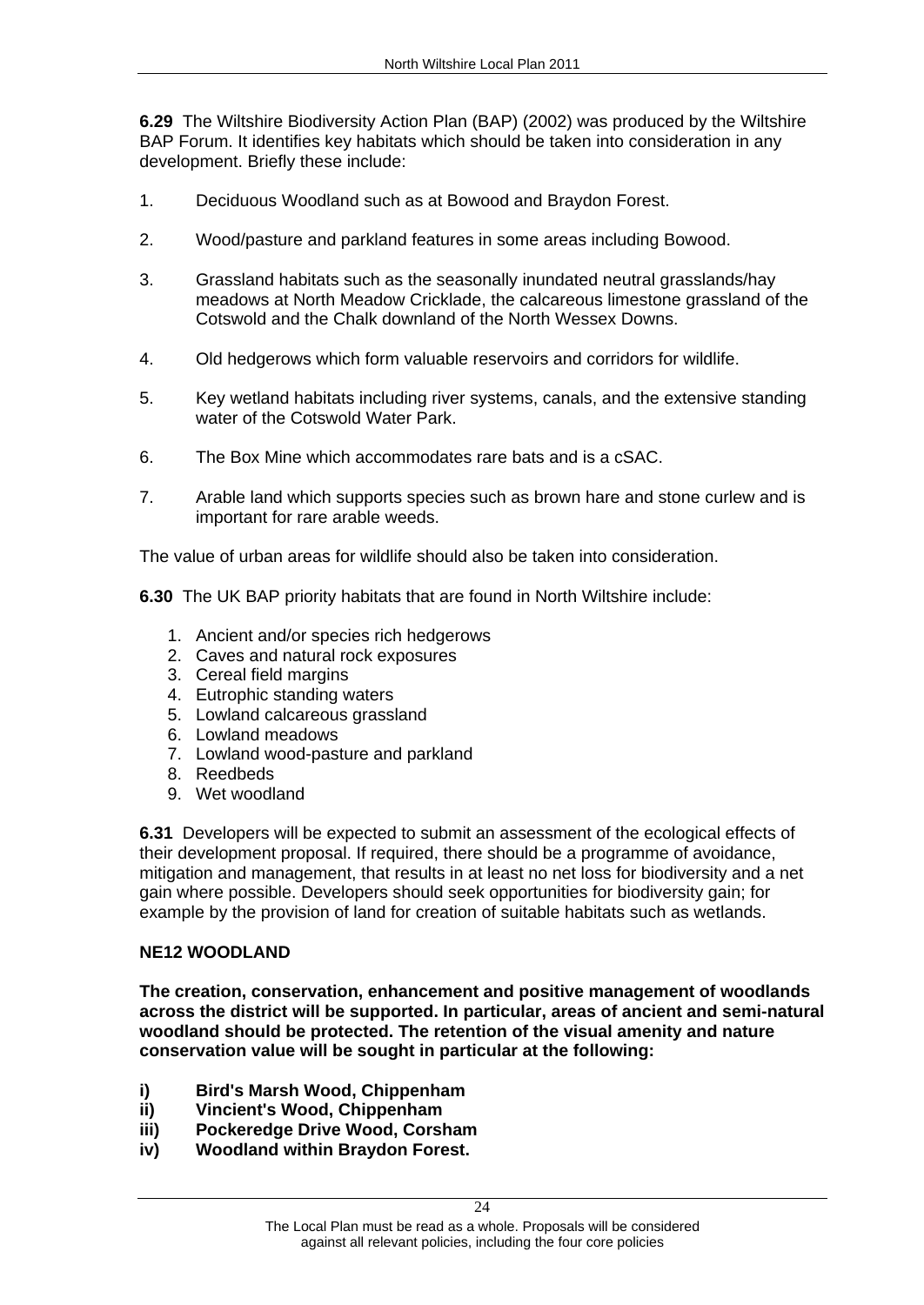**6.32** Woodlands are a very important element within the landscape of the district. They enhance urban areas and edges and the wider countryside. They have landscape, visual and nature conservation value, are often historic features and can be used for recreation. Ancient and semi-natural woodlands are particularly important and are protected. Circular 9/95 (General Development Order Consolidation) should be referred to in this regard. The multi-purpose use of forestry and woodland is supported and should be carried out in accordance with the English Forestry Strategy and UK Forestry Standard.

**6.33** Bird's Marsh Wood, Vincient's Wood and Pockeredge Drive Wood have been specifically identified in the Local Plan in view of their importance to the landscape setting of their respective towns, where they are not covered by other landscape designations. Bird's Marsh Wood is a large wood of approximately 24 hectares, which is valuable for its flora and its refuge for wildlife.

Vincient's Wood, under the control of the Wiltshire Wildlife Trust, forms a significant landscape feature, the protection of which is further needed due to its being surrounded by housing and the Western Bypass.

The woodland at Pockeredge Drive forms part of a wider wooded landscape in the historic Box Tunnel Valley area.

Braydon Forest is a larger area covering a number of SSSI's. The Braydon Forest Project is run by the Wiltshire Wildlife Trust with the aim of conserving and enhancing the distinctive landscape of the old Braydon Forest comprising pasture and coppice woodland.

# **NE13 THE GREAT WESTERN COMMUNITY FOREST<br>Development shall only be permitted where it does not prejudice the implementation<br>of the Great Western Community Forest Plan.**

**6.34** The Great Western Community Forest is one of twelve forests for the community in the UK. Its aim is to develop a multi-purpose forest around Swindon, creating a high quality environment for everybody. The Forest covers a large area of the North East of the District. Development proposals should accord with the aims and objectives of the Great Western Community Forest contained in the "Great Western Community Forest Plan 1994". This is a non-statutory document with proposals extending over a period of 30 years. The contract of the contract of the contract of the contract of the contract of the contract of the contract of the contract of the contract of the contract of the contract of the contract of the contract of the con

**6.35** The Forest Plan does not necessarily preclude appropriate development that would be acceptable in terms of other policies but matters that should be taken into account

- 
- include:<br>
1. The improvement of the landscape.<br>
2. Increasing opportunities for access, recreation and cultural events.<br>
3. Protecting areas of conservation and landscape value.<br>
4. Creating new opportunities for conservat
- 
- 
- 
- 
-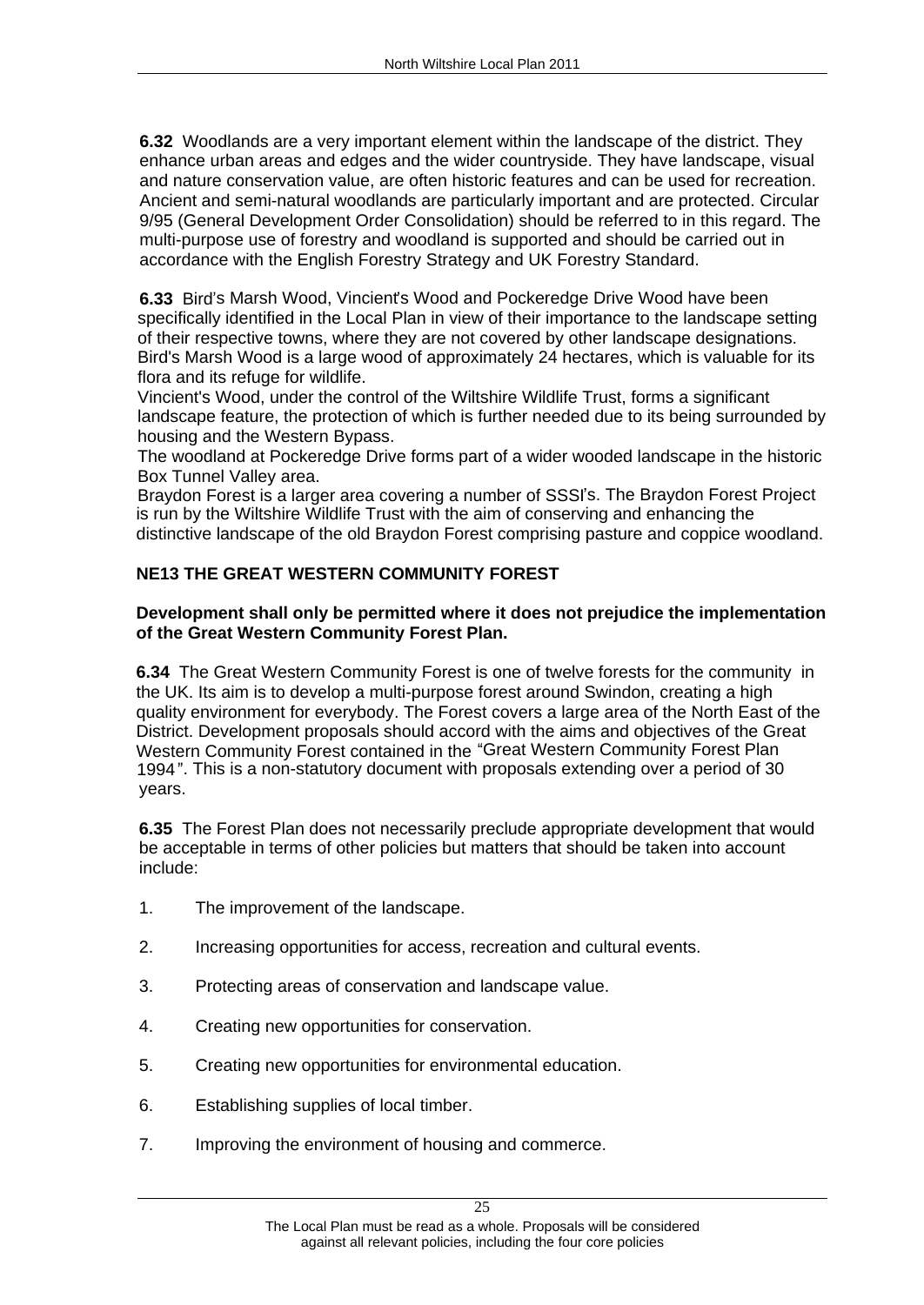- 8. Encouraging community involvement in the creation and management of the Forest. 9. Protecting and enhancing strategic green corridors that are identified in the Forest
- Plan and which provide a range of integrated functions and activities.

# **NE14 TREES, SITE FEATURES AND THE CONTROL OF NEW DEVELOPMENT**

**Permission will not be granted for proposals that would result, or be likely to result, in the loss of trees, hedges, lakes/ponds or other important landscape or ecological features that could be successfully and appropriately incorporated into the design**  of a development.<br>Planning conditions will be imposed and Tree Preservation Orders made, for

**safeguarding single and small groups of trees in the interests of public amenity.**

**6.36** It is the duty of the local planning authority to ensure, whenever it is appropriate, that in granting planning permission for any development adequate provision is made, by the imposition of conditions, for the preservation or planting of trees. The latter should be substantially native tree species of local provenance.

**6.37** It will be expected that assessments to determine the nature conservation and landscape value features both within and adjacent to sites will be undertaken. Details of any assessment should be submitted with a planning application.

**6.38** For example, a tree survey should be carried out of the site and directly adjacent land by a competent expert to establish the quality and condition of trees potentially affected by development as appropriate.

**6.39** Development shall be designed to ensure the longevity of retained vegetation and features through appropriate management and mitigation measures. British Standard 5837: 1991 - Guide for Trees in Relation to Construction, offers relevant guidance for trees.

**NE15 THE LANDSCAPE CHARACTER OF THE COUNTRYSIDE The landscape of North Wiltshire and its locally distinctive characteristics shall be conserved and enhanced, development will be permitted if it does not adversely affect the character of an area and features that contribute to local distinctiveness. Development shall take into account:** 

- **i) The setting of, and relationship between, settlement and buildings and the landscape.**
- **ii) The pattern of woodland, trees, field boundaries, other vegetation and features.**
- **iii) The special qualities of watercourses and waterbodies and their surroundings such as river valleys.**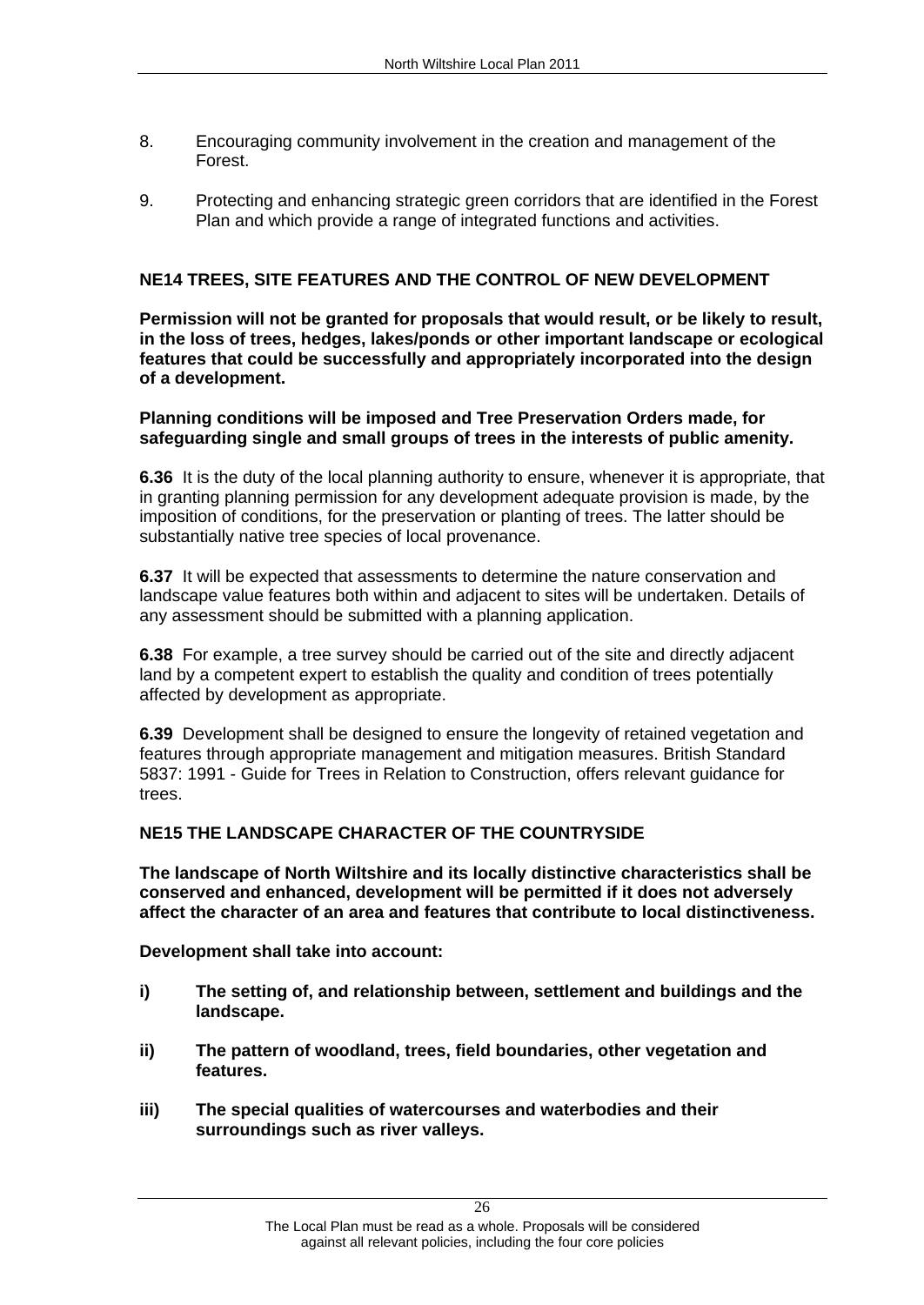# **iv) The topography of the area avoiding sensitive skylines, hills and not detracting from important views. The best and most versatile agricultural land shall be protected from non-**

# **agricultural development.**

**6.40** The landscape shall be safeguarded for its own sake and in order to protect its intrinsic character and beauty. The authority shall find ways of enriching the quality of the whole countryside while accommodating appropriate development.

**6.41** A landscape character assessment has been prepared for the district which defines 17 character areas. Each area is described in terms of its character, key characteristics, management guidelines and actions, and landscape sensitivity. It is intended that the assessment will become a supplementary planning document and development shall take it into account. The built up areas of Chippenham, Calne, Corsham, Wootton Bassett, Cricklade and Malmesbury have not been described in detail as they are not in open countryside.

**6.41a** Some sensitive landscapes close to and within settlements, such as river valleys and corridors, are included in Conservation Areas. These are covered in Policy HE1 Development in Conservation Areas.

**6.42** Building in the open countryside, away from existing settlements or from areas allocated for development, shall be strictly controlled. All development in rural areas shall contribute to sustainability, be well designed, in keeping and in scale with its location, and sensitive to the area's landscape character and local distinctiveness. In particular, isolated new houses in the countryside require special justification.

**6.42a** The best and most versatile agricultural land is defined as Grades 1, 2 and 3a in the Agricultural Land Classification. Where significant development of agricultural land is unavoidable, poorer quality land (grades 3b, 4 and 5) shall be used in preference to that of a higher quality, except where this would be inconsistent with other sustainability considerations.

# **NE16 RENEWABLE ENERGY**

**Renewable energy projects will be permitted provided that such development would not:**

**i) cause harm to a designated historic area or natural landscape;** 

**ii) conflict with the need to have special justification for development in the Green Belt.**

**6.43** Renewable energy sources can contribute to the provision of diverse, secure and sustainable energy supplies and a reduction in the emission of pollutants. The Government is committed to providing targets for a proportion of UKs electricity demand being met from renewable energy sources.

**6.44** The Strategic Framework for the Development of Renewable Energy in the South West has set a renewable electricity generation target of 11% to 15% by 2010. Achieving this target is expected to bring wide-ranging economic, social and environmental benefits to the South West Region.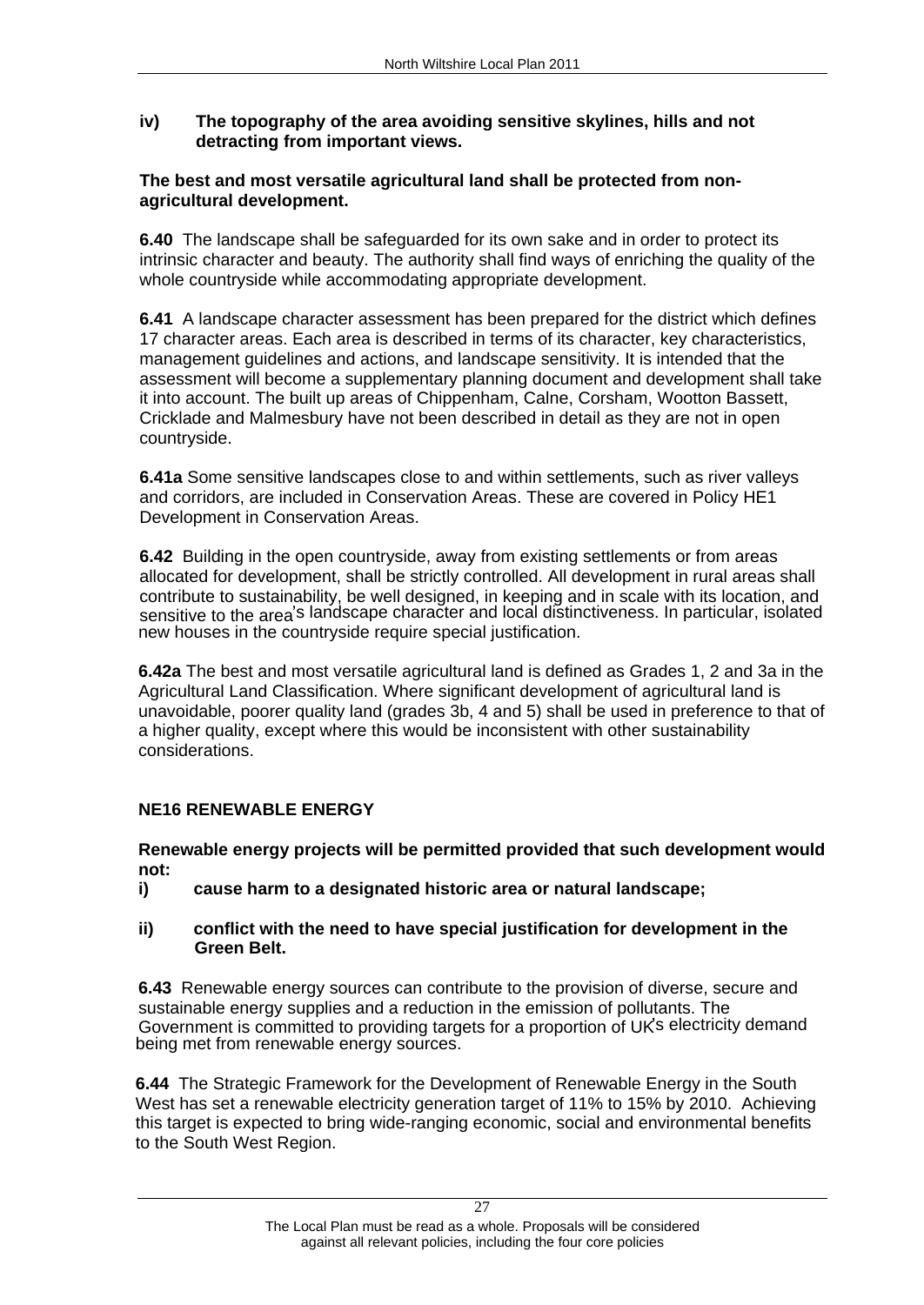**6.45** Examples of renewable energy installations that can be considered in North Wiltshire include wind turbines, solar energy technologies, waste to energy, combined heat and power and biomass. Small battery charging turbines, appropriately located, are to be welcomed. It is recognised that this is not a definitive list and will change according to technological progress.

**6.46** Proposals within the designated Rural Buffer, Local Rural Buffers, Conservation Areas, in (or affecting the setting of) Listed Buildings and Areas of Outstanding Natural Beauty will be especially scrutinised to ensure that they will not conflict with the purpose of those designations.

**6.47** Only in very special circumstances will renewable energy installations be appropriate in the Green Belt. In considering whether such circumstances exist, the local planning authority will need to be satisfied that the wider environmental benefits of renewable energy production cannot be achieved by equivalent development opportunities available elsewhere within the District.

# **NE17 CONTAMINATED LAND**

**Development will only be permitted on land that is known or is suspected to be contaminated where there is a reasonable prospect of remediation. The Council will require planning applications on such land to be accompanied by a thorough survey showing the type and extent of contamination on and beneath the site. On contaminated sites capable of remediation, development will only be allowed to** 

**proceed subject to the implementation of appropriate measures to remedy the contamination and/or where the land is made suitable for the proposed end use.**

**6.48** A key aim of the North Wiltshire Local Plan is to reuse developed land. Much of this land will have been used for industrial purposes and therefore liable to contamination. Future land uses must not be put at risk from pollution.

**6.49** A full assessment of potential hazards and the measures necessary to counter these will be required before applications are determined. The responsibility for providing information on whether land is contaminated rests with the developer. Developers should liase with the Environment Agency to establish the need for studies to be undertaken into potential effects on water resources.

**NE18 NOISE AND POLLUTION**<br>Development will only be permitted where it would not generate, or itself be subject **to, harm upon public health or cause pollution to the environment by the emission of excessive noise, light intrusion, smoke, fumes, other forms of air pollution, heat, radiation, effluent or vibration.**<br>**6.50** The control of pollution is governed by the Environmental Protection Act (1990) and

related legislation. Planning, however, has a role to play in separating potentially polluting land uses. New development should be designed to ensure that it does not cause environmental pollution, which then has to be controlled by other agencies. Appropriate mitigation measures will be expected to be incorporated into development proposals with a potential to pollute. Where measures cannot be achieved planning permission will be refused.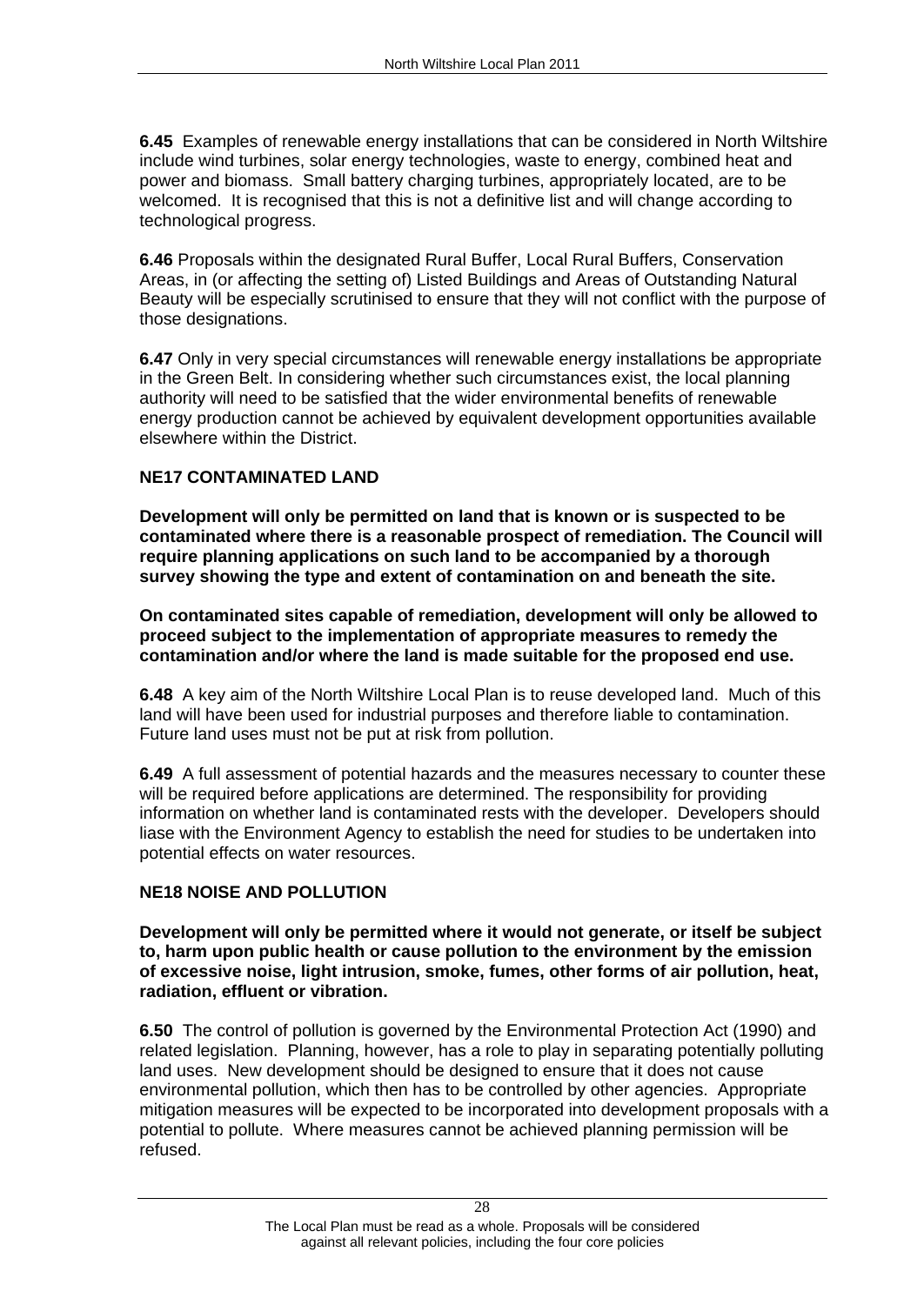**6.51** To minimise the air pollution from roads and buildings, development proposals will be expected to incorporate suitable landscaping to help remove air borne pollutants and particulates.

**6.52** Lighting should be as energy efficient as possible or run off renewable energy and minimise upward light pollution.

**6.53** Particular attention should be paid to those sites that are to include hazardous substances or be sited near to establishments where hazardous substances are used or stored. In such cases, early consultation with the Health and Safety Executive is recommended.

**NE19 MINISTRY OF DEFENCE LAND**<br>Development on Ministry of Defence land for military purposes and ancillary **operational development will be permitted provided that it does not cause demonstrable harm to the character of the countryside by reason of scale, siting, or design.**

**6.54** Proposals should be in accord with and will be assessed against the other policies contained within this plan. However, where there are national security interests that cannot be accommodated within those policies digression from those policies may be appropriate. Planning applications will be expected to take note of the other policies and give a reasoned justification for any digression. It is recognised that in circumstances of an urgent nature and of national importance that development can be permitted by the Secretary of State, without consideration by North Wiltshire District Council. Such is the nature and extent of the Ministry of Defence's landholding; in North Wiltshire scope may exist to enable new military development to be accommodated within existing sites, without further serious detriment to the character and appearance of the countryside in general. Proposals should aim to improve the appearance of sites, including appropriate landscaping.

## **NE20 RE-USE OF MILITARY ESTABLISHMENTS IN THE COUNTRYSIDE**

**The redevelopment, conversion and/or change of use of existing or former ministry of defence establishments to business, industrial or storage use (B1, B2 and B8), hotel (C1), non-residential institution (D1), or assembly and leisure uses (D2) will be permitted, where:**

- **i) The proposal will result in the removal of unsightly or inappropriate buildings or bring other environmental benefits;**
- **ii) The proposal is of a form, bulk and general design in keeping with the local area;**
- **iii) Redevelopment will be permitted where it can be demonstrated that the existing building(s) are not suitable for re-use or conversion and the redevelopment does not exceed the general footprint of the existing building(s). Proposals for the development of open areas will not be permitted.**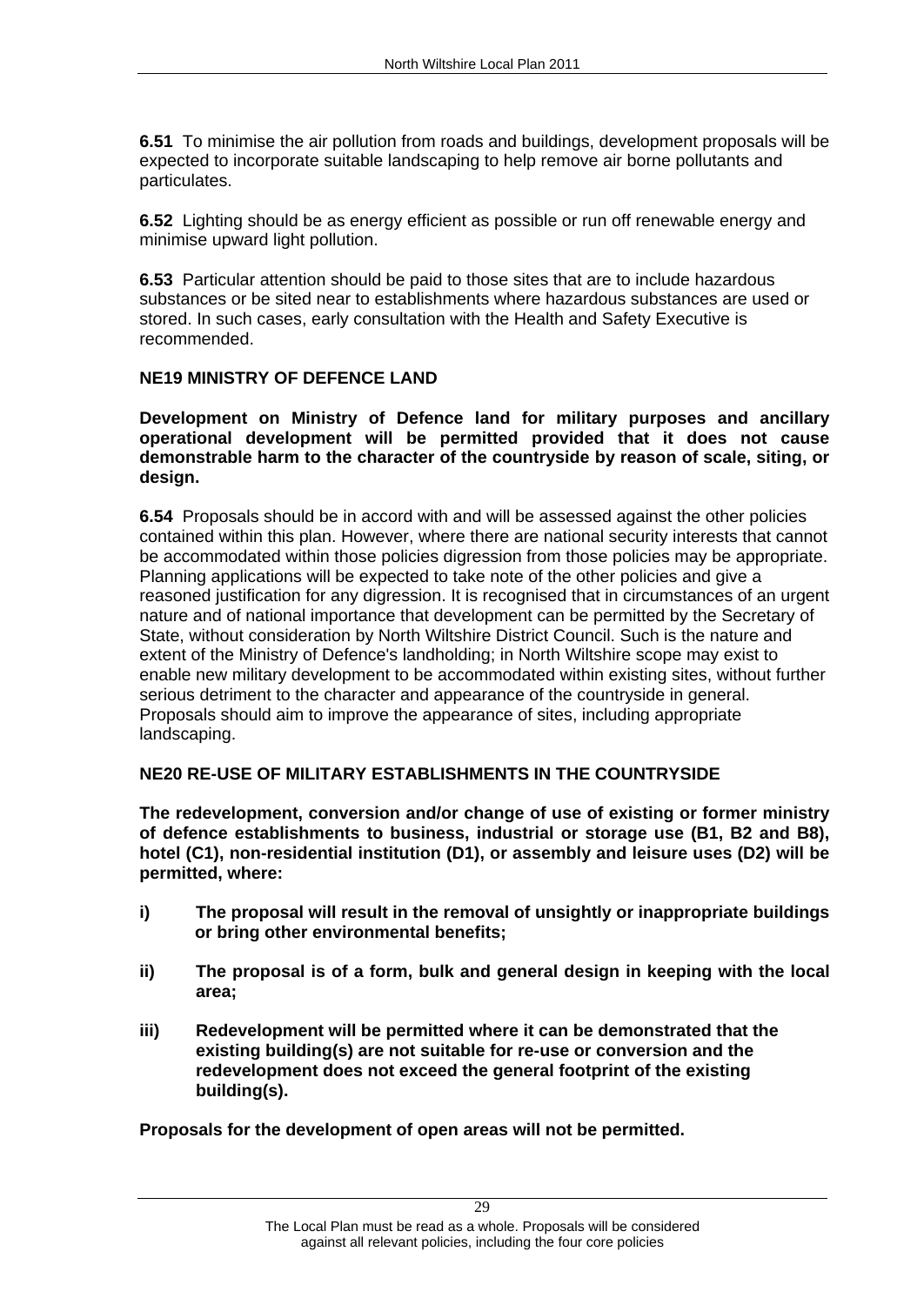**6.55** The Local Planning Authority will expect the developer to demonstrate the unsuitability of the existing buildings for conversion or re-use in their planning applications. Given the nature and location of MOD sites in North Wiltshire, proposals for the development of open areas will not be permitted, as these sites constitute substantial land holdings in severely unsustainable locations.

**NE21 DEVELOPMENT IN FLOOD RISK AREAS**<br>Development in areas of flood risk will be expected to be in accordance with a **sequential approach whereby sites are developed in order of risk, with a preference for the development of sites with no flood risk. Developers will need to demonstrate that for developments proposed in higher risk flood areas that there are no other appropriate sites available in lower risk areas. Development in flood risk areas must provide at least the minimum standard of flood defences that can be maintained for the lifetime of the development and must not:** 

- **i) Impede flood flows, or**
- **ii) Increase flood risk elsewhere, or**
- 

# **iii) Result in a net loss of floodplain storage. Where development proposals are on previously developed sites at risk from flooding, there should be a preference for areas already defended to the minimum standard.**

**6.56** The definition of areas at 'high risk' of flooding are detailed within Planning Policy Guidance note 25 – Development and flood risk (PPG25). When the annual probability of flooding, with defences where they exist, is 1.0% (1 in a 100 years flood) or greater, then the area would be classed as 'high risk'. A sequential approach is to be taken for the location of new development, with applications in higher risk areas demonstrating that there are no reasonable options available in lower-risk sites. In areas liable to flood a flood risk assessment should be undertaken to ascertain which category the site is in. The assessment should be in accordance to the approach detailed in PPG25, which also details the type of development that would be acceptable in the various flood risk category

areas. **6.57** This policy accords with the Local Plan strategy to direct new residential development to the District's urban areas. High risk flood areas should only be redeveloped where there are no other suitable lower-risk sites available. Developers will also need to demonstrate if the site does not have existing defences, that there are no other suitable sites that already have defences in place.

**6.58** New development should not put other areas at risk of flooding, thus the flood storage capacity must be protected to retain the watercourses capacity to discharge and/or store flood flows without causing or making existing flooding problems worse. In exceptional circumstances, where development is permitted on undeveloped land in an

area liable to flood, the developer will be required to submit details demonstrating that the scheme is designed to cope with the risk of flooding and includes effective measures to protect the land on a long term basis. The Environment Agency has made detailed floodplain maps available on its website (www.environment-agency.gov.uk).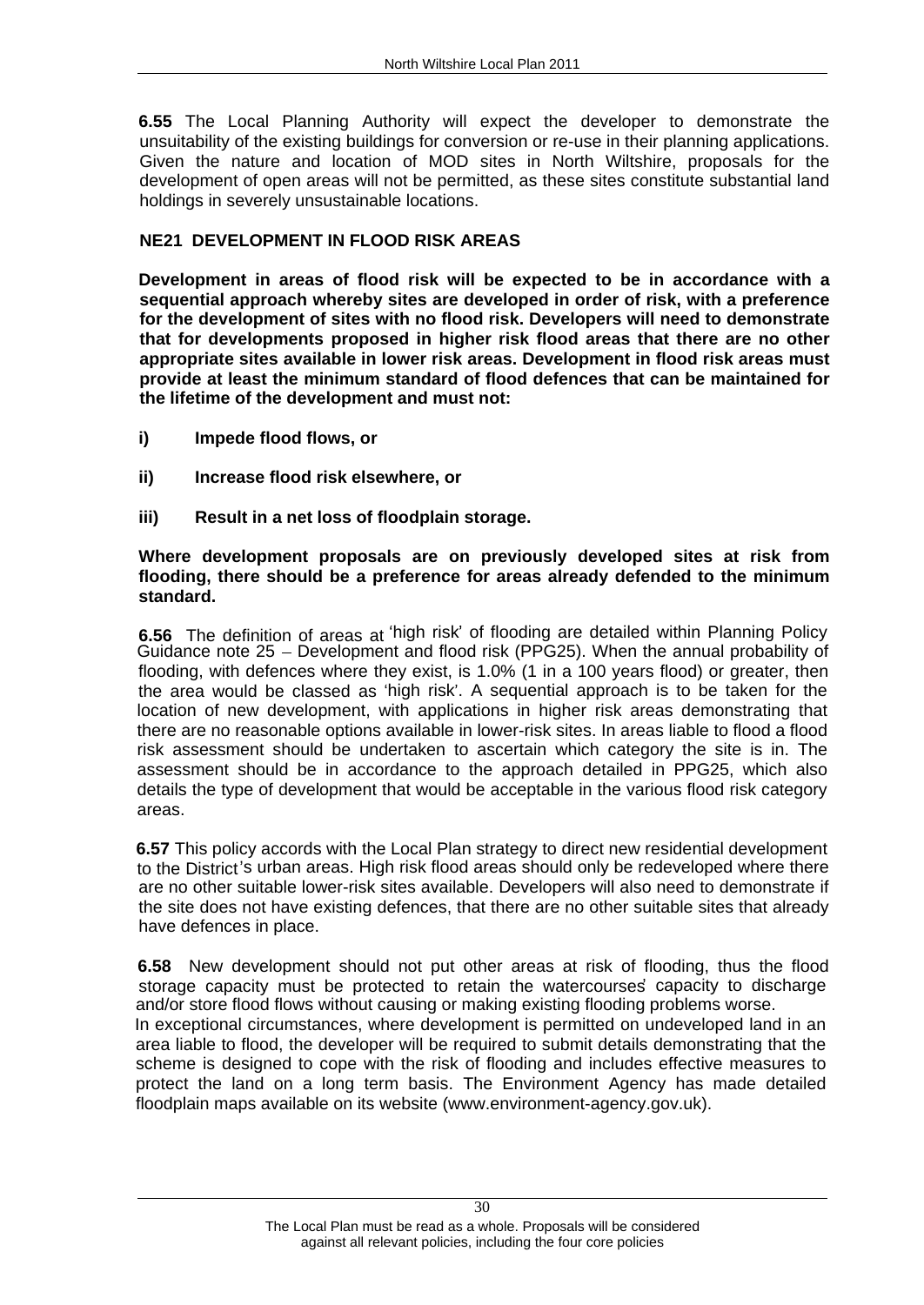**NE22 SURFACE WATER RUN OFF<br>New development should not increase run-off from the undeveloped situation and for redevelopment reduce run-off. Development should not deplete or pollute ground water flows or result in discharges of pollutants into water courses. Proposals will be required to demonstrate Sustainable Urban Drainage System (SUDS) principles. Proposals within water source protection zones will not be permitted unless measures are included to maintain the quality and quantity of groundwater. 6.59** All development, especially where hard surfaces are created, will have an impact

upon the water environment. Traditionally, piped water systems were used to dispose of water run off, but this method has the potential to increase the risk of flooding and local pollution incidents. PPG25 (Planning Policy Guidance note 25- Development and flood risk) states that sustainable drainage systems can play an important role in reducing this risk. The Council will actively encourage the use of sustainable drainage systems in development proposals. There are a number of principles that these systems follow:

- Control water discharge as soon as possible after precipitation;
- Slowing down the speed of discharge off-site;
- Dealing with runoff close to where the rain falls;
- Managing potential pollution at its source now and in the future: and
- Protecting water resources from point pollution (such as accidental spills) and diffuse sources. The contract of the contract of the contract of the contract of the contract of the contract of the contract of the contract of the contract of the contract of the contract of the contract of the contract of the c

### **NE23 WATER COURSES**

# **Development adjacent to any watercourse will only be permitted where retention of a natural corridor is provided to cater for channel maintenance, enhancement and environmental interests.**<br>**6.60** The policy applies to all water courses, from main rivers to small streams and canals,

and relates to the channel of water and its banks. Water courses should be preserved wherever possible in their existing and natural state, including their flow characteristics. The culverting of watercourses should be avoided wherever possible and, if required for example in connection with road access, should be kept to the minimum that is necessary. The opportunity for enhancement should be taken in and adjacent to new development.

**6.61** Bank protection works can be particularly unsightly and damaging in appearance and other ways. Where such works are necessary to protect property or rights of way, care needs to be taken to ensure that the design and its use of materials do not unduly harm the amenities or appearance of the area.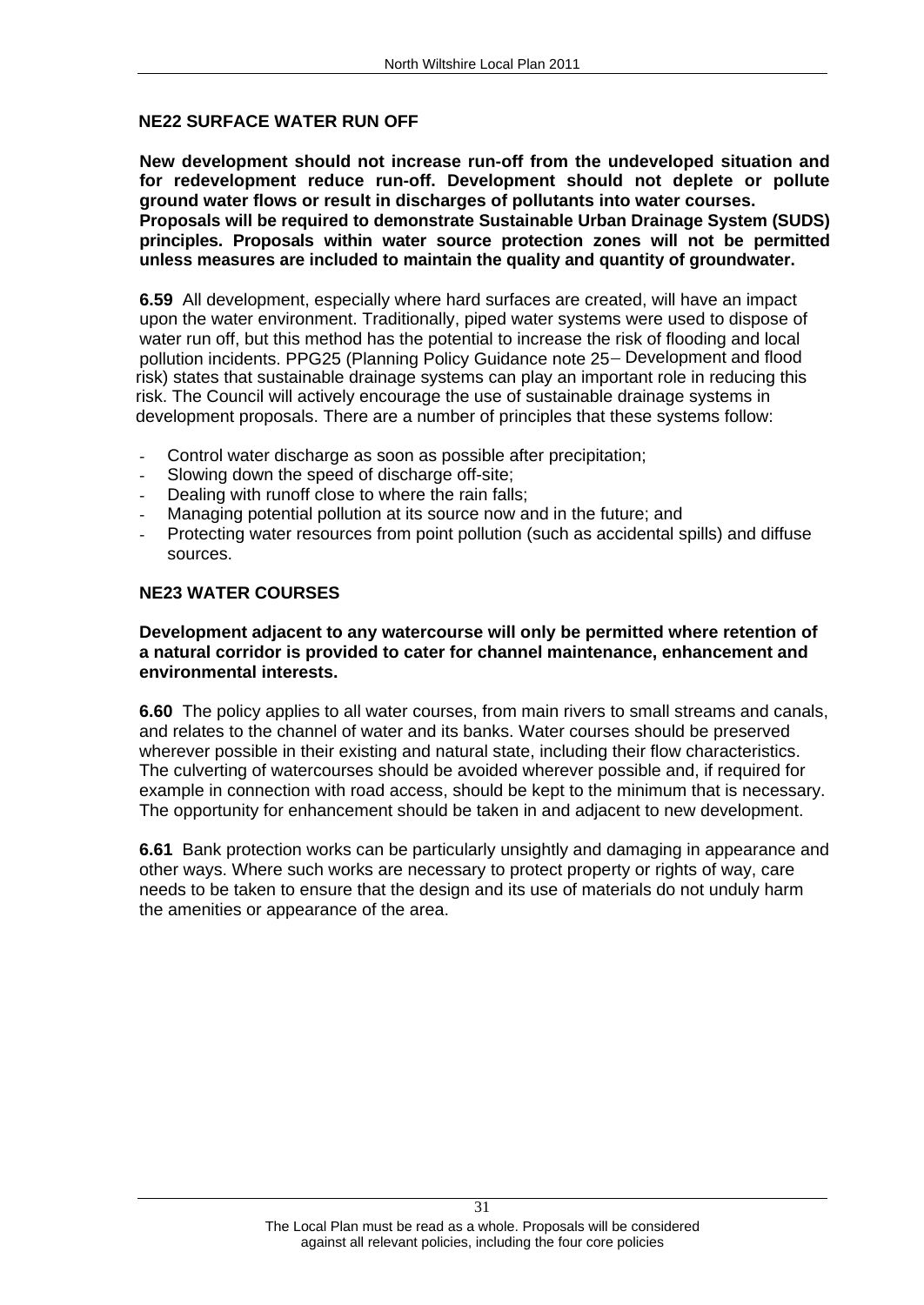**7. HISTORIC ENVIRONMENT TOPIC AREA<br>THE HISTORIC ENVIRONMENT<br>7.1** North Wiltshire District is fortunate to have a wealth of historic features, such as conservation areas, historic parks and gardens, listed buildings and archaeological features. The aim of the following policies is to ensure that the Districts heritage is preserved, protected and where possible enhanced for the enjoyment of future generations. The contract of the contract of the contract of the contract of the contract of the contract of the contract of the contract of the contract of the contract of the contract of the contract of the contract of t

# **Conservation Areas**

**7.2** A Conservation Area is defined as an area of special architectural or historic interest, the character or appearance of which it is desirable to preserve or enhance.

Statements and planning briefs for individual areas and sites will be prepared by the District Council, as appropriate, which will describe the special character and appearance of Conservation Areas and provide advice and guidance on the enhancement of areas and the design of new development. These are available as Supplementary Planning Documents. **Example 20** Note that the contract of the contract of the contract of the contract of the contract of the contract of the contract of the contract of the contract of the contract of the contract of the contract

The designated Conservation Areas in North Wiltshire are shown on the Proposals Map, but it should be noted that this is for guidance only and is not definitive, as they are subject to a rolling programme of review and are subject to alteration through the plan period.

# **HE1 DEVELOPMENT IN CONSERVATION AREAS**

**In Conservation Areas, proposals for development, advertisements and other works will only be permitted where the proposal will preserve or enhance the character or appearance of the area. Open spaces, village greens, gaps between buildings, fields, gardens and trees that provide attractive views and vistas to, from and within public areas will be protected from development that would fail to preserve or enhance the character or appearance of a Conservation Area.**

**When permitting development in Conservation Areas, the established historic streets, building lines and frontages, burgage plots and boundaries, the plan form of buildings, and other historic physical and landscape features will be conserved and incorporated into the proposal where appropriate.**

**7.3** In order to protect the special character and appearance of Conservation Areas, there is a need for strict control over development, this does not preclude the possibility of new development, but any development should be designed to preserve or enhance the character or appearance of the area.

**7.4** Existing open spaces, village greens, fields, gaps between buildings, private gardens, and other parcels of land can make a positive contribution to the character or appearance of Conservation Areas in particular, and such features often need to be preserved. The loss of just one site to development in environmentally sensitive areas can make it extremely difficult to resist further development in an area, resulting in the loss of an attractive setting or feature, and can erode the rural and open character of an area. Care will also be taken to ensure that views and vistas, including familiar and cherished scenes such as open views of a church tower, the local village green, any surrounding hillsides and river valleys, remain unspoilt.

**7.5** In preserving and enhancing the townscape of areas, regard will be had to the historic layout and building lines which provide the opportunity to maintain a record of the evolution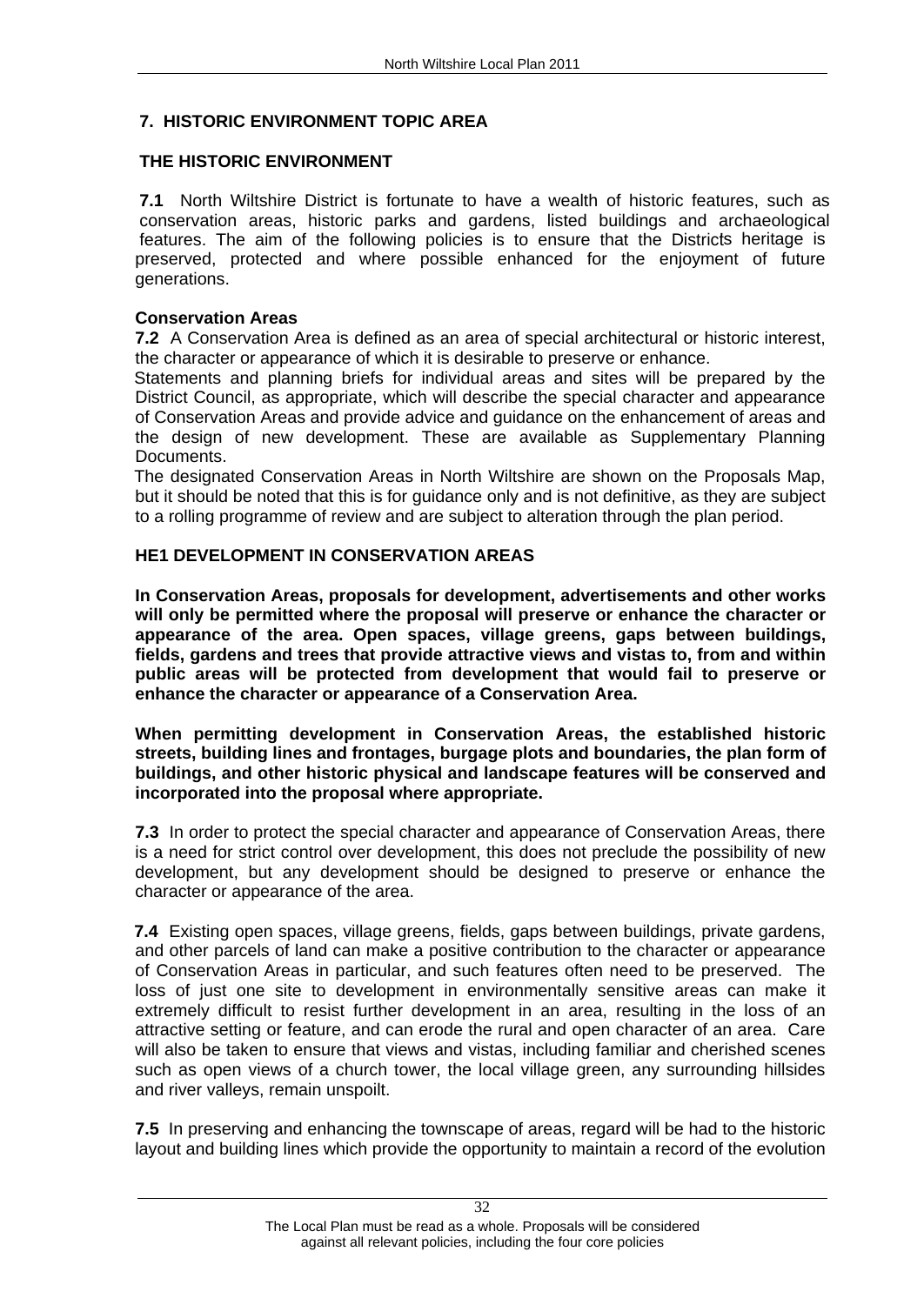of such areas and which endow such areas with a special character of their own, in relation to the spaces between buildings, as well as the buildings themselves. Retention of burgage plots, historic street patterns, plot boundaries, building frontages, and the plan form of buildings, is considered particularly important. New development in streets with a continuous frontage of buildings, situated with their front walls on the back edge of the pavement, needs to respect established building lines and avoid incongruous gaps and set-backs. Where such considerations are not satisfactorily dealt with, in connection with a particular proposal, the development will not normally be permitted, whether or not the proposal complies with any other policies as set out in the Development Plan.

**HE2 DEMOLITION IN CONSERVATION AREAS**<br>Development will not be permitted involving the demolition of buildings or **structures that make a positive contribution to the character or appearance of a Conservation Area. Development involving the demolition of buildings, including parts of buildings and structures, such as boundary walls, will only be permitted in conservation areas where:** 

- **i) The proposals would preserve or enhance the character or appearance of the Conservation Area, such as removing unsightly, alien and modern features; and**
- **ii) The form of any necessary replacement has been approved, and where a contract has been made for the carrying out of the works of redevelopment.**

**7.6** Conservation Area Consent is required in general to demolish or remove buildings (including parts of buildings), or walls in a Conservation Area. Unlisted buildings in Conservation Areas will be assessed against the same criteria as listed buildings.Consideration will be given to the desirability of retaining any building or site as existing. Buildings and features of value, either in their own right, or because of the contribution they make to a pleasant townscape or village scene, cannot be replaced once lost.

**7.7** Under Section 76 of the Planning (Listed Buildings and Conservation Areas) Act 1990, English Heritage may direct that the Section 54 powers, referred to below in 7.13, should apply where the preservation of a building in a Conservation Area is important for maintaining the character or appearance of the area. Such powers therefore enable the authority to seek to carry out urgent works to preserve unoccupied unlisted buildings in a Conservation Area, and to recover any expenses from the owner of such a building.

**HE3 HISTORIC PARKS AND GARDENS**<br>New development and advertisements within or adjacent to Historic Parks and **Gardens which do not respect their character, appearance or setting, will not be permitted.** 

**7.8** In preserving and enhancing Historic Parks and Gardens the impact of development and advertisements within and also adjacent to them will need to be considered. The register of gardens and other land of special historic interest, produced for North Wiltshire in 1987 by English Heritage, is as follows: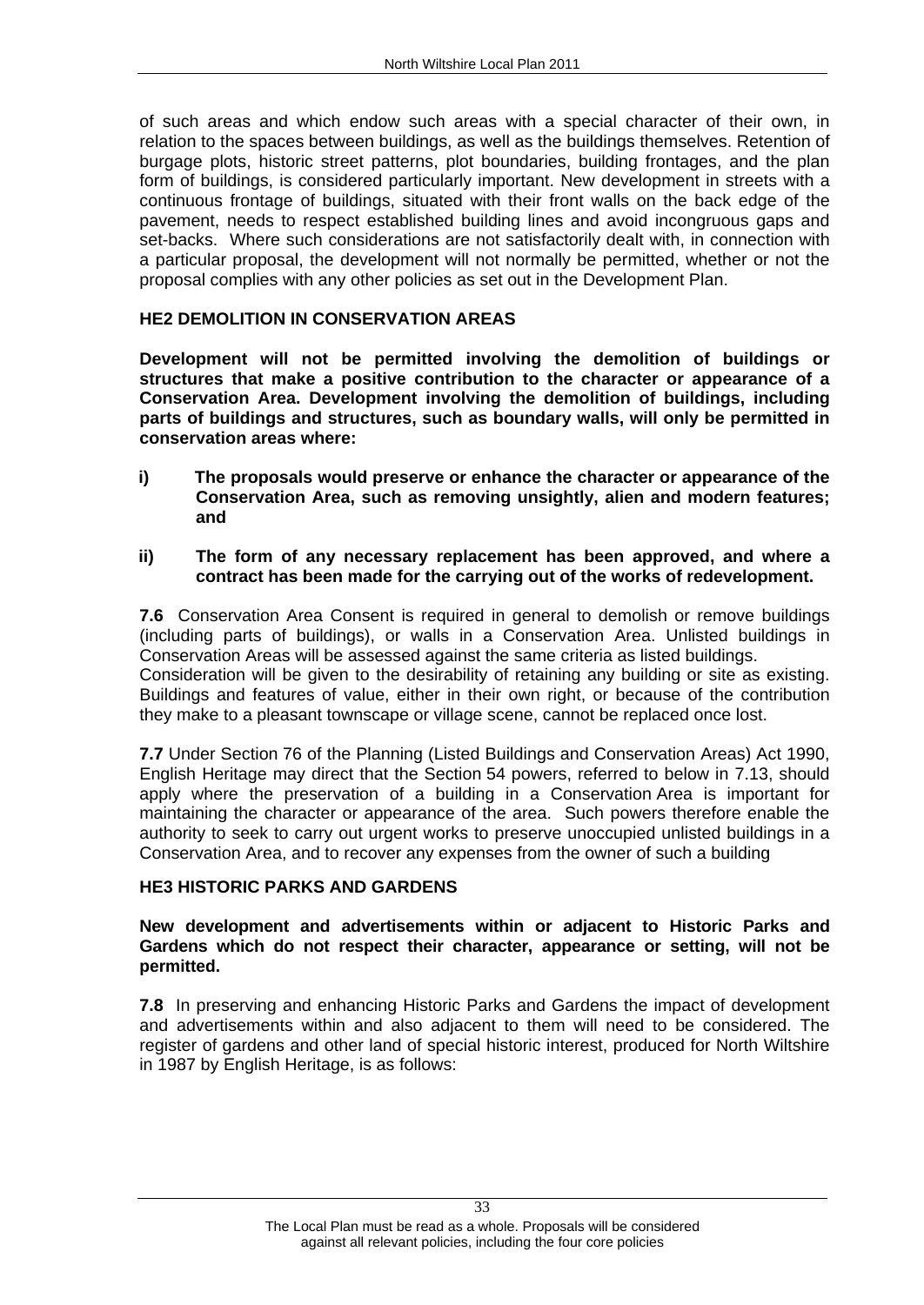|                        | Table HE3: Register of gardens and other land of special historic interest. |                         |  |  |  |
|------------------------|-----------------------------------------------------------------------------|-------------------------|--|--|--|
| Bowood                 | Grade I                                                                     | of Exceptional Interest |  |  |  |
| <b>Corsham Court</b>   | Grade II*                                                                   | of Great Quality        |  |  |  |
| Lacock Abbey           | Grade II                                                                    | of Special Interest     |  |  |  |
| Sheldon Manor          | Grade II                                                                    | of Special Interest     |  |  |  |
| <b>Hazelbury Manor</b> | Grade II                                                                    | of Special Interest     |  |  |  |

**Buildings of Special Architectural or Historic Interest**<br>**7.9** North Wiltshire is fortunate in having an unusual diversity and number of buildings of special architectural or historic interest, including a great wealth of fine stone, brick and thatched buildings. This mixture of historic buildings gives a special character to the towns, villages and countryside. However, there is only a limited number of historic buildings and those surviving need to be carefully and responsibly preserved. For this reason, buildings placed on the Statutory List enjoy legal protection and cannot be altered, extended or demolished without prior Listed Building Consent.

# **LISTED BUILDINGS HE4 DEVELOPMENT, DEMOLITION OR ALTERATIONS INVOLVING LISTED BUILDINGS**

**Development or alteration affecting a listed building will only be permitted where it preserves or enhances the building, its setting and any features of special architectural or historic interest that it possesses.**

**7.10** Listed Building consent is required prior to executing, or causing to be executed, any works for the demolition, alteration or extension of a listed building which would affect its character as a building of special architectural or historic interest. A listed building includes any object or structure within its curtilage and any object or structure fixed to the building. PPG15 (Planning Policy Guidance Note 15) sets out the considerations relating to demolition and alterations of listed buildings.

**7.11** Where a planning application is made for development within the curtilage or vicinity of a listed building, the planning authority will take into account the effect of the proposal on the setting of the listed building.

**7.12** In considering applications for development which involves a change of use, the District Council will seek to secure the retention, restoration, maintenance and continued use of the buildings and structures. The historic use will be the first option, but if it is clearly demonstrated that the historic use is no longer appropriate, alternative uses that are compatible with the building will be considered.

The need to secure the continued use of historic buildings is paramount to their retention, restoration and long-term viability and thus will be an important factor in assessing planning applications.

**7.13** Under Section 54 of the Planning (Listed Buildings and Conservation Areas) Act, 1990, a local authority may execute any works which appear to them to be urgently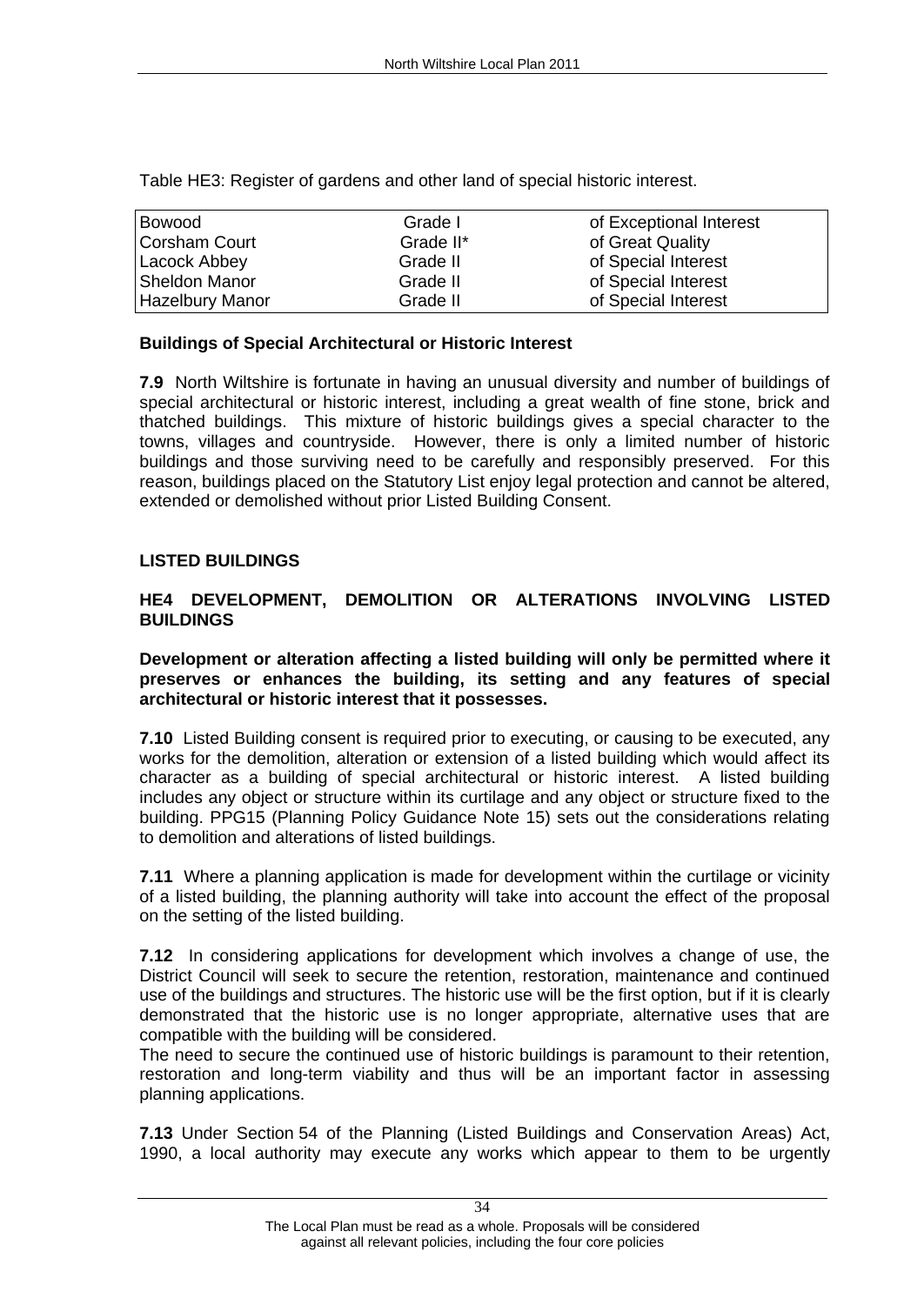necessary for the preservation of a listed building in their area. Such works may consist of or include works for affording temporary support or shelter for the building, but such works can only be carried out to unoccupied listed buildings, or those parts of the building which are not in use.

**ARCHAEOLOGY 7.14** North Wiltshire has a wealth of archaeological features, which vary from isolated visible remains, such as earthworks, to broad tracts of countryside where the range of ancient features creates an archaeological landscape. Important features include barrow groups, ancient trackways, Iron Age Hill-forts, and the archaeological features of the North Wessex Downs and Upper Thames Valley. Although much of the area is famous for its ancient landscape, it also has many features representing later periods. Saxon and mediaeval settlements and their field systems and post-mediaeval features such as water meadows, parliamentary enclosures and chalk carvings, including the famous white horses. In the field of industrial archaeology there are a number of important features, such as the Canals. The District also has a large number of settlements and buildings of historic or architectural interest.

# HE5 SCHEDULED ANCIENT MONUMENTS AND NATIONALLY IMPORTANT<br>FEATURES<br>Permission will not be granted where a proposal would have an adverse effect on a

**scheduled ancient monument or other nationally important feature of archaeological or historic interest or their setting. There will be a presumption in favour of the physical preservation in situ of** 

**nationally important archaeological remains and their settings, whether the site is scheduled or not.**

**7.15** The desirability of preserving an ancient monument and its setting is a material consideration in determining planning or other applications, whether a monument is scheduled or unscheduled. Where nationally important archaeological remains, whether scheduled or not, and their settings, are affected by development, there should be a presumption in favour of their physical preservation. Preservation in situ of important archaeological remains is nearly always to be preferred. North Wiltshire<sup>'s Sites &</sup> Monumentš Record is maintained by Wiltshire County Council's Archaeologist.

**HE6 LOCALLY IMPORTANT ARCHAEOLOGICAL SITES**<br>Development in defined areas of special archaeological significance, or in other locally **important archaeological sites, will only be permitted where:** 

- **i) Any archaeological remains would be unaffected by the proposals; or**
- **ii) Satisfactory measures are taken to ensure the physical preservation of any archaeological remains in situ; or**
- **iii) In cases where the significance of any archaeological remains is outweighed by the need for and benefits of the development, satisfactory measures are taken to excavate and record the site and its remains.**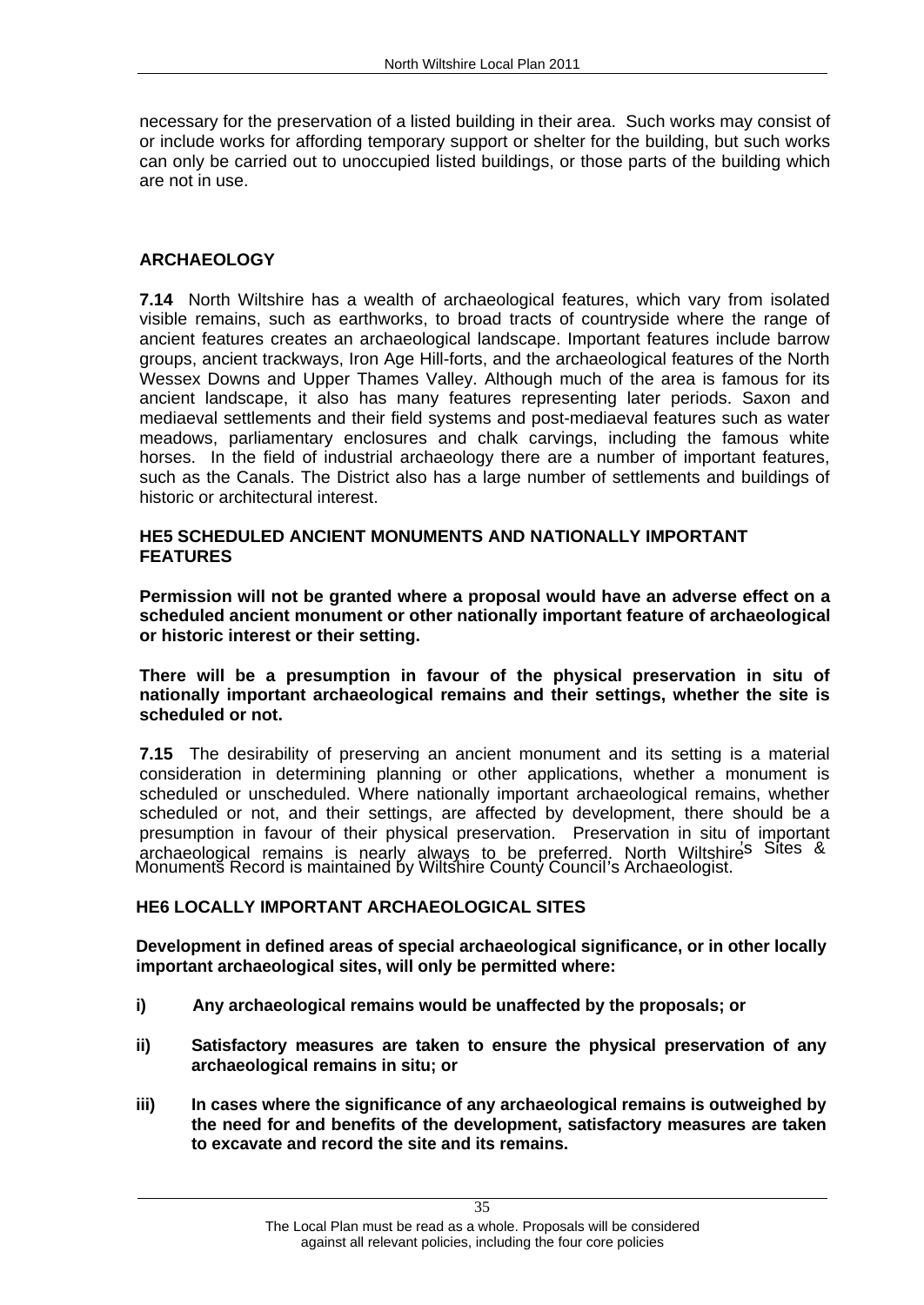**7.16** Archaeological remains are a finite and non-renewable resource, highly fragile and vulnerable to damage and destruction. They form part of the national heritage and are valuable both for their own sake and for their role in education, leisure and tourism. The satisfactory measures that will need to be taken to excavate and record any site and its remains will need to be defined on a case by case basis, and in certain instances may be the subject of planning conditions.

**7.17** Areas of Special Archaeological Significance: The term was first referred to in the Structure Plan and indicate the areas of greatest interest containing, for example, whole barrow groups, field systems, settlements, complex crop mark sites and other sub-surface features. A number of towns and villages also have known or suspected areas of archaeological significance, which broadly coincide with designated Conservation Areas. Only Cricklade and Malmesbury have so far been identified in the list of towns as Areas of Special Archaeological Significance, since this reflects the extent and depth of present day archaeological knowledge acquired from site investigations, as well as pressures for development or redevelopment. As the extent of information increases, it may be possible to identify more settlements as Areas of Special Archaeological Significance.

**7.18** The policy will also be applicable to other locally important archaeological sites, which includes those defined by the County Sites and Monuments Records, or other sites as identified from time to time through site evaluation or excavation such as to justify their inclusion in the Records.

**7.19** Ten areas in North Wiltshire have been defined by the County Council's Library and Museum Service and are shown on the Proposals Map and in Appendix 2. The defining of broad zones recognises that protection is possible in only a proportion of cases. Each individual case will need to be assessed on its own merit, with an archaeological evaluation being required to be undertaken to assess this.

# **HE7 ENABLING DEVELOPMENT - HISTORIC ENVIRONMENT**

**Proposals involving enabling development will be permitted only in exceptional circumstances where: a) The scale of the proposed enabling development does not exceed what is** 

- **necessary to support the principal development; and b) The proposal (the principal development) to be subsidised by the proposed**
- **enabling development is in the national interest.**<br>**7.20** In order to maintain nationally important listed buildings, or other 'heritage' resources

such as historic parklands, the local planning authority may consider granting planning permission for financially beneficial development, the profit of which will be used to fund major repair work to the resource which it is important to preserve or restore. The development would generally not be permitted, for example, because the site is in the open countryside, where new build is contrary to Government guidance and adopted Local Plan policy. The local planning authority will consider such proposals only in exceptional circumstances. Where listed buildings are involved, it must be demonstrated that the proposed enabling development does not detract from their fabric or setting. A legal agreement will be sought to ensure the proposal, to be subsidised by the enabling development, is carried out within an agreed period of time following the implementation of the whole or part of the enabling development itself.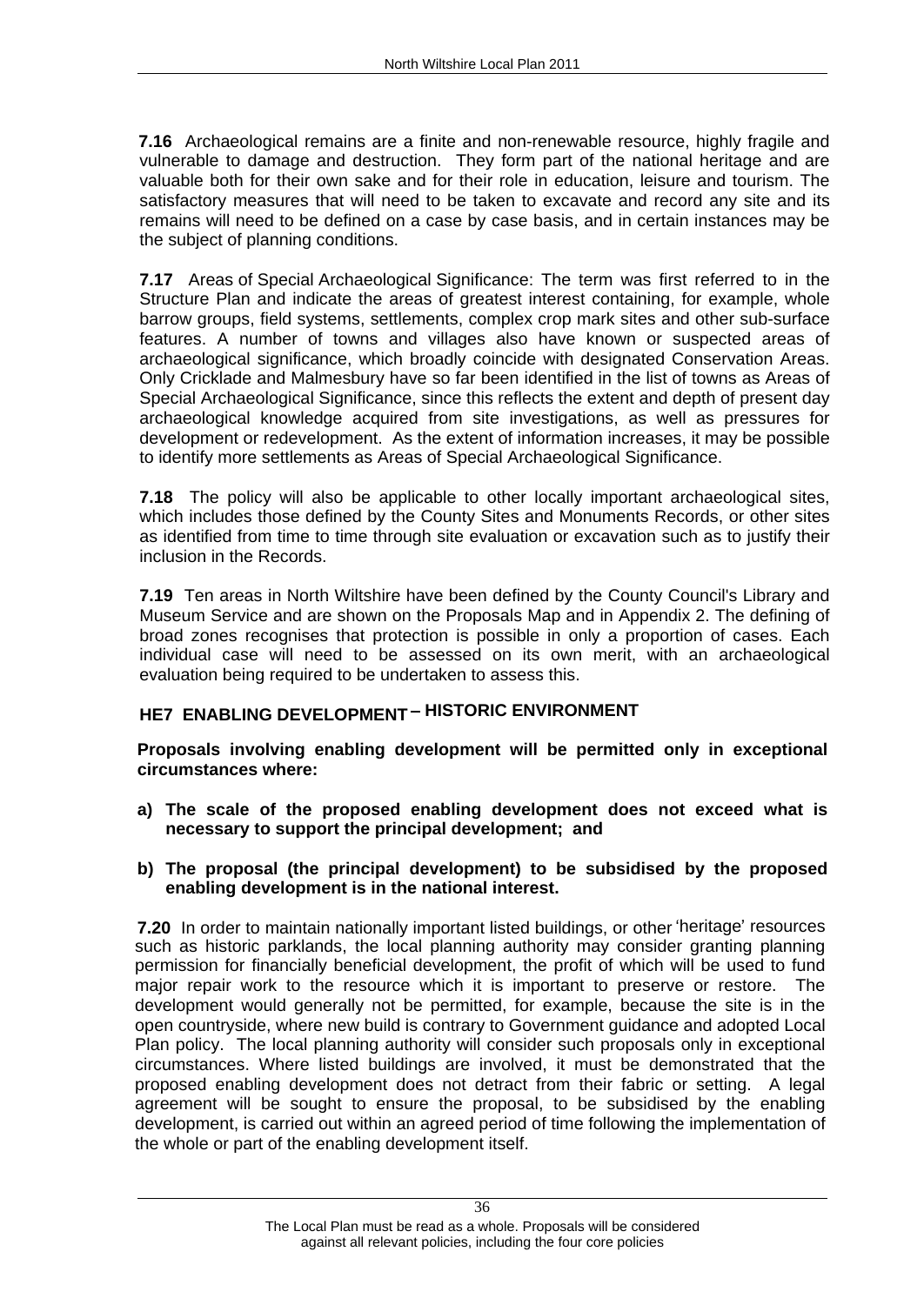**HE8 ARCHAEOLOGICAL EVALUATION Where any nationally or locally important archaeological site or historic building is likely to be affected, applicants will be requested to submit an archaeological evaluation before planning permission is granted. Where necessary, adequate archaeological investigation and recording will be** 

**required before, and / or during, building or other operations, in order to safeguard important evidence which might otherwise be destroyed without record.**

**7.21** Where important archaeological remains may exist, it is reasonable for the Planning Authority to request the prospective developer to arrange for an archaeological evaluation to be carried out before any decision on a planning application is taken. Such sites are entered on the County Sites and Monuments Record. The purpose of an evaluation is to define the character and extent of any remains, thus indicating the weight, which ought to be attached to their preservation and the options for minimising or avoiding damage. The Local Planning Authority may also require that a "watching brief" is undertaken by a nominated archaeologist during any construction period, or a condition is sought that more excavations take place.

**7.22** Whilst preservation of remains in situ is preferable to excavation and recording, the extent to which remains can or should be preserved will depend upon a number of factors, including the intrinsic importance of the remains. Where it is not feasible or reasonable to preserve remains, the local planning authority may require, by the imposition of conditions, the excavation of the site, together with its recording and eventual publication, prior to development commencing.

**7.23** There may be similar requirements for archaeological appraisal and recording in respect of works to a listed building and its setting.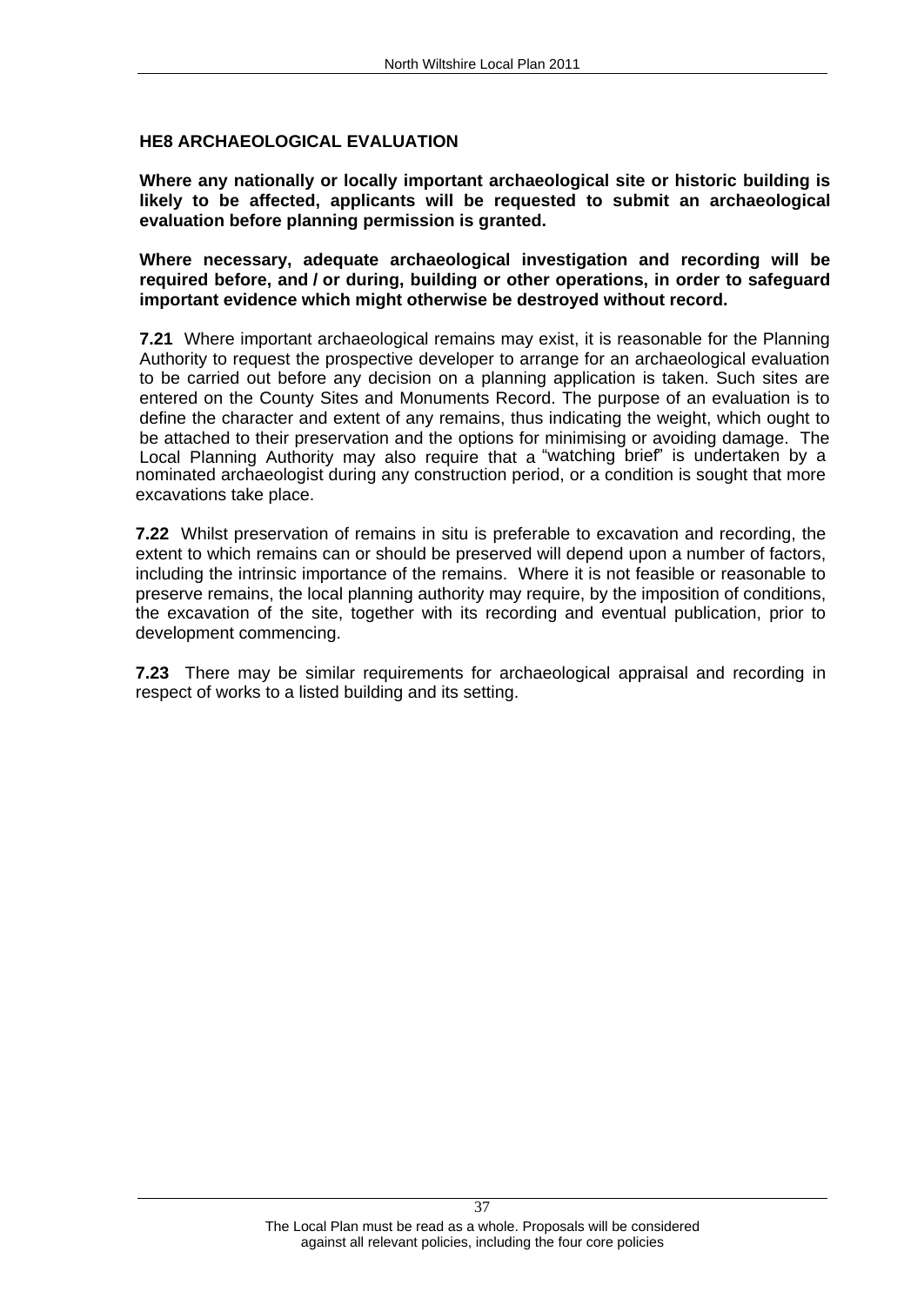# **8. TRANSPORT TOPIC AREA**

**8.1** The movement of people and goods is key to the vitality of North Wiltshire. Transport needs, however, must be balanced against their impact on the environment of the Districts towns, villages and countryside. Careful planning, by shaping the pattern, scale and location of development, can influence transport choices in sustainable ways.

**8.2** To this end and in line with Government Guidance the transport objectives of the Local Plan are to:<br>• Promote more sustainable transport choices for both people and moving freight.

- 
- $\bullet$ Promote accessibility to jobs, shopping, leisure facilities and services by public transport, walking and cycling.
- Reduce the need to travel especially by the car.

# **T1 MINIMISING THE NEED TO TRAVEL**

**New development should be designed and located to minimise the need to travel whilst being accessible by cycling, walking and public transport. Housing developments should be accessible to jobs, education, health facilities, shopping, leisure and local services. Proposals will be permitted provided they meet these sustainable transport requirements.**

**8.3** To demonstrate their transport sustainability new developments will be required to produce Transport Assessments and Travel Plans (Policy T2) to the satisfaction of North Wiltshire District Council, Wiltshire County Council and the Highways Agency. Reducing parking through maximum parking standards, discounted to take into account accessibility will also be required (Policy T3). Full provision and priority access for cyclists, pedestrians and public transport users will be required along with measures to improve road safety and enhance the environment (Policy T4).

**T2 TRANSPORT ASSESSMENT & TRAVEL PLANS Transport Assessments are required to identify the impact of a development on the transport network and Travel Plans are required to set out sustainable forms of travel to and from a development. Proposals that demonstrate no adverse impact will be granted planning permission. All planning applications above the thresholds detailed in Appendix 4 will be required to submit a transport assessment and travel plan. For planning applications below the thresholds North Wiltshire District Council** 

**reserve the right to require a transport assessment and/or travel plan if there are access and/or parking issues.**

**8.4** The impact of new development on transport networks can be considerable. Not just on highway and junction capacity but also for cycle, pedestrian and public transport movements. Planning applications will be accompanied by a transport assessment clearly setting out how traffic is generated by the development and what measures are required to mitigate their impact (Policy T 4). It will not be acceptable for developers to solely propose measures to improve highway and junction capacity. Transport Assessments will follow Government Guidance.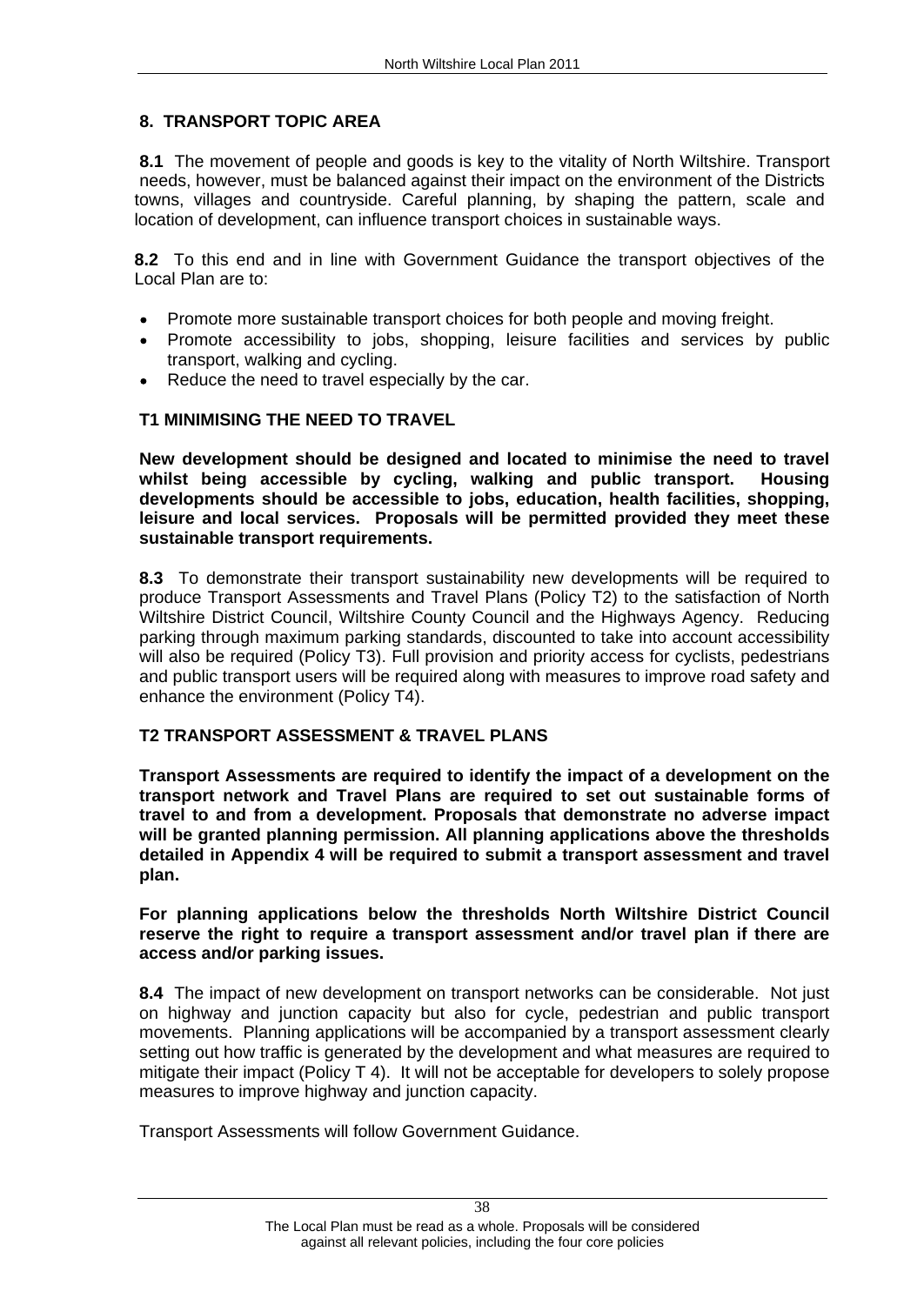**8.5** Travel Plans will be given varied weight in a planning decision, depending on the degree to which it can be secured through a planning condition or planning obligation and the extent to which it materially affects the acceptability of the development proposed. Travel plans should promote cycling, walking, public transport and car sharing. Travel plans should reduce traffic speeds, improve road safety and personal security, and include more environmentally friendly delivery and transport movements.

**8.6** Plans will include targets, monitoring programmes and where appropriate enforcement measures should targets be missed. Proposals to minimise freight movements should also be included. Planning applications for new development must ensure a minimal reliance on car borne trips.

**8.7** Unacceptable development will not be permitted because of the existence of a transport assessment or a travel plan.

# **T3 PARKING Planning applications are required to provide levels of car, cycle and disabled parking in accordance with the Countywide standards set by the Highway Authority.**

**8.8** The provision of parking spaces in new developments influences peoples choice of mode of transport. Over provision of spaces encourages the use of the car adding to congestion and environmental problems. By limiting the number of spaces and including proposals for cycle, walking and public transport access (Policies T2 and T4) car use can be reduced.

**8.9** Reducing the number of spaces required enables the more efficient use of land, allows for the development of sites where providing parking would be difficult and focuses development on sites providing access for those without use of a car.

**8.10** Appendix 3, Countywide standards, therefore, sets out maximum levels of parking spaces for a range of developments. The standards recognise that some locations, for example town centres, will have a higher level of accessibility by cycle, walking and public transport than others and thus require fewer parking spaces. The number of spaces then required will be calculated in accordance with the Highway Authority's methodology.

**8.11** Developers may propose a level of parking provision below the maximum standards identified in Appendix 3. This may lead to an increase in on street parking and associated problems. Under such circumstances developers will be expected to fund the implementation and enforcement of on street parking controls and other traffic management measures (Policy T4).

**T4 CYCLING, WALKING AND PUBLIC TRANSPORT Planning applications are expected to make appropriate provision and give priority access for cyclists, pedestrians and public transport users. Measures must improve road safety, enhance the environment and assist the access and movement of persons with a disability or impairment.**

**8.12** The key to reducing car use is making cycling, walking and public transport a safer, more attractive, reliable and convenient alternative. It is important that new development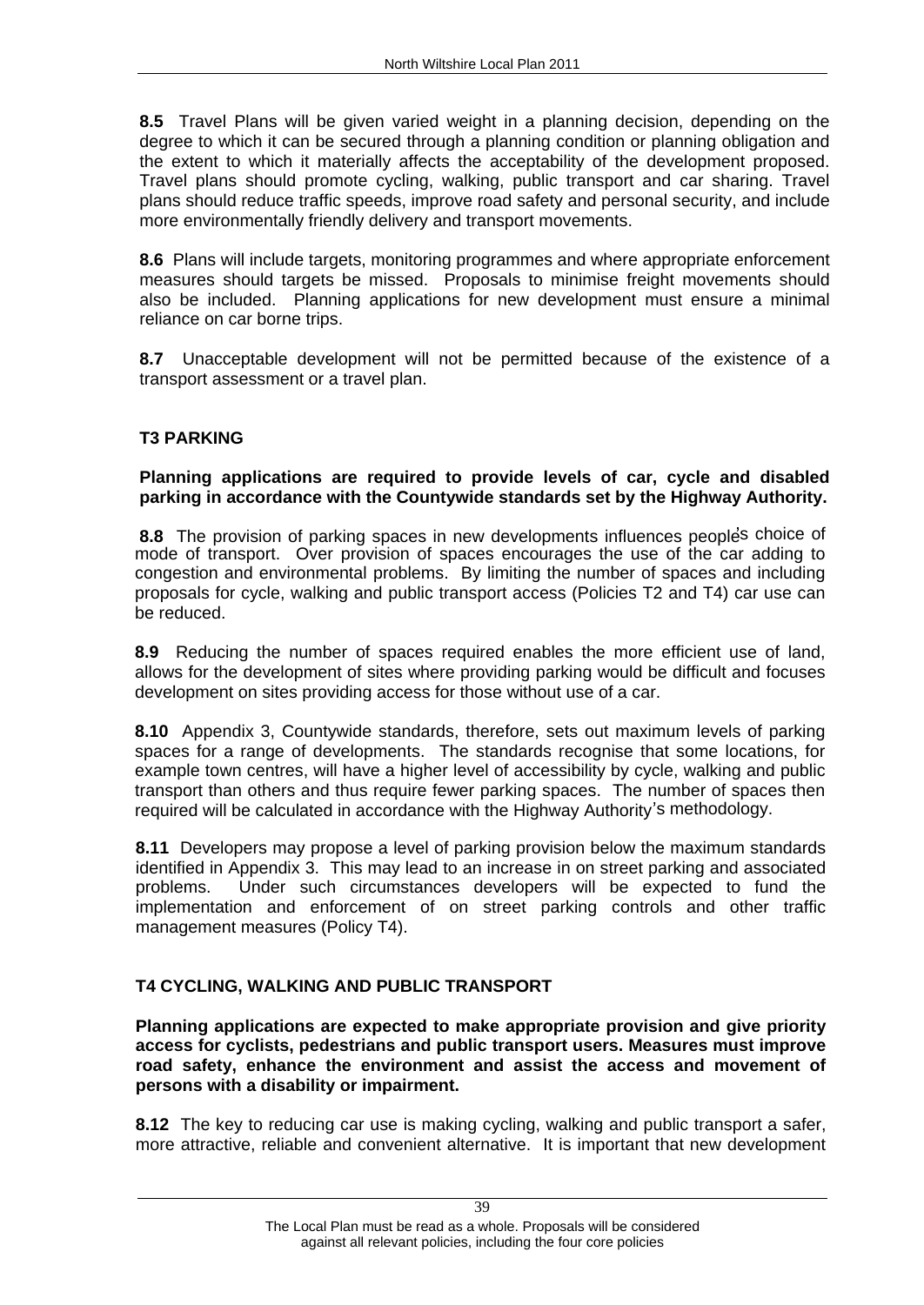is not just located where access by cycling, walking and public transport is possible but that provision is made to improve and give priority to those links.

**8.13** Packages of measures are expected to include a range of the following:<br>• Bus shelters, laybys, bus boarders and timetable cases.

- 
- Support for new/extended bus services.
- $\bullet$ Bus priority measures.
- Cycle parking, lockers and shower/changing facilities.  $\bullet$
- Links to and completion of routes on Cycle Network Plans, with down-lighting.  $\bullet$
- Other cycle lanes, advanced stop lines, cycle activated signals.  $\bullet$
- Contributions towards providing new railway stations and public transport interchanges.
- Safe routes to schools, shops, pubs, bus stops and other local facilities
- $\bullet$ Pedestrian crossing facilities.
- $\bullet$ Safe and convenient pedestrian routes with down-lighting.
- Cycle, pedestrian and public transport links to adjoining developments and town centres.
- Public rights of way.  $\bullet$
- 20 mph zones, "Home Zones" and other traffic calming/management measures.
- Implementation and enforcement of on street parking controls.
- "Quiet Roads" networks on country lanes.

**8.14** The mobility needs of all categories of disabled persons must be considered in any development and provided for in the list of measures above.

**8.15** Well designed traffic calming and management measures can improve the quality of local neighbourhoods, enhance the street environment and improve road safety.

T5 SAFEGUARDING<br>Development affecting public rights of way, cycle and pedestrian routes will only be **permitted where satisfactory provision, in terms of safety, attractiveness and convenience, is made to retain or divert the existing or proposed route. Land for the following transport proposals is safeguarded on the proposals map: Chippenham Bus Station**

**Corsham Railway Station Cotswold Water Park Eastern Spine Road Dualling of A350, North of Chippenham Frogwell to Bumpers Farm Bus only link Local Transport Plan Cycle Network Plans Pockeredge Farm, Peel Circus, Local Distributor Link Road Purton Railway Station Spring Quarry Access Road Swindon and Cricklade Railway Swindon North Distributor Road Thames and Severn Canal Wilts and Berks Canal Wootton Bassett Railway Station**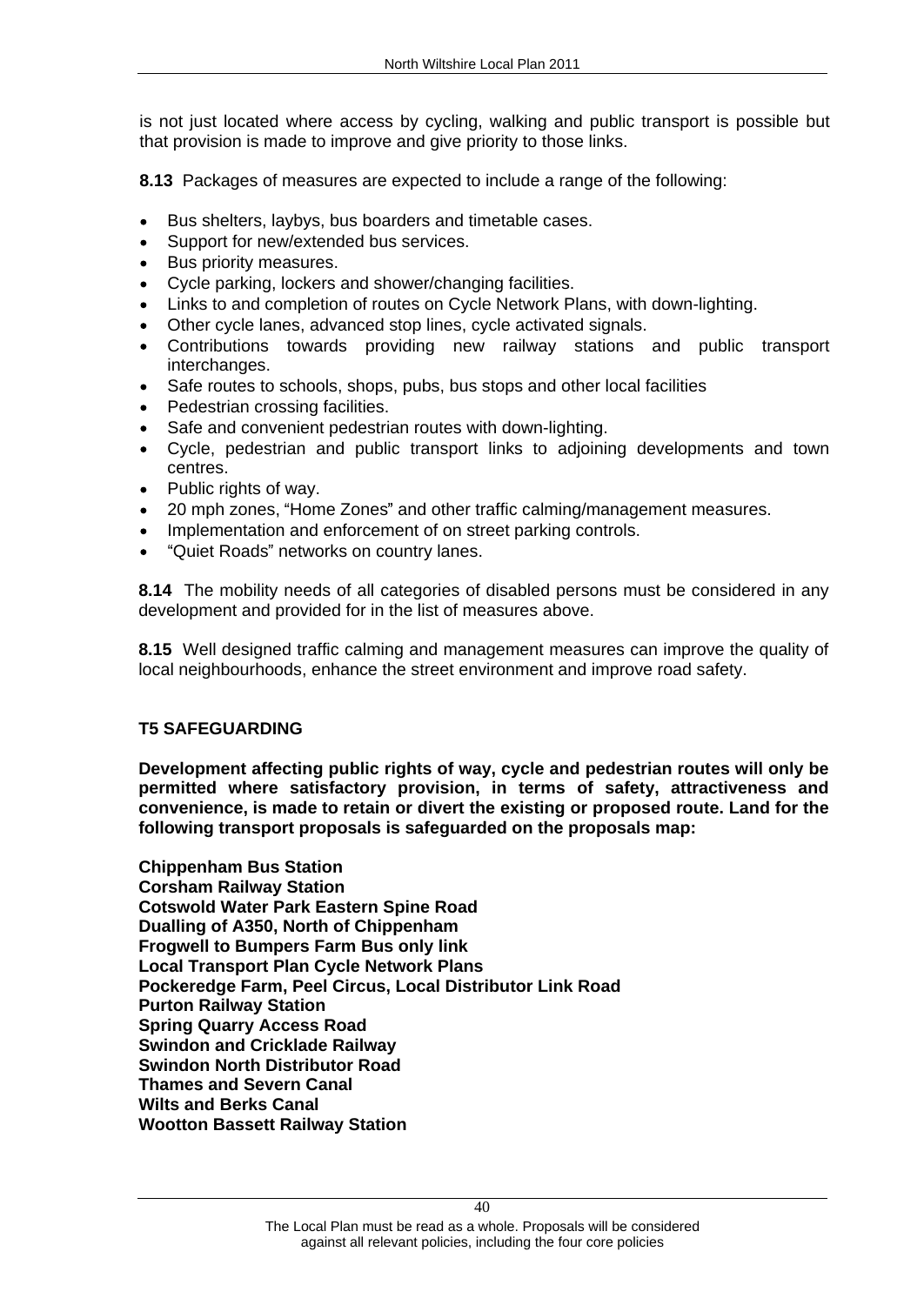**8.16** To ensure the future implementation of transport schemes the land necessary for their construction is safeguarded from inappropriate development.

**T6 FREIGHT Planning applications involving the significant movement of freight by road must be in locations easily accessible to the network of strategic and local lorry routes as**  identified in Wiltshire County Council's Local Transport Plan. Sites which use or **have the potential to use the rail network for the movement of freight will be encouraged.**

**8.17** The efficient transport of goods is essential for the economy of North Wiltshire. Nonetheless there are increasing concerns, particularly over heavy goods vehicles, about the impact on the local environment. To balance the needs of freight movement and the environment a network of strategic lorry routes based on a box comprised of the M4, A303, A34, A36/A46/A350 has been drawn up as part of Wiltshire County Councils Local Transport Plan. As 85% of all freight traffic on Wiltshire roads has some business in the County there are considerable lorry movements off the Strategic Network so a supporting network of local lorry routes which minimise environmental damage has been devised.

**8.18** The movement of freight by rail can substantially reduce lorry movements. Whilst rail can not serve all movements, developments generating substantial freight movements will be required to consider locations that can be served by rail.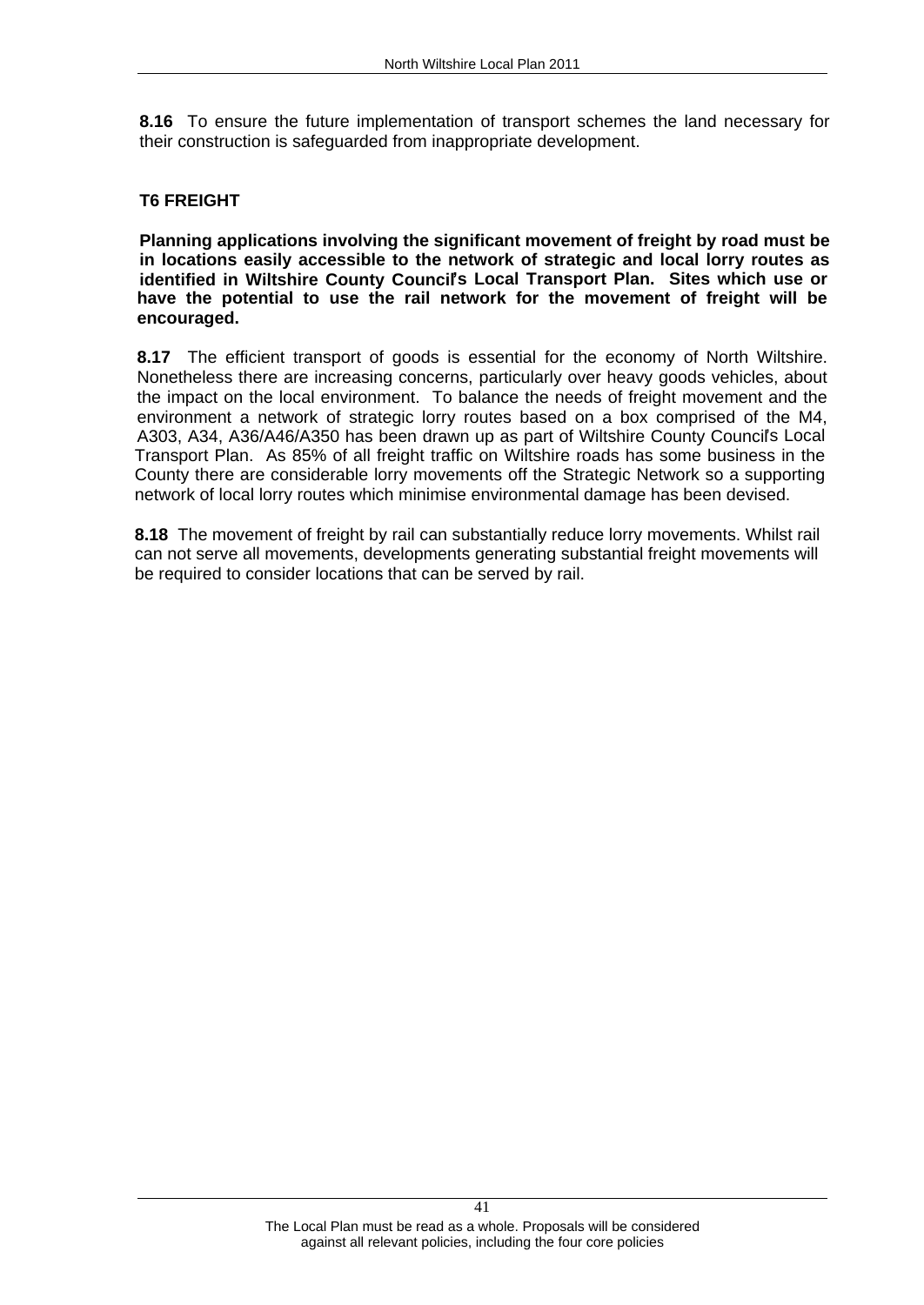### **9. HOUSING TOPIC AREA**

### **Housing Land Provision**

### **H1 REQUIRED LEVEL OF RESIDENTIAL DEVELOPMENT**

# **In the Plan area, between 1991 to 2011, provision will be made for the development of about 13,500 dwellings.**<br>9.1 [deleted]

| North Wiltshire Local Plan 2011                                                                                                                                                                                                                                                                                                       |                         |  |  |  |
|---------------------------------------------------------------------------------------------------------------------------------------------------------------------------------------------------------------------------------------------------------------------------------------------------------------------------------------|-------------------------|--|--|--|
|                                                                                                                                                                                                                                                                                                                                       |                         |  |  |  |
|                                                                                                                                                                                                                                                                                                                                       |                         |  |  |  |
|                                                                                                                                                                                                                                                                                                                                       |                         |  |  |  |
|                                                                                                                                                                                                                                                                                                                                       |                         |  |  |  |
| 9. HOUSING TOPIC AREA                                                                                                                                                                                                                                                                                                                 |                         |  |  |  |
| <b>Housing Land Provision</b>                                                                                                                                                                                                                                                                                                         |                         |  |  |  |
| H1 REQUIRED LEVEL OF RESIDENTIAL DEVELOPMENT                                                                                                                                                                                                                                                                                          |                         |  |  |  |
| In the Plan area, between 1991 to 2011, provision will be made for the development<br>of about 13,500 dwellings.                                                                                                                                                                                                                      |                         |  |  |  |
| 9.1 [deleted]                                                                                                                                                                                                                                                                                                                         |                         |  |  |  |
| 9.2 As part of the preparation of this Plan an Urban Capacity Study was undertaken in                                                                                                                                                                                                                                                 |                         |  |  |  |
| 2001 in accordance with the requirements of the sequential approach to residential land                                                                                                                                                                                                                                               |                         |  |  |  |
| allocation as set out in Planning Policy Guidance Note 3: Housing. This has been                                                                                                                                                                                                                                                      |                         |  |  |  |
| reviewed in 2003 and the findings provides evidence that over the period up to 2011                                                                                                                                                                                                                                                   |                         |  |  |  |
| sufficient land has been identified within the District's existing urban areas to achieve the                                                                                                                                                                                                                                         |                         |  |  |  |
| residential land supply set out in Policy H1. Table H1 below illustrates the housing land<br>supply for the period 1991 to 2011.                                                                                                                                                                                                      |                         |  |  |  |
|                                                                                                                                                                                                                                                                                                                                       |                         |  |  |  |
| Table H1: Latest housing figures as of 1 <sup>st</sup> April 2004                                                                                                                                                                                                                                                                     |                         |  |  |  |
|                                                                                                                                                                                                                                                                                                                                       | <b>No. of Dwellings</b> |  |  |  |
|                                                                                                                                                                                                                                                                                                                                       |                         |  |  |  |
|                                                                                                                                                                                                                                                                                                                                       | 13,500                  |  |  |  |
|                                                                                                                                                                                                                                                                                                                                       |                         |  |  |  |
|                                                                                                                                                                                                                                                                                                                                       | 8471                    |  |  |  |
|                                                                                                                                                                                                                                                                                                                                       |                         |  |  |  |
|                                                                                                                                                                                                                                                                                                                                       | 5029                    |  |  |  |
|                                                                                                                                                                                                                                                                                                                                       |                         |  |  |  |
| With Consent at 31/03/2004                                                                                                                                                                                                                                                                                                            |                         |  |  |  |
|                                                                                                                                                                                                                                                                                                                                       | 2240                    |  |  |  |
|                                                                                                                                                                                                                                                                                                                                       |                         |  |  |  |
|                                                                                                                                                                                                                                                                                                                                       | 1562                    |  |  |  |
|                                                                                                                                                                                                                                                                                                                                       |                         |  |  |  |
|                                                                                                                                                                                                                                                                                                                                       |                         |  |  |  |
| 1. Residential Subdivision<br>50                                                                                                                                                                                                                                                                                                      |                         |  |  |  |
|                                                                                                                                                                                                                                                                                                                                       |                         |  |  |  |
| 119                                                                                                                                                                                                                                                                                                                                   |                         |  |  |  |
| 35                                                                                                                                                                                                                                                                                                                                    |                         |  |  |  |
|                                                                                                                                                                                                                                                                                                                                       |                         |  |  |  |
| 530                                                                                                                                                                                                                                                                                                                                   |                         |  |  |  |
| Structure Plan Requirement for North Wiltshire<br>Dwellings Built in the District 01/04/91 to 31/03/04<br>Balance Required 2004-2011<br>H <sub>2</sub> Proposals (1612-1920)<br>Urban Capacity Study Results at 31/3/04<br>2. Space above shops<br>3. Empty homes<br>4. Previously developed<br>vacant & derelict land &<br>buildings |                         |  |  |  |
| 5. Intensification of<br>140<br>existing residential areas<br>6. Redevelopment of                                                                                                                                                                                                                                                     |                         |  |  |  |
|                                                                                                                                                                                                                                                                                                                                       |                         |  |  |  |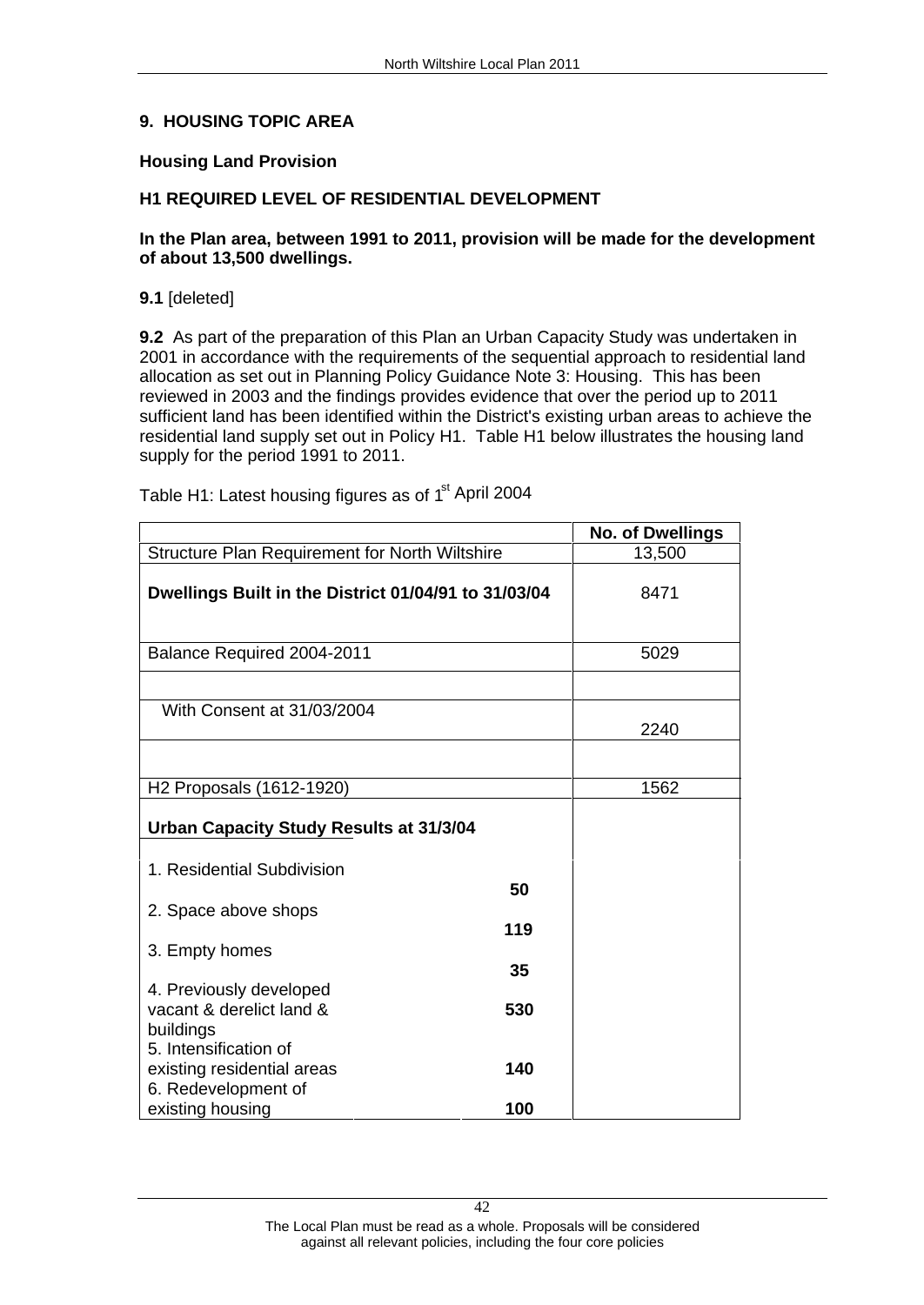|                                                             | North Wiltshire Local Plan 2011 |        |
|-------------------------------------------------------------|---------------------------------|--------|
|                                                             |                                 |        |
| 7. Redevelopment of car                                     |                                 |        |
| parks<br>8. Conversion of                                   | 14                              |        |
| commercial buildings                                        | 74                              |        |
| 9. Review of existing                                       |                                 |        |
| allocations and large                                       | $\mathbf{0}$                    |        |
| identified sites*                                           |                                 |        |
| 10. Review of other                                         | $\mathbf 0$                     |        |
| existing allocations in<br>plans                            |                                 |        |
| 11. Vacant land not                                         |                                 |        |
| previously developed                                        | 40                              |        |
|                                                             |                                 |        |
|                                                             | 1100                            | 1100   |
| THE REST OF THE DISTRICT: (Windfall Supply -<br>Brownfield) |                                 | 588    |
| TOTAL NUMBER OF DWELLINGS PROVIDED FOR IN THE               |                                 | 13,961 |
|                                                             |                                 |        |

Table H1. (All the windfall figures have been reduced by 30% as they were originally calculated in 2001 and cover a ten-year period, accordingly it is appropriate to discount them by 30%, to prevent double counting, as they now cover a seven-year period).

**H2 ALLOCATED RESIDENTIAL SITES**<br>The following sites, as shown on the proposals map, have been allocated to **contribute to the residential development needs of the District for the period up to** 

| 2011.                                                                                                  |                                      |
|--------------------------------------------------------------------------------------------------------|--------------------------------------|
| <b>Table H2: Allocated Residential Sites</b>                                                           |                                      |
| <b>Location</b>                                                                                        | <b>Estimated Number of Dwellings</b> |
| $\mid$ Quemerford House and Land, Calne $\mid$                                                         |                                      |
| <b>Lower Quemerford Mill, Calne</b>                                                                    |                                      |
| Works Site, Pound Mead/Valley<br>Road, Corsham                                                         | 20                                   |
| Works Site, Pound Mead, Corsham                                                                        | 20                                   |
| Cattlemarket Site, Cocklebury Road,   150<br>Chippenham (as part of a mixed use $\parallel$<br>scheme) |                                      |
| <b>Works, Cocklebury Road,</b><br>Chippenham (as part of a mixed use<br>scheme)                        | 66                                   |
| Foundary Lane, Chippenham (as<br>part of a mixed use scheme)                                           | 250                                  |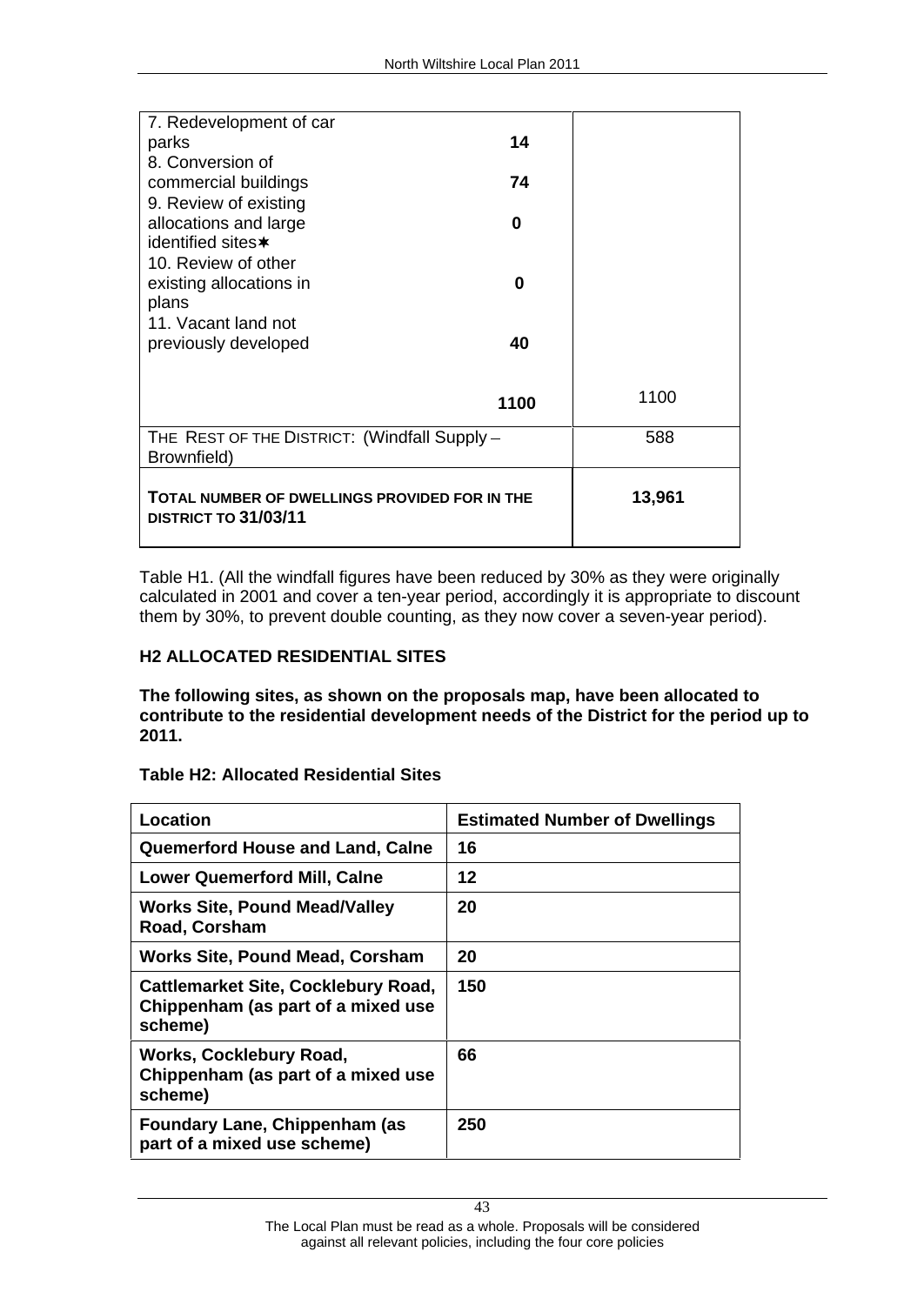| Flowers Site, Wood Lane,<br>Chippenham (as part of a mixed use<br>scheme)                 | 50                                          |
|-------------------------------------------------------------------------------------------|---------------------------------------------|
| <b>Works Site, The Forty, Cricklade</b>                                                   | 12                                          |
| Land at Preston Lane, Lyneham                                                             | 15                                          |
| <b>Outdoor Swimming Pool,</b><br>  Malmesbury                                             | 18                                          |
| $\vert$ A B Carter Haulage Contractors, 14 $\vert$ 11<br><b>Happy Land, Ashton Keynes</b> |                                             |
| The Elms, Green Lane, Sherston                                                            | 12                                          |
| $\mid$ Former St Ivel Site, Wootton Bassett $\mid$ 280<br>(as part of a mixed use scheme) |                                             |
| <b>Brook Farm, Great Somerford</b>                                                        | 30                                          |
| Filands School, Malmesbury                                                                | 140                                         |
| <b>Chicken Factory, Sutton Benger</b>                                                     | 60 (as part of a mixed use<br>development)* |
| <b>Springfield School, Calne</b>                                                          | 110                                         |
| <b>Goldney Avenue, Chippenham</b>                                                         | 60                                          |
| Rugby Club, Stoneover Lane,<br><b>Wootton Bassett</b>                                     | 100                                         |
| <b>Station Road, Calne</b>                                                                | 100                                         |
| Primary School, Tetbury Hill,<br><b>Malmesbury</b>                                        | 30                                          |
| <b>Total</b>                                                                              | 1562                                        |

\*Unlike other sites listed in Table H2. Supplementary Planning Guidance has not been prepared and adopted for the Chicken Factory. Therefore, the mix and extent of uses on the site will require further discussion with the Council, taking into consideration the relevant policies in this Local Plan.

**H3 RESIDENTIAL DEVELOPMENT WITHIN FRAMEWORK BOUNDARIES Proposals for residential development, including residential institutions and applications to renew permissions for residential development, within the Framework Boundaries as defined on the proposals map, will be permitted, provided that:** 

- **i) Priority is given to the re-use of previously developed land and buildings.**
- **ii) The proposal is for small scale or limited development in all villages except Calne, Chippenham, Corsham, Cricklade, Malmesbury, Wootton Bassett, Purton, Lyneham and Sherston.**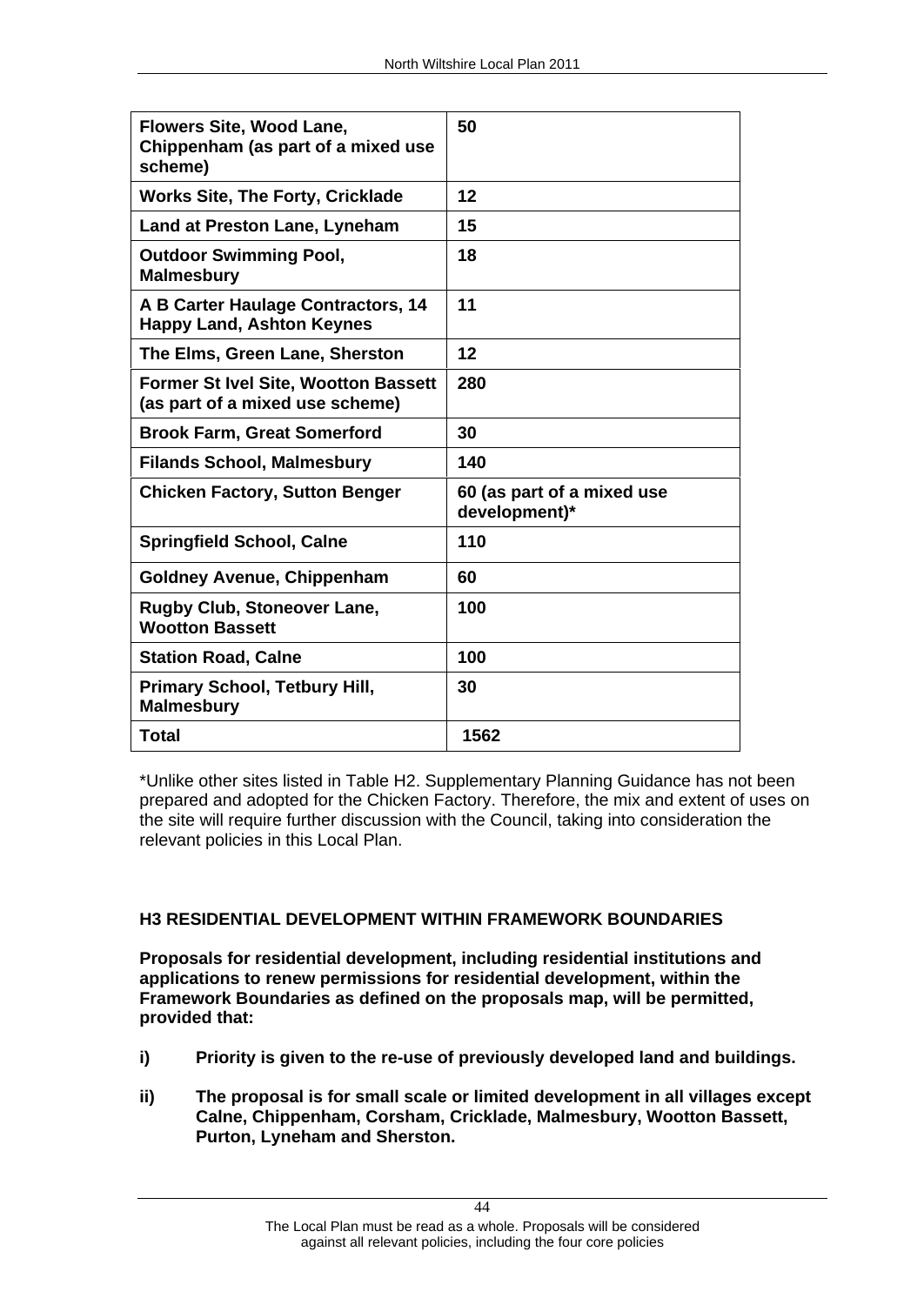**and** 

**iii) The most efficient use of the land is achieved compatible with the sites location, its accessibility and its surroundings. A minimum density of 30 dwellings per hectare will be sought. In the towns, higher densities may be appropriate.**

# **9.3** [deleted]

**9.4** The Council is committed to the view that previously developed urban land should be developed before greenfield land, unless it performs so poorly as to preclude its use, in accordance with the sequential test in Planning Policy Guidance Note 3. The definition of previously developed land and buildings is contained in PPG3. The sources of land, which make up this category, are as contained in the best practice quide 'Tapping the potential – Assessing Urban Housing Capacity (DETR, 2000). The council will annually monitor housing land to ensure sites are contributing towards the housing requirement figure as anticipated and, if necessary, will make amendments.

**9.5** Villages and towns with framework boundaries are deemed to have suitable and sufficient services and facilities in order to accommodate further development of an appropriate scale, in accordance with this Plans Spatial Strategy. Allowing only small or limited development in villages with framework boundaries, ensures that development is of an appropriate scale to enhance and maintain the vitality and viability. Development on a larger scale is considered suitable for Calne, Chippenham, Corsham, Cricklade, Malmesbury, Wootton Bassett, Purton, Lyneham and Sherston.

**9.6** Within the District, all new residential development should be well designed and make a contribution to improving the quality of life. The Council is committed to the efficient use of land maximising densities whilst acknowledging the need to create mixed and inclusive communities. New housing developments or housing as part of mixed use developments should help to secure a better social mix by avoiding the creation of large areas of housing of similar characteristics.

# **H4 RESIDENTIAL DEVELOPMENT IN THE OPEN COUNTRYSIDE**

**New Dwellings in the Countryside outside the Framework Boundaries, as defined on the proposals map, will be permitted provided that:** 

- **i) It is in connection with the essential needs of agriculture or forestry or other rural based enterprise;**
- **ii) It is a replacement for an existing dwelling where:**
	- **a. The residential use has not been abandoned; and**
	- **b. the existing dwelling is incapable of retention in its current state, is unsightly or is out of character with its surroundings and**
	- **c. the replacement dwelling is of a similar size and scale to the existing**

**dwelling within the same curtilage.**<br>9.7 Justification for an agricultural, forestry workers, or other rural based occupational dwelling will be based on the functional and financial tests set-out within Government guidance. Permission will only be granted if it can be demonstrated that the need for a dwelling cannot be fulfilled by another existing dwelling on the unit or within the locality. If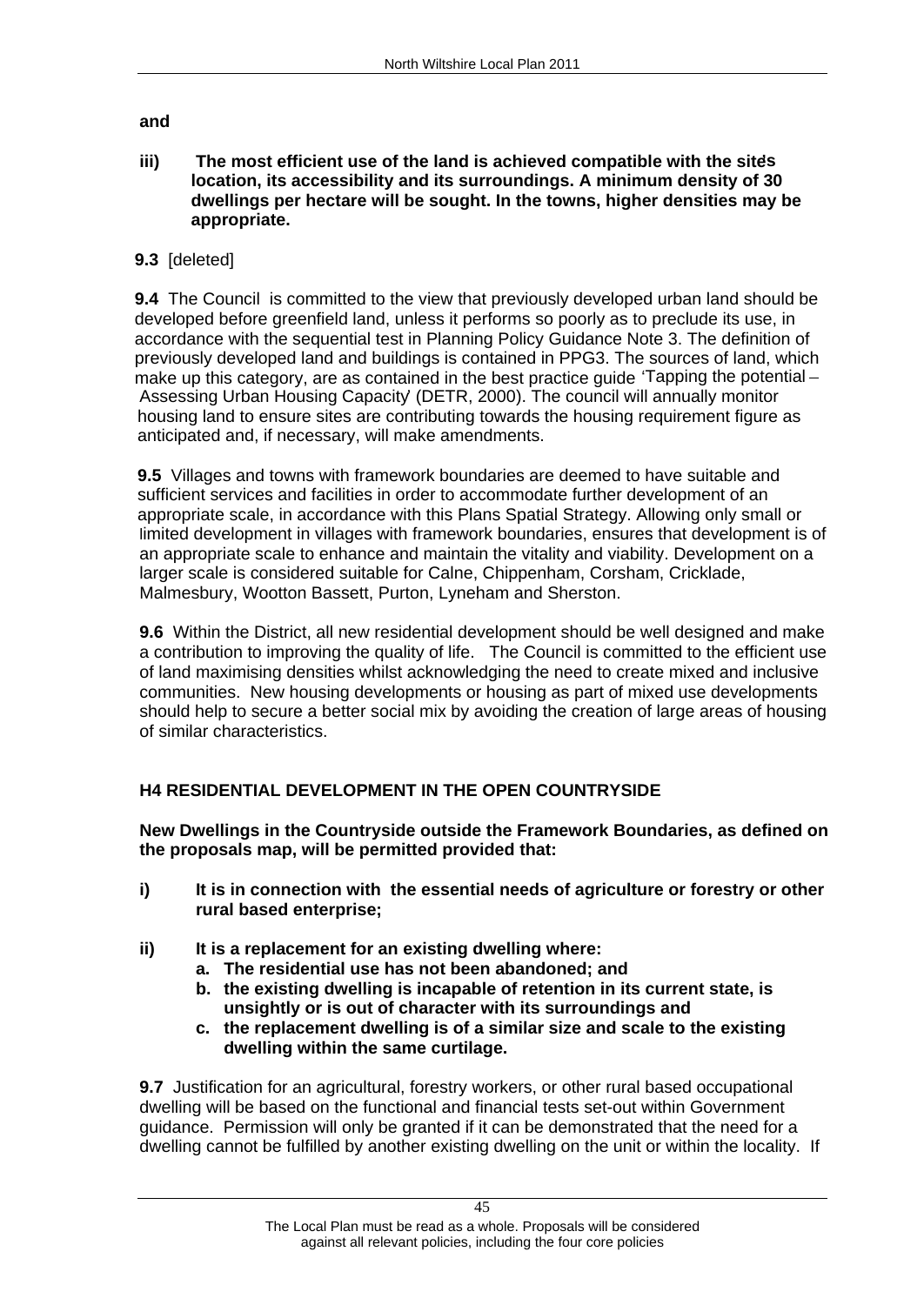planning permission is granted for an agricultural workers dwelling it can be expected to tie the dwelling to the farm buildings and/or the agricultural land of the unit by way of a legal agreement or other means. This will prevent it being sold separately without further application to the local planning authority.

**9.8** Proposals to remove the occupancy condition on an agricultural, forestry or other occupational workers dwelling will not be permitted unless it can be demonstrated that:

- i. there has been a genuine and unsuccessful attempt to market the property at an appropriate market rate based on the occupancy condition for a minimum period of 1 year; and
- ii. there is no agricultural or forestry need for the dwelling on the holding, nor is a need likely to arise in the foreseeable future; and
- iii. there is no agricultural or forestry need within the locality.

**9.9** This policy reflects the strict controls placed on new residential development within the

countryside at all levels of Planning guidance.<br>**H5 AFFORDABLE HOUSING IN URBAN AREAS**<br>The Council will seek to negotiate an element of affordable housing to meet local **needs on all housing developments of either 15 or more dwellings or 0.5 hectare or more in size, within the Framework boundaries of Calne, Chippenham, Corsham, Cricklade, Malmesbury, Purton and Wootton Bassett, subject to the following criteria:** 

- **i. Negotiations by the Council will be on the basis of about 30% of the dwellings permitted being subsidised with an additional proportion being low cost housing, subject to the local need and site characteristics;**
- **ii. Affordable housing should be provided on site, dispersed throughout the development, or in any event in clusters of no more than 15 dwellings, so as to contribute toward mixed and inclusive communities; and**

# **iii. Applications which are deliberately sub-divided or reduced unrealistically to avoid the threshold will not be accepted.**

**9.10** The North Wiltshire Housing Needs Survey 2000 indicates a requirement for approximately 1,300 homes across the District over the 5 year period to 2005. This equates to an annual requirement for 260 affordable dwellings across the District the survey also highlighted a need for an additional 200 unsubsidised low cost dwellings aimed at first time buyers in order to contribute to the undersupply of small basis units available in the market place. As explained in policies H1 and H2, enough capacity for general needs housing has been identified so that it is not necessary to consider allocating large scale urban extensions and/or greenfield sites. Combined with the emphasis on reusing previously developed land, it is considered the increased likelihood of smaller sites coming forward for housing development will diminish the supply of affordable housing. Therefore it is deemed appropriate that this District adopts a lower threshold in accordance with Circular 6/98.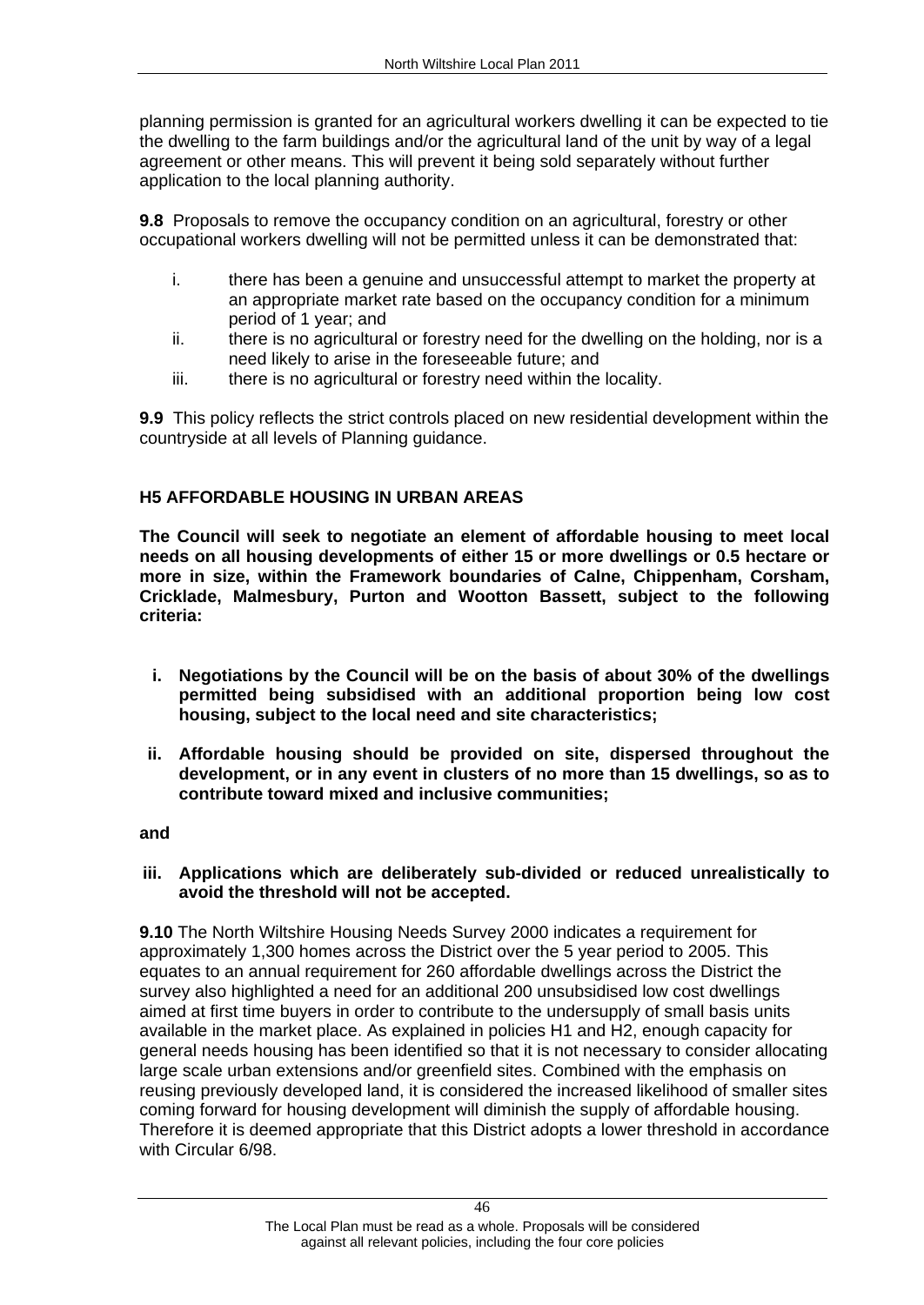**9.11** Government guidance emphasises the need for local authorities to provide a local definition of "affordable housing" giving consideration to the relationship between local incomes and the housing market. For the purposes of this plan the definition of affordable housing is:<br>"That provided, with subsidy, for people who are unable to resolve their housing needs in

the local private sector market because of the relationship between housing costs and incomes. The provision of an element of unsubsidised low cost market housing is regarded as being additional to the requirement for subsidised affordable housing.

**9.12** The definition, "with subsidy", includes contributions in the form of finance and/or land. Any subsidy mechanism that makes the dwellings affordable and accords with the definition will be appropriate.

**9.13** Due to the high house prices in relation to local income levels in North Wiltshire, low cost market housing provided without subsidy (i.e. housing offered for sale at or below the lower quartile of prevailing market values) is not regarded to be affordable. A proportion of unsubsidised low cost market housing is required from new housing developments in addition to the requirement for subsidised affordable housing. The amount will be determined on a site by site basis depending on site characteristics and the scale of development.

**9.14** The Council will seek to negotiate on-site affordable housing provision in the interests of creating balanced communities, to be dispersed throughout the development or in any event in clusters of no more than 15 dwellings. The alternative provision off-site will only be considered, where there is the clear prospect of this being translated into the provision of affordable housing and on a scale not less than that which would have been expected on the original site. Such an arrangement might assist in meeting other plan objectives including the conversion/re-use of vacant buildings.

**9.15** To ensure that these dwellings remain affordable, they should be in the control of a registered social landlord or other appropriate body. The Council will consider alternative or innovative combinations of providers, provided what is proposed contributes to meeting the target for affordable housing provision. Where it is proposed to develop and manage the affordable housing without the involvement of a Registered Social Landlord, applicants will be required to enter into an appropriate legal agreement with the Council to ensure that the affordable housing provided is occupied in perpetuity and can be used only for the purposes of providing dwellings to be occupied by people who have a local housing need and who cannot afford housing in the private rental or housing for sale sector.

**9.16** Since April 2003 the Council<sup>'s</sup> ability to assist in the enabling of affordable housing schemes has been affected by changes to the Local Authority Social Housing Grant (LASHG), which allowed for refunding of grants made for affordable housing from the Housing Corporation. In future, where affordable housing is provided in accordance with this policy, the Council will not provide the developer with any form of subsidy. Further details are given in the adopted Affordable Housing Supplementary Planning Guidance (SPG). This will be reviewed and updated in due course.

**9.17** The Council acknowledges that local plan policies on affordable housing should be reasonably flexible, leaving room for other material considerations to be taken into account. The Council accepts that there may be particular site costs associated with the development of a site that may justify negotiating a reduction in provision of affordable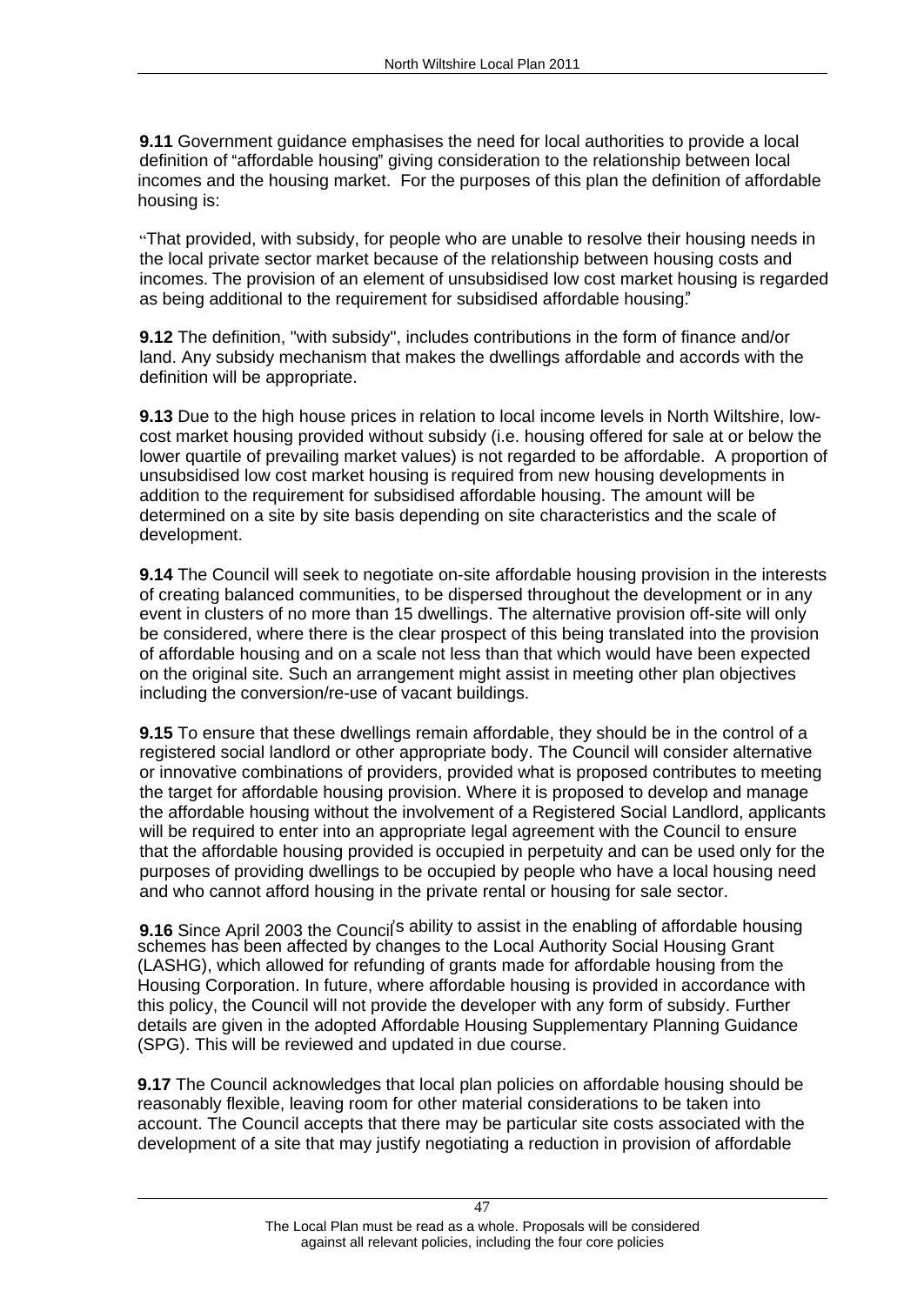housing, or the level of financial contribution transferred for off-site affordable housing provision. Developers will be expected to submit details of such costs as part of the initial planning application documentation or as soon as these cost become apparent, if they are identified after the initial submission.

**H6 AFFORDABLE HOUSING IN RURAL AREAS The Council will seek to negotiate an element of affordable housing to meet local needs on all housing developments, within the Framework boundaries of the villages not the subject of Policy H5, subject to the following criteria:**

**i. The council will negotiate on the basis that about 50% of the dwellings permitted will be subsidised housing with an additional proportion of low cost housing, subject to local need and site characteristics. and** 

**ii. Affordable housing should be provided on site, dispersed throughout the development or in any event in clusters of no more than 15 dwellings so as to** 

**contribute toward mixed and inclusive communities.**<br>9.18 The Rural White Paper states, "In settlements of 3000 or less, no thresholds apply" and "There is no reason why, in small villages if there is evidence of need and subject to financial viability, they should not seek to match every new market house with an affordable home". Owing to the high house prices in relation to local incomes, the Council will negotiate about 50% affordable housing provision on all residential developments in accordance with Policy H6. The level of contribution negotiated will be dependent on the level of housing need associated within the village and surrounding locality. If there is no need for affordable housing in the village there will be no requirement for a contribution for affordable housing. If the need is high a contribution of 50% or more will be required.

**9.19** The Council will seek to negotiate on-site affordable housing provision in the interests of creating balanced communities, to be dispersed throughout the development or in any event in clusters of no more than fifteen dwellings. Alternative provision off-site will only be considered, where there is the clear prospect of this being translated into the provision of affordable housing and on a scale not less than that which would have been expected on the original site. Such an arrangement might assist in meeting other plan objectives including the conversion/re-use of vacant buildings.

**9.20** To ensure that these dwellings remain affordable, they should be in the control of a Registered Social Landlord or other appropriate body. Where it is proposed to develop and manage the affordable housing without the involvement of a Registered Social Landlord, applicants will be required to enter into an appropriate legal agreement with the Council to ensure that affordable housing is occupied in perpetuity and can be used only for the purposes of providing dwellings to be occupied by people who have a local housing need and who cannot afford housing in the private rental or housing for sale sector.

**9.21** Since April 2003 the Council 's ability to assist in the enabling of affordable housing schemes has been affected by changes to the Local Authority Social Housing Grant (LASHG), which allowed for refunding of grants made for affordable housing from the Housing Corporation. In future, the Council will not provide the developer with any form of subsidy. The developer will be able to gain a contribution from an appropriate social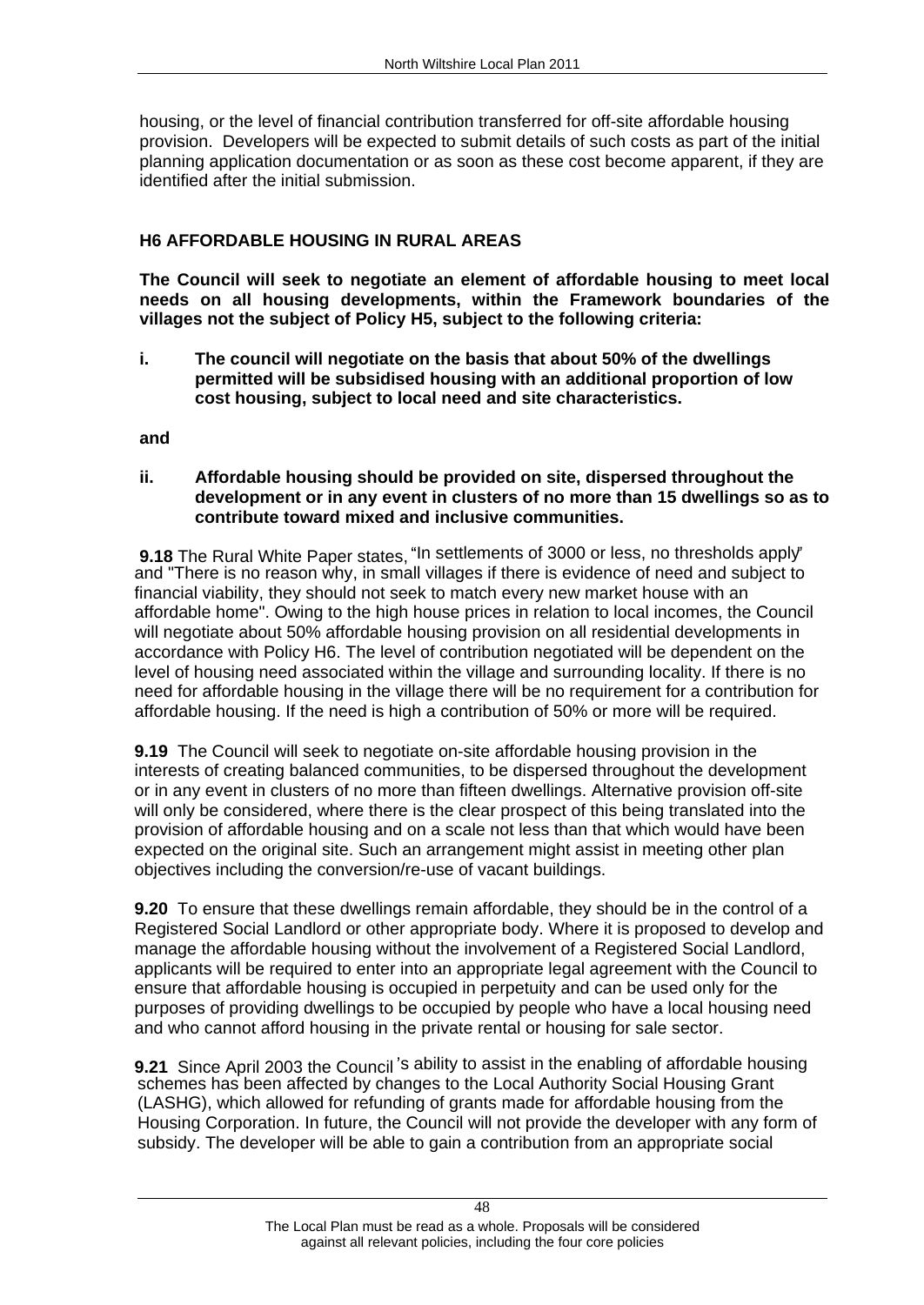housing body through the capital contribution that can be serviced through rents, with reference to the Housing Corporation's Rent Restructuring Frameworks and Target Rents. Further details are given in the adopted Affordable Housing Supplementary Planning Guidance (SPG). This will be reviewed and updated in due course.

**9.22** The Council acknowledges that local plan policies on affordable housing should be reasonably flexible, leaving room for other material considerations to be taken into account. The Council accepts that there may be particular site costs associated with the development of a site that may justify a negotiated reduction in provision of affordable housing, or the level of financial contribution transferred for off-site affordable housing provision. Developers will be expected to submit details of such costs as part of the initial planning application documentation or as soon as these cost become apparent, if they are identified after the initial submission.

**9.23** The provision of affordable houses, negotiated as part of planning agreements, will

not be considered to have contributed to any existing need until they are in occupation.<br>H7 AFFORDABLE HOUSING ON RURAL EXCEPTIONS SITES<br>As an exception to normal planning policies small affordable housing developments **will be permitted within and adjoining the villages in the District provided that:** 

- **i) There is a demonstrable local need for affordable housing which cannot otherwise be met; and**
- **ii) The scheme must be capable of implementation and proper management to ensure that the benefits of the provision of affordable housing to meet local needs will be held in perpetuity. 9.24** This policy provides an opportunity for registered social landlords, other social bodies

or private developers working with local communities or landowners to develop small sites with dwellings which can be made available to meet the identified local affordable housing needs in perpetuity. Government Policy Guidance acknowledges that the development proposed under this policy must be strictly contained to meet this specific purpose. It should be limited in scale and in normal circumstances proposals should not exceed 10 dwellings. Any proposals for more than 10 dwellings will need to be substantiated by the local housing needs survey.

**9.25** Under no circumstances can provision be made by "cross funding" from market housing developed on the same site.

**9.26** The affordable housing provision permitted by this policy must comply with the definition of affordable housing in this Plan. Any planning permission granted will need to be controlled by an appropriate legal agreement or other appropriate means to ensure the dwelling(s) remain affordable in perpetuity.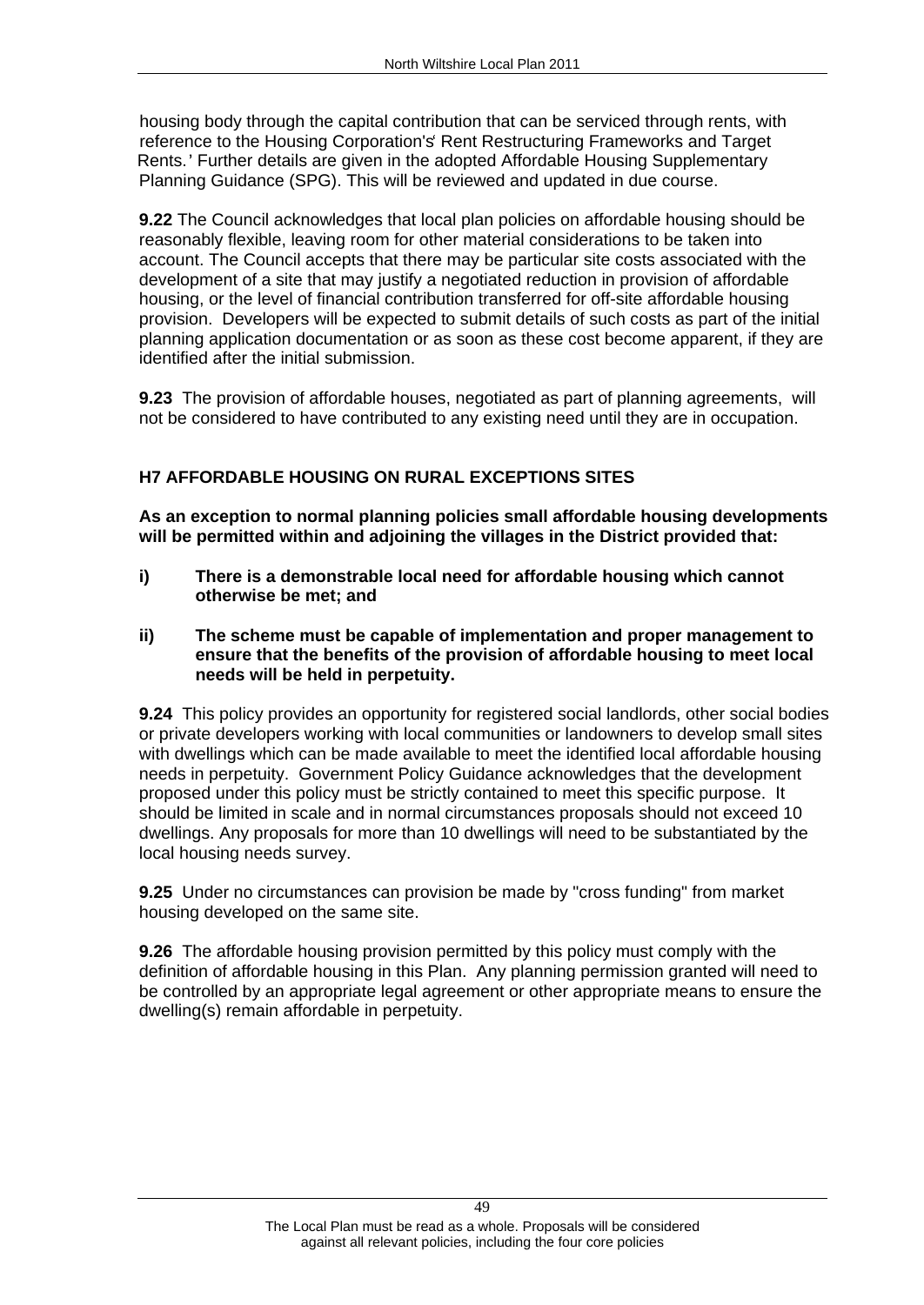**H8 RESIDENTIAL EXTENSIONS Household extensions and development within a residential curtilage will be permitted provided that:** 

- **i) It is in keeping with the host building in terms of scale, form, materials and detailing, other than in the exceptional case of historic buildings, where a change of style and/or materials might be desirable to indicate the evolution of the building; and**
- **ii) It does not result in unneighbourly development, which would result in loss of light, overshadowing, loss of privacy, oppression or other harm to amenities of occupiers of either adjacent dwellings or the application property itself; and**
- **iii) It maintains the scale and siting of the dwelling in relation to adjoining development, open spaces and the character of the area and the wider landscape; and**
- **iv) It does not result in the loss of or have a potentially adverse impact on protected trees, hedgerows or other important landscaping features.**

**9.27** The objective of this policy is to secure householder schemes which are acceptable in terms of their effect on the dwelling itself, on adjacent dwellings and on the local area generally. Good design ensures attractive usable, durable and adaptable places and is a key element in achieving sustainable development. Where proposals for annexe accommodation are put forward these should be of a scale that is proportionate to the existing dwelling and no larger than is functionally required. A legal agreement or other appropriate means may be required to ensure that the total property is retained as a single dwelling.

## **H9 GYPSY SITES**

**Proposals for the use of land for the stationing of residential caravans occupied by gypsies will be permitted provided that:**

**i) It has reasonable access to local community facilities and services; and** 

## **ii) It would not unreasonably prejudice the amenities of neighbouring residential occupiers and land.**

**9.28** In North Wiltshire there are six gypsy caravan sites and 27 sites in Wiltshire as a whole. Two large public sites exist outside, but close to, the District at Hay Lane, Wroughton (37 pitches) and Chiseldon Camp (12 transit pitches). Proposals for the stationing of residential caravans for occupation by bona fide gypsies in the countryside will be permitted where the planning authority is satisfied that a local housing need exists and that the proposal is an appropriate and acceptable way of meeting that need. The planning authority will then weigh up any harm that may arise due to the proposal, together with any other disadvantages, and, only where the advantages of the proposed development outweigh the disadvantages, will there then be special circumstances for considering granting a permission in the countryside.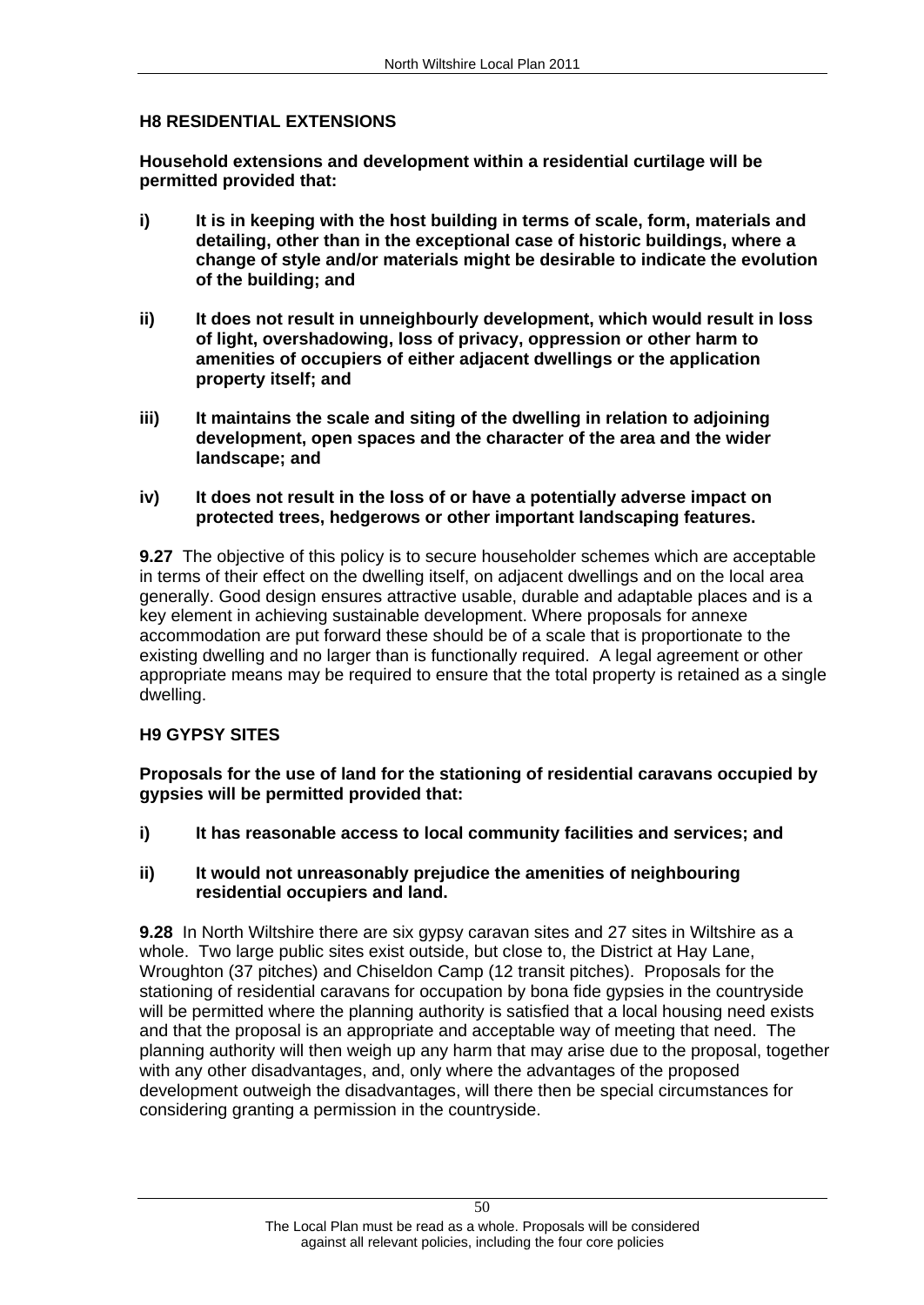**9.29** Proposed gypsy sites should be located within areas which contribute to promoting sustainable patterns of development, through reducing the overall need to travel and supporting the increased use of public transport, cycling and walking.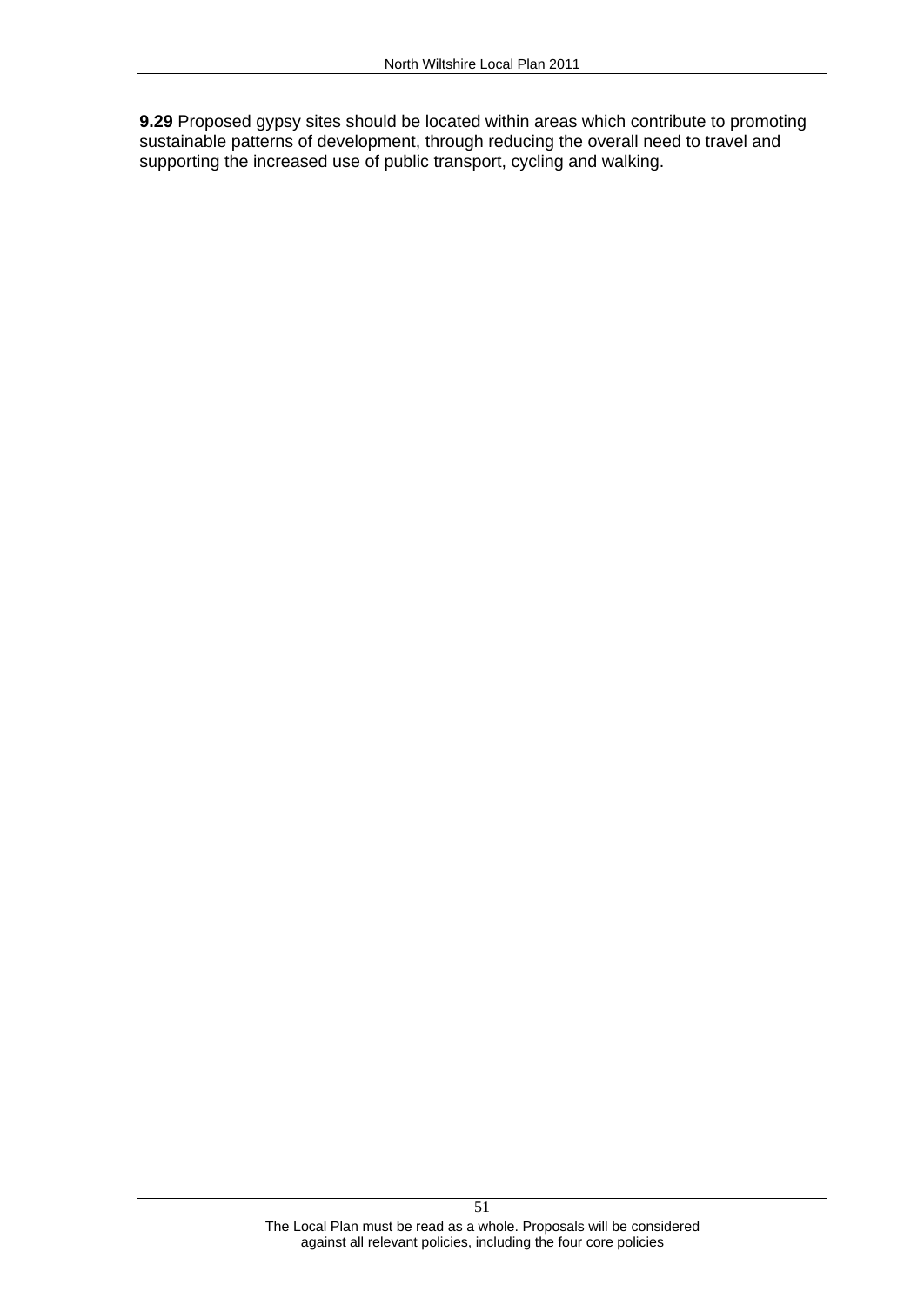# 10. BUSINESS DEVELOPMENT TOPIC AREA<br>BD1 EMPLOYMENT LAND<br>About 150 ha of land is made available for business development (Use classes B1, **B2 and B8 uses) within the period 1991 to 2011.**<br>**10.1** In accordance with requirements set out in the Wiltshire Structure Plan 2011, the

District Council is seeking to allocate land for employment generating development over the plan period 1991 to 2011. The Structure Plan employment provision for North Wiltshire is for about 150 hectares of land a large amount of the proposed employment land provision has already been completed or committed through planning permissions and local plan allocations. From the proposed employment land provision of about 150 hectares, around 52 hectares of land for employment uses remains to be identified.

**10.2** The following table illustrates the employment requirements of the Structure Plan and how this relates to employment provision in the District from 1991 to 2011.

Table BD1: Employment Land Provision. Land to be provided over plan period. Figures as at  $1^{\text{st}}$  April 2004.

| STRUCTURE PLAN PROVISION AND<br><b>COMMITMENTS:</b>                                                             | <b>LAND IN HECTARES:</b> |
|-----------------------------------------------------------------------------------------------------------------|--------------------------|
| <b>Structure Plan Requirement</b>                                                                               | 150                      |
| <b>Completions</b><br>01/04/91 - 31/03/04                                                                       | 36.27<br>63.21           |
| Commitments (outstanding planning<br>permissions) at 01/04/04 - (Planning<br>consents only counted):            | 18.74                    |
| <b>General Area:</b><br>(Includes the difference between the<br>gross and net hectares of employment<br>zones)* | 118.22                   |
| Total (as at $01/04/04$ ) =                                                                                     |                          |
| Structure Plan provision less permissions:<br>$(150 - 118.22)$                                                  | 31.78                    |
| <b>Proposed Allocations:</b>                                                                                    | 47.38                    |
| <b>Total Land Provision:</b>                                                                                    | 165.60                   |

Source: Wiltshire Structure Plan Monitoring, Employment Land & Floorspace, Report, 2004

**\***Please note, the General Area includes ALL land within an employment zone, and not just the buildings in association with that use, i.e. to include internal roads / parking areas / landscaping etc within employment sites.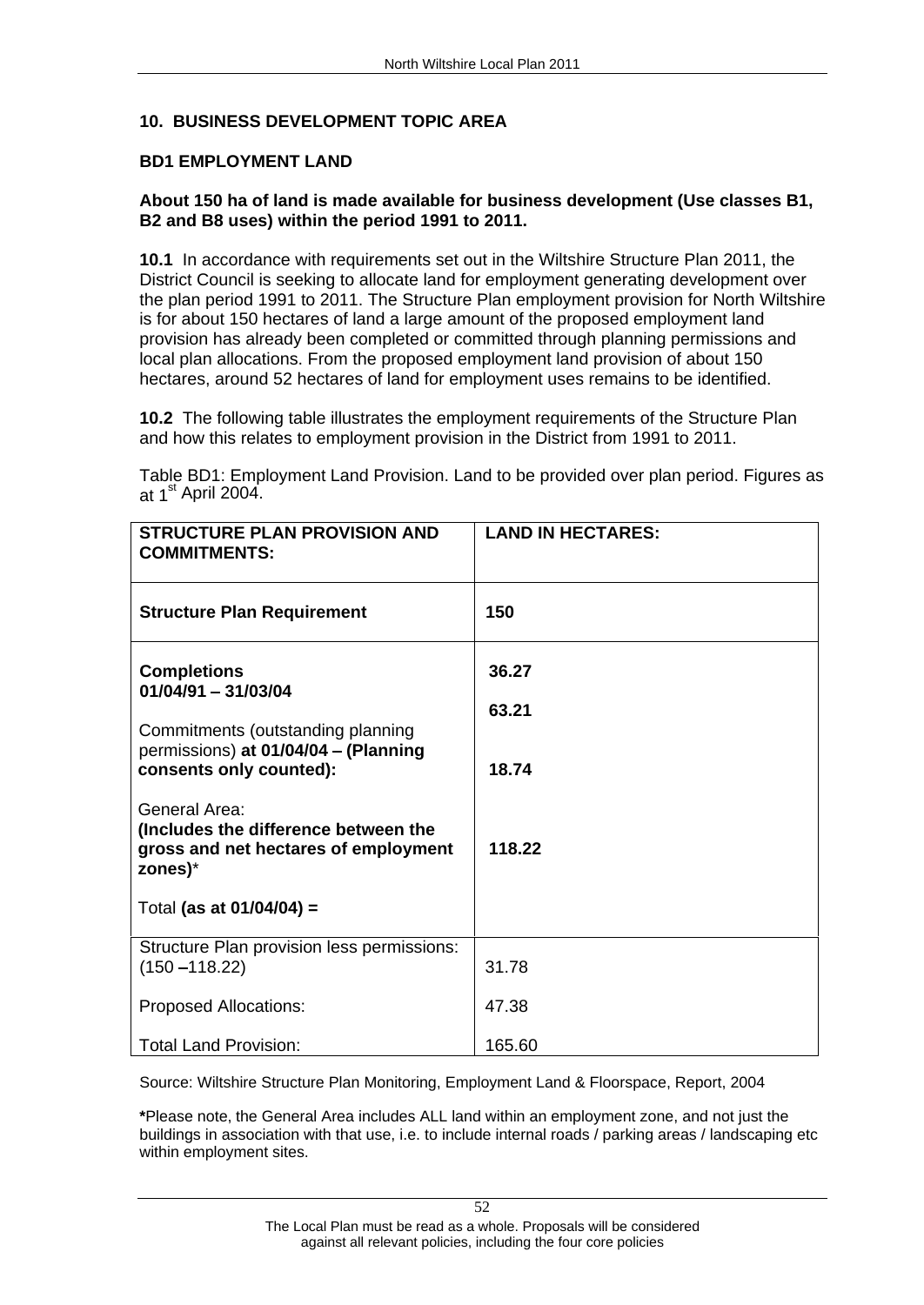**Development shall be permitted for business development (Use Classes B1, B2 and B8) on the following allocated sites, and outstanding allocations (from Adopted 2001 Local Plan): Proposed Local Plan Allocations**

|                                                                                        | Area (Ha) |
|----------------------------------------------------------------------------------------|-----------|
| East of Beversbrook Farm and Porte Marsh Industrial Estate, $\mid$ 4.4<br><b>Calne</b> |           |
| Hunter's Moon, Chippenham                                                              |           |
| <b>East of Leafield Industrial Estate, Corsham</b>                                     | 3.29      |
| Former St Ivel Site, Wootton Bassett (as part of a mixed use $\parallel$ 3<br>scheme)  |           |
| $\mid$ Cocklebury Road, Chippenham (as part of a mixed use<br>scheme)                  |           |
| Garden Centre, Malmesbury                                                              |           |

| <b>Site</b>                                   | Area (Ha) |
|-----------------------------------------------|-----------|
| Littlefields (Bath Road), Chippenham          | ے:13      |
| <b>Braydon Lane, Cricklade</b>                |           |
| Land to the North of Tetbury Hill, Malmesbury |           |
| <b>Brickworks, Purton</b>                     |           |
| <b>Templars Way, Wootton Bassett</b>          | 3.44      |
| Interface Business Park, Wootton Bassett      | 1.85      |

| <b>Total Amount of Land Allocated</b> | −58 hectare. . |
|---------------------------------------|----------------|
|---------------------------------------|----------------|

**The District Council would also support further employment opportunities as part of mixed use development schemes at the Foundary Lane and Flowers Yard sites in Chippenham. It is envisaged that the redevelopment in each case will be predominantly based upon residential uses, employment activities will make a positive and sustainable contribution to the local area. Business development on these sites will be additional to the provision set out in Table BD1.**

**10.3** The Wiltshire Structure Plan 2011 regards employment land as that which falls within the following use classes: B1 (Business), B2 (General Industrial) and B8 (Storage and Distribution). Whilst other uses (such as retailing, leisure and education uses) provide job opportunities, Use Classes B1, B2 and B8 act as a measure of economic strength.

**10.4** In the interests of sustainability and with regard to Structure Plan requirements, the proposed employment allocations will be directed to the major settlements within the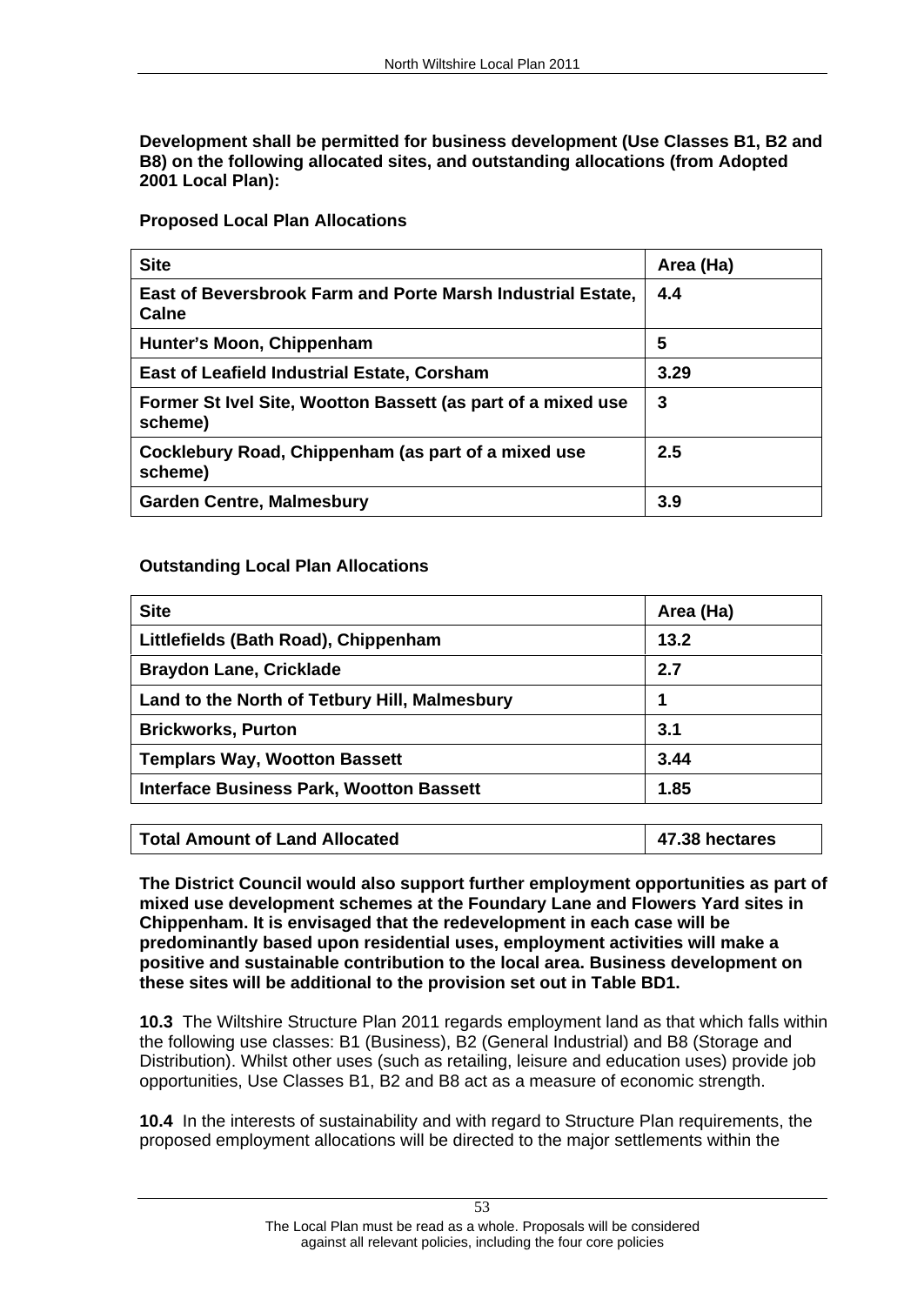District which exhibit greatest growth potential over the plan period to 2011. The proposed allocations will reinforce existing, established employment zones at these major settlements, reducing the need for out commuting where potential workforce growth exceeds outstanding employment allocations in these settlements.

**10.4a** The Adopted Wiltshire and Swindon Waste Local Plan 2011 includes the allocation of a number of preferred areas for strategic and local scale waste management facilities, on employment sites across the District. Employment allocations may, due to their shared characteristics and likely traffic generation, also be suitable for waste processing uses. Applications that are on a safeguarded site for such an allocation, such as the Purton Brickworks will need to have regard to the provisions of the Waste Local Plan.

**10.5** The employment allocations have been identified which provide accessibility by a range and choice of sustainable transport modes, where sites are well related to the main settlements, road network and the strategic/ local lorry routes as identified in Wiltshire County Council's Local Transport Plan.

**BD2 SAFEGUARDING EXISTING BUSINESS USES Land and Buildings in existing business use (Use Classes B1, B2 and B8) or, if vacant, last used for business purposes, or committed for such uses, will be safeguarded for these uses, unless:** 

- **i) The continued use of the site for business uses raises unacceptable environmental or traffic problems, harming the character or amenity of the surrounding area;**
- **or**
- **ii) An alternative use or mix of uses offers greater benefits to the community and/or increases the employment capacity of the site through the creation of a higher number of jobs;**
- **or**
- **iii) The retention of a site or premises for business use has been explored fully without success (where actively marketed for at least 1 year at an appropriate market rate), and where the site is no longer required to meet economic development needs. 10.6** The District Council will safeguard existing employment sites from redevelopment for

alternative uses, where the existing site serves the local economy and provides opportunities for local employment. However, the Council recognises that it is important to adopt a flexible approach and to give sufficient scope to enable the release and reuse of surplus or otherwise unsuitable employment sites where appropriate.

**10.7** Pressure to find land for residential uses should not reduce local employment opportunities by leading to a reduced mixture of uses in the locality and should be judged on the above criteria, depending on the site's location, size and role.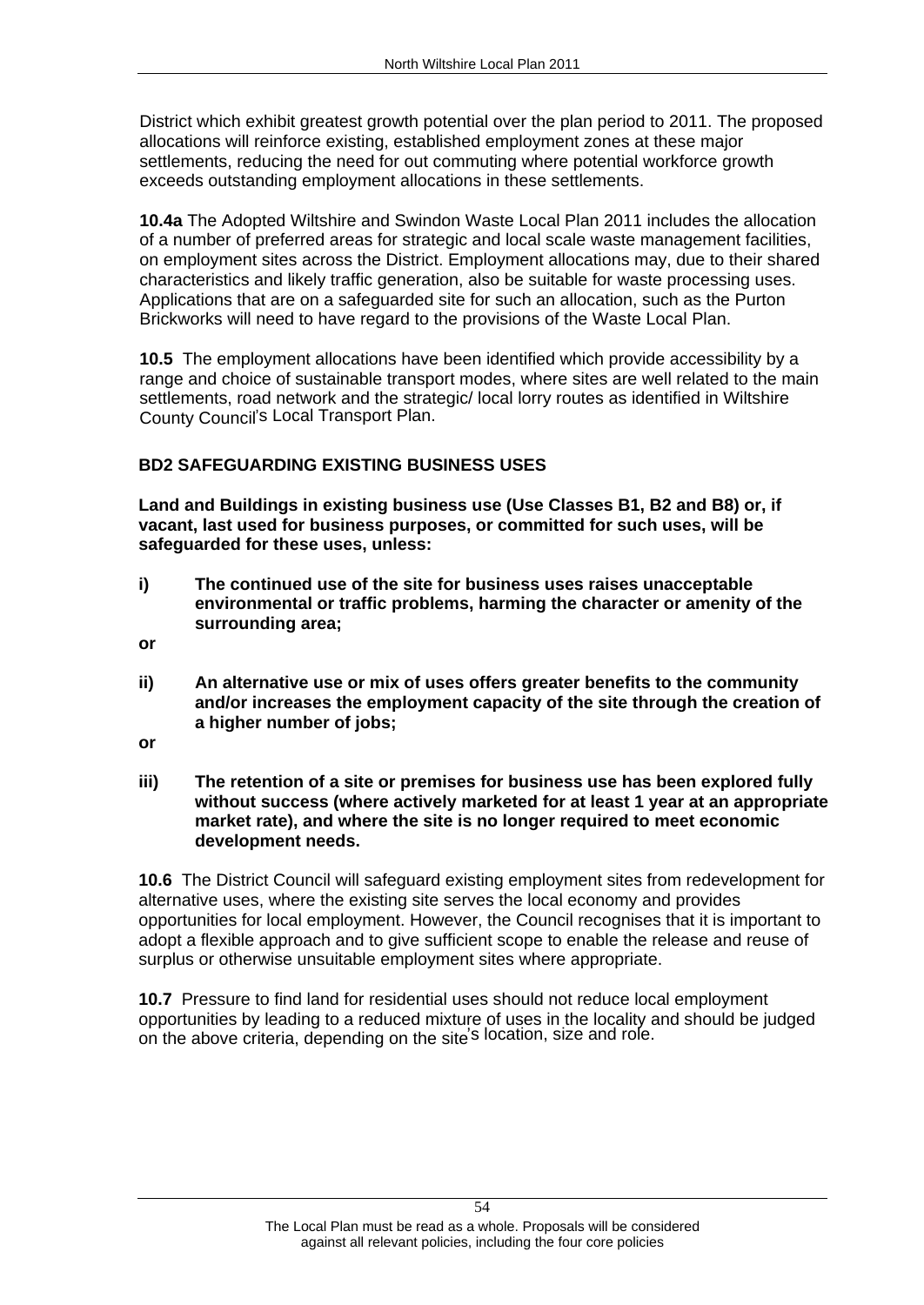**BD3 BUSINESS DEVELOPMENT ON UNALLOCATED SITES<br>Proposals to provide business development within the framework boundaries of Chippenham, Calne, Wootton Bassett, Corsham, Malmesbury and Cricklade, will be permitted subject to:** 

# **i) The proposed use being of an appropriate size and form for the location; and**

# **ii) The proposed use being accessible by a range of transport modes.**

**10.8** Whilst employment allocations are identified at the major settlements within the District, employment opportunities which are beneficial to the local economy will be encouraged on unallocated sites. Proposals for business uses may be attracted to a range of smaller sites within the main settlements, including vacant units, accommodation above shops etc. Whilst the pressure for residential development on urban, brownfield sites is acknowledged it is the purpose of this policy not to sterilise opportunities for incremental business growth where an appropriate proposal is submitted to the District Council.

**10.9** Sites that are suitable for business development within these settlements will also be more accessible by a range of transport modes, which is supported in the interests of sustainability.

RURAL EMPLOYMENT DEVELOPMENT<br>BD4 BUSINESS DEVELOPMENT WITHIN, OR ON THE EDGE OF VILLAGES<br>Development proposals to provide new small scale or expanded business uses (Use **classes B1, B2 and B8) will be permitted within, or adjoining villages with framework boundaries, provided that:** 

- i) The development is appropriate with regard to the settlement<sup>'s scale, form</sup> **and character; and**
- **ii) The proposal will not have an adverse impact upon the surrounding road**

**network.**<br>**10.10** The District Council seeks to encourage economic vitality within rural areas, where compatible with the scale, character and appearance of the settlement. It is considered that there are opportunities for small-scale business and industrial developments in locations that are well related to villages, where these settlements are accessible to a range of local services and by a range of transport modes. This may be in the form of either new buildings or the conversion and reuse of existing buildings.

## **BD5 RURAL BUSINESS DEVELOPMENT**

**Development proposals for business uses (Use Classes B1, B2 and B8) in the countryside will be permitted where development:** 

**i) Involves the re-use of existing rural buildings suitable for conversion, where the architectural and historical interest of the original building is not compromised; or**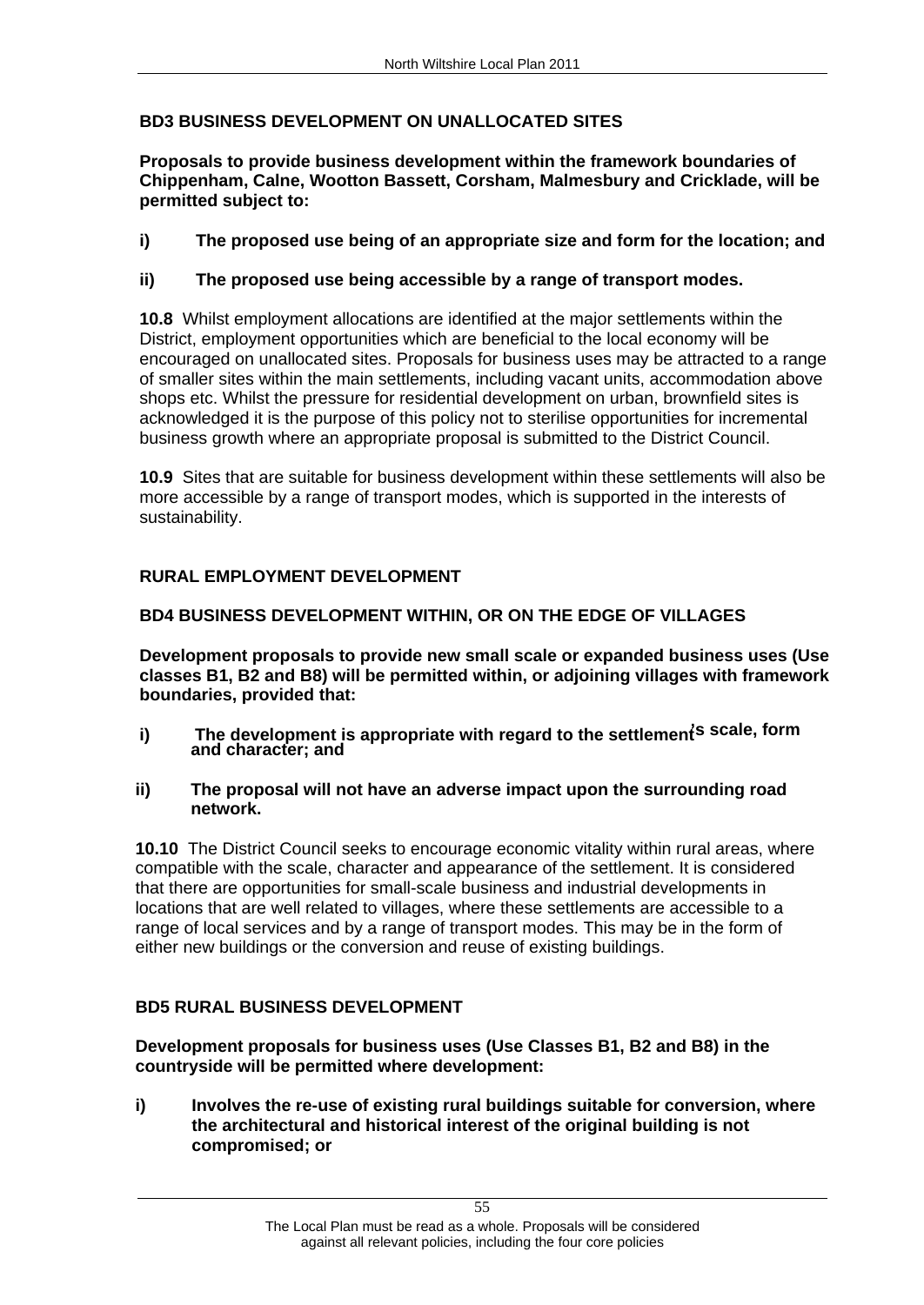- **ii) Involves limited new building located within or well related to an existing group of buildings which respects local building styles and materials, and is**  in keeping with it's surroundings; or
- **iii) Involves the limited expansion or replacement of an existing premises, where the development would be more acceptable and sustainable than might otherwise be achieved through conversion; and in all cases;**

- **iv) The proposal does not lead to dispersal of business uses that would be**
- detrimental to town and village vitality and economic viability; and<br>**v)** Due consideration is given to the impact on the road network in the vicinity

**of the development.**<br>**10.11** Whilst proposals in the open countryside, remote from settlements, are not normally appropriate, opportunities for the re-use of existing, or new/replacement buildings may be acceptable where the development is of a appropriate scale and situated within or are well related to an existing complex of buildings. Buildings suitable for conversion comprise those that are not ruinous and where conversion would not perpetuate a rural eyesore, nor lead to over intensive development or unsightly external storage. A new/replacement building may be viewed as being more acceptable and sustainable if for instance the development would bring about an environmental improvement in terms of the impact of the development in its surroundings and landscape. A proposal which is extensive in size and scale, or which is unsympathetic to its surroundings will not be considered appropriate in this context.

**10.12** The proposed development must be compatible with the rural surroundings and may provide opportunities to promote the local rural economy through change of use to business uses which can have a positive impact on local employment.

## **BD6 RE-USE OF RURAL BUILDINGS**

**In the countryside, the re-use of buildings will be permitted provided that:** 

- **i) The proposed use will be contained within the building and does not require extensive alterations, re-building and or extension; and**
- **ii) The proposed use respects both the character and setting of the subject building and any distinctive local building styles and materials; and**
- **iii) Consideration is given to whether a building by reason of its design and or location would be more appropriately retained in or converted to, in order of preference, employment, community, or residential use; and**
- **iv) There being no abuse of the concession given to buildings erected with the benefit of permitted development rights; and<br>v)** The proposal will not have an adverse impact upon the surrounding road
- **network.**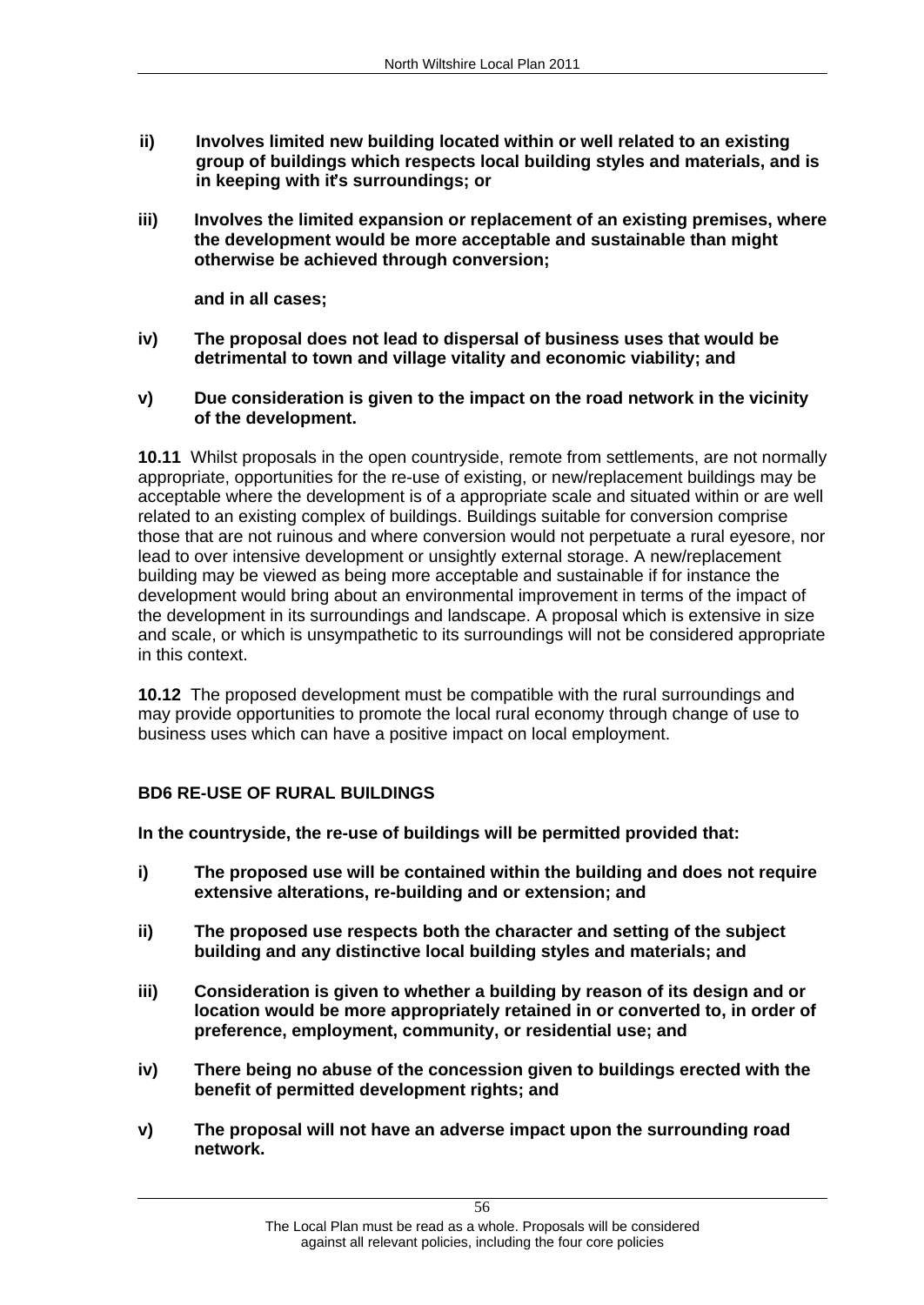**10.13** The District Council's first priority will be to ensure rural buildings are re-used for purposes that make a positive contribution to the rural economy. The characteristics of different buildings will influence their suitability for preservation and other uses. In general, the order of preference for these uses are agricultural uses, countryside related uses (ie equestrian centres, sports facilities etc), community uses (i.e. village halls), specialised industrial uses (i.e. small workshops) and social activities (i.e. restaurant/public house). Any residential development will require special justification. If the existing building is in poor structural condition that in part requires complete reconstruction, an application must include full details of the structural work necessary and a design statement.

**10.14** The conversion of buildings to business uses may have a more positive impact on local employment opportunities. Some buildings are well related to existing settlements where their use for employment purposes will promote economic activity within a rural area creating local jobs and providing a more sustainable environment.

**BD7 FARM DIVERSIFICATION Proposals for farm diversification will be permitted where:** 

- **i) The proposal would not materially prejudice the agricultural operations of the farm;**
- **ii) The scale of activities associated with the development is appropriate to the rural context and will not undermine the viability of uses in the surrounding settlements;**
- **iii) The proposal does not adversely affect the character of the surrounding environment and amenities of local residents; and**
- **iv) The proposal will not have an adverse impact upon the surrounding road network. 10.15** Agriculture is the primary use of rural land and the use that most influences the

physical appearance and character of the countryside. However, employment in agriculture has generally fallen steeply and farmers are increasingly diversifying into other activities to supplement their incomes.

**10.16** Government guidance emphasises the importance of diversification into non agricultural activities for many farm businesses. Following the consistent decline in farm incomes, this provides a strong opportunity to broaden the base of the rural economy and to provide new and varied employment opportunities in rural areas.

**10.17** Diversification can include a wide range of enterprises of an appropriate scale, including non-food crops, woodland planting, recreation and leisure uses, the management of land to provide environmental benefits, farm shops, craft workshops and small-scale tourist attractions, contracting, equestrian businesses, woodland management, pick your own", nature trails, holiday accommodation and light industrial use. Such activities often help to sustain agricultural, forestry or horticultural holdings as viable units, and hence they can reduce the likelihood of farm fragmentation. However, PPS7 (Planning Policy Statement 7 - Sustainable Development in Rural Areas) demonstrates that the appeal of the countryside is central to its economic prosperity and that development should therefore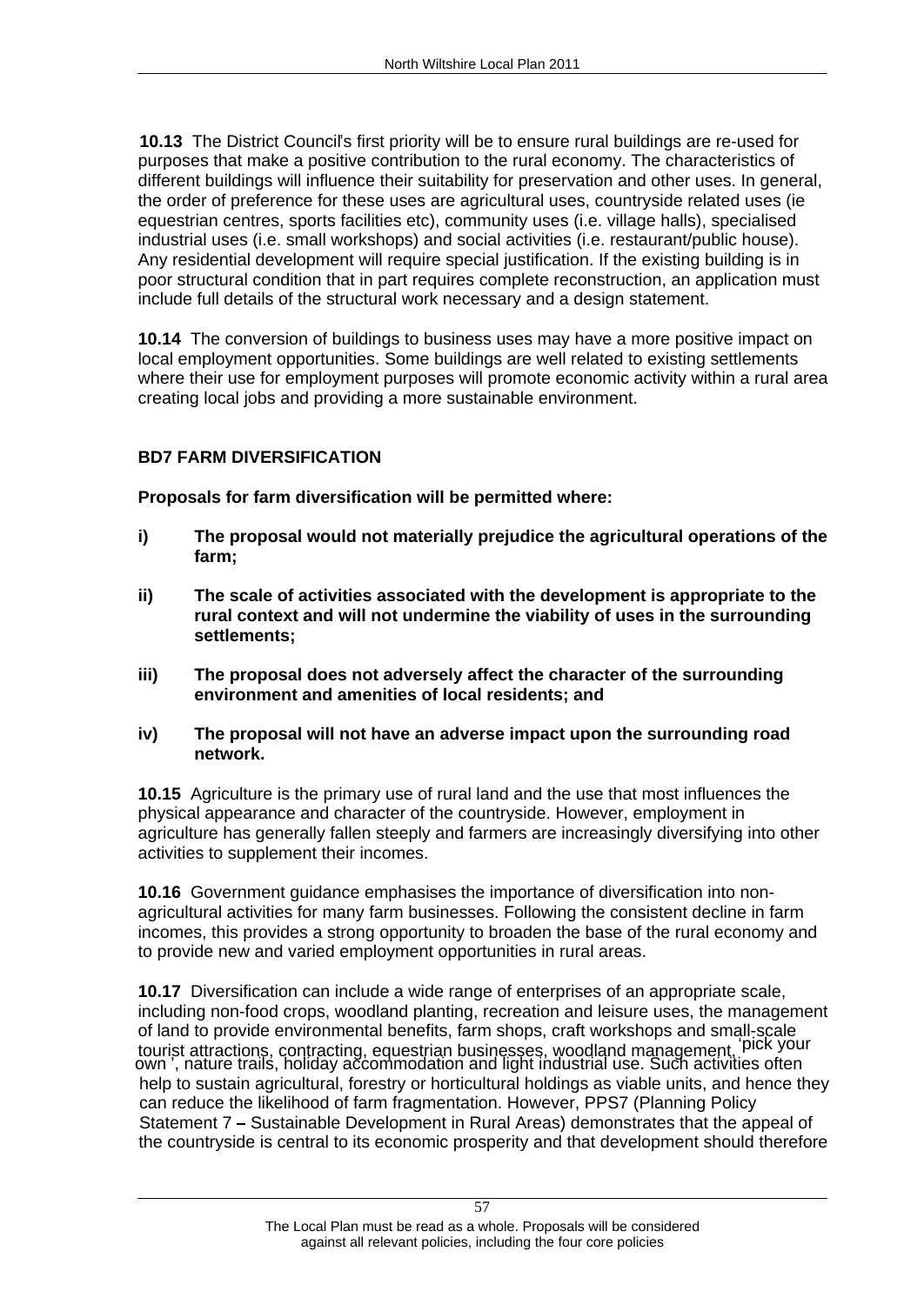be of an appropriate scale and nature, so that they do not have an adverse impact upon the character, appearance or quality of the surrounding countryside. They should also be capable of being served by the existing local transport network.

**10.18** In assessing the acceptability of diversification proposals, a significant consideration will be the requirement for new buildings to be provided. Matters relating to new buildings and changes of use within rural areas for employment purposes are contained within policies BD4 and BD5. Where diversification proposals require new building work, applicants will need to demonstrate that these proposals are satisfied in this

regard.<br>BD8 TELECOMMUNICATIONS<br>Proposals for telecommunications development, including applications for prior **approval under the Town and Country Planning (General Permitted Development) Order, 1995, will be permitted provided that:** 

- **i) There is a demonstrable need for the development;**
- **ii) Where proposals are sited within nationally designated areas including Areas of Outstanding National Beauty, it can be demonstrated it is in the national interest and incapable of being accommodated outside these areas;**
- **iii) Opportunities to share existing buildings, masts or other structures have been fully explored; and**
- **iv) Proposals are sited, designed and landscaped so as to minimise impact on**

**the built or natural environment.**<br>10.19 The Government's framework for telecommunications development is set out in PPG8 (Planning Policy Guidance note 8<sup>-Telecommunications).</sup> This outlines the importance of good communications both economically and socially and sets out the Government's policy to facilitate the growth of new and existing telecommunications systems, whilst minimising the environmental impact of any installation.

**10.20** Siting and design are particular concerns and operators proposing new masts should show that they have fully explored the possibility of mast sharing or use of existing buildings or other structures. Only where it can be clearly demonstrated that the technical needs of the operator cannot be achieved by siting apparatus on an existing mast, building or other structure will new masts be permitted.

**10.21** Within the District it has become apparent from the consultation responses to previous planning applications for telecommunications masts there is a perception these transmitters are a threat to public health. A Government commissioned report published in the year 2000 concluded that "the balance of evidence indicates that there is no general risk to the health of people living near to base stations" but the possibility of harm could not be ruled out with confidence. The Government accepts that more research is required but it advises that any risk to health should be regulated under Health and Safety legislation rather than by the planning system. The only material consideration for the Local Planning Authority should be compliance with current European Union guidelines on public exposure to electromagnetic fields. Planning applications should therefore include a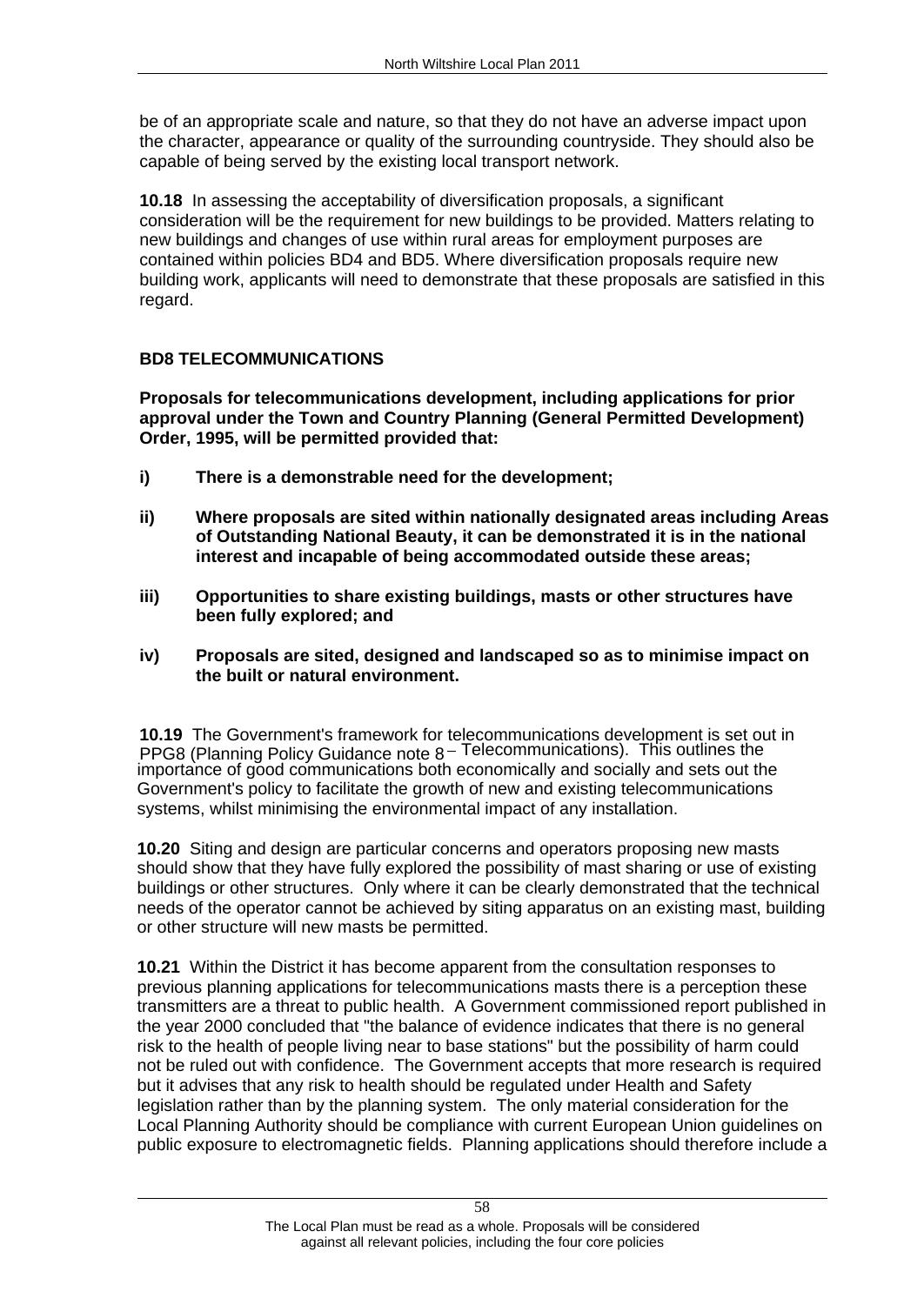statement explaining how the proposal will comply with the International Commission on Non-Ionising Radiation Protection (ICNIRP) which have been adopted by the E.U. Council. **10.22** [deleted]

**BD9 SIGNS AND ADVERTISEMENTS Permission will be granted for signs and advertisements provided:** 

- **i) They would not prejudice public safety;**
- **ii) They are suitable in size, siting and design for both the building and/or the immediate locality; and**
- **iii) Cumulatively with existing and other proposed signs and advertisements, they do not affect the visual amenity in the locality. 10.23** Under current legislation, the District Council controls outdoor advertising in the

interests of amenity and public safety. In Conservation Areas and with regard to listed buildings, advertisements should relate sensitively to the building to which they are fixed and/ or to the character and appearance of the street scene or local area. In particular, regard will be had to the design, materials, colour, siting and method of illumination.

**10.24** Public safety will also be a significant factor particularly where the proposed signage is likely to give rise to confusion, or interfere, with traffic signs and signals, or will result in glare or dazzle.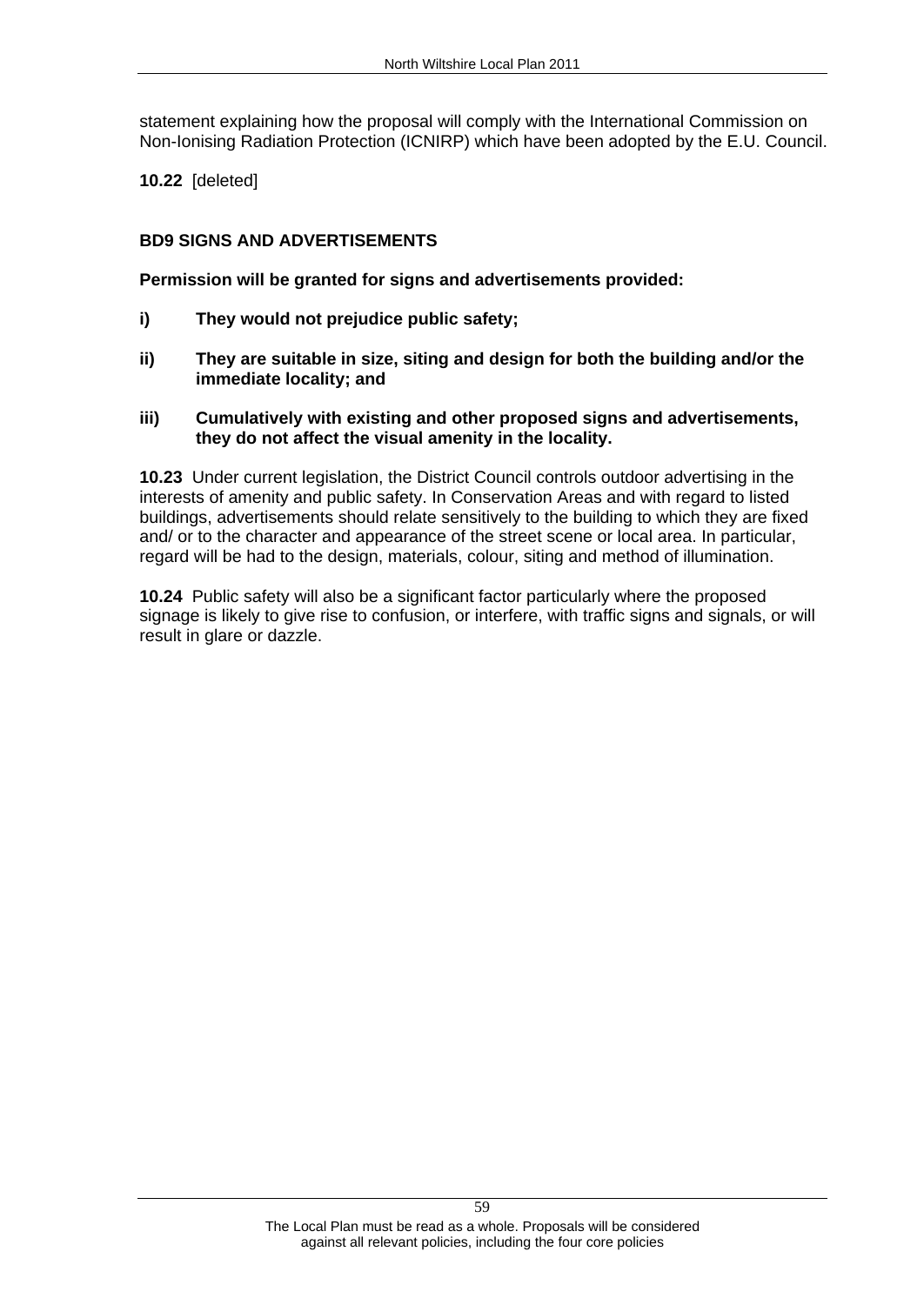11. RETAIL TOPIC AREA<br>R1 TOWN CENTRE PRIMARY FRONTAGE AREAS<br>Proposals for shops, financial and professional services, and food and drink **establishments (Use Class A) will be permitted within the defined town centre primary frontage areas at ground floor level of Chippenham, Calne, Wootton Bassett, Corsham, Malmesbury and Cricklade subject to the following criteria. where:** 

- **i) They do not individually or together with other proposals undermine the vitality or viability of the town centre;**
- **ii) The proposal is consistent with the scale and function of the town centre;**
- **iii) No more than 5% of uses within the Primary frontage areas are non shopping uses (A1 use) or that there are no more than any two adjacent units in uses other than A1 uses, whichever is less; and**
- **iv) Consideration is given to ensuring that proposals do not eliminate separate access arrangements to the upper floors, which could be used for residential or alternative uses.**<br>**11.1** The six town centres are of a sufficient size to provide a broad range of facilities and

services, including the retailing of convenience and comparison goods, financial and professional services and restaurants/ pubs to serve local residents, shoppers and visitors. The town centres can provide a range of uses which have benefits for the environment, where the need to travel is reduced by creating combined trips.

**11.1A** Specifically, Chippenham is a market town and is classified as the major retailing centre within the district area. In general terms it is performing well as a town centre, with a nominal vacancy rate. Malmesbury and Calne are also market towns. The shopping in Malmesbury is dominated by comparison goods and the provision of services, with a similar position being presented in Calne although there are also two large central supermarkets present. Corsham is an attractive town centre, linear in nature. The centre attracts both locals and visitors with this being reinforced by the presence of numerous niche retailers. Wootton Bassett is again linear in nature and is anchored by two small shopping centres/ arcades and three primary supermarkets. Finally, Cricklade is the smallest of the centres in the district, providing predominantly day to day services.

**11.2** The District Council commissioned a Retail Needs Assessment Survey in 2004. In future, this will be used to inform decisions for planning applications. The Retail Survey has found that there has been a general shift away from smaller town centres in North Wiltshire, with the regional centres including Swindon absorbing much of their traditional trade. There is a need to continue to maintain and develop the towns and to enable the claw-back' of the trade lost to competing centres.

**11.2a** In line with Government guidance contained within PPS6 (Planning for Town Centres) a network of six town centres is proposed, with large-scale development directed towards Chippenham.

**11.2b** A sequential approach to the assessment of sites will be used. All options in the town centres will be thoroughly assessed before less central sites are considered for development for main town centre uses. The sequential approach requires that locations are considered in the following order: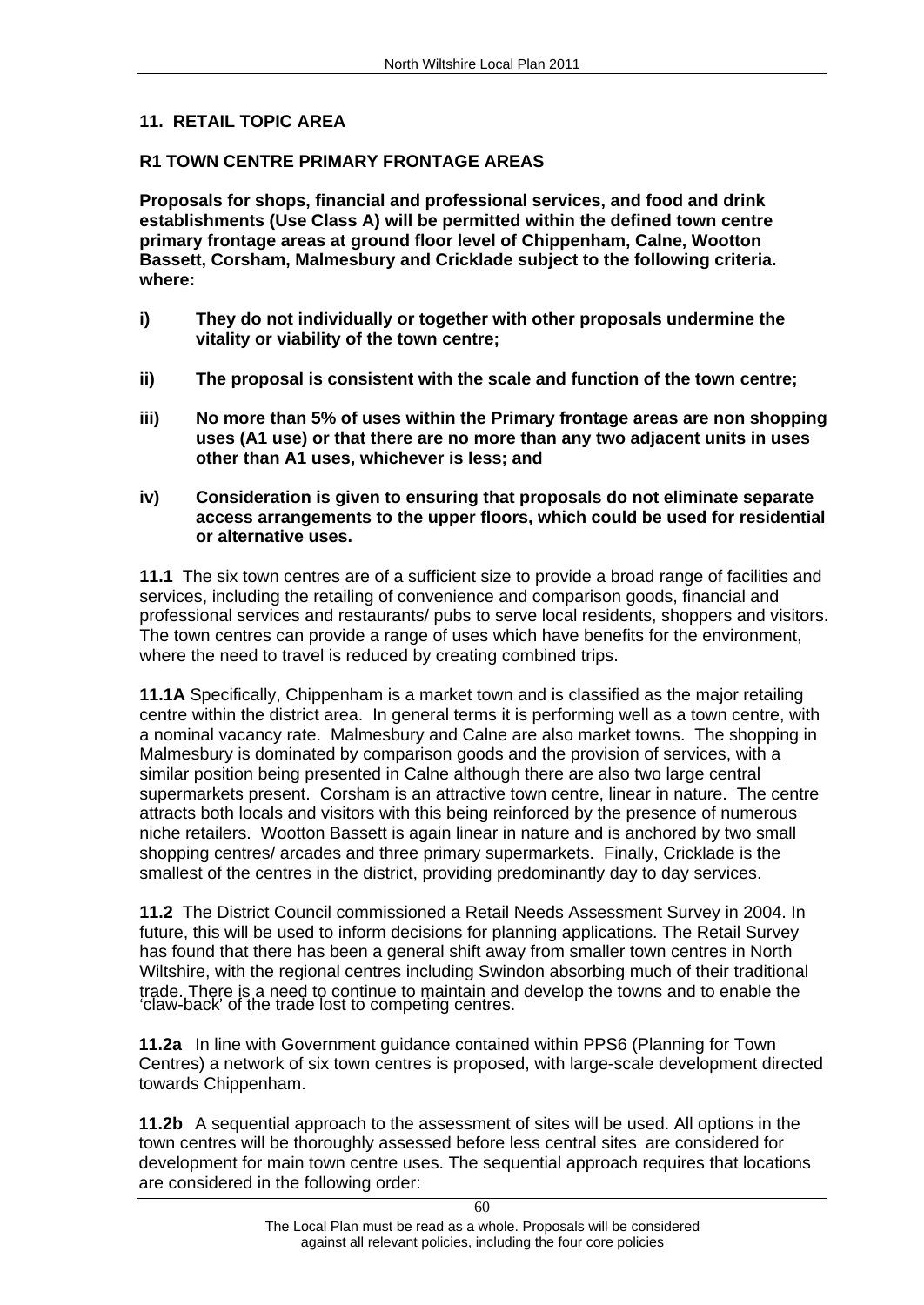- First, sites in existing centres which are an appropriate scale of development in relation to the role and function of the centre; and then
- Edge-of-centre locations, with preference given to sites that are or will be well connected to the centre; and then
- Out-of-centre sites, with preference given to sites which are or will be well served by a  $\bullet$ choice of means of transport and which are close to the centre and have a high likelihood of forming links with the centre.

**11.2c** In line with PPS6 main town centres uses which will be assessed through the sequential approach include retail, leisure/entertainment facilities, offices and culture/tourism facilities.

**11.3** This Local Plan defines the primary frontage areas within which the Local Planning Authority is seeking to ensure the main use remains as shops (Use Class A1) because this will contribute to making sure the vitality and viability of the town centres in North Wiltshire are maintained and enhanced. The Local Planning Authority will seek to ensure no more than 5% of uses within the Primary frontage areas are non shopping uses (A1 use) or that there are no more than any two adjacent units in uses other than A1 uses, whichever is less, thus ensuring Use Class A remains the main function of the Town Centre Primary Frontage Areas. However, it is recognised that other uses including employment , offices of local and central government, leisure and entertainment, hospitals and higher education can ensure the health of a town centre and these will be directed towards the Town Centre Secondary Frontage Areas subject to the requirements of Policy R2.

**11.4** This policy applies to new uses, change of use and the reuse of vacant buildings.

**R2 TOWN CENTRE SECONDARY FRONTAGE AREAS Proposals for shops, financial and professional services, food premises, leisure facilities and night clubs (Use Class A, D1 and D2) will be permitted within the defined town centre secondary frontage areas of Chippenham, Calne, Wootton Bassett, Corsham, Malmesbury and Cricklade, subject to all the following criteria:** 

- **i) They do not individually or cumulatively undermine the vitality or viability of the town centre.**
- **ii) The proposal is consistent with the scale and function of the town centre.**
- **iii) Consideration is given to ensuring that proposals do not eliminate separate access arrangements to the upper floors, which could be used for residential, community or employment uses.**<br>**11.5** Whilst the Local Planning Authority seeks to ensure that retailing remains the primary

function in the town centres, it is recognised that growth in other sectors such as offices, and community and leisure uses can contribute towards sustaining activity in these centres. This is so long as the vitality and viability of the centres are not compromised. Different and complementary uses can reinforce each other, making town centres more attractive to local residents, shoppers and visitors.

**11.6** The appropriateness of leisure proposals will be considered against the nature and role of the centre, site availability, quality and availability of car parking, the likely traffic generated and compatibility of adjoining uses. In considering applications for leisure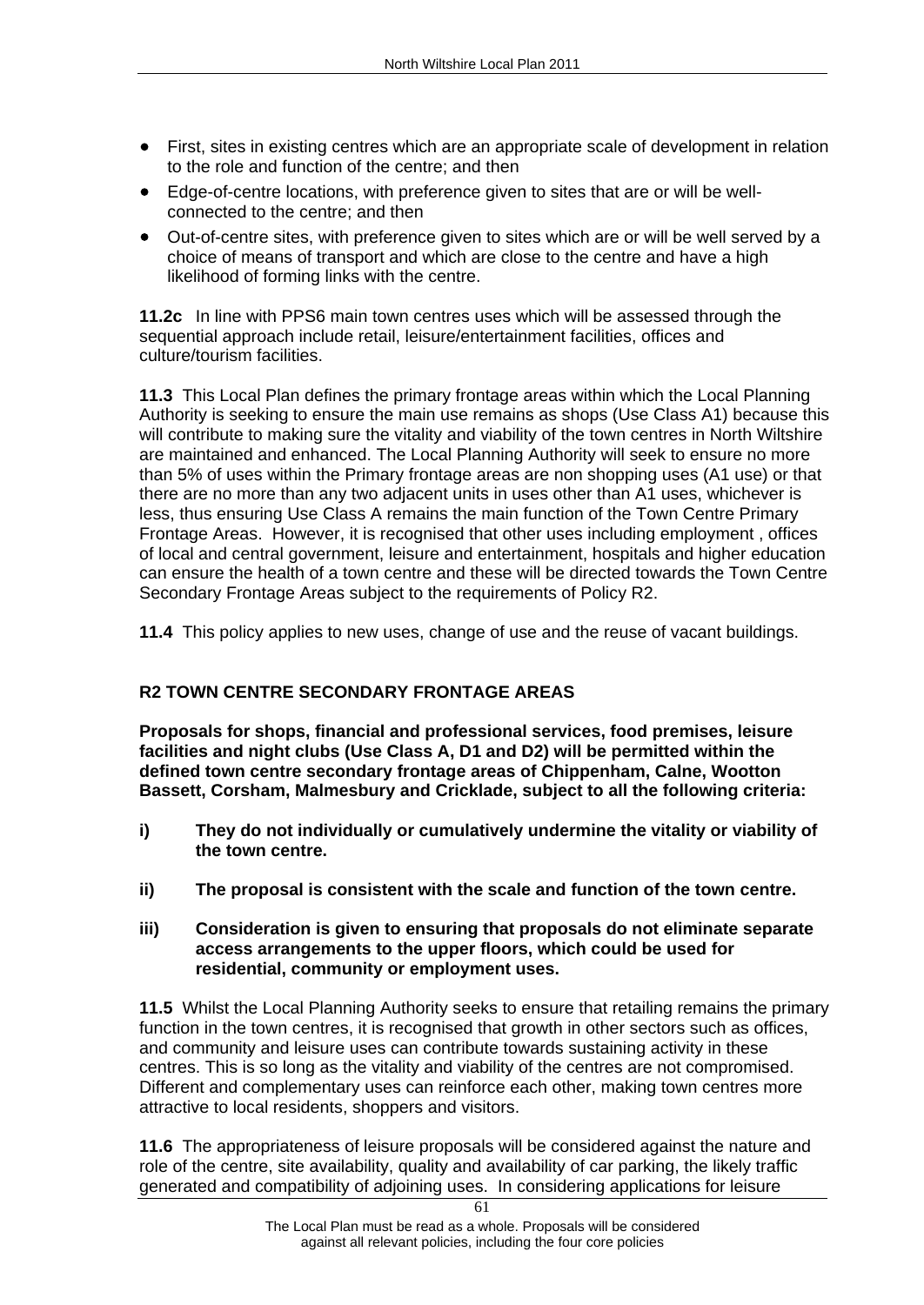proposals, the District Council will ensure that the design and any conditions attached

# mean that the amenities of nearby residents are fully considered.<br>**R3 RETAIL DESIGNATIONS**<br>Development shall be permitted for retail development (Use Classes A1, A2 and A3)

**at:**<br>**Bath Road Car Park, Chippenham – 0.5ha**<br>11.7 The Retail Needs Assessment Survey 2004 has included a sequential analysis of sites within the North Wiltshire towns. The Study has proposed that Chippenham as the largest town is suitable for future retail development, which will address the need to 'clawback ' lost trade to regional centres such as Swindon and Bath.

**11.8** This site is considered to represent a natural extension to the Chippenham Town Centre.

# **R4 PROPOSALS OUTSIDE TOWN CENTRE PRIMARY AND TOWN CENTRE**

Retail development proposals (Use classes A1, A2, A3,) on the edge, or outside, the **defined Town Centre shopping areas of Chippenham, Calne, Wootton Bassett, Corsham, Malmesbury and Cricklade, will only be permitted where:** 

- **i) There is a demonstrable need for the development;**
- **ii) It can be demonstrated the sequential test approach has been followed, whereby there are no suitable sites in the town centre and edge of centre sites;**
- **iii) Proposals do not individually or cumulatively undermine the vitality or viability of existing centres; and**
- **iv) The proposal is accessible by a range of means including walking, cycling and by public transport. Applications to vary the goods sold or to allow subdivision of units will be permitted**

# **where it can be demonstrated that the proposal would not harm the vitality and viability of the town centre.**<br>11.9 This policy relates to retail proposals situated on the edge of or outside the defined

town centre primary and town centre secondary frontage areas. For the purposes of this policy, the definition of edge of centre' is that contained within national planning guidance and are such locations within easy walking distance (i.e. up to 300 metres) of the Town Centre Primary Frontage Areas boundary. The definition of an existing town, district or local centres as noted within national planning policy guidance. In both cases retail developments should not be of such a scale, or type, or in such a location as to undermine the vitality or viability of the existing centres and should be accessible by a range of transport modes.

**11.10** Developers will be expected to submit a retail assessment and supporting information for all proposals of 1500 square metres or more. Assessments may also be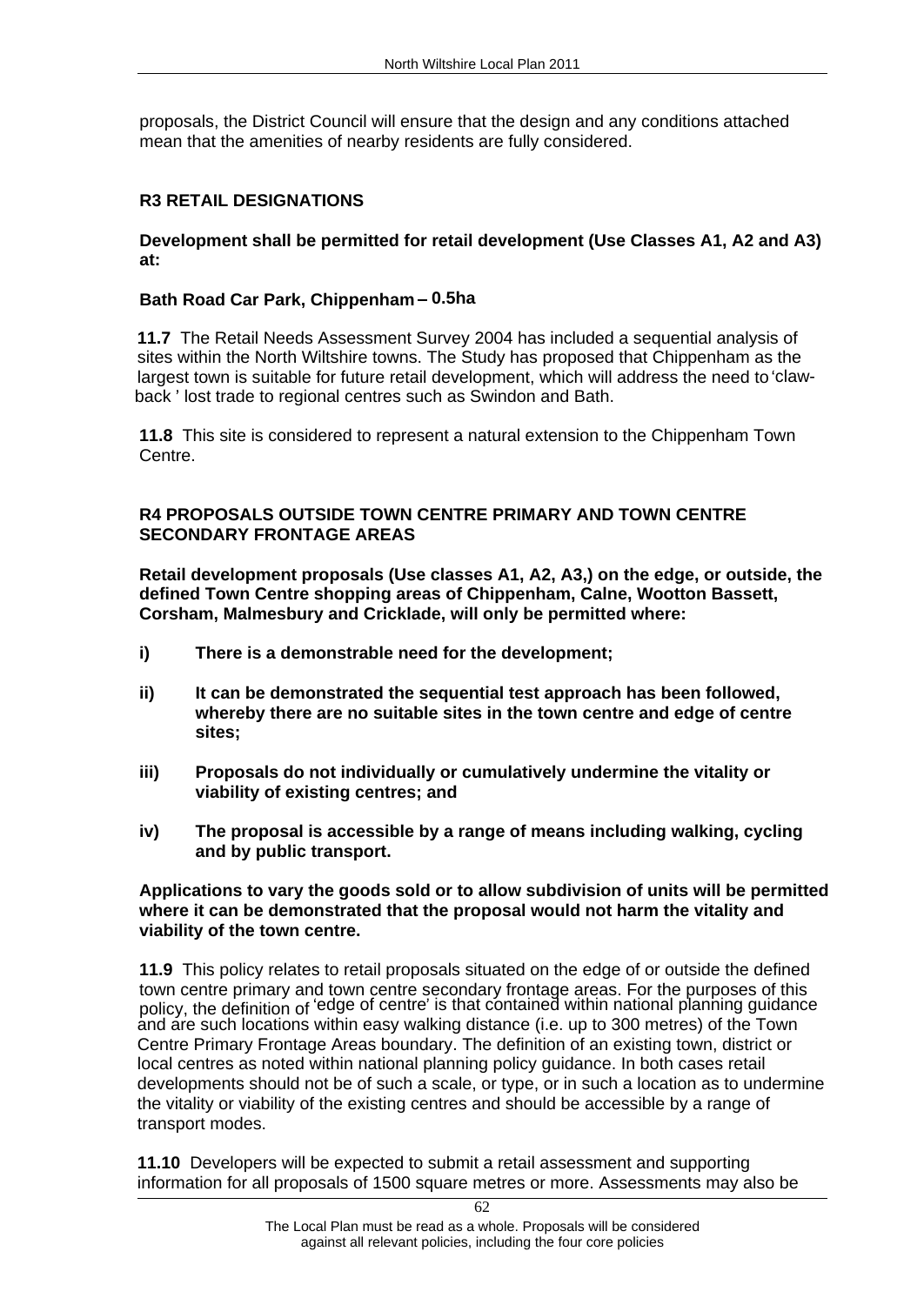necessary for smaller developments, depending on the relative size and nature of the development in relation to the centre. Developers will be expected to demonstrate a need for additional facilities and that the sequential approach, as defined in national Planning guidance, has been applied when selecting sites for new development. The Council will expect developers to demonstrate flexibility in terms of the format, design and scale of their development, tailoring these to fit local circumstances.

**11.11** The Local Planning Authority in determining planning applications will take into account the findings of the Retail Needs Assessment undertaken in 2004.

**11.12** If planning permission is granted, appropriate conditions or other means of legal agreement may be used to limit the size of the units and the range of goods to be sold, in

order to prevent harm to the existing town centres.<br>R5 LOCAL SHOPS AND SERVICES<br>Proposals for local shops and services (Use Class A) will be permitted within towns **and also within the framework boundaries of, villages provided that:** 

- **i) The proposed retail use is consistent with the scale and function of the local centre or village and;**
- **ii) The proposed development would improve the range of local social and community facilities.**
- **iii) The proposed development will contribute to meeting local peoples day-to- day needs, so reducing the need to travel.**
- **iv) The proposed development would not harm the vitality or viability of a town or local centre in the vicinity.**<br>**11.13** Local shopping areas can consist of individual or a small group of shops. For

example, a newsagent, sub post office, pharmacy or hairdressers. These shops provide a valuable service to local residents in meeting local convenience shopping requirements. For example, a small parade of shops and services may be appropriate for new housing developments or such shops can help to maintain and enhance a village community. Where appropriate, the provision, or expansion, of small-scale retail facilities should be encouraged, particularly where they are accessible by a range of transport modes and appropriate to the character and function of the area.

**R6 EXISTING LOCAL SHOPS AND SERVICES The change of use of existing local shops and services (Use Class A), local centres will be permitted subject to:** 

- **i) The business no longer being viable and every reasonable attempt to market the premises has been made.**
- **ii) Development would result in the provision of alternative services of equivalent or greater community benefit.**
- **iii) There are alternative facilities, within walking distance, available in the locality.**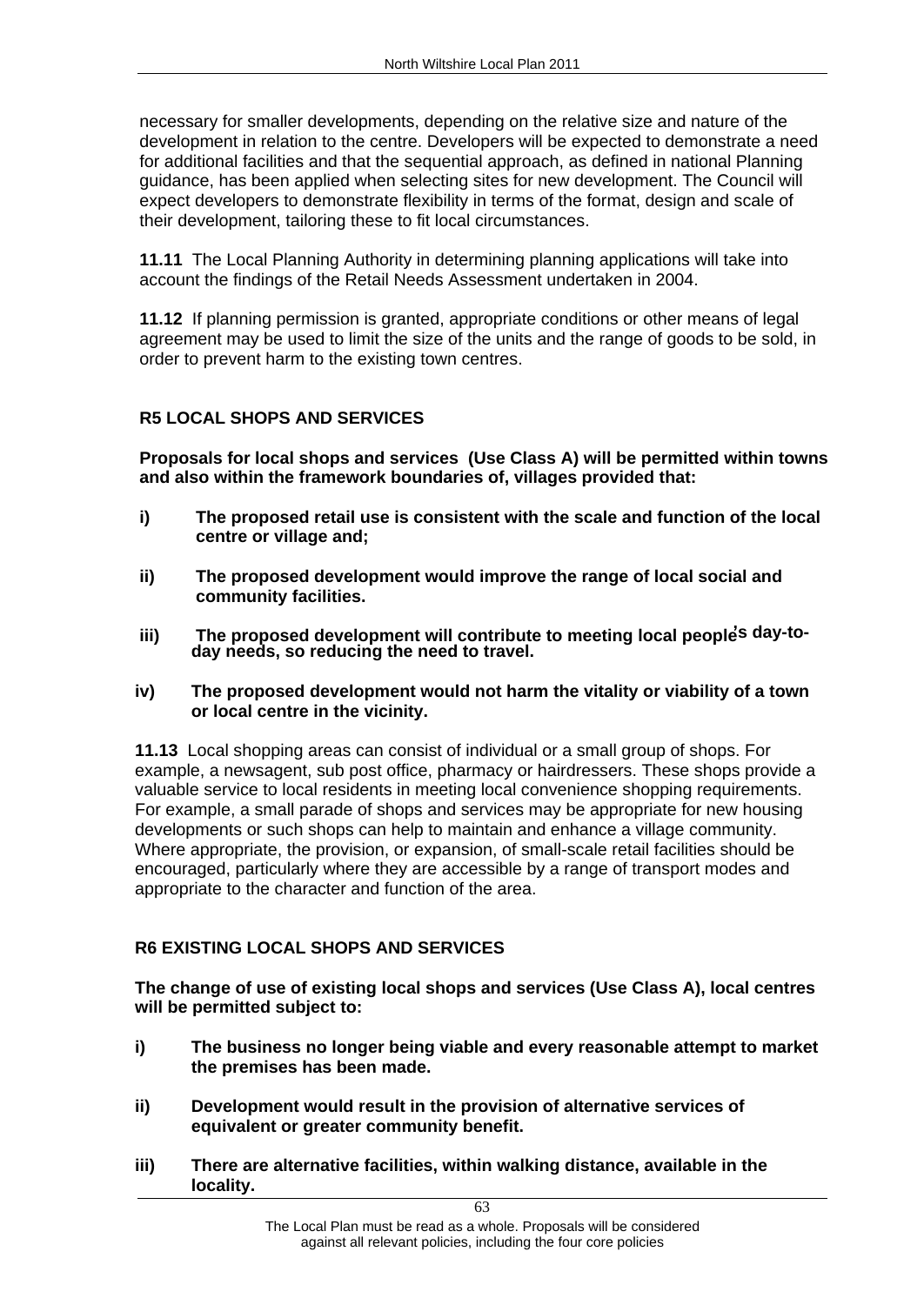**11.14** The District Council seeks to retain the provision of existing shops and services, which provide a local service. The retention of local convenience shops, which residents might use on a weekly, if not daily basis, is considered particularly important. The loss of A1, A2 and A3 uses, which have a detrimental impact to the vitality or viability of the local shopping area, will not normally be permitted unless exceptional circumstances can be demonstrated.

**11.15** However, the Council acknowledges that it would be unreasonable to resist a change of use where local patronage is such that a business (e.g. a public house) is no longer viable. In these circumstances, applicants will need to demonstrate that the existing use is not well supported and is not capable of being viably operated, or that there are satisfactory alternative facilities available within a convenient walking distance.

**11.16** If necessary, the Council will commission its own survey in order to establish the

viability of existing premises.<br>R7 UPPER FLOORS IN TOWN CENTRES<br>Use of upper floors of new and existing premises within town and local shopping **centres for residential use, or in some cases community or employment uses, will be permitted, provided the use does not jeopardise the retail use of the ground floor.**<br>**11.17** The District Council seeks to promote residential use on the upper floors of retail

premises, where such a use does not jeopardise the retail function of the ground floor use. Encouraging residential uses in shopping areas can add to the vitality and viability of the centre, increasing activity and providing a mixture of uses which reduces the need to travel in the interests of sustainability.

**11.18** Where it is not possible to provide residential uses on the upper floors of premises in town centres, and where the floorspace is not required in connection with the ground floor retail use, a change of use to a community or employment use may be considered acceptable. Such uses could add to the diversity of town centre uses and be beneficial to the local community and economy.

**11.19** In both cases, proposals will need to accord with policies elsewhere in this plan, and in particular the development control core policy.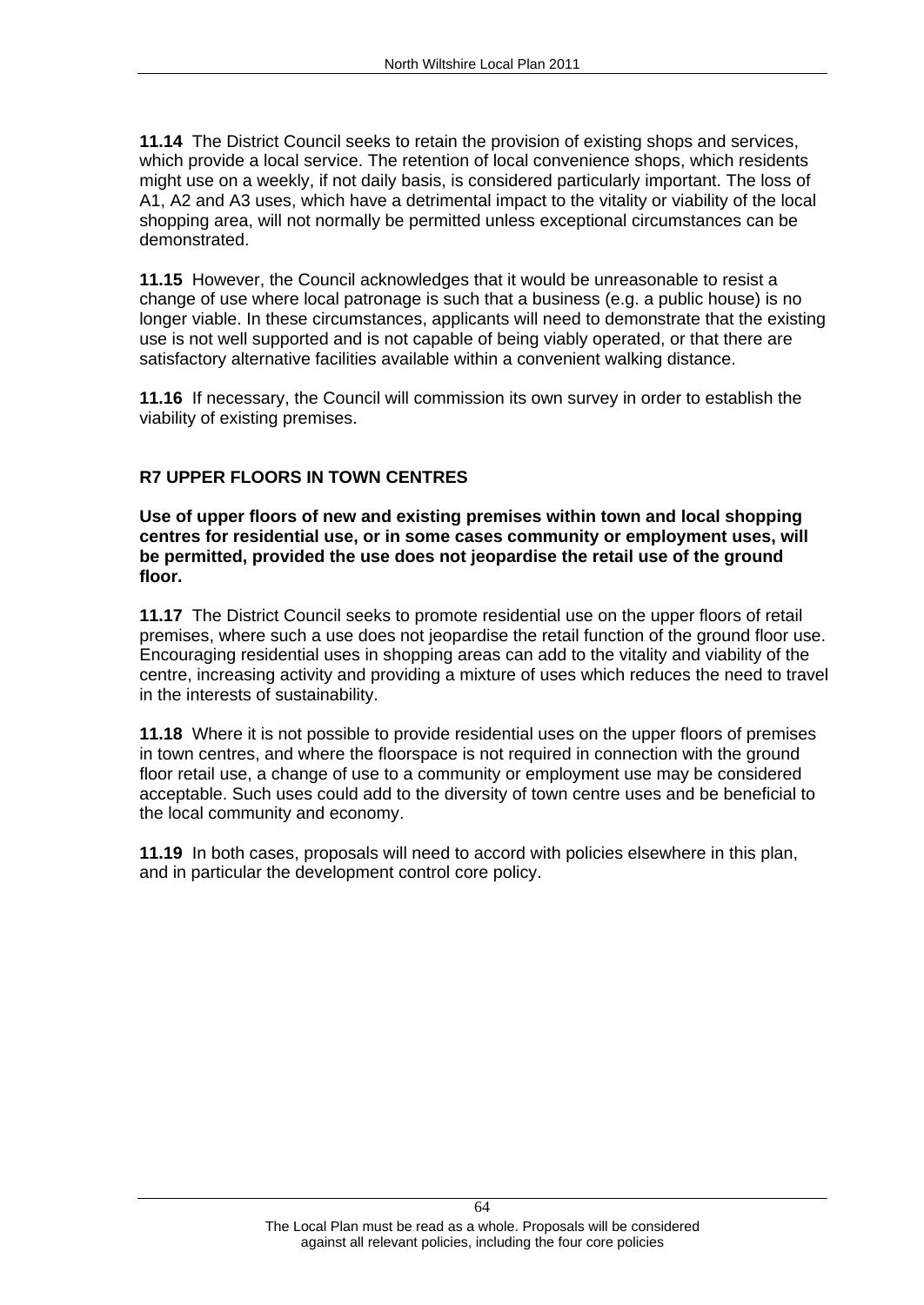# **12. COMMUNITY FACILITIES TOPIC AREA**

**CF1 LOCAL COMMUNITY AND EDUCATION FACILITIES Within or adjoining the Framework Boundaries of Towns and Villages as defined on the Proposals Map, the provision of local community and education facilities will be permitted. Land for the following local community and education facilities is safeguarded on** 

**the Proposal Maps: Land between Knockdown Lane and Sopworth Lane Proposed School**

# **Stoneover Lane, Wootton Bassett - Proposed School** Land off Blackwell Hams, Pewsham Way, Chippenham - Proposed Community Hall, **Barn at Derriads Farm, Chippenham - Proposed Community Use**

**12.1** To facilitate a sustainable pattern of land uses, local community and education facilities need to be sited within or adjoining the communities that use them. Proposals, no matter how desirable from a social and community point of view, will need to be sympathetically designed to take account of adjoining properties and the area in general. Proposals will be required to take account of all the policies contained within the plan; in particular proposals will have to accord to the Development Control Core Policy.

**12.2** To ensure the future implementation of proposed local community and education facilities the land necessary for their construction is safeguarded from inappropriate development.

**CF2 LEISURE FACILITIES AND OPEN SPACE Proposals for leisure facilities and open space within or adjoining the Framework Boundaries of Towns and Villages as defined on the Proposals Map will be permitted. Proposals for the redevelopment, replacement or improvement of existing leisure** 

**facilities or open spaces, will be permitted provided that:** 

- **i) The replacement or improved facilities will be at least equivalent in terms of quality, quantity and accessibility, and there will be no reduction in the overall capacity of leisure facilities and/or open spaces in the area of the development to accommodate demand; or**
- **ii) The Council accepts that the loss of the existing facility or open space would not result in a deficiency, in terms of quality, quantity and accessibility in accordance with the methodology in North Wiltshire s Open Spaces Study, either now or in the foreseeable future and a clear environmental justification can be made for an alternative use; or**
- **iii) The proposed development is for outdoor or indoor leisure facilities that will be of sufficient benefit to the community to outweigh the loss of the existing facility or open space; or**
- **iv) Development proposals will improve facilities ancillary to its use.**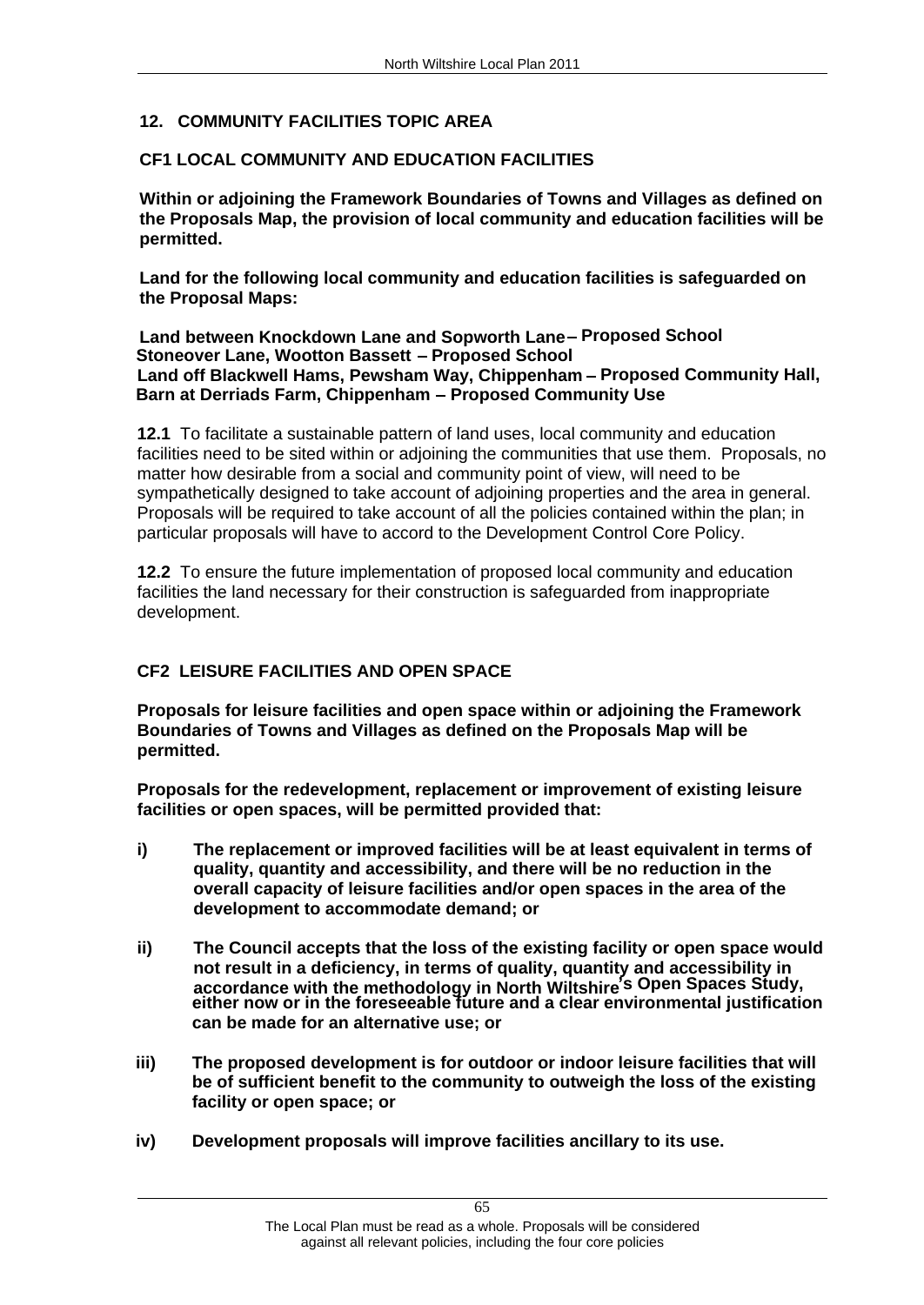**12.3** For the purposes of this Plan, open space should be taken to mean all open space of public value, including not just land, but also areas of water such as rivers, canals, lakes and reservoirs which offer important opportunities for sport and recreation and can also act as a visual amenity. It is acknowledged that it maybe inappropriate for some forms of recreational facilities to be located next to existing settlements, due to the characteristics of the use. Examples include, motor sports where they would impact of the amenity of an adjoining settlement, and water sports where canals, lakes, reservoirs and rivers are not always available within or adjacent to settlements. Open space as a visual amenity: even without public access, people enjoy having open space near them to provide an outlook, variety in the urban scene, or as a positive element in the landscape.

**12.4** By definition, open space is of public value and accordingly the loss of any open space through development needs to be justified. The local planning authority will weigh any benefits being offered to the community through a development proposal against the loss of open space that would occur. Proposals, no matter how desirable from a social and community point of view, will need to be sympathetically designed to take account of adjoining properties and the area in general. Proposals will be required to take account of all the policies contained within the plan; in particular proposals will have to accord to the Development Control Core Policy. **CF3 PROVISION OF OPEN SPACE**

**Proposals for new housing development will be required to make provision for open space on site, to provide 15m² for Local Parks and 3m² for play areas per person. The Council will accept in the appropriate circumstances, financial payments from developers for provision of open space according to the following order of preference:** 

- **i) Provision of open space elsewhere which is appropriately located in relation to the development;**
- 

**ii) Contributions towards the upgrading of existing nearby open spaces. Development will be required to make contributions to remedy local deficiencies in the quantity and/or quality of open space and the future maintenance of open space provided to meet needs arising from the new development as set out in North Wiltshire s Open Spaces Study.**

**12.5** All residential developments regardless of scale have the potential to contribute to the increased need generated to improve existing open spaces or provide new open spaces. The preference will be to provide new open space provision on site. However, this may not be practical for minor residential development proposals (ten dwellings or less). For these minor residential proposals, the use of a financial contribution would normally be considered appropriate.

**12.6** Open space provision will be required in accordance with the Council's defined approach contained within the Open Space Study 2004.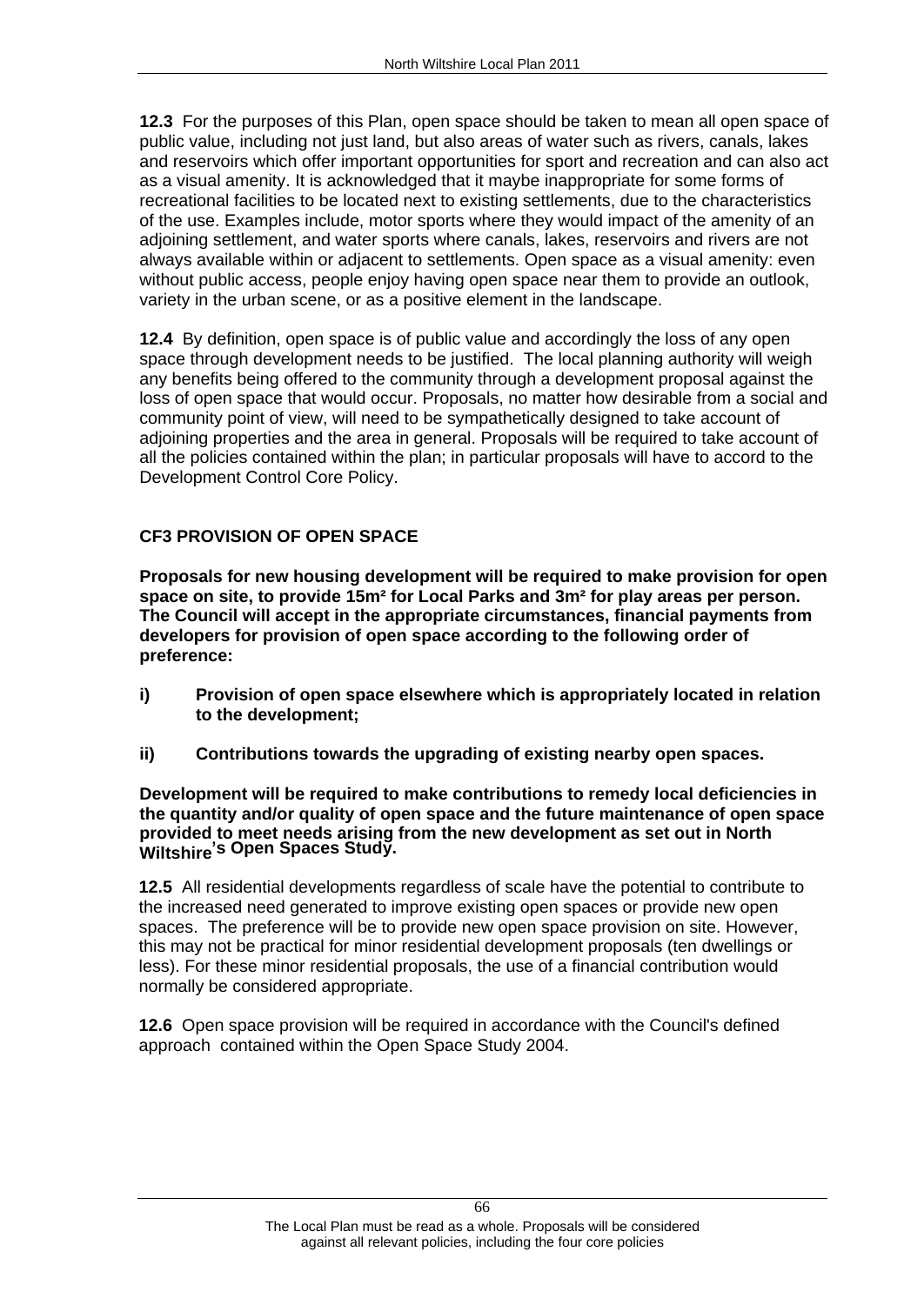# **13. TOURISM TOPIC AREA POLICIES**

**TM1 GENERAL POLICY FOR TOURISM**<br>Proposals for new tourist accommodation will be expected to be located in, or **adjacent to, existing towns and villages. Proposals for tourist development within the countryside that improves or extends the range of tourist facilities, including tourist accommodation will be permitted, provided that:** 

- **i) It would result in the conversion of a suitable rural building; or**
- **ii) Forms part of a farm diversification scheme; or**
- **iii) Is an extension to existing facilities, of a scale appropriate to its location. Proposals for touring sites for caravans and/or tents will only be permitted where**

# **there is a proven need for this type of development.**

**13.1** The tourism industry is important to the economic success of the District, safeguarding existing and generating new jobs and contributing towards a living countryside. The development of tourism must, however, be sensitive to the environment in which it lies and not reduce the attractiveness of the countryside or negatively affect the amenity of local residents.

**13.2** The definition of tourism for the purposes of this Plan is that used by the Tourism Society: "The temporary short term movement of people to destinations outside the places

where they normally live and work and the activities during their stay at these destinations."

Development proposals that do not accord with this definition of tourism will not be regarded as tourism developments.

**TM2 WILTS AND BERKS / THAMES AND SEVERN CANALS Restoration of the Wilts and Berks, including the North Wilts Branch, and Thames and Severn Canals along the routes as defined on the proposals map, will be supported in principle by protecting the alignment by:** 

- **i) Not permitting development likely to destroy the canal alignment or its associated structures;**
- **ii) Seeking an alternative alignment where development that cannot be provided elsewhere threatens the canal or its associated structures;**
- **iii) Ensuring that where the canal is affected by development, the alignment is protected or an alternative alignment is provided and the canal is restored as part of that development process.**

**13.3** Any proposal affecting the original route of either the Wilts and Berks or Thames and Severn canals will need to be given careful consideration to allow for the preservation of the canal as an amenity and recreational feature. The canal network within the District has the potential to achieve greater accessibility to the countryside from the District's residents and visitors. The use of disused towpaths along stretches of disused and restored canal will be encouraged.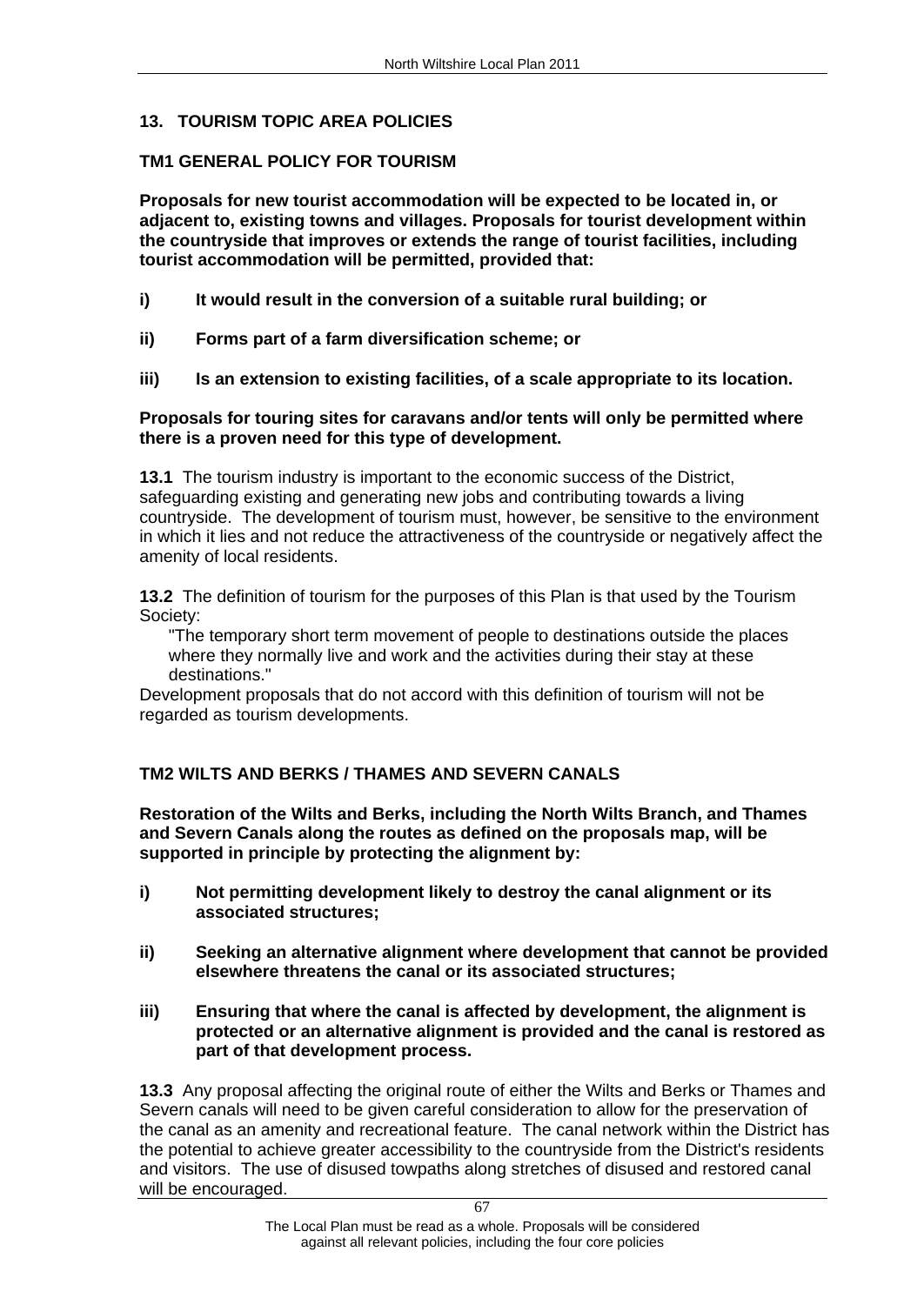# **TM3 SWINDON AND CRICKLADE RAILWAY LINE**

# **It is proposed to restore, for leisure purposes, the route of the former railway line from Tadpole Lane, Swindon to Cricklade, subject to not causing demonstrable harm to any areas of nature conservation interest along its route.**

**13.4** The route of the former Swindon and Cricklade railway line from the south of Cricklade extends into Swindon Borough to link with Mouldon Hill Country Park. In the long-term, there is the possibility of considering extending any restored railway line route around the north side of Mouldon Hill, within Swindon Borough, and across the River Ray to Moredon Bridge, within North Wiltshire.

# **TM4 THE THAMES PATH NATIONAL TRAIL**

**In connection with the establishment and enhancement of the proposed Thames long distance path, development will not be permitted where proposals are likely to result in a significant adverse effect on the amenities and open landscape along the river and footpath route.**<br>**13.5** The Secretary of State for the Environment approved, in September 1989, the

proposals of the Countryside Commission for a Thames long distance footpath, submitted under Section 51 of the National Parks and Access to the Countryside Act 1949. The route mainly follows existing rights of way, but in certain areas, new rights of way will need to be created to complete the route. The riverbanks and adjoining open areas are important in creating a green living corridor of nature conservation and landscape value. Such measures as tree planting and water habitats, involving the creation of bays and backwaters in certain suitable locations to create still water areas for plants and nesting will be encouraged.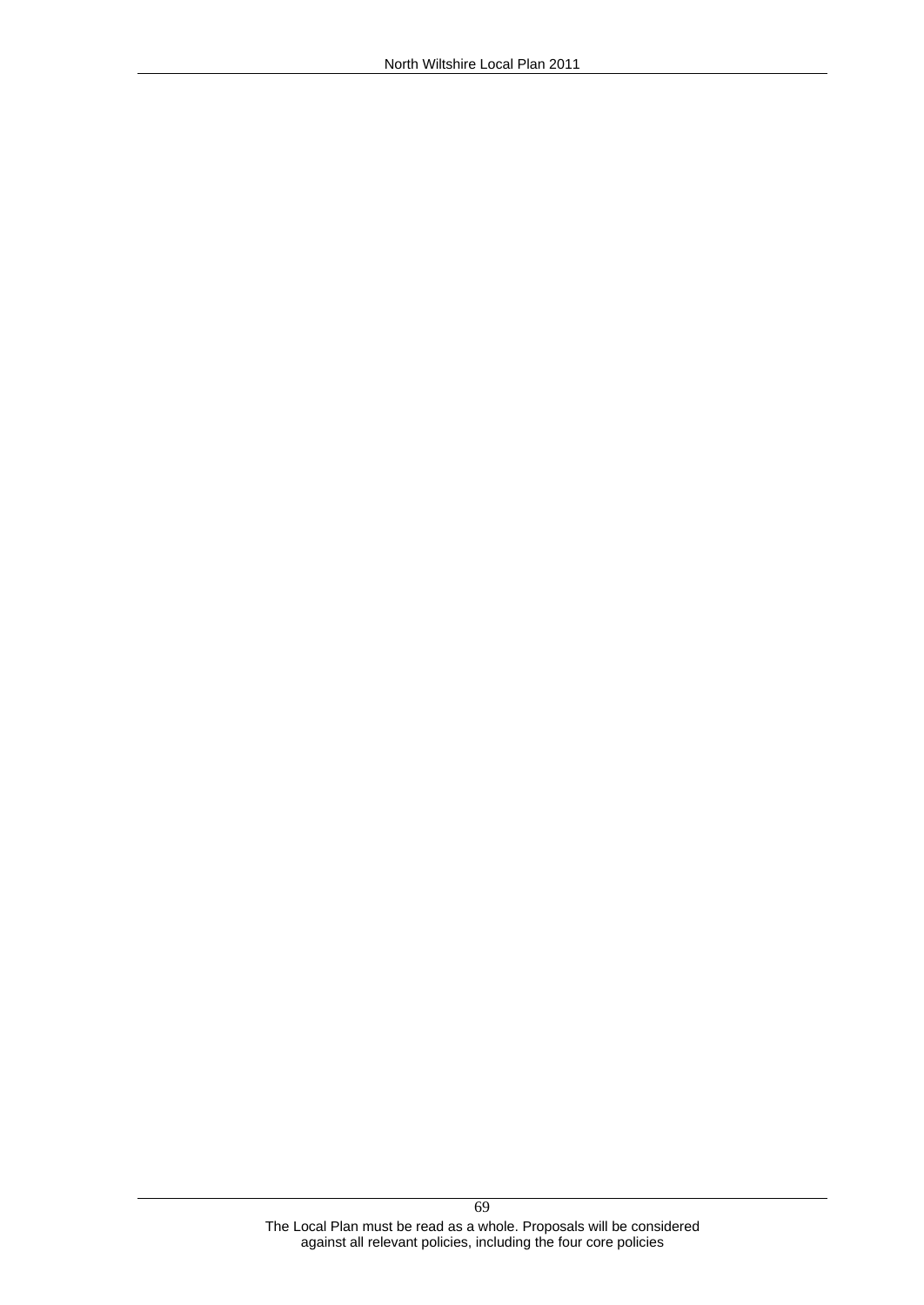# **APPENDICES**

Appendix One: Nature Conservation Sites of International and National Importance in

Appendix Two: The Ten Areas of Special Archaeological Significance in North Wiltshire<br>Appendix Three: County Wide Parking Standards<br>Appendix Four: Transport Assessment & Travel Plans Thresholds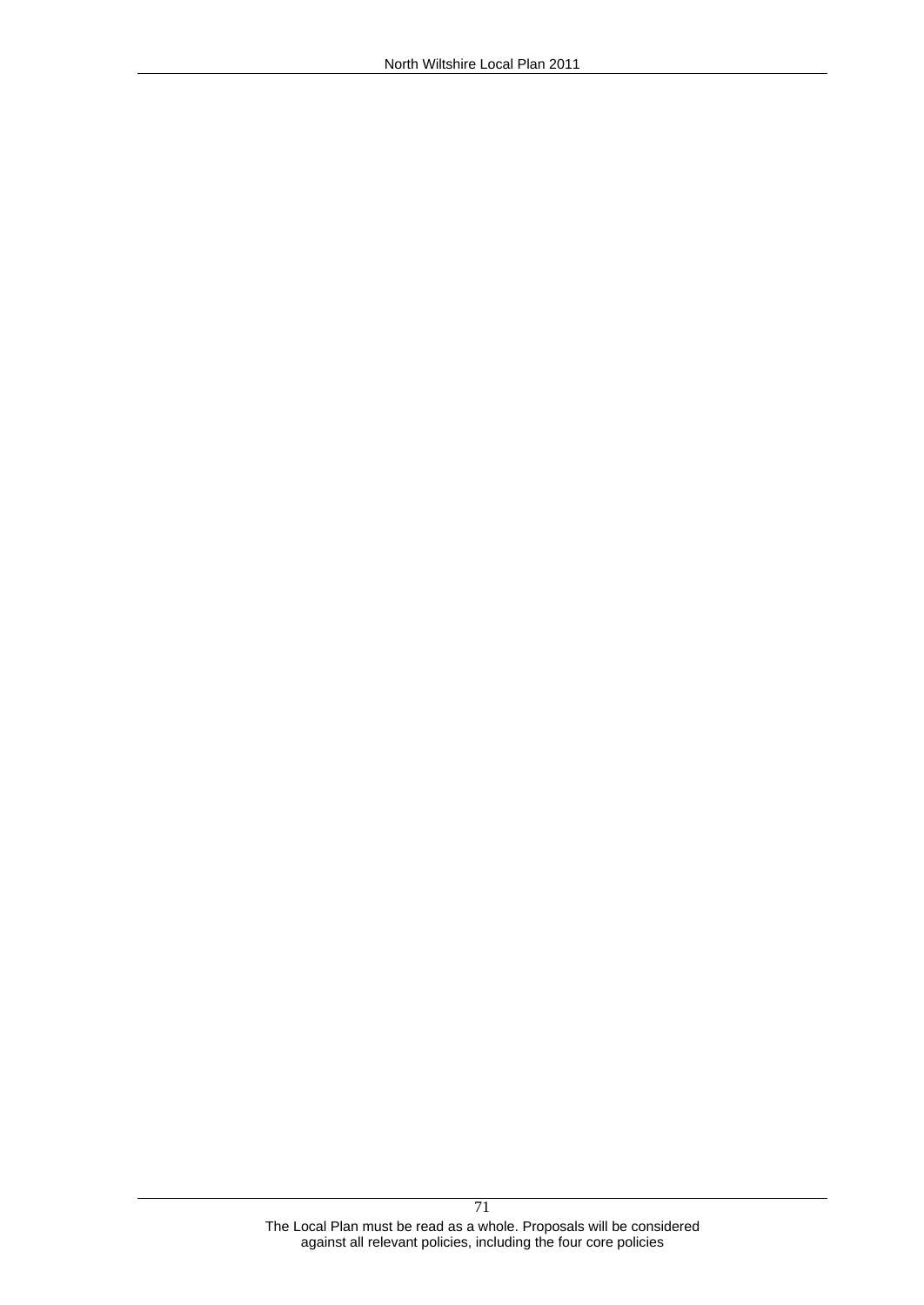# APPENDIX ONE<br>NATURE CONSERVATION SITES OF IINTERNATIONAL AND NATIONAL **IMPORTANCE IN NORTH WILTSHIRE**

# **List of Sites of Special Scientific Interest in North Wiltshire**

- 1. Emmett Hill Meadows (at Upper Minety)
- 2. Calstone and Cherhill Downs
- 3. \*Clattinger Farm (at Oaksey) (North Meadow and Clattinger Farm cSAC)
- 4. Colerne Park and Monk's Wood
- 5. Ravensroost Wood (at Braydon)
- 6. Corsham Railway Cutting
- 7. King's Play Hill (at Heddington)
- 8. Sutton Lane Meadows (at Sutton Benger)
- 9. Little Grubbins Meadow (at North Wraxall)
- 10. Distillery Farm Meadows (at Minety)
- 11. Stanton St. Quintin Quarry and Motorway Cutting
- 12. \*North Meadow, Cricklade (North Meadow and Clattinger Farm cSAC)
- 13. Out Woods (at North Wraxall)
- 14. Pike Corner (at Ashton Keynes)
- 15. Bincknoll Dip Woods (at Lydiard Tregoz)
- 16. Acres Farm Meadow (at Oaksey)
- 17. Upper Waterhay Meadow (at Ashton Keynes)
- 18. Rack Hill (at Yatton Keynell)
- 19. West Yatton Down (at Yatton Keynell)
- 20. Danks Down and Truckle Hill (at Yatton Keynell and North Wraxall)
- 21. \*Box Mine (Bath and Bradford-on-Avon Bats cSAC)
- 22. Honeybrook Farm (at Slaughterford)
- 23. Restrop Farm and Brockhurst Wood (at Purton)
- 24. Goldborough Farm Meadows (at Broad Town)
- 25. Bencroft Hill Meadow (at Stanley)
- 26. Lake 52, Cotswold Water Park
- 27. Stoke Common Meadows
- 28. Cloatley Manor Farm Meadows
- 29. Wootton Bassett Mud Spring
- 30. Kellaways-West Tytherton, River Avon
- 

31. Harries Ground, Rodbourne<br>\* Starred are the three Sites of Special Scientific Interest within the two candidate Special Areas of Conservation (cSAC). \*North Meadow is a national nature reserve.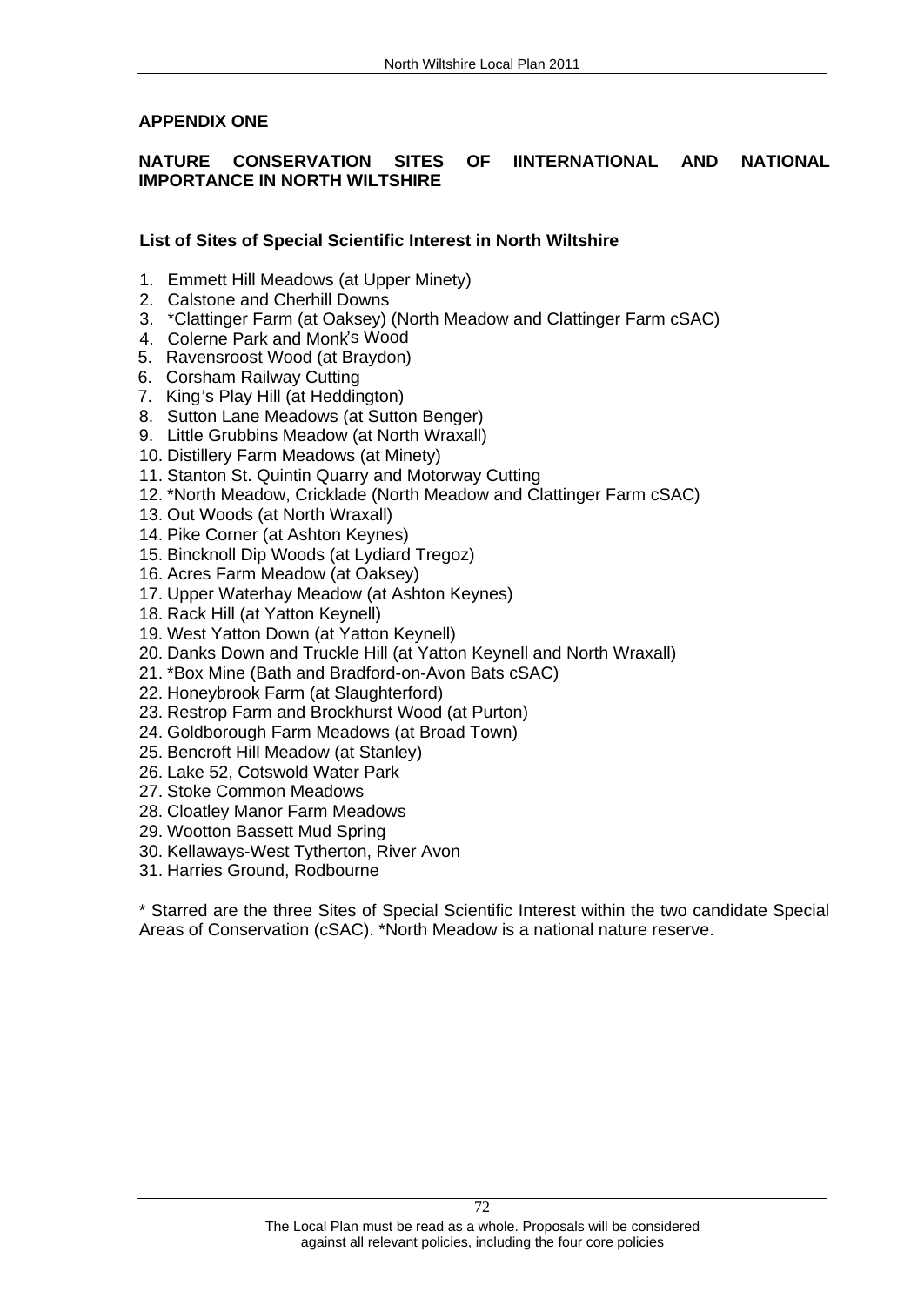# **APPENDIX TWO THE TEN AREAS OF SPECIAL ARCHAEOLOGICAL SIGNIFICANCE IN NORTH WILTSHIRE**

## **Upper Thames**

A series of continuous cropmark complexes between Ashton Keynes and Inglesham, defining settlements and field boundaries of the later prehistoric and Romano-British period. The Saxon town of Cricklade is included. (28 sq.km; Thames Valley gravels; mostly arable, some pasture).

## **River Avon (Sherston-Malmesbury)**

A large cluster of cropmark sites around the Roman town southeast of Easton Grey. The Saxon town of Malmesbury is included, and the medieval village earthworks at Brokenborough. (15 sq.km; limestone; largely arable, some pasture).

# **Cricklade-Purton**

Extant remains of medieval ridge and furrow field systems which were enclosed as small fields in the eighteenth or nineteenth centuries. The hedgerows are well developed and generally well preserved. The ridge and furrow is also well preserved since the fields are pasture and not normally ploughed. (10.75 sq.km; clay, alluvium, glacial drift, and pasture).

## **Box**

Well preserved lynchets and related features on valley side, probably medieval. (0.4 sq.km; limestone and Midford sands; pasture and old grassland).

# **Allington**

Cropmarks illustrate a possible Iron Age / Romano-British settlement area. The medieval settlement attached to Sheldon Manor is included. (2 sq.km; limestone and clay; mostly arable).

## **Kington Langley**

An area in which early mediaeval enclosure of land is well illustrated by aerial photography. Most of the features are extant. (0.5 sq.km; Kellaways sands; mostly pasture).

## **River Avon (Chippenham)**

Cropmarks prove existence of probable Romano-British settlement concentrated upstream of Chippenham. (6 sq.km; Avon gravels; arable and meadowland).

## **Clyffe Pypard**

Large expanse of medieval settlement earthworks with associated agricultural features. (6 sq.km; greensand, gault and Kimmeridge clay; pasture, arable and old grassland).

## **Sandy Lane**

Roman town of Verlucio. (3.75 sq.km; greensand; arable, pasture and woodland).

## **Northern Chalkland**

Territory extending from the Ridgeway to the Vale of Pewsey, including the Kennet Valley. The archaeology includes an exceptional palaeolithic deposit on the edge of Savernake Forest, potential mesolithic sites in the Kennet alluvium and the full range of later prehistoric, Romano-British, Saxon and medieval antiquities on the chalk. (400 sq.km;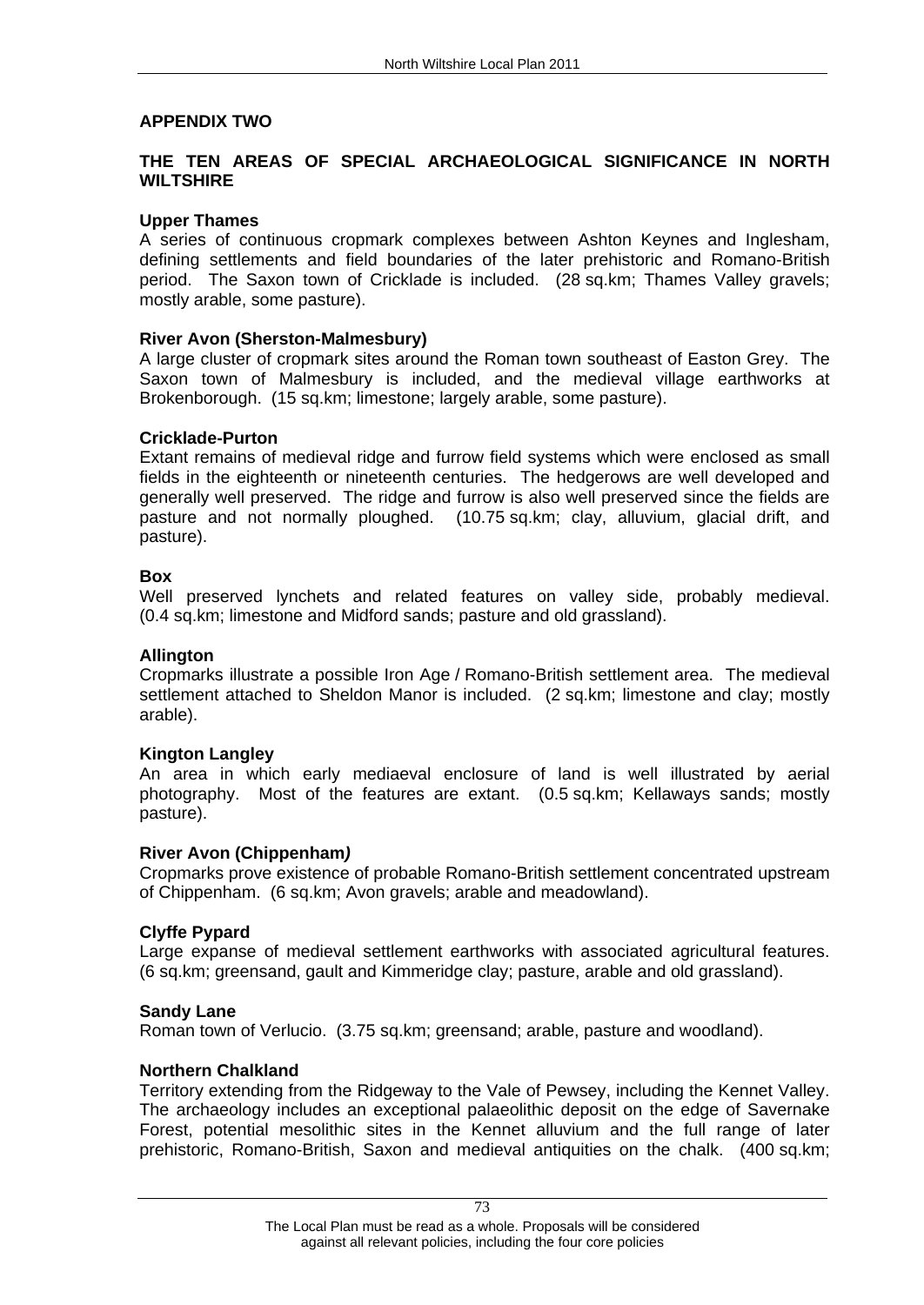|                                                                                              |              |        | North Wiltshire Local Plan 2011 |              |              |              |
|----------------------------------------------------------------------------------------------|--------------|--------|---------------------------------|--------------|--------------|--------------|
|                                                                                              |              |        |                                 |              |              |              |
| principally middle and upper chalk, clay-with-flints and valley bottom deposits; arable, old |              |        |                                 |              |              |              |
| grassland, woodland, pasture).                                                               |              |        |                                 |              |              |              |
|                                                                                              |              |        |                                 |              |              |              |
|                                                                                              |              |        |                                 |              |              |              |
| AREAS OF SPECIAL ARCHAEOLOGICAL SIGNIFICANCE IN NORTH WILTSHIRE                              |              |        |                                 |              |              |              |
|                                                                                              |              |        |                                 |              |              |              |
|                                                                                              |              |        |                                 |              |              |              |
|                                                                                              |              |        |                                 |              |              |              |
| Location                                                                                     | Prehistoric  | Celtic | Romano                          | Saxon        | Medieval     | Post         |
|                                                                                              |              | Fields | <b>British</b>                  |              |              | Medieval     |
|                                                                                              |              |        |                                 |              |              |              |
| Upper Thames                                                                                 | $\checkmark$ |        | $\checkmark$                    | $\checkmark$ |              |              |
| <b>River Avon</b>                                                                            |              |        | $\checkmark$                    |              |              |              |
| (Sherston /                                                                                  |              |        |                                 |              | $\checkmark$ |              |
| Malmesbury)                                                                                  |              |        |                                 |              | $\checkmark$ | $\checkmark$ |
| Cricklade/Purton                                                                             |              |        |                                 |              | $\checkmark$ |              |
| Box                                                                                          | $\checkmark$ |        | $\checkmark$                    |              | $\checkmark$ |              |
| Allington                                                                                    |              |        |                                 |              | $\checkmark$ |              |
| Kington Langley                                                                              |              |        | $\checkmark$                    |              |              |              |
| <b>River Avon</b>                                                                            |              |        |                                 |              |              |              |
| (Chippenham)                                                                                 |              |        |                                 |              | $\checkmark$ |              |
| Clyffe Pypard<br>Sandy Lane                                                                  |              |        | $\checkmark$                    |              |              |              |
|                                                                                              |              |        |                                 |              |              |              |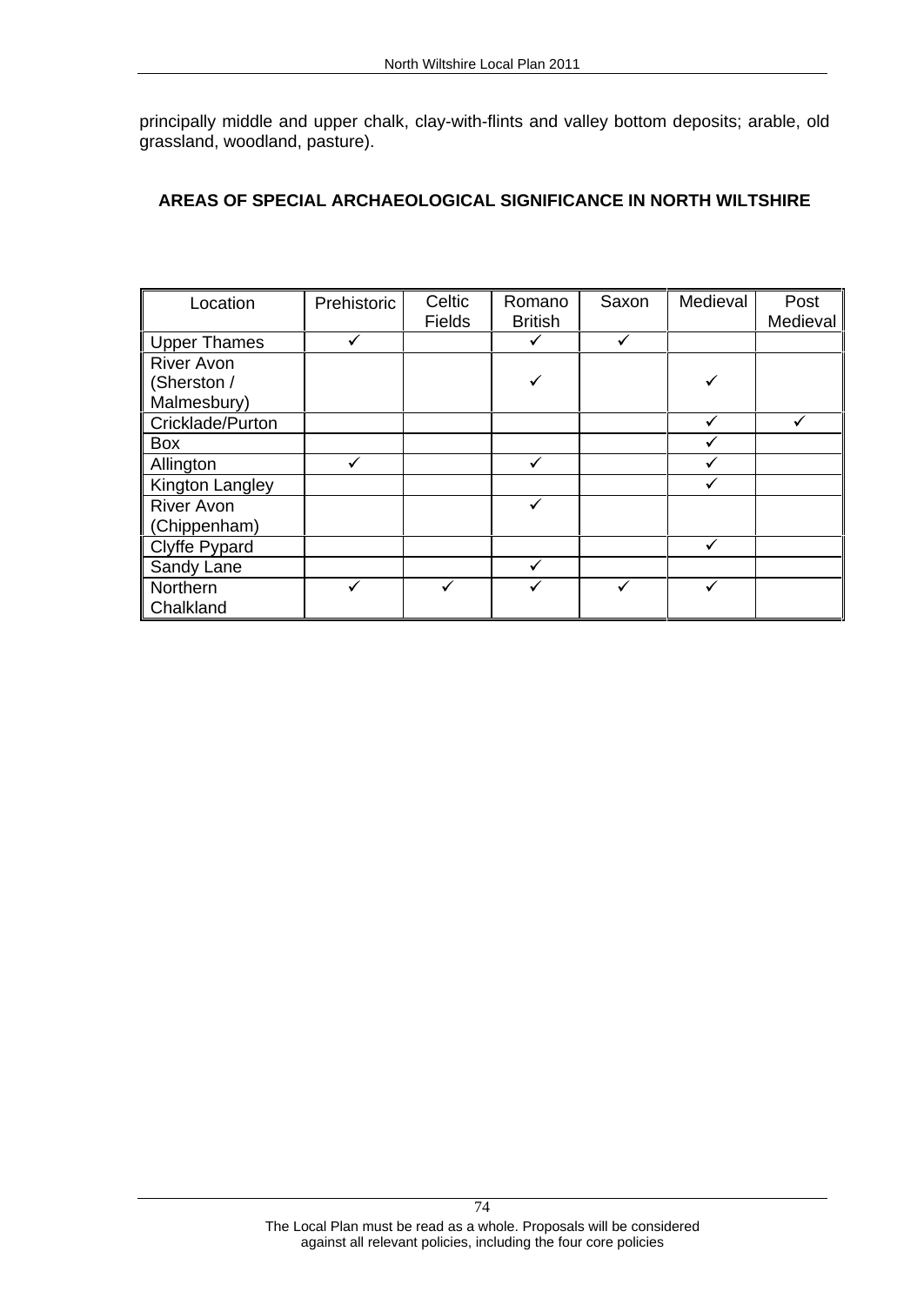# **APPENDIX THREE COUNTYWIDE PARKING STANDARDS Maximum Car Parking Standards**

| <b>Land Use/Use Class</b>                                                                                   | <b>Maximum Parking Standard</b>                |
|-------------------------------------------------------------------------------------------------------------|------------------------------------------------|
| A1 Retail                                                                                                   |                                                |
| Retail and food retail < 1000m <sup>2</sup> GFA<br>(Gross Floor Area)                                       | 1 per $35m^2$                                  |
|                                                                                                             | 1 per $20m^2$                                  |
| $Reta$ il > 1000m <sup>2</sup> GFA                                                                          | 1 per 14 $m2$                                  |
| Food Retail > $1000m^2$                                                                                     |                                                |
|                                                                                                             |                                                |
| A2 Financial and Professional<br>Services                                                                   | 1 per $30m$                                    |
| A3 Food and Drink                                                                                           |                                                |
| Restaurants, Cafes, Public Houses, Bars                                                                     | 1 per $25m$                                    |
|                                                                                                             |                                                |
| Takeaways                                                                                                   | 1 per $10m^2$                                  |
|                                                                                                             |                                                |
| $\begin{array}{ l l }\n\hline\n\textbf{B1 Business} \\ \hline\n\lt2500 \text{m}^2 \text{ GFA}\n\end{array}$ |                                                |
|                                                                                                             | 1 per $30m2$                                   |
| $>2500m^2$ GFA                                                                                              | 1 per $35m^2$                                  |
|                                                                                                             |                                                |
| B2 General Industry<br>$GFA < 235m^2$                                                                       | 1 per $30m^2$                                  |
|                                                                                                             |                                                |
| GFA > 235m <sup>2</sup>                                                                                     | 1 per $50m²$                                   |
|                                                                                                             |                                                |
| <b>B8 Storage and Warehousing</b><br>$GFA < 235m^2$                                                         | 1 per $30m^2$                                  |
| $\text{GFA} > 235 \text{m}^2$                                                                               | 1 per 200 $m2$                                 |
| <b>C1 Hotels and Hostels</b>                                                                                | 1 per bedroom                                  |
|                                                                                                             |                                                |
| <b>C2 Residential Institutions</b>                                                                          |                                                |
| Hospitals                                                                                                   | 1 per 4 members of staff + 1 per 3<br>visitors |
| <b>Nursing Homes</b>                                                                                        | 1 per 4 beds + 1 per 2 members of staff        |
|                                                                                                             |                                                |
| <b>C3 Dwelling Houses</b><br>$5 + \text{beds}$                                                              | 3 per unit + 1 space per 5 units               |
|                                                                                                             |                                                |
| up to 4 beds (incl. flats)                                                                                  | 2 per unit + 1 space per 5 units               |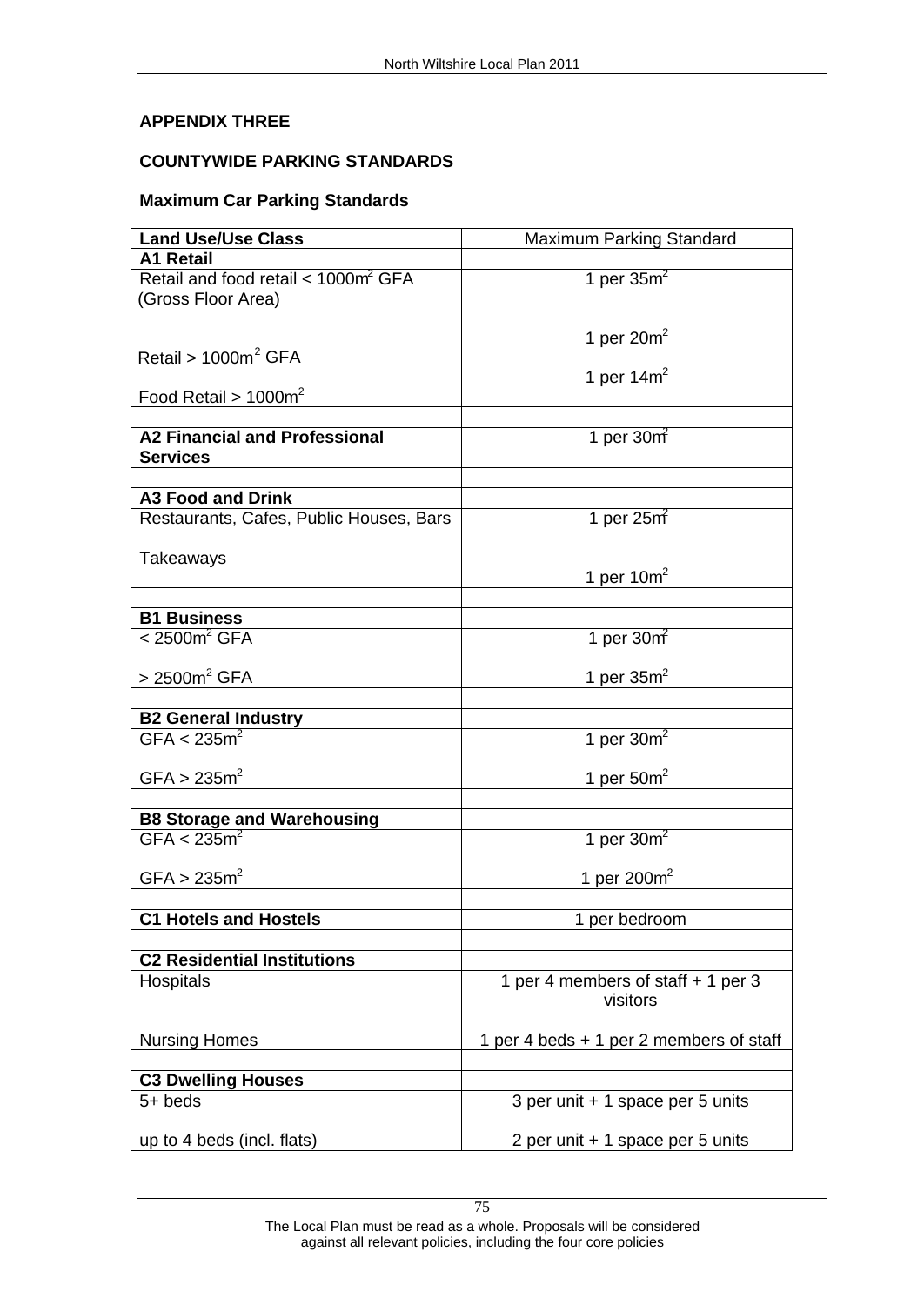| Sheltered Accommodation                          | 1 per 2 units + 1 space per 5 units                                  |
|--------------------------------------------------|----------------------------------------------------------------------|
| Other 'Retirement' Homes                         | 1 per unit +1 space per 5 units                                      |
| <b>D1 Non Residential Institutions</b>           |                                                                      |
|                                                  |                                                                      |
| Places of Worship, Church Halls, Public<br>Halls | 1 per $5m²$                                                          |
| Clinics, Health Centres, Surgeries               | 5 per consulting room                                                |
| Libraries                                        | 1 per $25m^2$                                                        |
| Art Galleries and Museums                        | 1 per $40m^2$                                                        |
|                                                  |                                                                      |
| Education Centres<br>Staff                       | 2 per 3 staff                                                        |
| Visitors                                         |                                                                      |
|                                                  | 1 per 7 staff<br>1 per 10 2 <sup>nd</sup> yr 6 <sup>th</sup> formers |
| Pupils<br>College Students                       | 1 per 4 students                                                     |
|                                                  |                                                                      |
| Parents:                                         |                                                                      |
| Infants                                          |                                                                      |
| Primary                                          | 1 per 12 pupils<br>1 per 20 pupils                                   |
| Secondary                                        | 1 per 30 pupils.                                                     |
| D2 Assembly and Leisure                          |                                                                      |
| Cinemas, Music and Concert Halls                 | 1 per 5 seats                                                        |
|                                                  |                                                                      |
| Dance Halls, Bingo Halls, Casinos                | 1 per 5 $m2$                                                         |
| Sports Facilities                                | 1 per 2 players + 1 per $5m²$ of spectators                          |
|                                                  | area.                                                                |
| Field Sports                                     | Max. no. participants                                                |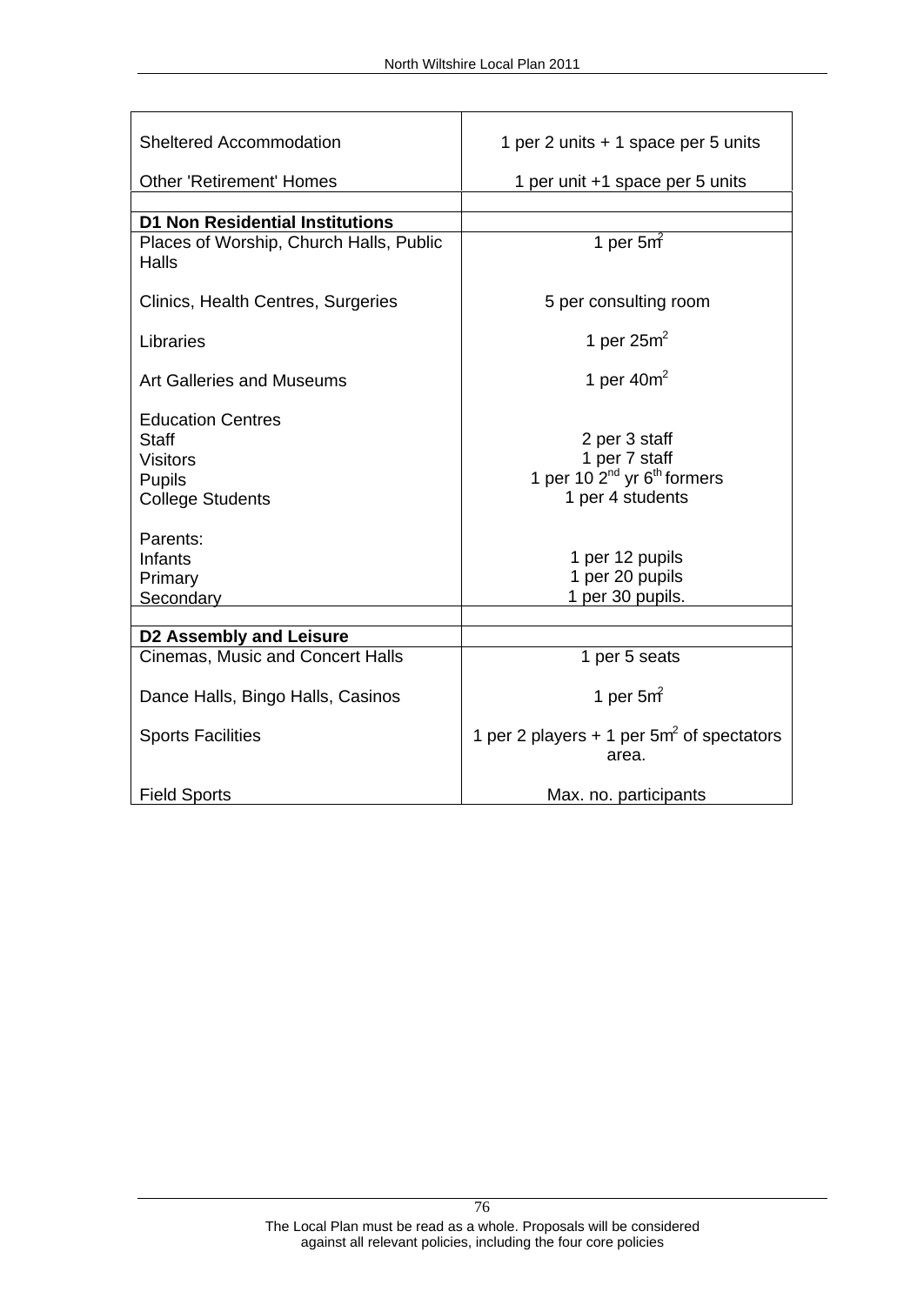| <b>Land Use/Use Class</b>                 | <b>Minimum Cycle Parking Standard</b>                                               |
|-------------------------------------------|-------------------------------------------------------------------------------------|
| <b>Retail and Leisure Development</b>     |                                                                                     |
|                                           | 4 cycle spaces + 2 space per each<br>500m <sup>2</sup> above 1000m <sup>2</sup> GFA |
|                                           |                                                                                     |
| <b>Employment Development</b>             | 4 cycle spaces + 2 space per each<br>500 $\text{m}^2$ above 1000 $\text{m}^2$ GFA   |
|                                           |                                                                                     |
| <b>Housing Development</b>                |                                                                                     |
| New flats                                 | Preferred: 1 secure covered space per                                               |
|                                           | flat (e.g. a cycle parking locker).<br>Alternative: 1 Sheffield type stand per 2    |
|                                           |                                                                                     |
|                                           | flats.                                                                              |
| Low cost housing and housing without a    | 1 secure covered space per dwelling                                                 |
| garage                                    | (e.g. a cycle parking locker).                                                      |
|                                           |                                                                                     |
| Special needs housing                     | None                                                                                |
| Housing with garage                       | None                                                                                |
|                                           |                                                                                     |
| <b>Secondary Schools</b>                  |                                                                                     |
| Staff                                     | 2 spaces per 3 staff<br>1 space per 45 pupils                                       |
| <b>Visitors</b>                           |                                                                                     |
| Pupils                                    | 1 space per 10 pupils (5-11 years)<br>1 space per 3 pupils (over 12 years)          |
|                                           |                                                                                     |
| Sixth Form Colleges and Colleges of       |                                                                                     |
| <b>Further Education</b>                  |                                                                                     |
| <b>Staff</b>                              | 2 spaces per 3 staff                                                                |
| Visitors/Pupils                           | 1 space per 5 pupils                                                                |
| <b>Hospitals</b>                          |                                                                                     |
| <b>Staff</b>                              | 1 space per 4 staff                                                                 |
| Visitors                                  | 1 space per 5 beds                                                                  |
|                                           |                                                                                     |
| Health Centres, Surgeries, Clinics        |                                                                                     |
| Staff<br>Visitors/Patients                | 1 space per 4 staff                                                                 |
|                                           | 2 spaces per consulting room                                                        |
| <b>Libraries/Museums</b>                  |                                                                                     |
| Staff                                     | 1 space per 3 staff<br>1 space per 50m <sup>2</sup> or part thereof                 |
| Visitors/Pupils                           |                                                                                     |
|                                           |                                                                                     |
| <b>Sports Centre and Grounds</b><br>Staff | 1 space per 4 staff                                                                 |
| Players                                   | 1 space per three players/visitors                                                  |
|                                           |                                                                                     |

# **Minimum Cycle Parking Standards**